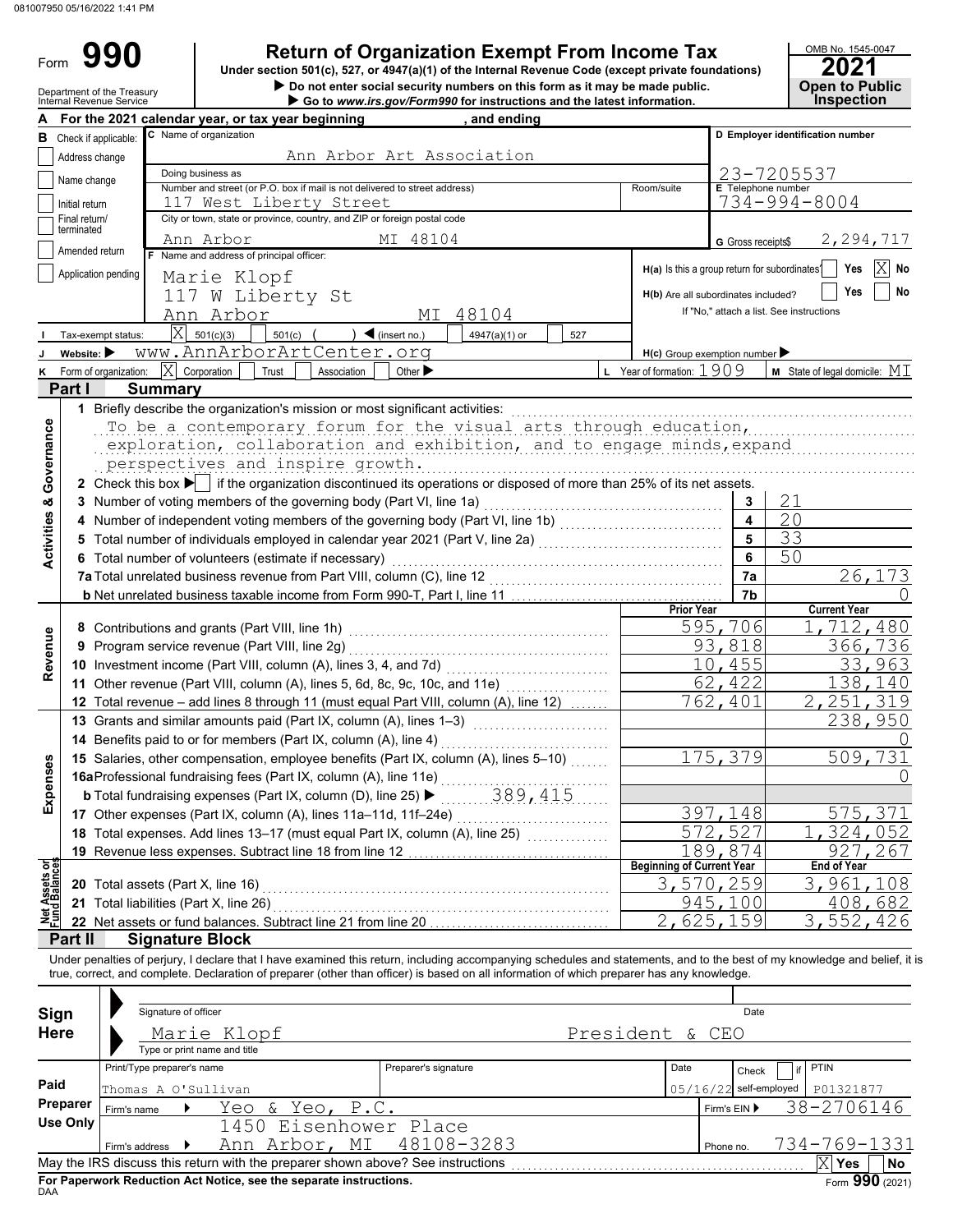|              | Form 990 (2021) Ann Arbor Art Association            |                                                                             | 23-7205537                                                                                                                                                                                                                                                   | Page 2                  |
|--------------|------------------------------------------------------|-----------------------------------------------------------------------------|--------------------------------------------------------------------------------------------------------------------------------------------------------------------------------------------------------------------------------------------------------------|-------------------------|
| Part III     |                                                      | <b>Statement of Program Service Accomplishments</b>                         |                                                                                                                                                                                                                                                              | $\overline{\mathrm{X}}$ |
| 1            | Briefly describe the organization's mission:         |                                                                             |                                                                                                                                                                                                                                                              |                         |
|              | See Schedule O                                       |                                                                             |                                                                                                                                                                                                                                                              |                         |
|              |                                                      |                                                                             |                                                                                                                                                                                                                                                              |                         |
|              |                                                      |                                                                             |                                                                                                                                                                                                                                                              |                         |
|              |                                                      |                                                                             |                                                                                                                                                                                                                                                              |                         |
| $\mathbf{z}$ | prior Form 990 or 990-EZ?                            |                                                                             | Did the organization undertake any significant program services during the year which were not listed on the                                                                                                                                                 | Yes $\overline{X}$ No   |
|              | If "Yes," describe these new services on Schedule O. |                                                                             |                                                                                                                                                                                                                                                              |                         |
| 3            |                                                      |                                                                             | Did the organization cease conducting, or make significant changes in how it conducts, any program                                                                                                                                                           |                         |
| services?    |                                                      |                                                                             |                                                                                                                                                                                                                                                              | Yes $\boxed{\times}$ No |
|              | If "Yes," describe these changes on Schedule O.      |                                                                             |                                                                                                                                                                                                                                                              |                         |
| 4            |                                                      | the total expenses, and revenue, if any, for each program service reported. | Describe the organization's program service accomplishments for each of its three largest program services, as measured by<br>expenses. Section 501(c)(3) and 501(c)(4) organizations are required to report the amount of grants and allocations to others, |                         |
|              |                                                      |                                                                             | 4a (Code:  ) (Expenses \$  331, 246 including grants of \$  238, 950 ) (Revenue \$  358, 736 )                                                                                                                                                               |                         |
|              |                                                      |                                                                             | See Schedule 0                                                                                                                                                                                                                                               |                         |
|              |                                                      |                                                                             |                                                                                                                                                                                                                                                              |                         |
|              |                                                      |                                                                             |                                                                                                                                                                                                                                                              |                         |
|              |                                                      |                                                                             |                                                                                                                                                                                                                                                              |                         |
|              |                                                      |                                                                             |                                                                                                                                                                                                                                                              |                         |
|              |                                                      |                                                                             |                                                                                                                                                                                                                                                              |                         |
|              |                                                      |                                                                             |                                                                                                                                                                                                                                                              |                         |
|              |                                                      |                                                                             |                                                                                                                                                                                                                                                              |                         |
|              |                                                      |                                                                             |                                                                                                                                                                                                                                                              |                         |
|              |                                                      |                                                                             |                                                                                                                                                                                                                                                              |                         |
|              |                                                      |                                                                             |                                                                                                                                                                                                                                                              |                         |
|              |                                                      |                                                                             |                                                                                                                                                                                                                                                              |                         |
|              | See Schedule O                                       |                                                                             |                                                                                                                                                                                                                                                              |                         |
|              |                                                      |                                                                             |                                                                                                                                                                                                                                                              |                         |
|              |                                                      |                                                                             |                                                                                                                                                                                                                                                              |                         |
|              |                                                      |                                                                             |                                                                                                                                                                                                                                                              |                         |
|              |                                                      |                                                                             |                                                                                                                                                                                                                                                              |                         |
|              |                                                      |                                                                             |                                                                                                                                                                                                                                                              |                         |
|              |                                                      |                                                                             |                                                                                                                                                                                                                                                              |                         |
|              |                                                      |                                                                             |                                                                                                                                                                                                                                                              |                         |
|              |                                                      |                                                                             |                                                                                                                                                                                                                                                              |                         |
|              |                                                      |                                                                             |                                                                                                                                                                                                                                                              |                         |
| 4c (Code:    |                                                      | ) (Expenses $\frac{165}{122}$ including grants of \$                        | ) (Revenue \$                                                                                                                                                                                                                                                |                         |
|              | See Schedule O                                       |                                                                             |                                                                                                                                                                                                                                                              |                         |
|              |                                                      |                                                                             |                                                                                                                                                                                                                                                              |                         |
|              |                                                      |                                                                             |                                                                                                                                                                                                                                                              |                         |
|              |                                                      |                                                                             |                                                                                                                                                                                                                                                              |                         |
|              |                                                      |                                                                             |                                                                                                                                                                                                                                                              |                         |
|              |                                                      |                                                                             |                                                                                                                                                                                                                                                              |                         |
|              |                                                      |                                                                             |                                                                                                                                                                                                                                                              |                         |
|              |                                                      |                                                                             |                                                                                                                                                                                                                                                              |                         |
|              |                                                      |                                                                             |                                                                                                                                                                                                                                                              |                         |
|              |                                                      |                                                                             |                                                                                                                                                                                                                                                              |                         |
|              |                                                      |                                                                             |                                                                                                                                                                                                                                                              |                         |
|              | 4d Other program services (Describe on Schedule O.)  |                                                                             |                                                                                                                                                                                                                                                              |                         |
| (Expenses \$ |                                                      | including grants of\$                                                       | (Revenue \$                                                                                                                                                                                                                                                  |                         |
|              | 4e Total program service expenses ▶                  | 809,274                                                                     |                                                                                                                                                                                                                                                              |                         |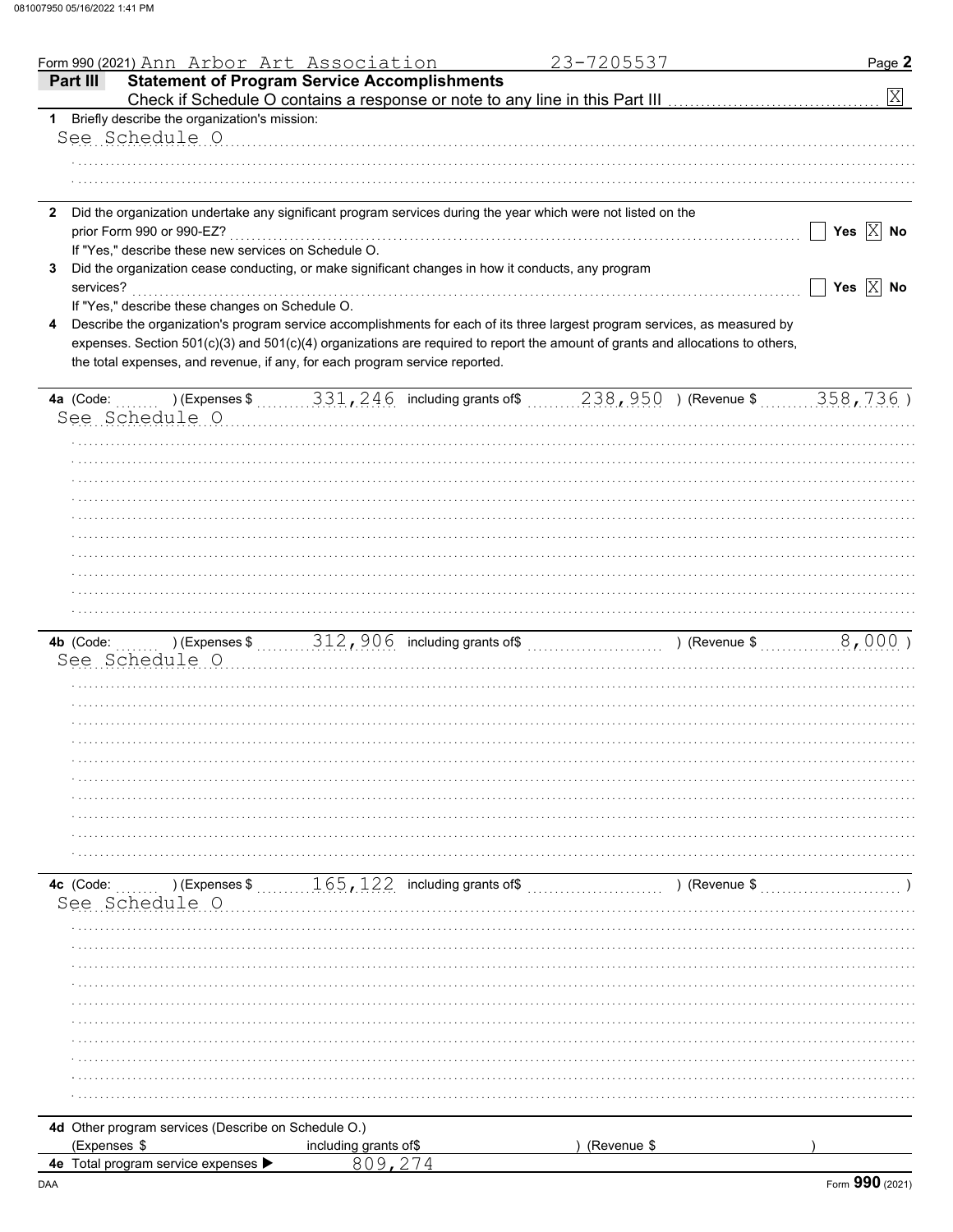#### Form 990 (2021) Page **3** Ann Arbor Art Association 23-7205537

**Part IV Checklist of Required Schedules**

|         |                                                                                                                                                                                                                                               |                 | <b>Yes</b> |               |
|---------|-----------------------------------------------------------------------------------------------------------------------------------------------------------------------------------------------------------------------------------------------|-----------------|------------|---------------|
| 1.      | Is the organization described in section $501(c)(3)$ or $4947(a)(1)$ (other than a private foundation)? If "Yes,"                                                                                                                             |                 |            | No            |
|         | complete Schedule A                                                                                                                                                                                                                           | 1               | Χ          |               |
| 2       | Is the organization required to complete Schedule B, Schedule of Contributors (see instructions)?                                                                                                                                             | $\overline{2}$  | X          |               |
| 3       | Did the organization engage in direct or indirect political campaign activities on behalf of or in opposition to<br>candidates for public office? If "Yes," complete Schedule C, Part I                                                       | 3               |            | Χ             |
| 4       | Section 501(c)(3) organizations. Did the organization engage in lobbying activities, or have a section 501(h)                                                                                                                                 |                 |            |               |
|         | election in effect during the tax year? If "Yes," complete Schedule C, Part II                                                                                                                                                                | 4               |            | Χ             |
| 5       | Is the organization a section $501(c)(4)$ , $501(c)(5)$ , or $501(c)(6)$ organization that receives membership dues,<br>assessments, or similar amounts as defined in Rev. Proc. 98-19? If "Yes," complete Schedule C, Part III               | 5               |            | Χ             |
| 6       | Did the organization maintain any donor advised funds or any similar funds or accounts for which donors                                                                                                                                       |                 |            |               |
|         | have the right to provide advice on the distribution or investment of amounts in such funds or accounts? If                                                                                                                                   |                 |            |               |
|         | "Yes," complete Schedule D, Part I                                                                                                                                                                                                            | 6               |            | X             |
| 7       | Did the organization receive or hold a conservation easement, including easements to preserve open space,                                                                                                                                     |                 |            |               |
|         | the environment, historic land areas, or historic structures? If "Yes," complete Schedule D, Part II                                                                                                                                          | 7               |            | Χ             |
| 8       | Did the organization maintain collections of works of art, historical treasures, or other similar assets? If "Yes,"<br>complete Schedule D, Part III                                                                                          | 8               |            | Χ             |
| 9       | Did the organization report an amount in Part X, line 21, for escrow or custodial account liability, serve as a                                                                                                                               |                 |            |               |
|         | custodian for amounts not listed in Part X; or provide credit counseling, debt management, credit repair, or                                                                                                                                  |                 |            |               |
|         | debt negotiation services? If "Yes," complete Schedule D, Part IV                                                                                                                                                                             | 9               |            | Χ             |
| 10      | Did the organization, directly or through a related organization, hold assets in donor-restricted endowments                                                                                                                                  |                 |            |               |
|         | or in quasi endowments? If "Yes," complete Schedule D, Part V                                                                                                                                                                                 | 10              | Χ          |               |
| 11      | If the organization's answer to any of the following questions is "Yes," then complete Schedule D, Parts VI,                                                                                                                                  |                 |            |               |
|         | VII, VIII, IX, or X, as applicable.                                                                                                                                                                                                           |                 |            |               |
| a       | Did the organization report an amount for land, buildings, and equipment in Part X, line 10? If "Yes,"                                                                                                                                        |                 |            |               |
|         | complete Schedule D, Part VI                                                                                                                                                                                                                  | 11a             | Χ          |               |
|         | <b>b</b> Did the organization report an amount for investments—other securities in Part X, line 12, that is 5% or more                                                                                                                        |                 |            |               |
|         | of its total assets reported in Part X, line 16? If "Yes," complete Schedule D, Part VII                                                                                                                                                      | 11 <sub>b</sub> |            | Χ             |
| C       | Did the organization report an amount for investments—program related in Part X, line 13, that is 5% or more                                                                                                                                  |                 |            |               |
|         | of its total assets reported in Part X, line 16? If "Yes," complete Schedule D, Part VIII                                                                                                                                                     | 11c             |            | Χ             |
| d       | Did the organization report an amount for other assets in Part X, line 15, that is 5% or more of its total assets                                                                                                                             |                 |            |               |
|         | reported in Part X, line 16? If "Yes," complete Schedule D, Part IX                                                                                                                                                                           | 11d             |            | <u>X</u>      |
| е       | Did the organization report an amount for other liabilities in Part X, line 25? If "Yes," complete Schedule D, Part X                                                                                                                         | 11e             |            | X             |
| f       | Did the organization's separate or consolidated financial statements for the tax year include a footnote that addresses                                                                                                                       |                 |            |               |
| 12a     | the organization's liability for uncertain tax positions under FIN 48 (ASC 740)? If "Yes," complete Schedule D, Part X<br>Did the organization obtain separate, independent audited financial statements for the tax year? If "Yes," complete | 11f             |            | Χ             |
|         |                                                                                                                                                                                                                                               | 12a             | Χ          |               |
|         | <b>b</b> Was the organization included in consolidated, independent audited financial statements for the tax year? If                                                                                                                         |                 |            |               |
|         | "Yes," and if the organization answered "No" to line 12a, then completing Schedule D, Parts XI and XII is optional                                                                                                                            | 12 <sub>b</sub> |            | <u>X</u>      |
| 13      | Is the organization a school described in section $170(b)(1)(A)(ii)?$ If "Yes," complete Schedule E                                                                                                                                           | 13              |            | Χ             |
| 14a     | Did the organization maintain an office, employees, or agents outside of the United States?                                                                                                                                                   | 14a             |            | Χ             |
| b       | Did the organization have aggregate revenues or expenses of more than \$10,000 from grantmaking,                                                                                                                                              |                 |            |               |
|         | fundraising, business, investment, and program service activities outside the United States, or aggregate                                                                                                                                     |                 |            |               |
|         | foreign investments valued at \$100,000 or more? If "Yes," complete Schedule F, Parts I and IV                                                                                                                                                | 14b             |            | Χ             |
| 15      | Did the organization report on Part IX, column (A), line 3, more than \$5,000 of grants or other assistance to or                                                                                                                             |                 |            |               |
|         | for any foreign organization? If "Yes," complete Schedule F, Parts II and IV                                                                                                                                                                  | 15              |            | Χ             |
| 16      | Did the organization report on Part IX, column (A), line 3, more than \$5,000 of aggregate grants or other                                                                                                                                    |                 |            |               |
|         | assistance to or for foreign individuals? If "Yes," complete Schedule F, Parts III and IV                                                                                                                                                     | 16              |            | Χ             |
| 17      | Did the organization report a total of more than \$15,000 of expenses for professional fundraising services on                                                                                                                                |                 |            |               |
|         | Part IX, column (A), lines 6 and 11e? If "Yes," complete Schedule G, Part I. See instructions                                                                                                                                                 | 17              |            | Χ             |
| 18      | Did the organization report more than \$15,000 total of fundraising event gross income and contributions on                                                                                                                                   |                 |            |               |
|         | Part VIII, lines 1c and 8a? If "Yes," complete Schedule G, Part II                                                                                                                                                                            | 18              | Χ          |               |
| 19      | Did the organization report more than \$15,000 of gross income from gaming activities on Part VIII, line 9a?                                                                                                                                  |                 |            |               |
|         | If "Yes," complete Schedule G, Part III                                                                                                                                                                                                       | 19              |            | <u>X</u><br>X |
| 20a     | Did the organization operate one or more hospital facilities? If "Yes," complete Schedule H                                                                                                                                                   | 20a             |            |               |
| b<br>21 | Did the organization report more than \$5,000 of grants or other assistance to any domestic organization or                                                                                                                                   | 20b             |            |               |
|         |                                                                                                                                                                                                                                               | 21              |            | Χ             |
|         |                                                                                                                                                                                                                                               |                 |            |               |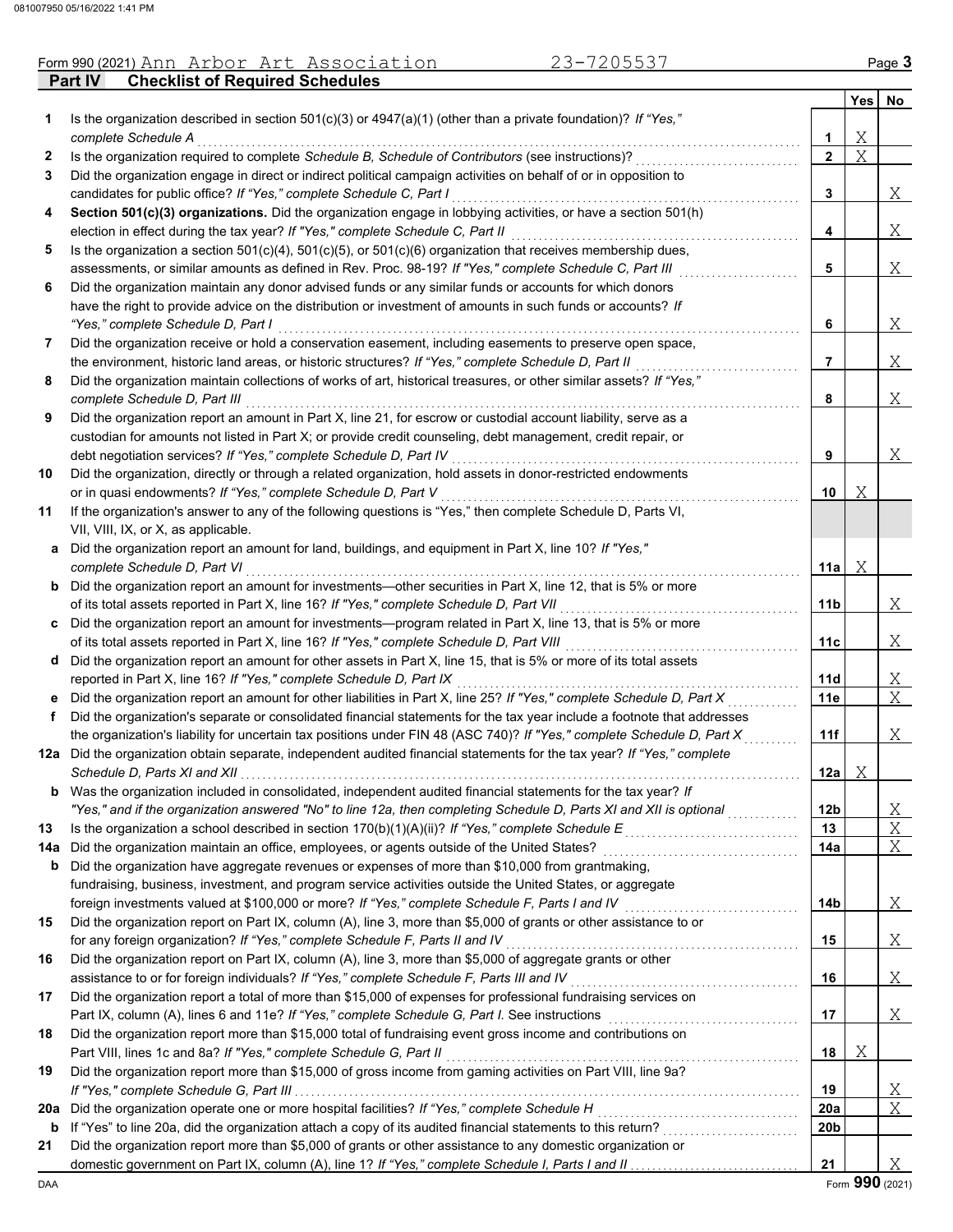|     | 23-7205537<br>Form 990 (2021) Ann Arbor Art Association                                                                                                                                                       |    |                |                 |            | Page 4          |
|-----|---------------------------------------------------------------------------------------------------------------------------------------------------------------------------------------------------------------|----|----------------|-----------------|------------|-----------------|
|     | <b>Checklist of Required Schedules (continued)</b><br><b>Part IV</b>                                                                                                                                          |    |                |                 |            |                 |
| 22  | Did the organization report more than \$5,000 of grants or other assistance to or for domestic individuals on                                                                                                 |    |                |                 | <b>Yes</b> | No              |
|     | Part IX, column (A), line 2? If "Yes," complete Schedule I, Parts I and III                                                                                                                                   |    |                | 22              | Χ          |                 |
| 23  | Did the organization answer "Yes" to Part VII, Section A, line 3, 4, or 5 about compensation of the                                                                                                           |    |                |                 |            |                 |
|     | organization's current and former officers, directors, trustees, key employees, and highest compensated                                                                                                       |    |                |                 |            |                 |
|     | employees? If "Yes," complete Schedule J                                                                                                                                                                      |    |                | 23              |            | Χ               |
|     | 24a Did the organization have a tax-exempt bond issue with an outstanding principal amount of more than                                                                                                       |    |                |                 |            |                 |
|     | \$100,000 as of the last day of the year, that was issued after December 31, 2002? If "Yes," answer lines 24b                                                                                                 |    |                |                 |            |                 |
|     | through 24d and complete Schedule K. If "No," go to line 25a                                                                                                                                                  |    |                | 24a             |            | Χ               |
| b   | Did the organization invest any proceeds of tax-exempt bonds beyond a temporary period exception?                                                                                                             |    |                | 24b             |            |                 |
|     | c Did the organization maintain an escrow account other than a refunding escrow at any time during the year                                                                                                   |    |                |                 |            |                 |
|     | to defease any tax-exempt bonds?                                                                                                                                                                              |    |                | 24c             |            |                 |
|     | d Did the organization act as an "on behalf of" issuer for bonds outstanding at any time during the year?                                                                                                     |    |                | 24d             |            |                 |
|     | 25a Section 501(c)(3), 501(c)(4), and 501(c)(29) organizations. Did the organization engage in an excess benefit                                                                                              |    |                |                 |            |                 |
|     | transaction with a disqualified person during the year? If "Yes," complete Schedule L, Part I                                                                                                                 |    |                | 25a             |            | Χ               |
| b   | Is the organization aware that it engaged in an excess benefit transaction with a disqualified person in a prior                                                                                              |    |                |                 |            |                 |
|     | year, and that the transaction has not been reported on any of the organization's prior Forms 990 or 990-EZ?                                                                                                  |    |                |                 |            |                 |
|     | If "Yes," complete Schedule L, Part I                                                                                                                                                                         |    |                | 25b             |            | Χ               |
| 26  | Did the organization report any amount on Part X, line 5 or 22, for receivables from or payables to any current                                                                                               |    |                |                 |            |                 |
|     | or former officer, director, trustee, key employee, creator or founder, substantial contributor, or 35%<br>controlled entity or family member of any of these persons? If "Yes," complete Schedule L, Part II |    |                | 26              |            | Χ               |
| 27  | Did the organization provide a grant or other assistance to any current or former officer, director, trustee, key                                                                                             |    |                |                 |            |                 |
|     | employee, creator or founder, substantial contributor or employee thereof, a grant selection committee                                                                                                        |    |                |                 |            |                 |
|     | member, or to a 35% controlled entity (including an employee thereof) or family member of any of these                                                                                                        |    |                |                 |            |                 |
|     | persons? If "Yes," complete Schedule L, Part III                                                                                                                                                              |    |                | 27              |            | Χ               |
| 28  | Was the organization a party to a business transaction with one of the following parties (see the Schedule L,                                                                                                 |    |                |                 |            |                 |
|     | Part IV, instructions for applicable filing thresholds, conditions, and exceptions):                                                                                                                          |    |                |                 |            |                 |
| а   | A current or former officer, director, trustee, key employee, creator or founder, or substantial contributor? If                                                                                              |    |                |                 |            |                 |
|     | "Yes," complete Schedule L, Part IV                                                                                                                                                                           |    |                | 28a             |            | <u>X</u>        |
| b   | A family member of any individual described in line 28a? If "Yes," complete Schedule L, Part IV                                                                                                               |    |                | 28b             |            | $\overline{X}$  |
| c   | A 35% controlled entity of one or more individuals and/or organizations described in line 28a or 28b? If                                                                                                      |    |                |                 |            |                 |
|     | "Yes," complete Schedule L, Part IV                                                                                                                                                                           |    |                | 28c             |            | X               |
| 29  | Did the organization receive more than \$25,000 in non-cash contributions? If "Yes," complete Schedule M                                                                                                      |    |                | 29              |            | $\overline{X}$  |
| 30  | Did the organization receive contributions of art, historical treasures, or other similar assets, or qualified                                                                                                |    |                |                 |            |                 |
|     | conservation contributions? If "Yes," complete Schedule M                                                                                                                                                     |    |                | 30              |            | Χ               |
| 31  | Did the organization liquidate, terminate, or dissolve and cease operations? If "Yes," complete Schedule N, Part I                                                                                            |    |                | 31              |            | $\overline{X}$  |
| 32  | Did the organization sell, exchange, dispose of, or transfer more than 25% of its net assets? If "Yes,"                                                                                                       |    |                |                 |            |                 |
|     | complete Schedule N, Part II                                                                                                                                                                                  |    |                | 32              |            | Χ               |
| 33  | Did the organization own 100% of an entity disregarded as separate from the organization under Regulations                                                                                                    |    |                |                 |            |                 |
|     | sections 301.7701-2 and 301.7701-3? If "Yes," complete Schedule R, Part I                                                                                                                                     |    |                | 33              |            | Χ               |
| 34  | Was the organization related to any tax-exempt or taxable entity? If "Yes," complete Schedule R, Part II, III,                                                                                                |    |                |                 |            |                 |
|     | or IV, and Part V, line 1                                                                                                                                                                                     |    |                | 34              |            | <u>X</u>        |
| 35а | Did the organization have a controlled entity within the meaning of section 512(b)(13)?                                                                                                                       |    |                | 35a             |            | $\overline{X}$  |
| b   | If "Yes" to line 35a, did the organization receive any payment from or engage in any transaction with a                                                                                                       |    |                |                 |            |                 |
|     | controlled entity within the meaning of section 512(b)(13)? If "Yes," complete Schedule R, Part V, line 2                                                                                                     |    |                | 35 <sub>b</sub> |            |                 |
| 36  | Section 501(c)(3) organizations. Did the organization make any transfers to an exempt non-charitable                                                                                                          |    |                |                 |            |                 |
| 37  | related organization? If "Yes," complete Schedule R, Part V, line 2<br>Did the organization conduct more than 5% of its activities through an entity that is not a related organization                       |    |                | 36              |            | Χ               |
|     | and that is treated as a partnership for federal income tax purposes? If "Yes," complete Schedule R, Part VI                                                                                                  |    |                | 37              |            | Χ               |
| 38  | Did the organization complete Schedule O and provide explanations on Schedule O for Part VI, lines 11b and                                                                                                    |    |                |                 |            |                 |
|     | 19? Note: All Form 990 filers are required to complete Schedule O.                                                                                                                                            |    |                | 38              | Χ          |                 |
|     | Part V<br><b>Statements Regarding Other IRS Filings and Tax Compliance</b>                                                                                                                                    |    |                |                 |            |                 |
|     | Check if Schedule O contains a response or note to any line in this Part V                                                                                                                                    |    |                |                 |            |                 |
|     |                                                                                                                                                                                                               |    |                |                 | <b>Yes</b> | No              |
| 1a  | Enter the number reported in box 3 of Form 1096. Enter -0- if not applicable                                                                                                                                  | 1a | 41             |                 |            |                 |
| b   | Enter the number of Forms W-2G included on line 1a. Enter -0- if not applicable                                                                                                                               | 1b | $\overline{0}$ |                 |            |                 |
| c   | Did the organization comply with backup withholding rules for reportable payments to vendors and                                                                                                              |    |                |                 |            |                 |
|     |                                                                                                                                                                                                               |    |                | 1c              |            | Χ               |
| DAA |                                                                                                                                                                                                               |    |                |                 |            | Form 990 (2021) |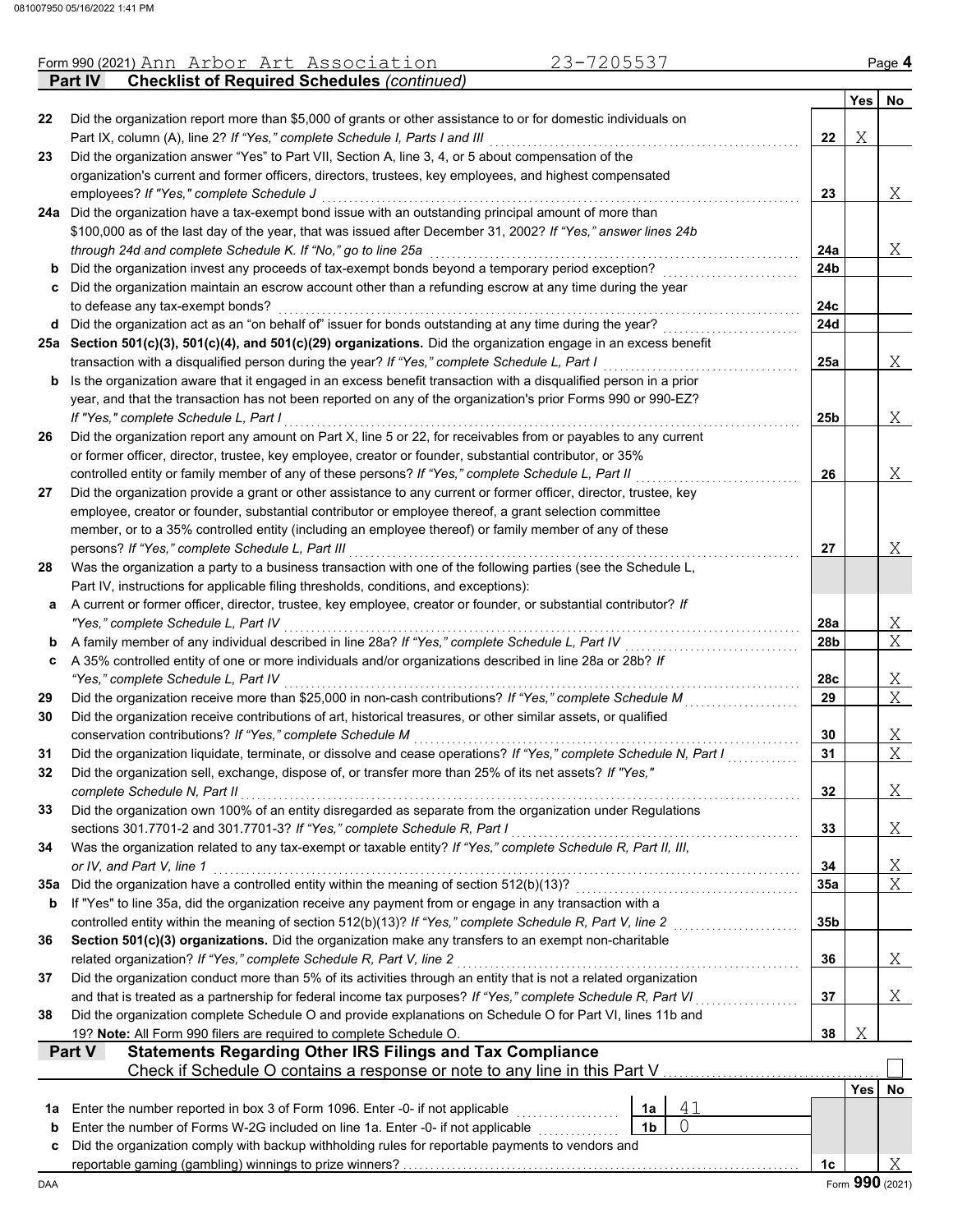|     | 23-7205537<br>Form 990 (2021) Ann Arbor Art Association                                                                                         |                |   | Page 5                           |
|-----|-------------------------------------------------------------------------------------------------------------------------------------------------|----------------|---|----------------------------------|
|     | Statements Regarding Other IRS Filings and Tax Compliance (continued)<br><b>Part V</b>                                                          |                |   | Yes No                           |
|     | 2a Enter the number of employees reported on Form W-3, Transmittal of Wage and Tax                                                              |                |   |                                  |
|     | 33<br>Statements, filed for the calendar year ending with or within the year covered by this return<br>2a                                       |                |   |                                  |
| b   | If at least one is reported on line 2a, did the organization file all required federal employment tax returns?                                  | 2 <sub>b</sub> | Χ |                                  |
|     | Note: If the sum of lines 1a and 2a is greater than 250, you may be required to e-file. See instructions.                                       |                |   |                                  |
| За  | Did the organization have unrelated business gross income of \$1,000 or more during the year?                                                   | 3a             | Χ |                                  |
| b   | If "Yes," has it filed a Form 990-T for this year? If "No" to line 3b, provide an explanation on Schedule O                                     | 3b             | X |                                  |
| 4a  | At any time during the calendar year, did the organization have an interest in, or a signature or other authority over,                         |                |   |                                  |
|     | a financial account in a foreign country (such as a bank account, securities account, or other financial account)?                              | 4a             |   | Χ                                |
| b   | If "Yes," enter the name of the foreign country ▶                                                                                               |                |   |                                  |
|     | See instructions for filing requirements for FinCEN Form 114, Report of Foreign Bank and Financial Accounts (FBAR).                             |                |   |                                  |
| 5a  | Was the organization a party to a prohibited tax shelter transaction at any time during the tax year?                                           | 5a             |   | <u>X</u>                         |
| b   | Did any taxable party notify the organization that it was or is a party to a prohibited tax shelter transaction?                                | 5 <sub>b</sub> |   | $\overline{X}$                   |
| c   | If "Yes" to line 5a or 5b, did the organization file Form 8886-T?                                                                               | 5c             |   |                                  |
| 6a  | Does the organization have annual gross receipts that are normally greater than \$100,000, and did the                                          |                |   |                                  |
|     | organization solicit any contributions that were not tax deductible as charitable contributions?                                                | 6a             |   | X                                |
| b   | If "Yes," did the organization include with every solicitation an express statement that such contributions or                                  |                |   |                                  |
|     | gifts were not tax deductible?                                                                                                                  | 6b             |   |                                  |
| 7   | Organizations that may receive deductible contributions under section 170(c).                                                                   |                |   |                                  |
| a   | Did the organization receive a payment in excess of \$75 made partly as a contribution and partly for goods                                     |                |   |                                  |
|     | and services provided to the payor?                                                                                                             | 7a             |   | X                                |
| b   | If "Yes," did the organization notify the donor of the value of the goods or services provided?                                                 | 7b             |   |                                  |
| с   | Did the organization sell, exchange, or otherwise dispose of tangible personal property for which it was                                        |                |   |                                  |
|     | required to file Form 8282?                                                                                                                     | 7c             |   | Χ                                |
| d   | 7d<br>If "Yes," indicate the number of Forms 8282 filed during the year                                                                         |                |   |                                  |
| е   | Did the organization receive any funds, directly or indirectly, to pay premiums on a personal benefit contract?                                 | 7e             |   | $\overline{X}$<br>$\overline{X}$ |
| f   | Did the organization, during the year, pay premiums, directly or indirectly, on a personal benefit contract?                                    | 7f             |   |                                  |
| g   | If the organization received a contribution of qualified intellectual property, did the organization file Form 8899 as required?                | 7g             |   |                                  |
| h   | If the organization received a contribution of cars, boats, airplanes, or other vehicles, did the organization file a Form 1098-C?              | 7h             |   |                                  |
| 8   | Sponsoring organizations maintaining donor advised funds. Did a donor advised fund maintained by the                                            | 8              |   |                                  |
| 9   | sponsoring organization have excess business holdings at any time during the year?<br>Sponsoring organizations maintaining donor advised funds. |                |   |                                  |
| a   | Did the sponsoring organization make any taxable distributions under section 4966?                                                              | 9а             |   |                                  |
| b   | Did the sponsoring organization make a distribution to a donor, donor advisor, or related person?                                               | 9b             |   |                                  |
| 10  | Section 501(c)(7) organizations. Enter:                                                                                                         |                |   |                                  |
| а   | 10a<br>Initiation fees and capital contributions included on Part VIII, line 12                                                                 |                |   |                                  |
|     | 10 <sub>b</sub><br>Gross receipts, included on Form 990, Part VIII, line 12, for public use of club facilities                                  |                |   |                                  |
| 11  | Section 501(c)(12) organizations. Enter:                                                                                                        |                |   |                                  |
| a   | Gross income from members or shareholders<br>11a                                                                                                |                |   |                                  |
| b   | Gross income from other sources. (Do not net amounts due or paid to other sources                                                               |                |   |                                  |
|     | against amounts due or received from them.)<br>11 <sub>b</sub>                                                                                  |                |   |                                  |
| 12a | Section 4947(a)(1) non-exempt charitable trusts. Is the organization filing Form 990 in lieu of Form 1041?                                      | 12a            |   |                                  |
| b   | If "Yes," enter the amount of tax-exempt interest received or accrued during the year<br>12 <sub>b</sub>                                        |                |   |                                  |
| 13  | Section 501(c)(29) qualified nonprofit health insurance issuers.                                                                                |                |   |                                  |
| а   | Is the organization licensed to issue qualified health plans in more than one state?                                                            | 13a            |   |                                  |
|     | Note: See the instructions for additional information the organization must report on Schedule O.                                               |                |   |                                  |
| b   | Enter the amount of reserves the organization is required to maintain by the states in which                                                    |                |   |                                  |
|     | the organization is licensed to issue qualified health plans<br>13 <sub>b</sub>                                                                 |                |   |                                  |
| c   | Enter the amount of reserves on hand<br>13 <sub>c</sub>                                                                                         |                |   |                                  |
| 14a | Did the organization receive any payments for indoor tanning services during the tax year?                                                      | 14a            |   | Χ                                |
| b   | If "Yes," has it filed a Form 720 to report these payments? If "No," provide an explanation on Schedule O                                       | 14b            |   |                                  |
| 15  | Is the organization subject to the section 4960 tax on payment(s) of more than \$1,000,000 in remuneration or                                   |                |   |                                  |
|     | excess parachute payment(s) during the year?                                                                                                    | 15             |   | Χ                                |
|     | If "Yes," see instructions and file Form 4720, Schedule N.                                                                                      |                |   |                                  |
| 16  | Is the organization an educational institution subject to the section 4968 excise tax on net investment income?                                 | 16             |   | Χ                                |
|     | If "Yes," complete Form 4720, Schedule O.                                                                                                       |                |   |                                  |
| 17  | Section 501(c)(21) organizations. Did the trust, any disqualified person, or mine operator engage in                                            |                |   |                                  |
|     |                                                                                                                                                 | 17             |   |                                  |
| DAA | If "Yes," complete Form 6069.                                                                                                                   |                |   | Form 990 (2021)                  |
|     |                                                                                                                                                 |                |   |                                  |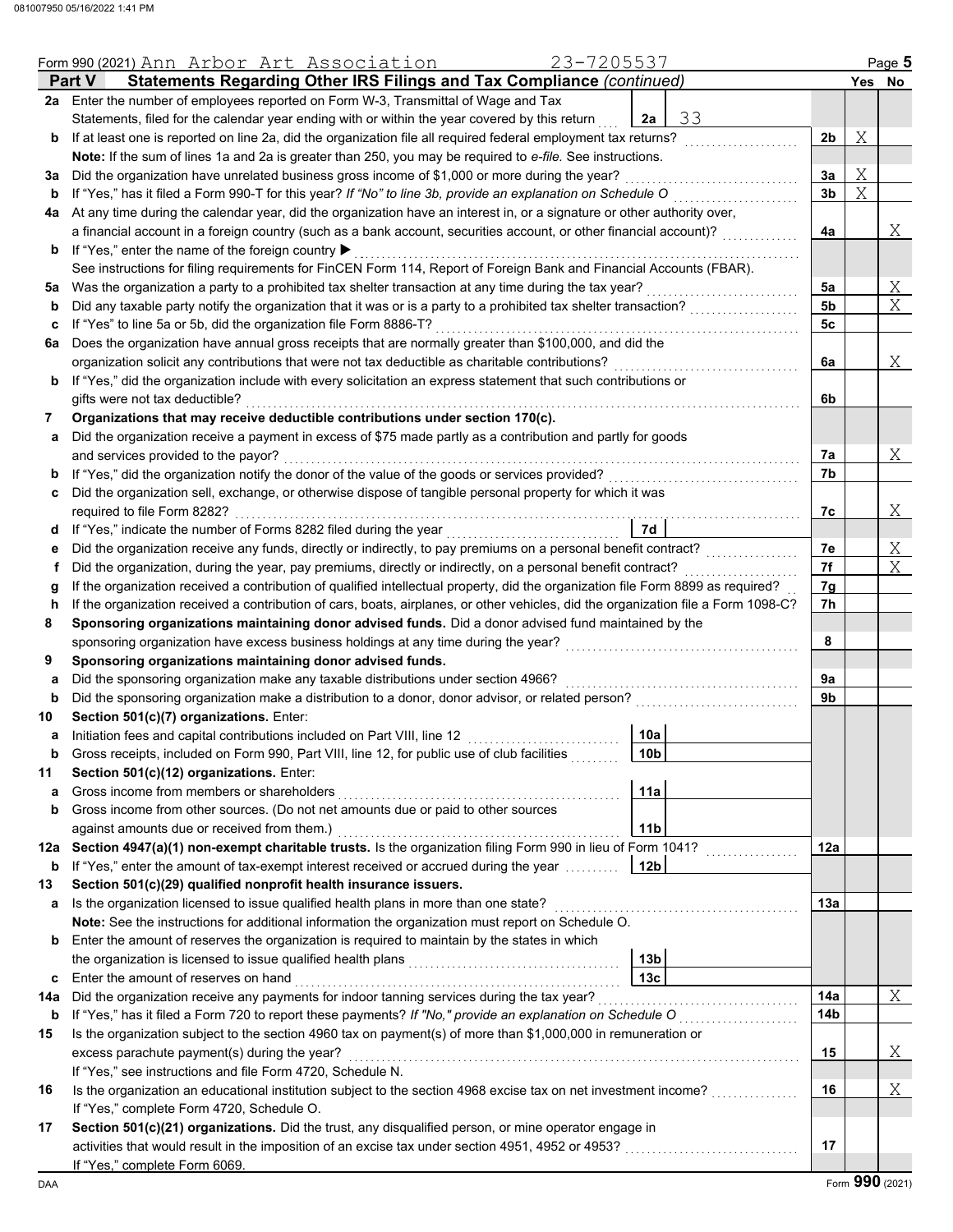|     | 23-7205537<br>Form 990 (2021) Ann Arbor Art Association                                                                              |                 |     | Page 6                |
|-----|--------------------------------------------------------------------------------------------------------------------------------------|-----------------|-----|-----------------------|
|     | Governance, Management, and Disclosure For each "Yes" response to lines 2 through 7b below, and for a "No"<br><b>Part VI</b>         |                 |     |                       |
|     | response to line 8a, 8b, or 10b below, describe the circumstances, processes, or changes on Schedule O. See instructions.            |                 |     |                       |
|     |                                                                                                                                      |                 |     | Ixl                   |
|     | <b>Section A. Governing Body and Management</b>                                                                                      |                 |     |                       |
|     |                                                                                                                                      |                 | Yes | No                    |
| 1а  | 21<br>Enter the number of voting members of the governing body at the end of the tax year<br>1a                                      |                 |     |                       |
|     | If there are material differences in voting rights among members of the governing body, or                                           |                 |     |                       |
|     | if the governing body delegated broad authority to an executive committee or similar                                                 |                 |     |                       |
|     | committee, explain on Schedule O.                                                                                                    |                 |     |                       |
| b   | 20<br>Enter the number of voting members included on line 1a, above, who are independent<br>1b                                       |                 |     |                       |
| 2   | Did any officer, director, trustee, or key employee have a family relationship or a business relationship with                       |                 |     |                       |
|     | any other officer, director, trustee, or key employee?                                                                               | 2               |     | Χ                     |
| 3   | Did the organization delegate control over management duties customarily performed by or under the direct                            |                 |     |                       |
|     | supervision of officers, directors, trustees, or key employees to a management company or other person?                              | 3               |     |                       |
| 4   | Did the organization make any significant changes to its governing documents since the prior Form 990 was filed?                     | 4               |     | $\frac{X}{X}$         |
| 5   | Did the organization become aware during the year of a significant diversion of the organization's assets?                           | 5               |     | $\overline{X}$        |
| 6   | Did the organization have members or stockholders?                                                                                   | 6               |     | $\overline{\text{X}}$ |
| 7a  | Did the organization have members, stockholders, or other persons who had the power to elect or appoint                              |                 |     |                       |
|     | one or more members of the governing body?                                                                                           | 7а              |     | Χ                     |
| b   | Are any governance decisions of the organization reserved to (or subject to approval by) members,                                    |                 |     |                       |
|     | stockholders, or persons other than the governing body?                                                                              | 7b              |     | Χ                     |
| 8   | Did the organization contemporaneously document the meetings held or written actions undertaken during the year by the following:    |                 |     |                       |
| а   | The governing body?                                                                                                                  | 8a              | Χ   |                       |
| b   | Each committee with authority to act on behalf of the governing body?                                                                | 8b              | X   |                       |
| 9   | Is there any officer, director, trustee, or key employee listed in Part VII, Section A, who cannot be reached at                     |                 |     |                       |
|     | the organization's mailing address? If "Yes," provide the names and addresses on Schedule O                                          | 9               |     | Χ                     |
|     | Section B. Policies (This Section B requests information about policies not required by the Internal Revenue Code.)                  |                 |     |                       |
|     |                                                                                                                                      |                 | Yes | No                    |
|     | 10a Did the organization have local chapters, branches, or affiliates?                                                               | 10a             |     | Χ                     |
| b   | If "Yes," did the organization have written policies and procedures governing the activities of such chapters,                       |                 |     |                       |
|     | affiliates, and branches to ensure their operations are consistent with the organization's exempt purposes?                          | 10 <sub>b</sub> |     |                       |
|     | 11a Has the organization provided a complete copy of this Form 990 to all members of its governing body before filing the form?      | 11a             | X   |                       |
| b   | Describe on Schedule O the process, if any, used by the organization to review this Form 990.                                        |                 |     |                       |
| 12a | Did the organization have a written conflict of interest policy? If "No," go to line 13                                              | 12a             | Χ   |                       |
|     | Were officers, directors, or trustees, and key employees required to disclose annually interests that could give rise to conflicts?  | 12 <sub>b</sub> | X   |                       |
| b   |                                                                                                                                      |                 |     |                       |
| c   | Did the organization regularly and consistently monitor and enforce compliance with the policy? If "Yes,"                            | 12c             | Χ   |                       |
|     | describe on Schedule O how this was done                                                                                             |                 | X   |                       |
| 13  | Did the organization have a written whistleblower policy?                                                                            | 13              | X   |                       |
| 14  | Did the organization have a written document retention and destruction policy?                                                       | 14              |     |                       |
| 15  | Did the process for determining compensation of the following persons include a review and approval by                               |                 |     |                       |
|     | independent persons, comparability data, and contemporaneous substantiation of the deliberation and decision?                        |                 |     |                       |
| a   | The organization's CEO, Executive Director, or top management official                                                               | 15a             | Χ   |                       |
| b   | Other officers or key employees of the organization                                                                                  | 15b             | X   |                       |
|     | If "Yes" to line 15a or 15b, describe the process on Schedule O. See instructions.                                                   |                 |     |                       |
|     | 16a Did the organization invest in, contribute assets to, or participate in a joint venture or similar arrangement                   |                 |     |                       |
|     | with a taxable entity during the year?                                                                                               | 16a             |     | Χ                     |
| b   | If "Yes," did the organization follow a written policy or procedure requiring the organization to evaluate its                       |                 |     |                       |
|     | participation in joint venture arrangements under applicable federal tax law, and take steps to safeguard the                        |                 |     |                       |
|     |                                                                                                                                      | 16b             |     |                       |
|     | <b>Section C. Disclosure</b>                                                                                                         |                 |     |                       |
| 17  | List the states with which a copy of this Form 990 is required to be filed $\blacktriangleright$ MI                                  |                 |     |                       |
| 18  | Section 6104 requires an organization to make its Forms 1023 (1024 or 1024-A, if applicable), 990, and 990-T (section 501(c)         |                 |     |                       |
|     | (3)s only) available for public inspection. Indicate how you made these available. Check all that apply.                             |                 |     |                       |
|     | Another's website $ X $ Upon request<br>$ X $ Own website<br>Other (explain on Schedule O)                                           |                 |     |                       |
| 19  | Describe on Schedule O whether (and if so, how) the organization made its governing documents, conflict of interest policy, and      |                 |     |                       |
|     | financial statements available to the public during the tax year.                                                                    |                 |     |                       |
| 20  | State the name, address, and telephone number of the person who possesses the organization's books and records $\blacktriangleright$ |                 |     |                       |
|     | 117 West Liberty Street<br>Marie Klopf                                                                                               |                 |     |                       |
|     | Ann Arbor<br><u>MI 48104-1320734-994-8004</u>                                                                                        |                 |     |                       |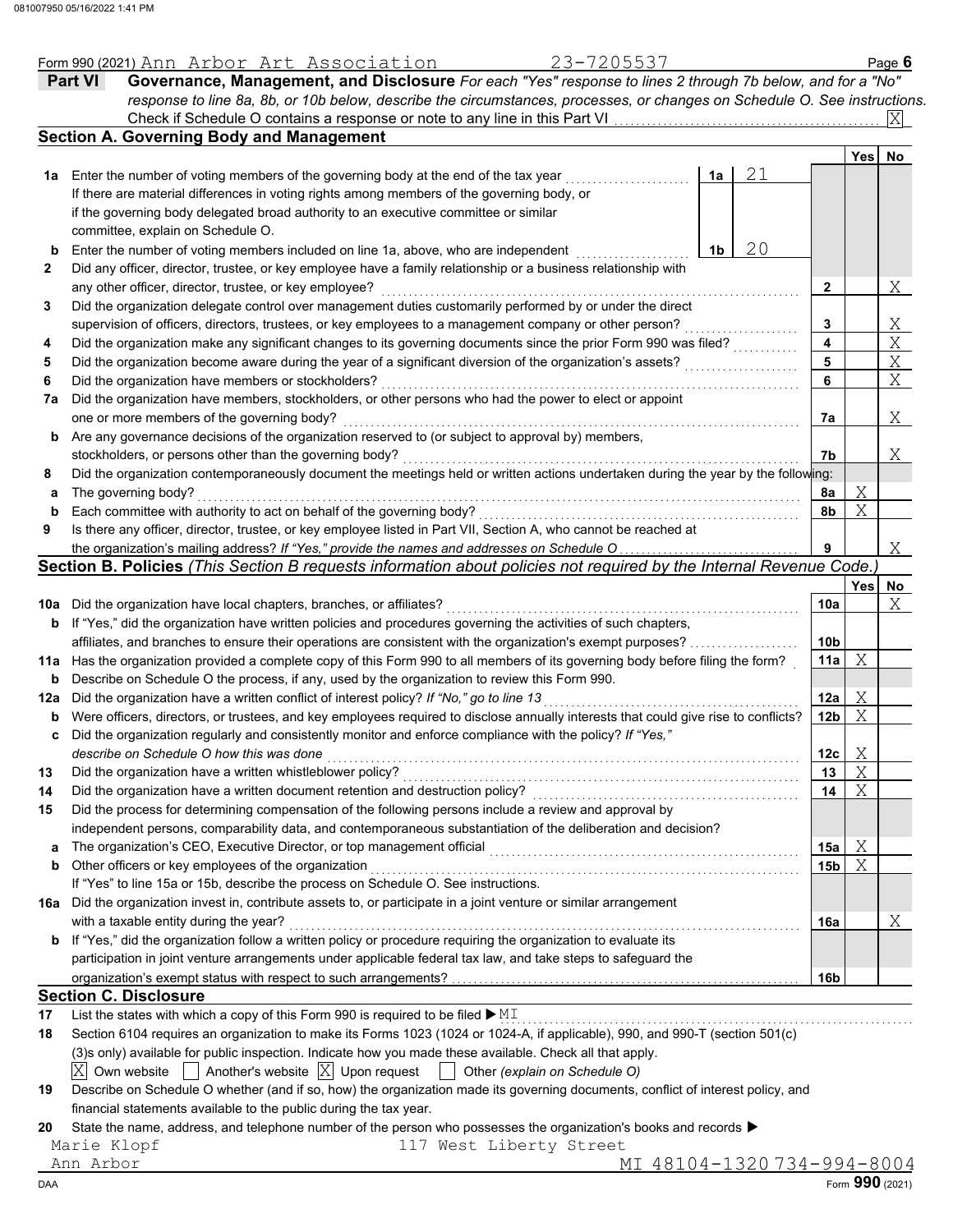|                          | Form 990 (2021) Ann Arbor Art Association                                                                                                                                                                                                               | 23-7205537 | Page 7 |
|--------------------------|---------------------------------------------------------------------------------------------------------------------------------------------------------------------------------------------------------------------------------------------------------|------------|--------|
|                          | Part VII Compensation of Officers, Directors, Trustees, Key Employees, Highest Compensated Employees, and                                                                                                                                               |            |        |
|                          | <b>Independent Contractors</b>                                                                                                                                                                                                                          |            |        |
|                          | Check if Schedule O contains a response or note to any line in this Part VII <i>mummum</i>                                                                                                                                                              |            |        |
| Section A.               | Officers, Directors, Trustees, Key Employees, and Highest Compensated Employees                                                                                                                                                                         |            |        |
| organization's tax year. | 1a Complete this table for all persons required to be listed. Report compensation for the calendar year ending with or within the                                                                                                                       |            |        |
|                          | • List all of the organization's current officers, directors, trustees (whether individuals or organizations), regardless of amount of<br>compensation. Enter -0- in columns $(D)$ , $(E)$ , and $(F)$ if no compensation was paid.                     |            |        |
|                          | • List all of the organization's current key employees, if any. See instructions for definition of "key employee."                                                                                                                                      |            |        |
|                          | List the organization's five current highest compensated employees (other than an officer, director, trustee, or key employee)<br>who received repertable componention (boy 5 of Form $M/2$ Form 1000 MISC, and/or boy 1 of Form 1000 NEC) of more than |            |        |

who received reportable compensation (box 5 of Form W-2, Form 1099-MISC, and/or box 1 of Form 1099-NEC) of more than \$100,000 from the organization and any related organizations.

• List all of the organization's **former** officers, key employees, and highest compensated employees who received more than<br>00,000 of reportable compensation from the organization and any related erganizations. \$100,000 of reportable compensation from the organization and any related organizations.

List all of the organization's **former directors or trustees** that received, in the capacity as a former director or trustee of the • List all of the organization's **former directors or trustees** that received, in the capacity as a former director organization, more than \$10,000 of reportable compensation from the organization and any related organizat See the instructions for the order in which to list the persons above.

Check this box if neither the organization nor any related organization compensated any current officer, director, or trustee.

| (A)<br>Name and title                 | (B)<br>Average<br>hours<br>per week                                         |                                   |                      | Position | (C)          | (do not check more than one<br>box, unless person is both an<br>officer and a director/trustee) |        | (D)<br>Reportable<br>compensation<br>from the | (E)<br>Reportable<br>compensation<br>from related | (F)<br><b>Estimated amount</b><br>of other<br>compensation |
|---------------------------------------|-----------------------------------------------------------------------------|-----------------------------------|----------------------|----------|--------------|-------------------------------------------------------------------------------------------------|--------|-----------------------------------------------|---------------------------------------------------|------------------------------------------------------------|
|                                       | (list any<br>hours for<br>related<br>organizations<br>below<br>dotted line) | Individual trustee<br>or director | nstitutional trustee | Officer  | Key employee | Highest compensated<br>employee                                                                 | Former | organization (W-2/<br>1099-MISC/<br>1099-NEC) | organizations (W-2/<br>1099-MISC/<br>1099-NEC)    | from the<br>organization and<br>related organizations      |
| (1) Marie Klopf<br>President & CEO    | 40.00<br>0.00                                                               |                                   |                      | X        |              |                                                                                                 |        | 108,197                                       | 0                                                 | 12,390                                                     |
| (2) Peter Baker<br>Chair              | 2.00<br>0.00                                                                | Χ                                 |                      | X        |              |                                                                                                 |        | 0                                             | 0                                                 | 0                                                          |
| (3) Matthrew Bower                    | 1.00                                                                        |                                   |                      |          |              |                                                                                                 |        |                                               |                                                   |                                                            |
| Director<br>(4) Tom Bray              | 0.00<br>1.00                                                                | Χ                                 |                      |          |              |                                                                                                 |        | 0                                             | 0                                                 | $\overline{0}$                                             |
| Director<br>(5) Marlee Brown          | 0.00<br>1.00                                                                | Χ                                 |                      |          |              |                                                                                                 |        | 0                                             | Ω                                                 | $\overline{0}$                                             |
| Director<br>(6) Anne Cooper           | 0.00<br>2.00                                                                | X                                 |                      |          |              |                                                                                                 |        | 0                                             | 0                                                 | 0                                                          |
| Vice Chair<br>(7) JPaul Dixon         | 0.00<br>2.00                                                                | Χ                                 |                      | X        |              |                                                                                                 |        | 0                                             | 0                                                 | 0                                                          |
| Chair Emeritus<br>(8) Christine Eurit | 0.00                                                                        | X                                 |                      | X        |              |                                                                                                 |        | 0                                             | 0                                                 | $\overline{0}$                                             |
| Director<br>(9) Douglas Gross         | 1.00<br>0.00                                                                | $\mathbf X$                       |                      |          |              |                                                                                                 |        | 0                                             | 0                                                 | 0                                                          |
| Treasurer<br>(10) Justin Herrick      | 2.00<br>0.00                                                                | Χ                                 |                      | X        |              |                                                                                                 |        | 0                                             | 0                                                 | 0                                                          |
| Director                              | 1.00<br>0.00                                                                | Χ                                 |                      |          |              |                                                                                                 |        | 0                                             | 0                                                 | $\Omega$                                                   |
| (11) Nakia Johnson<br>Secretary       | 2,00<br>0.00                                                                | X                                 |                      | Χ        |              |                                                                                                 |        | 0                                             | Ω                                                 | $\mathsf{O}\xspace$                                        |

Form **990** (2021)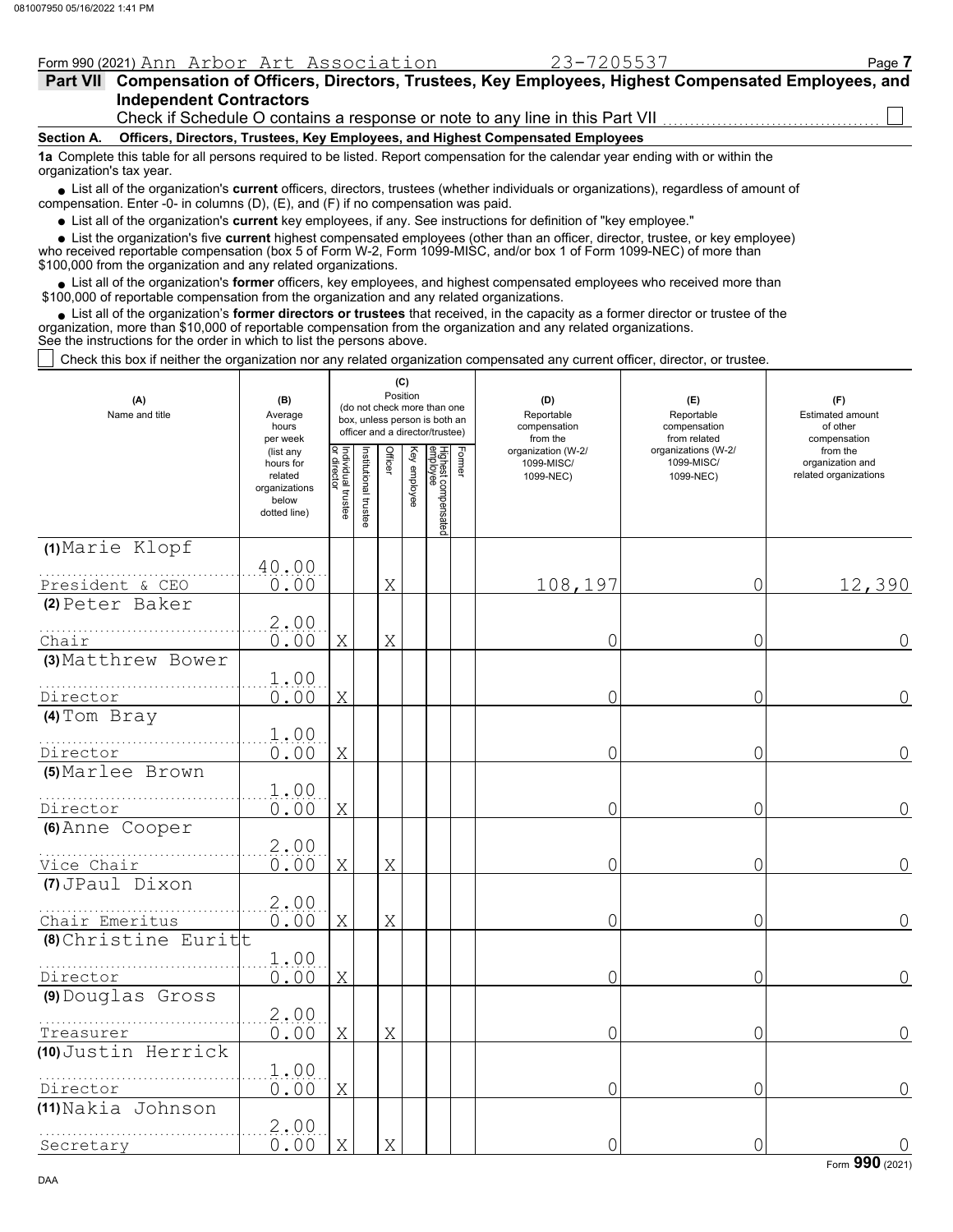| Form 990 (2021) Ann Arbor Art Association                                                                                                                                                                                                                                                                                                                                                                                                                                                                                                                                                                                                                                                                                                                                                                                                                                                 |                                                                             |                                   |                       |                 |              |                                                                                                 |        | 23-7205537                                                                                             |                                                   | Page 8                                                |
|-------------------------------------------------------------------------------------------------------------------------------------------------------------------------------------------------------------------------------------------------------------------------------------------------------------------------------------------------------------------------------------------------------------------------------------------------------------------------------------------------------------------------------------------------------------------------------------------------------------------------------------------------------------------------------------------------------------------------------------------------------------------------------------------------------------------------------------------------------------------------------------------|-----------------------------------------------------------------------------|-----------------------------------|-----------------------|-----------------|--------------|-------------------------------------------------------------------------------------------------|--------|--------------------------------------------------------------------------------------------------------|---------------------------------------------------|-------------------------------------------------------|
| Part VII                                                                                                                                                                                                                                                                                                                                                                                                                                                                                                                                                                                                                                                                                                                                                                                                                                                                                  |                                                                             |                                   |                       |                 |              |                                                                                                 |        | Section A. Officers, Directors, Trustees, Key Employees, and Highest Compensated Employees (continued) |                                                   |                                                       |
| (A)<br>Name and title                                                                                                                                                                                                                                                                                                                                                                                                                                                                                                                                                                                                                                                                                                                                                                                                                                                                     | (B)<br>Average<br>hours<br>per week                                         |                                   |                       | (C)<br>Position |              | (do not check more than one<br>box, unless person is both an<br>officer and a director/trustee) |        | (D)<br>Reportable<br>compensation<br>from the                                                          | (E)<br>Reportable<br>compensation<br>from related | (F)<br>Estimated amount<br>of other<br>compensation   |
|                                                                                                                                                                                                                                                                                                                                                                                                                                                                                                                                                                                                                                                                                                                                                                                                                                                                                           | (list any<br>hours for<br>related<br>organizations<br>below<br>dotted line) | Individual trustee<br>or director | Institutional trustee | Officer         | Key employee | Highest compensatec<br>employee                                                                 | Former | organization (W-2/<br>1099-MISC/<br>1099-NEC)                                                          | organizations (W-2/<br>1099-MISC/<br>1099-NEC)    | from the<br>organization and<br>related organizations |
| Adam Linkner<br>(12)                                                                                                                                                                                                                                                                                                                                                                                                                                                                                                                                                                                                                                                                                                                                                                                                                                                                      | 2.00                                                                        |                                   |                       |                 |              |                                                                                                 |        |                                                                                                        |                                                   |                                                       |
| Vice Chair<br>Chrislan Fuller Manuel<br>(13)                                                                                                                                                                                                                                                                                                                                                                                                                                                                                                                                                                                                                                                                                                                                                                                                                                              | 0.00                                                                        | Χ                                 |                       | Χ               |              |                                                                                                 |        | ∩                                                                                                      | 0                                                 | 0                                                     |
| Director                                                                                                                                                                                                                                                                                                                                                                                                                                                                                                                                                                                                                                                                                                                                                                                                                                                                                  | 1.00<br>0.00                                                                | X                                 |                       |                 |              |                                                                                                 |        | ∩                                                                                                      | 0                                                 | 0                                                     |
| Jennifer Moore<br>(14)<br>Incoming Treasurer                                                                                                                                                                                                                                                                                                                                                                                                                                                                                                                                                                                                                                                                                                                                                                                                                                              | 1.00<br>0.00                                                                | X                                 |                       |                 |              |                                                                                                 |        | ∩                                                                                                      | 0                                                 | 0                                                     |
| (15)<br>Steve Palms                                                                                                                                                                                                                                                                                                                                                                                                                                                                                                                                                                                                                                                                                                                                                                                                                                                                       | 1.00                                                                        |                                   |                       |                 |              |                                                                                                 |        |                                                                                                        |                                                   |                                                       |
| Incoming Secretary<br>(16)<br>Prue Rosenthal                                                                                                                                                                                                                                                                                                                                                                                                                                                                                                                                                                                                                                                                                                                                                                                                                                              | 0.00                                                                        | X                                 |                       |                 |              |                                                                                                 |        | ∩                                                                                                      | 0                                                 | 0                                                     |
| Director<br>Ellie Serras<br>(17)                                                                                                                                                                                                                                                                                                                                                                                                                                                                                                                                                                                                                                                                                                                                                                                                                                                          | 1.00<br>0.00                                                                | X                                 |                       |                 |              |                                                                                                 |        | ∩                                                                                                      | 0                                                 | $\overline{0}$                                        |
| Director                                                                                                                                                                                                                                                                                                                                                                                                                                                                                                                                                                                                                                                                                                                                                                                                                                                                                  | 1.00<br>0.00                                                                | Χ                                 |                       |                 |              |                                                                                                 |        | ∩                                                                                                      | 0                                                 | $\Omega$                                              |
| Jim Simpson<br>(18)<br>Director                                                                                                                                                                                                                                                                                                                                                                                                                                                                                                                                                                                                                                                                                                                                                                                                                                                           | 1.00<br>0.00                                                                | Χ                                 |                       |                 |              |                                                                                                 |        | ∩                                                                                                      | 0                                                 | $\Omega$                                              |
| Robin Suter<br>(19)                                                                                                                                                                                                                                                                                                                                                                                                                                                                                                                                                                                                                                                                                                                                                                                                                                                                       | 1.00                                                                        |                                   |                       |                 |              |                                                                                                 |        |                                                                                                        |                                                   |                                                       |
| Director<br>1b Subtotal                                                                                                                                                                                                                                                                                                                                                                                                                                                                                                                                                                                                                                                                                                                                                                                                                                                                   | 0.00                                                                        | X                                 |                       |                 |              |                                                                                                 |        | 108,197                                                                                                | 0                                                 | 12,390                                                |
| c Total from continuation sheets to Part VII, Section A<br>$\mathbf{2}$                                                                                                                                                                                                                                                                                                                                                                                                                                                                                                                                                                                                                                                                                                                                                                                                                   |                                                                             |                                   |                       |                 |              |                                                                                                 |        | 108,197                                                                                                |                                                   | 390<br>12,                                            |
| Total number of individuals (including but not limited to those listed above) who received more than \$100,000 of<br>reportable compensation from the organization $\blacktriangleright$ 1<br>Did the organization list any former officer, director, trustee, key employee, or highest compensated<br>3<br>3<br>employee on line 1a? If "Yes," complete Schedule J for such individual<br>employee on line 1a? <i>if</i> yes, complete Schedule J for such individual <i>compensation</i> and other compensation from the For any individual listed on line 1a, is the sum of reportable compensation and other compensation from<br>4<br>organization and related organizations greater than \$150,000? If "Yes," complete Schedule J for such<br>4<br>individual<br>Did any person listed on line 1a receive or accrue compensation from any unrelated organization or individual<br>5 |                                                                             |                                   |                       |                 |              |                                                                                                 |        |                                                                                                        | No<br>Yes<br>Χ<br>Χ<br>Χ<br>5                     |                                                       |
| <b>Section B. Independent Contractors</b><br>Complete this table for your five highest compensated independent contractors that received more than \$100,000 of<br>1                                                                                                                                                                                                                                                                                                                                                                                                                                                                                                                                                                                                                                                                                                                      |                                                                             |                                   |                       |                 |              |                                                                                                 |        |                                                                                                        |                                                   |                                                       |
| compensation from the organization. Report compensation for the calendar year ending with or within the organization's tax year.                                                                                                                                                                                                                                                                                                                                                                                                                                                                                                                                                                                                                                                                                                                                                          | (A)<br>Name and business address                                            |                                   |                       |                 |              |                                                                                                 |        |                                                                                                        | (B)<br>Description of services                    | (C)<br>Compensation                                   |
| O'Neal Construction, Inc.<br>MI 48103<br>Ann Arbor                                                                                                                                                                                                                                                                                                                                                                                                                                                                                                                                                                                                                                                                                                                                                                                                                                        |                                                                             |                                   |                       |                 |              |                                                                                                 |        | 525 W William St<br>Construction                                                                       |                                                   | 194,022                                               |
|                                                                                                                                                                                                                                                                                                                                                                                                                                                                                                                                                                                                                                                                                                                                                                                                                                                                                           |                                                                             |                                   |                       |                 |              |                                                                                                 |        |                                                                                                        |                                                   |                                                       |
| Total number of independent contractors (including but not limited to those listed above) who<br>$\mathbf{2}$<br>received more than \$100,000 of compensation from the organization ▶                                                                                                                                                                                                                                                                                                                                                                                                                                                                                                                                                                                                                                                                                                     |                                                                             |                                   |                       |                 |              |                                                                                                 |        |                                                                                                        |                                                   |                                                       |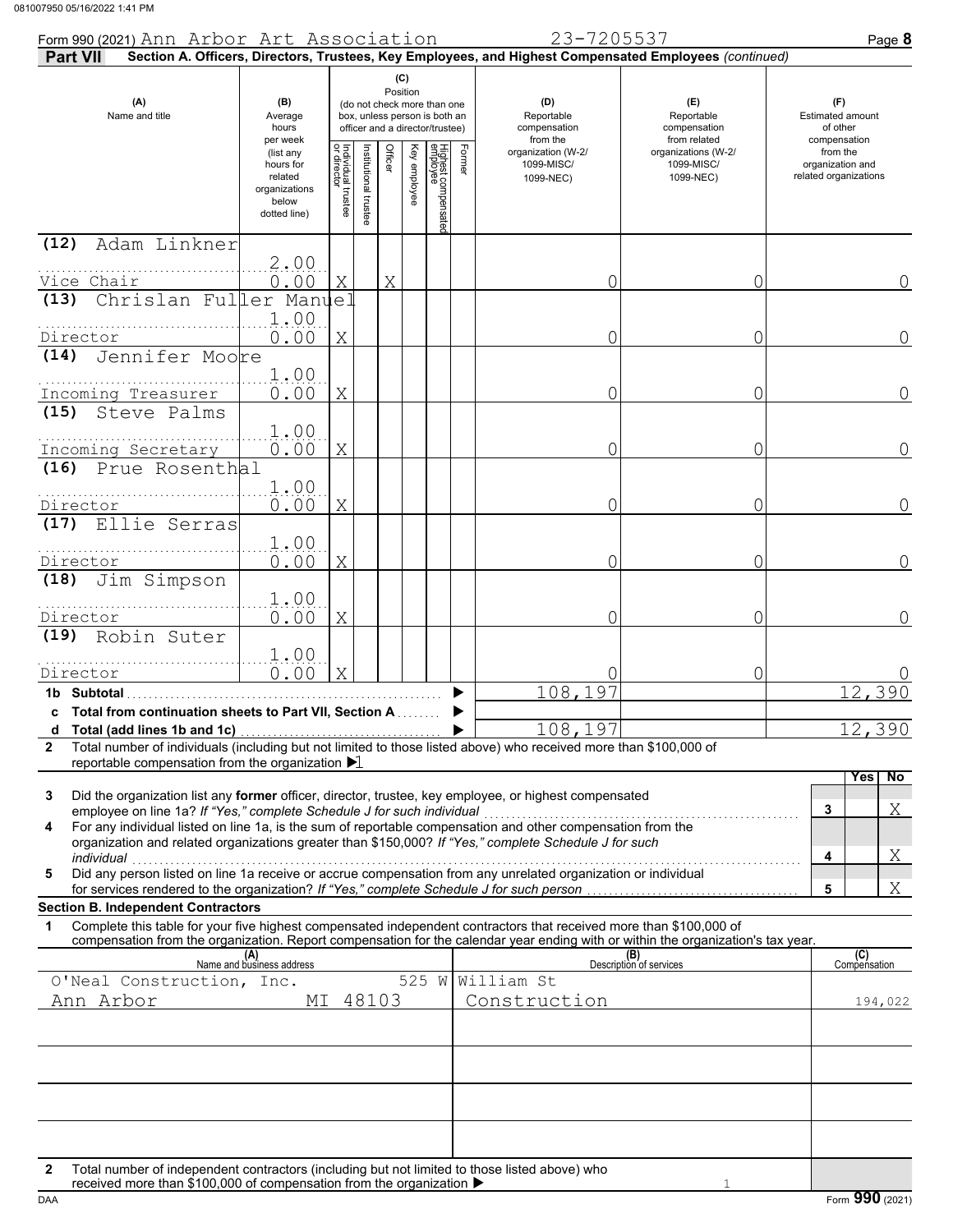#### Form 990 (2021) Page **9** Ann Arbor Art Association 23-7205537 **Part VIII Statement of Revenue** Check if Schedule O contains a response or note to any line in this Part VIII. **(A) (B) (C) (D)** Total revenue Related or exempt Unrelated Revenue excluded function revenue business revenue from tax under sections 512-514 **Contributions, Gifts, Grants** Grants **and Other Similar Amounts 1a 1a** Federated campaigns . . . . . . . . . . . , Gifts, Gra<br>illar Amou 8,204 **1b b** Membership dues  $\ldots$  . . . . . . . . . . . . **1c** 49,829 **c** Fundraising events . . . . . . . . . . . . . . . . **1d d** Related organizations <sub>.</sub> . . . . . . . . . . **Contributions,<br>and Other Simi 1e** 60,000 **e** Government grants (contributions) . . . . . . . . . . **f** All other contributions, gifts, grants, 1,594,447 **1f** and similar amounts not included above  $\dots$ ... **g** Noncash contributions included in lines 1a-1f . . . . . . . . . . . . . . . . . . . . . . . . . . . . 88 **1g** \$ . . . . . . . . . . . . . . . . . . . . 1,712,480  $\blacktriangleright$ **h Total.** Add lines 1a–1f . . . . . . . . . . . . . . . . . . . . . . . . . . . . . . . . . . . . . Business Cod Program Service<br>Revenue . . . . . . . . . . . . . . . . . . . . . . . . . . . . . . . . . . . . . . . . . . . . . . . . . . . . . **2a** Class Fees 611600 336,560 336,560 **Program Service** . . . . . . . . . . . . . . . . . . . . . . . . . . . . . . . . . . . . . . . . . . . . . . . . . . . . . Art Placement Services 531120 30,176 30,176 **b c** . . . . . . . . . . . . . . . . . . . . . . . . . . . . . . . . . . . . . . . . . . . . . . . . . . . . . **d** . . . . . . . . . . . . . . . . . . . . . . . . . . . . . . . . . . . . . . . . . . . . . . . . . . . . . **e** . . . . . . . . . . . . . . . . . . . . . . . . . . . . . . . . . . . . . . . . . . . . . . . . . . . . . **f** All other program service revenue . . . . . . . . . . . . . . . . . 366,736 **g Total.** Add lines 2a–2f . . . . . . . . . . . . . . . . . . . . . . . . . . . . . . . . . . . . . **3** Investment income (including dividends, interest, and other similar amounts) ............... ь 33,963 33,963 Income from investment of tax-exempt bond proceeds **4**  $\blacktriangleright$ **5** Royalties .... ▶ (i) Real (ii) Personal 31,403 **6a** Gross rents **6a 6b** 5,230 **b** Less: rental expenses 26,173 **c** Rental inc. or (loss) **6c** 26,173 26,173 ь **d** Net rental income or (loss) . . . . . . . . . . . . . . . . . . . . . . . . . . . . . . . . . **7a** Gross amount from (i) Securities (ii) Other sales of assets **7a** other than inventory **Other Revenue Other Revenue b** Less: cost or other **7b** basis and sales exps. **c** Gain or (loss) **7c d** Net gain or (loss) . . . . . . . . . . . . . . . . . . . . . . . . . . . . . . . . . . . . . . . . . . . **8a** Gross income from fundraising events (not including \$ . . . . . . . . . . . . . . . . . . . . 49,829 of contributions reported on line 1c). See Part IV, line 18 **8a** 9,638 **8b** 10,913 **b** Less: direct expenses <sub>.</sub> . . . . . . . . . . -1,275 **c** Net income or (loss) from fundraising events . . . . . . . . . . . . . . ▶ **9a** Gross income from gaming activities. See Part IV, line 19 **9a 9b b** Less: direct expenses  $\ldots$ ▶ Net income or (loss) from gaming activities . . . . . . . . . . . . . . . **c** 10a Gross sales of inventory, less returns and allowances **10a** 128,363 **10b** 27,255 **b** Less:  $\cosh$  of goods  $\sinh$ ▶ 101,108 101,108 Net income or (loss) from sales of inventory . . . . . . . . . . . . . . . **c** cellaneous<br>Revenue Business Code **Miscellaneous**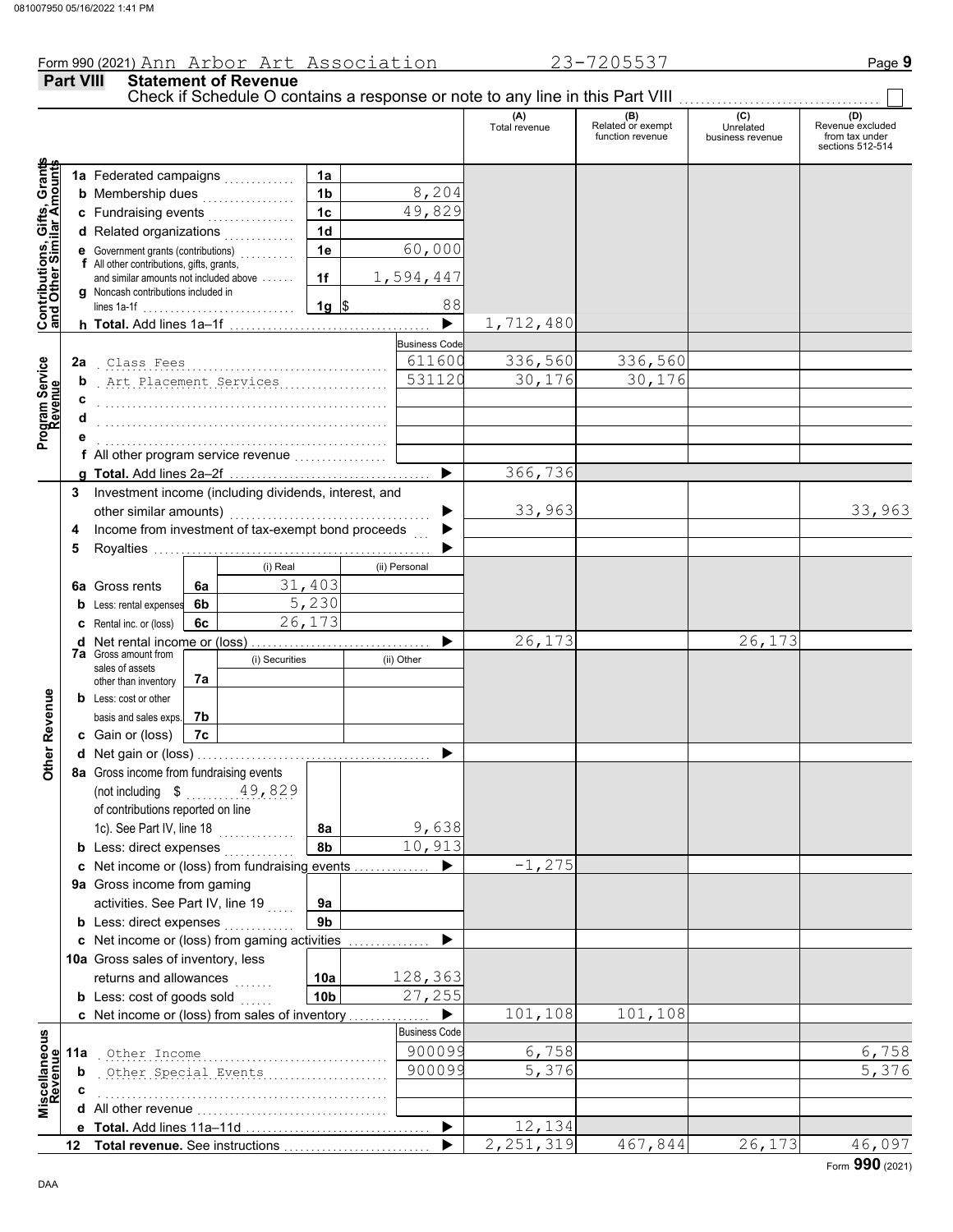#### Form 990 (2021) Page **10** Ann Arbor Art Association 23-7205537

**Part IX Statement of Functional Expenses** *Section 501(c)(3) and 501(c)(4) organizations must complete all columns. All other organizations must complete column (A). Do not include amounts reported on lines 6b, 7b, 8b, 9b, and 10b of Part VIII.* **1 2 3 4 5 6 7 8 9 10 11 a** Management .............................. **b** Legal **c** Accounting . . . . . . . . . . . . . . . . . . . . . . . . . . . . . . . . **d** Lobbying . . . . . . . . . . . . . . . . . . . . . . . . . . . . . . . . . . . **e f g** Other. (If line 11g amount exceeds 10% of line 25, column **12** Advertising and promotion **. . . . . . . . . . . .** . . **13 14 15 16 17 18 19 20 21 22 23 24 a** Capital Campaign 242,085 242,085 242,085 242,085 **b c d e** All other expenses . . . . . . . . . . . . . . . . . . . . . . . . **25 Total functional expenses.** Add lines 1 through 24e . . . **26** Grants and other assistance to domestic organizations and domestic governments. See Part IV, line 21 Grants and other assistance to domestic individuals. See Part IV, line 22 Grants and other assistance to foreign organizations, foreign governments, and foreign individuals. See Part IV, lines 15 and 16 Benefits paid to or for members . . . . . . . . . . Compensation of current officers, directors, trustees, and key employees Compensation not included above to disqualified persons (as defined under section 4958(f)(1)) and persons described in section 4958(c)(3)(B) Other salaries and wages Pension plan accruals and contributions (include section 401(k) and 403(b) employer contributions) Other employee benefits . . . . . . . . . . . . . . . . . . Payroll taxes . . . . . . . . . . . . . . . . . . . . . . . . . . . . . . Fees for services (nonemployees): Legal . . . . . . . . . . . . . . . . . . . . . . . . . . . . . . . . . . . . . . Professional fundraising services. See Part IV, line 17 Investment management fees ............. Office expenses . . . . . . . . . . . . . . . . . . . . . . . . . . . Information technology . . . . . . . . . . . . . . . . . . . . Royalties . . . . . . . . . . . . . . . . . . . . . . . . . . . . . . . . . . Occupancy . . . . . . . . . . . . . . . . . . . . . . . . . . . . . . . . Travel . . . . . . . . . . . . . . . . . . . . . . . . . . . . . . . . . . . . . . Payments of travel or entertainment expenses for any federal, state, or local public officials Conferences, conventions, and meetings . Interest . . . . . . . . . . . . . . . . . . . . . . . . . . . . . . . . . . . . Payments to affiliates ....................... Depreciation, depletion, and amortization . Insurance . . . . . . . . . . . . . . . . . . . . . . . . . . . . . . . . . . Other expenses. Itemize expenses not covered above (List miscellaneous expenses on line 24e. If line 24e amount exceeds 10% of line 25, column (A) amount, list line 24e expenses on Schedule O.) fundraising solicitation. Check here  $\blacktriangleright$  | if organization reported in column (B) joint costs from a combined educational campaign and following SOP 98-2 (ASC 958-720) **(A) (B)** (B) (B) (C) (C) (A) (D)<br>Total expenses Program service Management and Fundrai expenses and general expenses (D)<br>Fundraising expenses . Program supplies and serv  $\begin{array}{|c|c|c|c|c|}\hline 71,235 & 68,882 & \multicolumn{2}{c|}{\bf \end{array}}$   $\begin{array}{|c|c|c|c|c|c|}\hline \rule{0pt}{1.5ex}2,353 & \multicolumn{2}{c|}{\bf \end{array}$ . . . . . . . . . . . . . . . . . . . . . . . . . . . . . . . . . . . . . . . . . . . . . . . . . . . . . . . . . . . . . . . . . . . . . . . . . . . . . . . . . . . . . . . . . . Check if Schedule O contains a response or note to any line in this Part IX **Joint costs.** Complete this line only if the (A) amount, list line 11g expenses on Schedule O.) . . . . . . . 238,950 238,950 120,587 22,610 30,147 67,830 <u>311,999 262,268 4,252 45,479</u> 41,886 29,013 3,062 9,811 <u>35,259 24,725 2,339 8,195</u> 13,000 1,200 9,800 2,000<br>40,800 40,800 40,800 14,124 525 13,599 19,040 12,139 6,901 31,247 16,368 10,118 4,761 47,224 47,224 1,985 1,985 85,370 85,370 9,261 9,261 1,324,052 809,274 125,363 389,415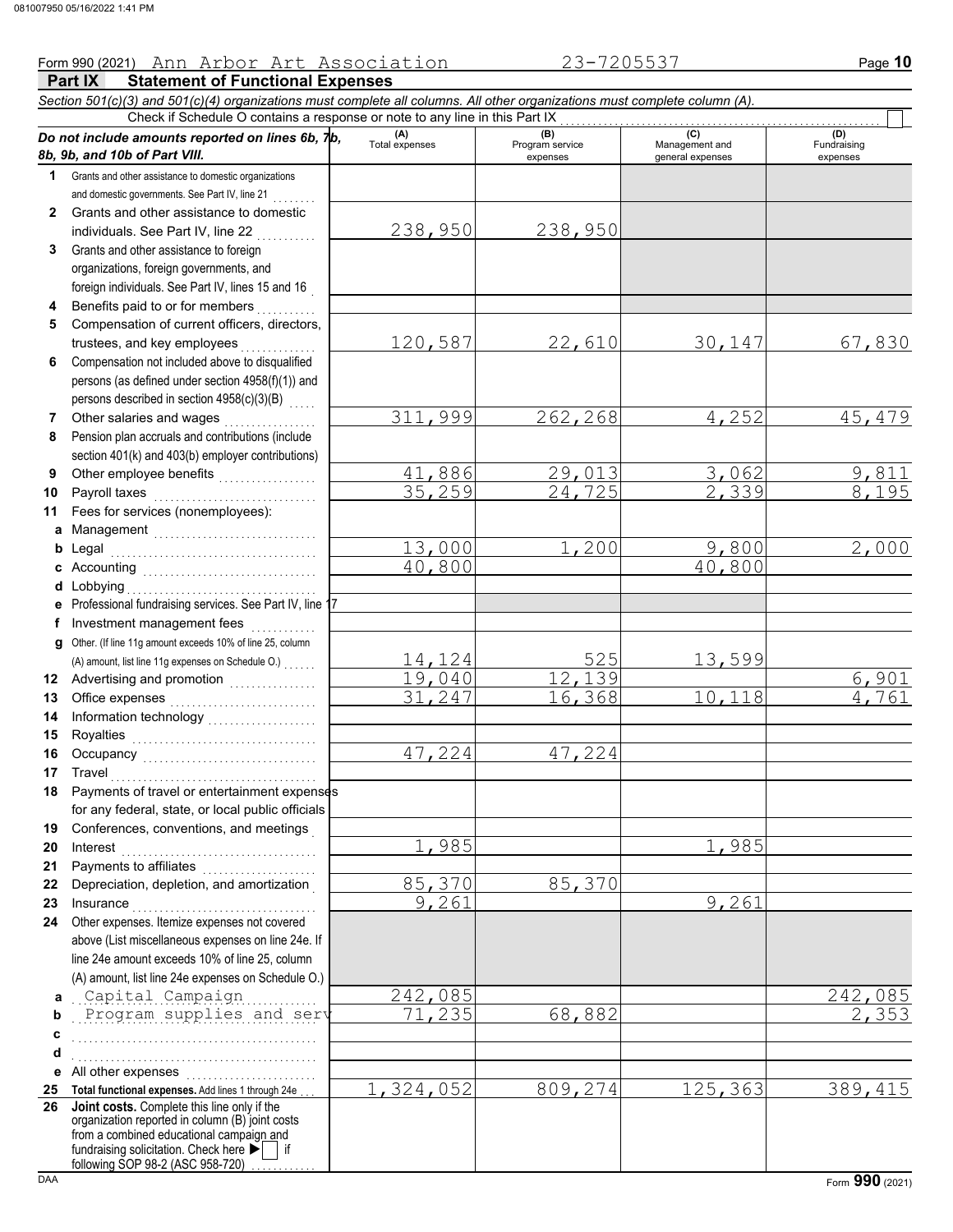#### Form 990 (2021) Page **11** Ann Arbor Art Association 23-7205537

|                             | Part X | <b>Balance Sheet</b>                                                         |                                                                       |                                                                                                                         |                          |                 |                        |  |  |  |
|-----------------------------|--------|------------------------------------------------------------------------------|-----------------------------------------------------------------------|-------------------------------------------------------------------------------------------------------------------------|--------------------------|-----------------|------------------------|--|--|--|
|                             |        | Check if Schedule O contains a response or note to any line in this Part X   |                                                                       |                                                                                                                         | (A)<br>Beginning of year |                 | (B)<br>End of year     |  |  |  |
|                             | 1      | Cash-non-interest-bearing                                                    |                                                                       |                                                                                                                         | 955                      | $\mathbf{1}$    | ,078                   |  |  |  |
|                             | 2      |                                                                              |                                                                       |                                                                                                                         | 469,839                  | $\overline{2}$  | 980,533                |  |  |  |
|                             | 3      |                                                                              |                                                                       |                                                                                                                         | 809,713                  | 3               | 682,580                |  |  |  |
|                             | 4      | Accounts receivable, net                                                     |                                                                       |                                                                                                                         |                          | 4               |                        |  |  |  |
|                             | 5      | Loans and other receivables from any current or former officer, director,    |                                                                       |                                                                                                                         |                          |                 |                        |  |  |  |
|                             |        | trustee, key employee, creator or founder, substantial contributor, or 35%   |                                                                       |                                                                                                                         |                          |                 |                        |  |  |  |
|                             |        | controlled entity or family member of any of these persons                   |                                                                       |                                                                                                                         |                          | 5               |                        |  |  |  |
|                             | 6      | Loans and other receivables from other disqualified persons (as defined      |                                                                       |                                                                                                                         |                          |                 |                        |  |  |  |
|                             |        | under section 4958(f)(1)), and persons described in section 4958(c)(3)(B)    |                                                                       |                                                                                                                         |                          | 6               |                        |  |  |  |
| Assets                      | 7      |                                                                              |                                                                       |                                                                                                                         |                          | $\overline{7}$  |                        |  |  |  |
|                             | 8      | Inventories for sale or use                                                  |                                                                       |                                                                                                                         | 24,308                   | 8               | 4,917                  |  |  |  |
|                             | 9      | Prepaid expenses and deferred charges                                        |                                                                       |                                                                                                                         |                          | 9               | 2,613                  |  |  |  |
|                             |        | 10a Land, buildings, and equipment: cost or other                            |                                                                       |                                                                                                                         |                          |                 |                        |  |  |  |
|                             |        | basis. Complete Part VI of Schedule D                                        | 10a                                                                   |                                                                                                                         |                          |                 |                        |  |  |  |
|                             |        | <b>b</b> Less: accumulated depreciation                                      | 10 <sub>b</sub>                                                       | 3,086,547<br>881,364                                                                                                    | 2,202,555                | 10 <sub>c</sub> | 2,205,183              |  |  |  |
|                             | 11     | .<br>Investments-publicly traded securities                                  |                                                                       |                                                                                                                         |                          | 11              |                        |  |  |  |
|                             | 12     | Investments-other securities. See Part IV, line 11                           |                                                                       |                                                                                                                         |                          | 12              |                        |  |  |  |
|                             | 13     | Investments-program-related. See Part IV, line 11                            |                                                                       |                                                                                                                         |                          | 13              |                        |  |  |  |
|                             | 14     | Intangible assets                                                            |                                                                       |                                                                                                                         |                          | 14              |                        |  |  |  |
|                             | 15     | Other assets. See Part IV. line 11                                           |                                                                       |                                                                                                                         | 62,889                   | 15              | 84,204                 |  |  |  |
|                             | 16     |                                                                              |                                                                       |                                                                                                                         | 3,570,259                | 16              | 3,961,108              |  |  |  |
|                             | 17     |                                                                              |                                                                       |                                                                                                                         | 92,058                   | 17              | 161,388                |  |  |  |
|                             | 18     | Grants payable                                                               |                                                                       |                                                                                                                         |                          | 18              |                        |  |  |  |
|                             | 19     | Deferred revenue                                                             |                                                                       | 52,002                                                                                                                  | 19                       | 218,762         |                        |  |  |  |
|                             | 20     | Tax-exempt bond liabilities                                                  |                                                                       |                                                                                                                         |                          | 20              |                        |  |  |  |
|                             | 21     |                                                                              | Escrow or custodial account liability. Complete Part IV of Schedule D |                                                                                                                         |                          |                 |                        |  |  |  |
|                             | 22     | Loans and other payables to any current or former officer, director,         |                                                                       |                                                                                                                         |                          | 21              |                        |  |  |  |
| Liabilities                 |        | trustee, key employee, creator or founder, substantial contributor, or 35%   |                                                                       |                                                                                                                         |                          |                 |                        |  |  |  |
|                             |        | controlled entity or family member of any of these persons                   |                                                                       |                                                                                                                         |                          | 22              |                        |  |  |  |
|                             | 23     |                                                                              |                                                                       |                                                                                                                         | 801,040                  | 23              | 28,532                 |  |  |  |
|                             | 24     | Unsecured notes and loans payable to unrelated third parties                 |                                                                       | .                                                                                                                       |                          | 24              |                        |  |  |  |
|                             | 25     | Other liabilities (including federal income tax, payables to related third   |                                                                       |                                                                                                                         |                          |                 |                        |  |  |  |
|                             |        | parties, and other liabilities not included on lines 17-24). Complete Part X |                                                                       |                                                                                                                         |                          |                 |                        |  |  |  |
|                             |        | of Schedule D                                                                |                                                                       |                                                                                                                         |                          | 25              |                        |  |  |  |
|                             | 26     |                                                                              |                                                                       |                                                                                                                         | 945,100                  | 26              | 408,682                |  |  |  |
|                             |        | Organizations that follow FASB ASC 958, check here $\boxed{\text{X}}$        |                                                                       |                                                                                                                         |                          |                 |                        |  |  |  |
|                             |        | and complete lines 27, 28, 32, and 33.                                       |                                                                       |                                                                                                                         |                          |                 |                        |  |  |  |
|                             | 27     | Net assets without donor restrictions                                        |                                                                       |                                                                                                                         | 1,727,228                | 27              | <u>1,390,367</u>       |  |  |  |
|                             | 28     | Net assets with donor restrictions                                           |                                                                       |                                                                                                                         | 897,931                  | 28              | 2,162,059              |  |  |  |
|                             |        | Organizations that do not follow FASB ASC 958, check here ▶                  |                                                                       |                                                                                                                         |                          |                 |                        |  |  |  |
|                             |        | and complete lines 29 through 33.                                            |                                                                       |                                                                                                                         |                          |                 |                        |  |  |  |
| Net Assets or Fund Balances | 29     | Capital stock or trust principal, or current funds                           |                                                                       |                                                                                                                         |                          | 29              |                        |  |  |  |
|                             | 30     | Paid-in or capital surplus, or land, building, or equipment fund             |                                                                       | <u> 1966 - Johann Stoff, martin film ar yn y breninnas y breninnas y breninnas y breninnas y breninnas y breninnas </u> |                          | 30              |                        |  |  |  |
|                             | 31     |                                                                              |                                                                       |                                                                                                                         |                          | 31              |                        |  |  |  |
|                             | 32     | Total net assets or fund balances                                            |                                                                       |                                                                                                                         | 2,625,159                | 32              | 3,552,426              |  |  |  |
|                             | 33     |                                                                              |                                                                       |                                                                                                                         | 3,570,259                | 33              | $\overline{3,961,108}$ |  |  |  |

Form **990** (2021)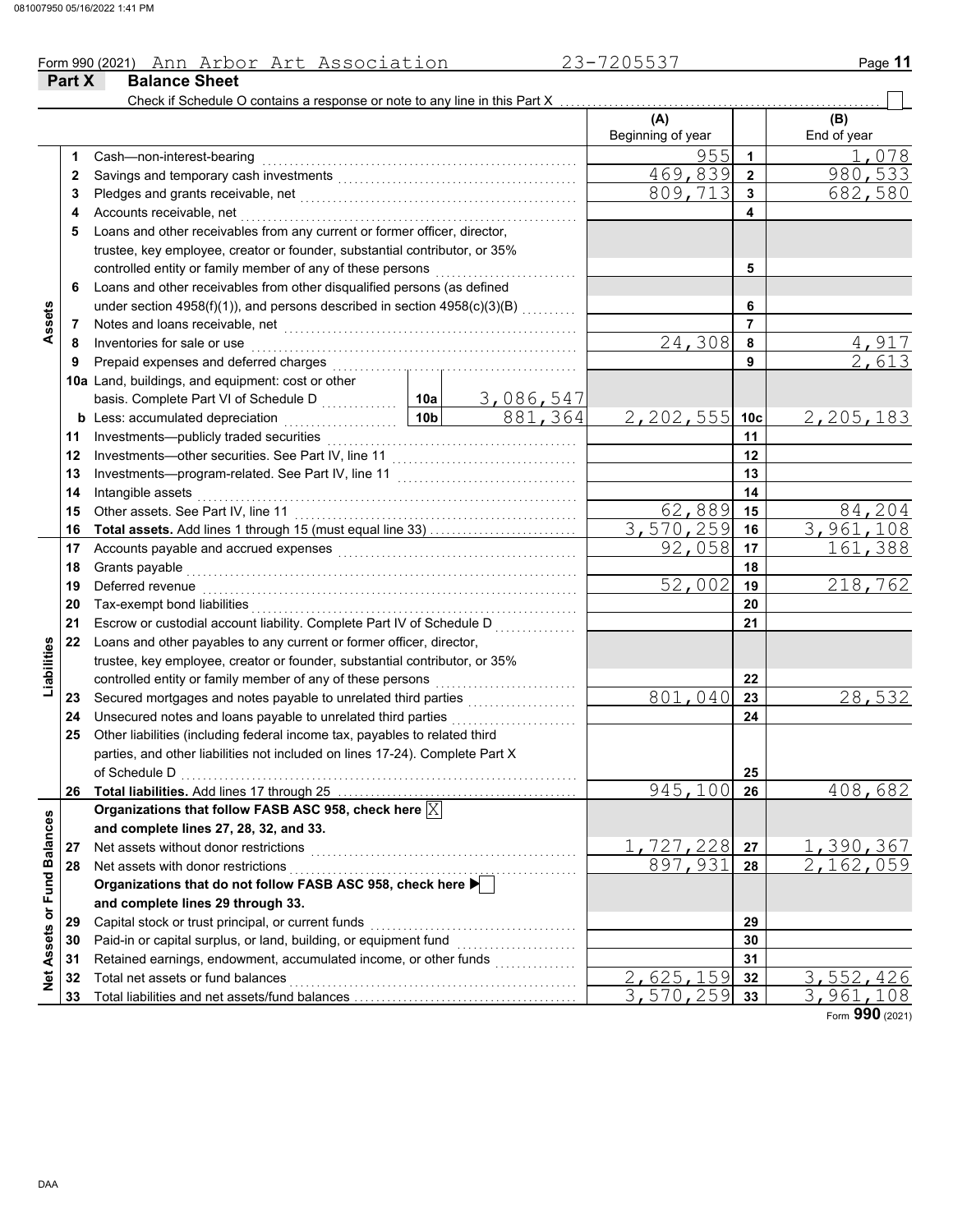| <b>Reconciliation of Net Assets</b><br><b>Part XI</b><br>$\overline{\mathrm{X}}$<br>2, 251, 319<br>$\mathbf{1}$<br>Total revenue (must equal Part VIII, column (A), line 12)<br>1<br>1,324,052<br>$\overline{2}$<br>2<br>$\overline{3}$<br>927,267<br>Revenue less expenses. Subtract line 2 from line 1<br>3<br>$\overline{\mathbf{4}}$<br>Net assets or fund balances at beginning of year (must equal Part X, line 32, column (A)) [[[[[[[[[[[[[[[[[[[<br>2,625,159<br>4<br>5<br>Net unrealized gains (losses) on investments [11] with an intervention of the state of the state of the state of the state of the state of the state of the state of the state of the state of the state of the state of the s<br>5<br>6<br>6<br>$\overline{7}$<br>Investment expenses<br>7<br>8<br>Prior period adjustments<br>8<br>9<br>Other changes in net assets or fund balances (explain on Schedule O)<br>9<br>Net assets or fund balances at end of year. Combine lines 3 through 9 (must equal Part X, line<br>10<br>3,552,426<br>10<br>32, column (B))<br><b>Financial Statements and Reporting</b><br><b>Part XII</b><br>Yes  <br><b>No</b><br>$ X $ Accrual<br>Accounting method used to prepare the Form 990:  <br>Cash<br>Other<br>1<br>If the organization changed its method of accounting from a prior year or checked "Other," explain on<br>Schedule O.<br>2a Were the organization's financial statements compiled or reviewed by an independent accountant?<br>Χ<br>2a<br>If "Yes," check a box below to indicate whether the financial statements for the year were compiled or<br>reviewed on a separate basis, consolidated basis, or both:<br>Separate basis<br>Consolidated basis<br>Both consolidated and separate basis<br>Χ<br>b Were the organization's financial statements audited by an independent accountant?<br>2 <sub>b</sub><br>If "Yes," check a box below to indicate whether the financial statements for the year were audited on a<br>separate basis, consolidated basis, or both:<br>$ X $ Separate basis<br><b>Consolidated basis</b><br>Both consolidated and separate basis<br>c If "Yes" to line 2a or 2b, does the organization have a committee that assumes responsibility for oversight of<br>the audit, review, or compilation of its financial statements and selection of an independent accountant?<br>Χ<br>2 <sub>c</sub><br>If the organization changed either its oversight process or selection process during the tax year, explain on<br>Schedule O.<br>3a As a result of a federal award, was the organization required to undergo an audit or audits as set forth in the<br>Single Audit Act and OMB Circular A-133?<br>Χ<br>3a<br><b>b</b> If "Yes," did the organization undergo the required audit or audits? If the organization did not undergo the<br>required audit or audits, explain why on Schedule O and describe any steps taken to undergo such audits<br>3 <sub>b</sub> | 23-7205537<br>Form 990 (2021) Ann Arbor Art Association |  | Page 12 |
|--------------------------------------------------------------------------------------------------------------------------------------------------------------------------------------------------------------------------------------------------------------------------------------------------------------------------------------------------------------------------------------------------------------------------------------------------------------------------------------------------------------------------------------------------------------------------------------------------------------------------------------------------------------------------------------------------------------------------------------------------------------------------------------------------------------------------------------------------------------------------------------------------------------------------------------------------------------------------------------------------------------------------------------------------------------------------------------------------------------------------------------------------------------------------------------------------------------------------------------------------------------------------------------------------------------------------------------------------------------------------------------------------------------------------------------------------------------------------------------------------------------------------------------------------------------------------------------------------------------------------------------------------------------------------------------------------------------------------------------------------------------------------------------------------------------------------------------------------------------------------------------------------------------------------------------------------------------------------------------------------------------------------------------------------------------------------------------------------------------------------------------------------------------------------------------------------------------------------------------------------------------------------------------------------------------------------------------------------------------------------------------------------------------------------------------------------------------------------------------------------------------------------------------------------------------------------------------------------------------------------------------------------------------------------------------------------------------------------------------------------------------------------------------------------------------------------------------------------------------------------------------------------------------------------------------------|---------------------------------------------------------|--|---------|
|                                                                                                                                                                                                                                                                                                                                                                                                                                                                                                                                                                                                                                                                                                                                                                                                                                                                                                                                                                                                                                                                                                                                                                                                                                                                                                                                                                                                                                                                                                                                                                                                                                                                                                                                                                                                                                                                                                                                                                                                                                                                                                                                                                                                                                                                                                                                                                                                                                                                                                                                                                                                                                                                                                                                                                                                                                                                                                                                            |                                                         |  |         |
|                                                                                                                                                                                                                                                                                                                                                                                                                                                                                                                                                                                                                                                                                                                                                                                                                                                                                                                                                                                                                                                                                                                                                                                                                                                                                                                                                                                                                                                                                                                                                                                                                                                                                                                                                                                                                                                                                                                                                                                                                                                                                                                                                                                                                                                                                                                                                                                                                                                                                                                                                                                                                                                                                                                                                                                                                                                                                                                                            |                                                         |  |         |
|                                                                                                                                                                                                                                                                                                                                                                                                                                                                                                                                                                                                                                                                                                                                                                                                                                                                                                                                                                                                                                                                                                                                                                                                                                                                                                                                                                                                                                                                                                                                                                                                                                                                                                                                                                                                                                                                                                                                                                                                                                                                                                                                                                                                                                                                                                                                                                                                                                                                                                                                                                                                                                                                                                                                                                                                                                                                                                                                            |                                                         |  |         |
|                                                                                                                                                                                                                                                                                                                                                                                                                                                                                                                                                                                                                                                                                                                                                                                                                                                                                                                                                                                                                                                                                                                                                                                                                                                                                                                                                                                                                                                                                                                                                                                                                                                                                                                                                                                                                                                                                                                                                                                                                                                                                                                                                                                                                                                                                                                                                                                                                                                                                                                                                                                                                                                                                                                                                                                                                                                                                                                                            |                                                         |  |         |
|                                                                                                                                                                                                                                                                                                                                                                                                                                                                                                                                                                                                                                                                                                                                                                                                                                                                                                                                                                                                                                                                                                                                                                                                                                                                                                                                                                                                                                                                                                                                                                                                                                                                                                                                                                                                                                                                                                                                                                                                                                                                                                                                                                                                                                                                                                                                                                                                                                                                                                                                                                                                                                                                                                                                                                                                                                                                                                                                            |                                                         |  |         |
|                                                                                                                                                                                                                                                                                                                                                                                                                                                                                                                                                                                                                                                                                                                                                                                                                                                                                                                                                                                                                                                                                                                                                                                                                                                                                                                                                                                                                                                                                                                                                                                                                                                                                                                                                                                                                                                                                                                                                                                                                                                                                                                                                                                                                                                                                                                                                                                                                                                                                                                                                                                                                                                                                                                                                                                                                                                                                                                                            |                                                         |  |         |
|                                                                                                                                                                                                                                                                                                                                                                                                                                                                                                                                                                                                                                                                                                                                                                                                                                                                                                                                                                                                                                                                                                                                                                                                                                                                                                                                                                                                                                                                                                                                                                                                                                                                                                                                                                                                                                                                                                                                                                                                                                                                                                                                                                                                                                                                                                                                                                                                                                                                                                                                                                                                                                                                                                                                                                                                                                                                                                                                            |                                                         |  |         |
|                                                                                                                                                                                                                                                                                                                                                                                                                                                                                                                                                                                                                                                                                                                                                                                                                                                                                                                                                                                                                                                                                                                                                                                                                                                                                                                                                                                                                                                                                                                                                                                                                                                                                                                                                                                                                                                                                                                                                                                                                                                                                                                                                                                                                                                                                                                                                                                                                                                                                                                                                                                                                                                                                                                                                                                                                                                                                                                                            |                                                         |  |         |
|                                                                                                                                                                                                                                                                                                                                                                                                                                                                                                                                                                                                                                                                                                                                                                                                                                                                                                                                                                                                                                                                                                                                                                                                                                                                                                                                                                                                                                                                                                                                                                                                                                                                                                                                                                                                                                                                                                                                                                                                                                                                                                                                                                                                                                                                                                                                                                                                                                                                                                                                                                                                                                                                                                                                                                                                                                                                                                                                            |                                                         |  |         |
|                                                                                                                                                                                                                                                                                                                                                                                                                                                                                                                                                                                                                                                                                                                                                                                                                                                                                                                                                                                                                                                                                                                                                                                                                                                                                                                                                                                                                                                                                                                                                                                                                                                                                                                                                                                                                                                                                                                                                                                                                                                                                                                                                                                                                                                                                                                                                                                                                                                                                                                                                                                                                                                                                                                                                                                                                                                                                                                                            |                                                         |  |         |
|                                                                                                                                                                                                                                                                                                                                                                                                                                                                                                                                                                                                                                                                                                                                                                                                                                                                                                                                                                                                                                                                                                                                                                                                                                                                                                                                                                                                                                                                                                                                                                                                                                                                                                                                                                                                                                                                                                                                                                                                                                                                                                                                                                                                                                                                                                                                                                                                                                                                                                                                                                                                                                                                                                                                                                                                                                                                                                                                            |                                                         |  |         |
|                                                                                                                                                                                                                                                                                                                                                                                                                                                                                                                                                                                                                                                                                                                                                                                                                                                                                                                                                                                                                                                                                                                                                                                                                                                                                                                                                                                                                                                                                                                                                                                                                                                                                                                                                                                                                                                                                                                                                                                                                                                                                                                                                                                                                                                                                                                                                                                                                                                                                                                                                                                                                                                                                                                                                                                                                                                                                                                                            |                                                         |  |         |
|                                                                                                                                                                                                                                                                                                                                                                                                                                                                                                                                                                                                                                                                                                                                                                                                                                                                                                                                                                                                                                                                                                                                                                                                                                                                                                                                                                                                                                                                                                                                                                                                                                                                                                                                                                                                                                                                                                                                                                                                                                                                                                                                                                                                                                                                                                                                                                                                                                                                                                                                                                                                                                                                                                                                                                                                                                                                                                                                            |                                                         |  |         |
|                                                                                                                                                                                                                                                                                                                                                                                                                                                                                                                                                                                                                                                                                                                                                                                                                                                                                                                                                                                                                                                                                                                                                                                                                                                                                                                                                                                                                                                                                                                                                                                                                                                                                                                                                                                                                                                                                                                                                                                                                                                                                                                                                                                                                                                                                                                                                                                                                                                                                                                                                                                                                                                                                                                                                                                                                                                                                                                                            |                                                         |  |         |
|                                                                                                                                                                                                                                                                                                                                                                                                                                                                                                                                                                                                                                                                                                                                                                                                                                                                                                                                                                                                                                                                                                                                                                                                                                                                                                                                                                                                                                                                                                                                                                                                                                                                                                                                                                                                                                                                                                                                                                                                                                                                                                                                                                                                                                                                                                                                                                                                                                                                                                                                                                                                                                                                                                                                                                                                                                                                                                                                            |                                                         |  |         |
|                                                                                                                                                                                                                                                                                                                                                                                                                                                                                                                                                                                                                                                                                                                                                                                                                                                                                                                                                                                                                                                                                                                                                                                                                                                                                                                                                                                                                                                                                                                                                                                                                                                                                                                                                                                                                                                                                                                                                                                                                                                                                                                                                                                                                                                                                                                                                                                                                                                                                                                                                                                                                                                                                                                                                                                                                                                                                                                                            |                                                         |  |         |
|                                                                                                                                                                                                                                                                                                                                                                                                                                                                                                                                                                                                                                                                                                                                                                                                                                                                                                                                                                                                                                                                                                                                                                                                                                                                                                                                                                                                                                                                                                                                                                                                                                                                                                                                                                                                                                                                                                                                                                                                                                                                                                                                                                                                                                                                                                                                                                                                                                                                                                                                                                                                                                                                                                                                                                                                                                                                                                                                            |                                                         |  |         |
|                                                                                                                                                                                                                                                                                                                                                                                                                                                                                                                                                                                                                                                                                                                                                                                                                                                                                                                                                                                                                                                                                                                                                                                                                                                                                                                                                                                                                                                                                                                                                                                                                                                                                                                                                                                                                                                                                                                                                                                                                                                                                                                                                                                                                                                                                                                                                                                                                                                                                                                                                                                                                                                                                                                                                                                                                                                                                                                                            |                                                         |  |         |
|                                                                                                                                                                                                                                                                                                                                                                                                                                                                                                                                                                                                                                                                                                                                                                                                                                                                                                                                                                                                                                                                                                                                                                                                                                                                                                                                                                                                                                                                                                                                                                                                                                                                                                                                                                                                                                                                                                                                                                                                                                                                                                                                                                                                                                                                                                                                                                                                                                                                                                                                                                                                                                                                                                                                                                                                                                                                                                                                            |                                                         |  |         |
|                                                                                                                                                                                                                                                                                                                                                                                                                                                                                                                                                                                                                                                                                                                                                                                                                                                                                                                                                                                                                                                                                                                                                                                                                                                                                                                                                                                                                                                                                                                                                                                                                                                                                                                                                                                                                                                                                                                                                                                                                                                                                                                                                                                                                                                                                                                                                                                                                                                                                                                                                                                                                                                                                                                                                                                                                                                                                                                                            |                                                         |  |         |
|                                                                                                                                                                                                                                                                                                                                                                                                                                                                                                                                                                                                                                                                                                                                                                                                                                                                                                                                                                                                                                                                                                                                                                                                                                                                                                                                                                                                                                                                                                                                                                                                                                                                                                                                                                                                                                                                                                                                                                                                                                                                                                                                                                                                                                                                                                                                                                                                                                                                                                                                                                                                                                                                                                                                                                                                                                                                                                                                            |                                                         |  |         |
|                                                                                                                                                                                                                                                                                                                                                                                                                                                                                                                                                                                                                                                                                                                                                                                                                                                                                                                                                                                                                                                                                                                                                                                                                                                                                                                                                                                                                                                                                                                                                                                                                                                                                                                                                                                                                                                                                                                                                                                                                                                                                                                                                                                                                                                                                                                                                                                                                                                                                                                                                                                                                                                                                                                                                                                                                                                                                                                                            |                                                         |  |         |
|                                                                                                                                                                                                                                                                                                                                                                                                                                                                                                                                                                                                                                                                                                                                                                                                                                                                                                                                                                                                                                                                                                                                                                                                                                                                                                                                                                                                                                                                                                                                                                                                                                                                                                                                                                                                                                                                                                                                                                                                                                                                                                                                                                                                                                                                                                                                                                                                                                                                                                                                                                                                                                                                                                                                                                                                                                                                                                                                            |                                                         |  |         |
|                                                                                                                                                                                                                                                                                                                                                                                                                                                                                                                                                                                                                                                                                                                                                                                                                                                                                                                                                                                                                                                                                                                                                                                                                                                                                                                                                                                                                                                                                                                                                                                                                                                                                                                                                                                                                                                                                                                                                                                                                                                                                                                                                                                                                                                                                                                                                                                                                                                                                                                                                                                                                                                                                                                                                                                                                                                                                                                                            |                                                         |  |         |
|                                                                                                                                                                                                                                                                                                                                                                                                                                                                                                                                                                                                                                                                                                                                                                                                                                                                                                                                                                                                                                                                                                                                                                                                                                                                                                                                                                                                                                                                                                                                                                                                                                                                                                                                                                                                                                                                                                                                                                                                                                                                                                                                                                                                                                                                                                                                                                                                                                                                                                                                                                                                                                                                                                                                                                                                                                                                                                                                            |                                                         |  |         |
|                                                                                                                                                                                                                                                                                                                                                                                                                                                                                                                                                                                                                                                                                                                                                                                                                                                                                                                                                                                                                                                                                                                                                                                                                                                                                                                                                                                                                                                                                                                                                                                                                                                                                                                                                                                                                                                                                                                                                                                                                                                                                                                                                                                                                                                                                                                                                                                                                                                                                                                                                                                                                                                                                                                                                                                                                                                                                                                                            |                                                         |  |         |
|                                                                                                                                                                                                                                                                                                                                                                                                                                                                                                                                                                                                                                                                                                                                                                                                                                                                                                                                                                                                                                                                                                                                                                                                                                                                                                                                                                                                                                                                                                                                                                                                                                                                                                                                                                                                                                                                                                                                                                                                                                                                                                                                                                                                                                                                                                                                                                                                                                                                                                                                                                                                                                                                                                                                                                                                                                                                                                                                            |                                                         |  |         |
|                                                                                                                                                                                                                                                                                                                                                                                                                                                                                                                                                                                                                                                                                                                                                                                                                                                                                                                                                                                                                                                                                                                                                                                                                                                                                                                                                                                                                                                                                                                                                                                                                                                                                                                                                                                                                                                                                                                                                                                                                                                                                                                                                                                                                                                                                                                                                                                                                                                                                                                                                                                                                                                                                                                                                                                                                                                                                                                                            |                                                         |  |         |
|                                                                                                                                                                                                                                                                                                                                                                                                                                                                                                                                                                                                                                                                                                                                                                                                                                                                                                                                                                                                                                                                                                                                                                                                                                                                                                                                                                                                                                                                                                                                                                                                                                                                                                                                                                                                                                                                                                                                                                                                                                                                                                                                                                                                                                                                                                                                                                                                                                                                                                                                                                                                                                                                                                                                                                                                                                                                                                                                            |                                                         |  |         |
|                                                                                                                                                                                                                                                                                                                                                                                                                                                                                                                                                                                                                                                                                                                                                                                                                                                                                                                                                                                                                                                                                                                                                                                                                                                                                                                                                                                                                                                                                                                                                                                                                                                                                                                                                                                                                                                                                                                                                                                                                                                                                                                                                                                                                                                                                                                                                                                                                                                                                                                                                                                                                                                                                                                                                                                                                                                                                                                                            |                                                         |  |         |
|                                                                                                                                                                                                                                                                                                                                                                                                                                                                                                                                                                                                                                                                                                                                                                                                                                                                                                                                                                                                                                                                                                                                                                                                                                                                                                                                                                                                                                                                                                                                                                                                                                                                                                                                                                                                                                                                                                                                                                                                                                                                                                                                                                                                                                                                                                                                                                                                                                                                                                                                                                                                                                                                                                                                                                                                                                                                                                                                            |                                                         |  |         |
|                                                                                                                                                                                                                                                                                                                                                                                                                                                                                                                                                                                                                                                                                                                                                                                                                                                                                                                                                                                                                                                                                                                                                                                                                                                                                                                                                                                                                                                                                                                                                                                                                                                                                                                                                                                                                                                                                                                                                                                                                                                                                                                                                                                                                                                                                                                                                                                                                                                                                                                                                                                                                                                                                                                                                                                                                                                                                                                                            |                                                         |  |         |
|                                                                                                                                                                                                                                                                                                                                                                                                                                                                                                                                                                                                                                                                                                                                                                                                                                                                                                                                                                                                                                                                                                                                                                                                                                                                                                                                                                                                                                                                                                                                                                                                                                                                                                                                                                                                                                                                                                                                                                                                                                                                                                                                                                                                                                                                                                                                                                                                                                                                                                                                                                                                                                                                                                                                                                                                                                                                                                                                            |                                                         |  |         |
|                                                                                                                                                                                                                                                                                                                                                                                                                                                                                                                                                                                                                                                                                                                                                                                                                                                                                                                                                                                                                                                                                                                                                                                                                                                                                                                                                                                                                                                                                                                                                                                                                                                                                                                                                                                                                                                                                                                                                                                                                                                                                                                                                                                                                                                                                                                                                                                                                                                                                                                                                                                                                                                                                                                                                                                                                                                                                                                                            |                                                         |  |         |
|                                                                                                                                                                                                                                                                                                                                                                                                                                                                                                                                                                                                                                                                                                                                                                                                                                                                                                                                                                                                                                                                                                                                                                                                                                                                                                                                                                                                                                                                                                                                                                                                                                                                                                                                                                                                                                                                                                                                                                                                                                                                                                                                                                                                                                                                                                                                                                                                                                                                                                                                                                                                                                                                                                                                                                                                                                                                                                                                            |                                                         |  |         |

Form **990** (2021)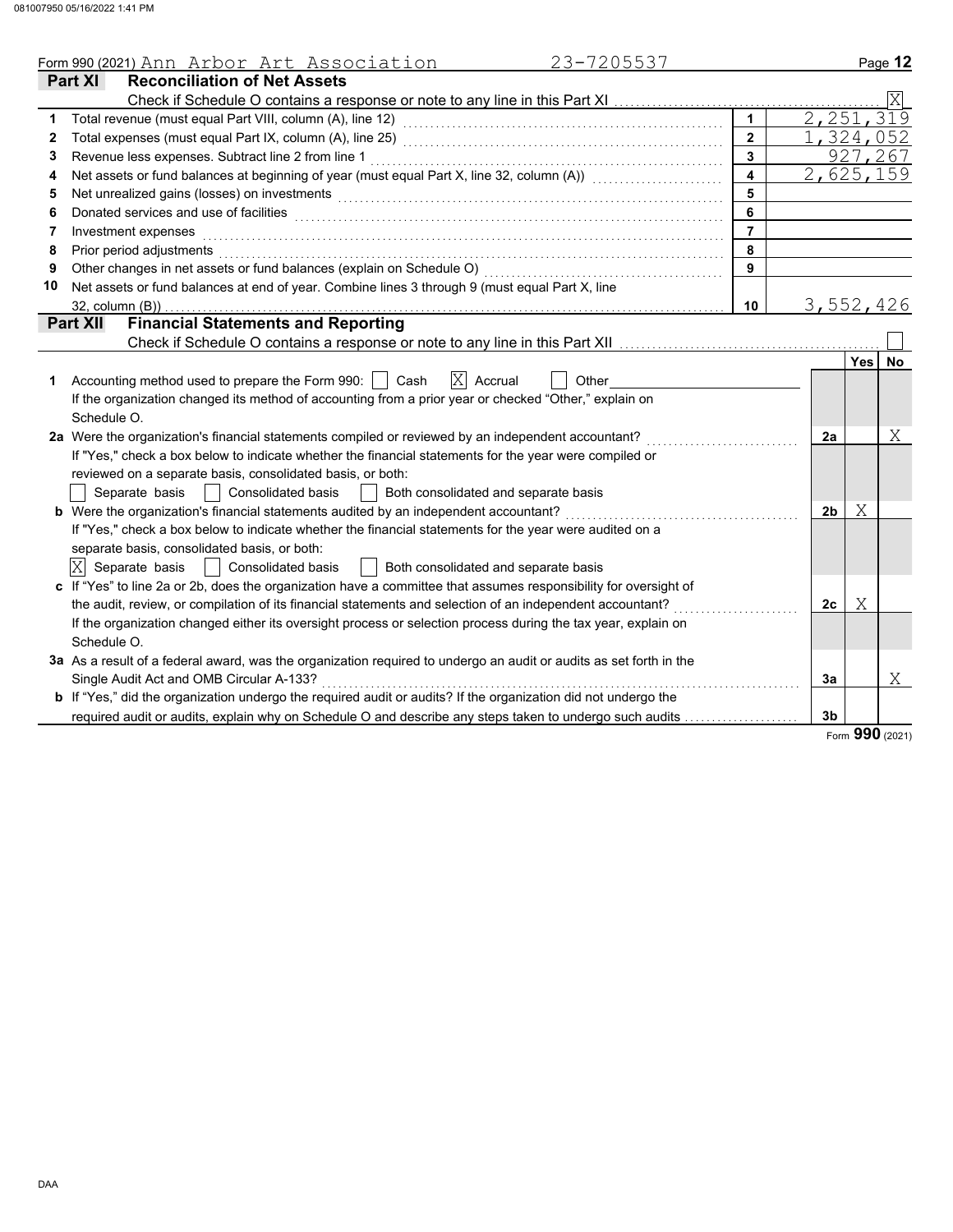| Form 990 (2021) Ann Arbor Art Association                                                                                                                                                                                                                                                                                                                                                                                                                                                                                                                                                                                                                     |                                                                             |                                   |                      |                                                                                                                    |              |                                 |        | 23-7205537                                                                                             |                                                   | Page 8                                                     |
|---------------------------------------------------------------------------------------------------------------------------------------------------------------------------------------------------------------------------------------------------------------------------------------------------------------------------------------------------------------------------------------------------------------------------------------------------------------------------------------------------------------------------------------------------------------------------------------------------------------------------------------------------------------|-----------------------------------------------------------------------------|-----------------------------------|----------------------|--------------------------------------------------------------------------------------------------------------------|--------------|---------------------------------|--------|--------------------------------------------------------------------------------------------------------|---------------------------------------------------|------------------------------------------------------------|
| Part VII                                                                                                                                                                                                                                                                                                                                                                                                                                                                                                                                                                                                                                                      |                                                                             |                                   |                      |                                                                                                                    |              |                                 |        | Section A. Officers, Directors, Trustees, Key Employees, and Highest Compensated Employees (continued) |                                                   |                                                            |
| (A)<br>Name and title                                                                                                                                                                                                                                                                                                                                                                                                                                                                                                                                                                                                                                         | (B)<br>Average<br>hours<br>per week                                         |                                   |                      | (C)<br>Position<br>(do not check more than one<br>box, unless person is both an<br>officer and a director/trustee) |              |                                 |        | (D)<br>Reportable<br>compensation<br>from the                                                          | (E)<br>Reportable<br>compensation<br>from related | (F)<br><b>Estimated amount</b><br>of other<br>compensation |
|                                                                                                                                                                                                                                                                                                                                                                                                                                                                                                                                                                                                                                                               | (list any<br>hours for<br>related<br>organizations<br>below<br>dotted line) | Individual trustee<br>or director | nstitutional trustee | Officer                                                                                                            | Key employee | Highest compensated<br>employee | Former | organization (W-2/<br>1099-MISC/<br>1099-NEC)                                                          | organizations (W-2/<br>1099-MISC/<br>1099-NEC)    | from the<br>organization and<br>related organizations      |
| (20)<br>Michael Watts                                                                                                                                                                                                                                                                                                                                                                                                                                                                                                                                                                                                                                         |                                                                             |                                   |                      |                                                                                                                    |              |                                 |        |                                                                                                        |                                                   |                                                            |
| Director                                                                                                                                                                                                                                                                                                                                                                                                                                                                                                                                                                                                                                                      | 1.00<br>0.00                                                                | Χ                                 |                      |                                                                                                                    |              |                                 |        | C                                                                                                      | 0                                                 | 0                                                          |
| Yujia Zhou<br>(21)                                                                                                                                                                                                                                                                                                                                                                                                                                                                                                                                                                                                                                            |                                                                             |                                   |                      |                                                                                                                    |              |                                 |        |                                                                                                        |                                                   |                                                            |
| Director                                                                                                                                                                                                                                                                                                                                                                                                                                                                                                                                                                                                                                                      | 1.00<br>0.00                                                                | Χ                                 |                      |                                                                                                                    |              |                                 |        | C                                                                                                      | 0                                                 | 0                                                          |
|                                                                                                                                                                                                                                                                                                                                                                                                                                                                                                                                                                                                                                                               |                                                                             |                                   |                      |                                                                                                                    |              |                                 |        |                                                                                                        |                                                   |                                                            |
|                                                                                                                                                                                                                                                                                                                                                                                                                                                                                                                                                                                                                                                               |                                                                             |                                   |                      |                                                                                                                    |              |                                 |        |                                                                                                        |                                                   |                                                            |
|                                                                                                                                                                                                                                                                                                                                                                                                                                                                                                                                                                                                                                                               |                                                                             |                                   |                      |                                                                                                                    |              |                                 |        |                                                                                                        |                                                   |                                                            |
|                                                                                                                                                                                                                                                                                                                                                                                                                                                                                                                                                                                                                                                               |                                                                             |                                   |                      |                                                                                                                    |              |                                 |        |                                                                                                        |                                                   |                                                            |
|                                                                                                                                                                                                                                                                                                                                                                                                                                                                                                                                                                                                                                                               |                                                                             |                                   |                      |                                                                                                                    |              |                                 |        |                                                                                                        |                                                   |                                                            |
|                                                                                                                                                                                                                                                                                                                                                                                                                                                                                                                                                                                                                                                               |                                                                             |                                   |                      |                                                                                                                    |              |                                 |        |                                                                                                        |                                                   |                                                            |
|                                                                                                                                                                                                                                                                                                                                                                                                                                                                                                                                                                                                                                                               |                                                                             |                                   |                      |                                                                                                                    |              |                                 |        |                                                                                                        |                                                   |                                                            |
| 1b Subtotal                                                                                                                                                                                                                                                                                                                                                                                                                                                                                                                                                                                                                                                   |                                                                             |                                   |                      |                                                                                                                    |              |                                 |        |                                                                                                        |                                                   |                                                            |
| c Total from continuation sheets to Part VII, Section A                                                                                                                                                                                                                                                                                                                                                                                                                                                                                                                                                                                                       |                                                                             |                                   |                      |                                                                                                                    |              |                                 |        |                                                                                                        |                                                   |                                                            |
| Total (add lines 1b and 1c)<br>d<br>Total number of individuals (including but not limited to those listed above) who received more than \$100,000 of<br>2                                                                                                                                                                                                                                                                                                                                                                                                                                                                                                    |                                                                             |                                   |                      |                                                                                                                    |              |                                 |        |                                                                                                        |                                                   |                                                            |
| reportable compensation from the organization ▶                                                                                                                                                                                                                                                                                                                                                                                                                                                                                                                                                                                                               |                                                                             |                                   |                      |                                                                                                                    |              |                                 |        |                                                                                                        |                                                   |                                                            |
| Did the organization list any former officer, director, trustee, key employee, or highest compensated<br>3<br>employee on line 1a? If "Yes," complete Schedule J for such individual<br>For any individual listed on line 1a, is the sum of reportable compensation and other compensation from the<br>4<br>organization and related organizations greater than \$150,000? If "Yes," complete Schedule J for such<br>individual<br>mannual construction of the fact of the construction of the component of the construction of individual Did any person listed on line 1a receive or accrue compensation from any unrelated organization or individual<br>5 |                                                                             |                                   |                      |                                                                                                                    |              |                                 |        |                                                                                                        |                                                   | N <sub>o</sub><br>Yes<br>3<br>4                            |
|                                                                                                                                                                                                                                                                                                                                                                                                                                                                                                                                                                                                                                                               |                                                                             |                                   |                      |                                                                                                                    |              |                                 |        |                                                                                                        |                                                   | 5                                                          |
| <b>Section B. Independent Contractors</b><br>Complete this table for your five highest compensated independent contractors that received more than \$100,000 of<br>1                                                                                                                                                                                                                                                                                                                                                                                                                                                                                          |                                                                             |                                   |                      |                                                                                                                    |              |                                 |        |                                                                                                        |                                                   |                                                            |
| compensation from the organization. Report compensation for the calendar year ending with or within the organization's tax year.                                                                                                                                                                                                                                                                                                                                                                                                                                                                                                                              |                                                                             |                                   |                      |                                                                                                                    |              |                                 |        |                                                                                                        |                                                   |                                                            |
|                                                                                                                                                                                                                                                                                                                                                                                                                                                                                                                                                                                                                                                               | $(A)$<br>Name and business address                                          |                                   |                      |                                                                                                                    |              |                                 |        |                                                                                                        | (B)<br>Description of services                    | (C)<br>Compensation                                        |
|                                                                                                                                                                                                                                                                                                                                                                                                                                                                                                                                                                                                                                                               |                                                                             |                                   |                      |                                                                                                                    |              |                                 |        |                                                                                                        |                                                   |                                                            |
|                                                                                                                                                                                                                                                                                                                                                                                                                                                                                                                                                                                                                                                               |                                                                             |                                   |                      |                                                                                                                    |              |                                 |        |                                                                                                        |                                                   |                                                            |
|                                                                                                                                                                                                                                                                                                                                                                                                                                                                                                                                                                                                                                                               |                                                                             |                                   |                      |                                                                                                                    |              |                                 |        |                                                                                                        |                                                   |                                                            |
| Total number of independent contractors (including but not limited to those listed above) who<br>$\mathbf{2}$<br>received more than \$100,000 of compensation from the organization ▶                                                                                                                                                                                                                                                                                                                                                                                                                                                                         |                                                                             |                                   |                      |                                                                                                                    |              |                                 |        |                                                                                                        |                                                   |                                                            |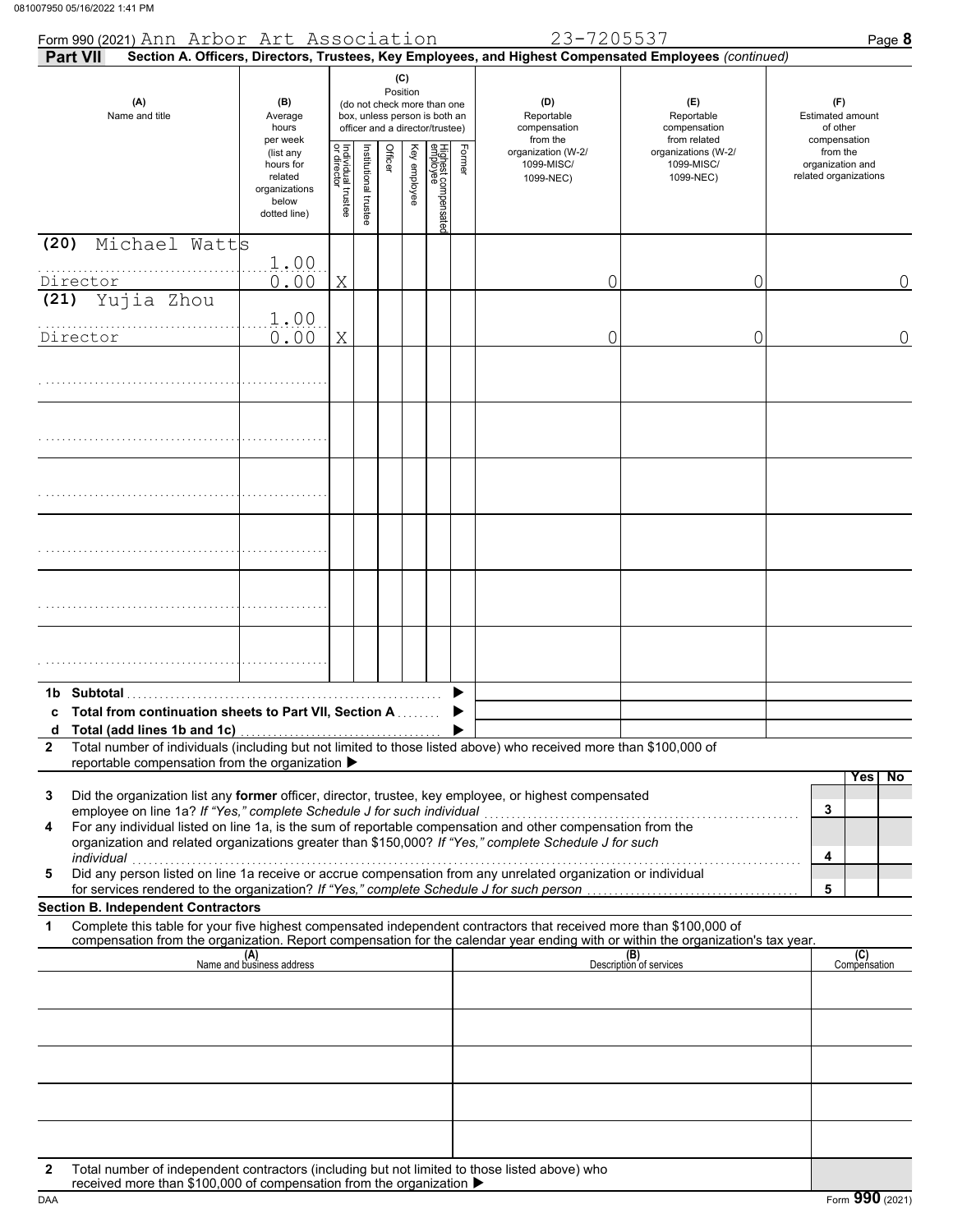# **SCHEDULE A Public Charity Status and Public Support** (Form 990)

| ×<br>÷<br>÷<br>÷<br>÷<br>í<br>í<br>í<br>í<br>۰<br>۰ | ×<br>×<br>×<br>×<br>÷<br>v<br>í<br>í<br>í<br>í<br>۰ | ×<br>w<br>÷<br>í<br>۰<br>۰ | ۰ |
|-----------------------------------------------------|-----------------------------------------------------|----------------------------|---|

OMB No. 1545-0047

| (Form 990) |                            |                  | Complete if the organization is a section 501(c)(3) organization or a section 4947(a)(1) nonexempt charitable trust. | 2021                                                                                                                                                                                          |     |                          |                                                                                                                                                                                                                                                                                                                                                                                                    |                       |  |  |
|------------|----------------------------|------------------|----------------------------------------------------------------------------------------------------------------------|-----------------------------------------------------------------------------------------------------------------------------------------------------------------------------------------------|-----|--------------------------|----------------------------------------------------------------------------------------------------------------------------------------------------------------------------------------------------------------------------------------------------------------------------------------------------------------------------------------------------------------------------------------------------|-----------------------|--|--|
|            | Department of the Treasury |                  |                                                                                                                      | Attach to Form 990 or Form 990-EZ.                                                                                                                                                            |     |                          |                                                                                                                                                                                                                                                                                                                                                                                                    | <b>Open to Public</b> |  |  |
|            | Internal Revenue Service   |                  |                                                                                                                      | Go to www.irs.gov/Form990 for instructions and the latest information.                                                                                                                        |     |                          |                                                                                                                                                                                                                                                                                                                                                                                                    |                       |  |  |
|            | Name of the organization   |                  |                                                                                                                      |                                                                                                                                                                                               |     |                          | <b>Employer identification number</b>                                                                                                                                                                                                                                                                                                                                                              |                       |  |  |
|            |                            |                  |                                                                                                                      | Ann Arbor Art Association                                                                                                                                                                     |     |                          | 23-7205537                                                                                                                                                                                                                                                                                                                                                                                         |                       |  |  |
|            | Part I                     |                  |                                                                                                                      |                                                                                                                                                                                               |     |                          | Reason for Public Charity Status. (All organizations must complete this part.) See instructions.                                                                                                                                                                                                                                                                                                   |                       |  |  |
|            |                            |                  |                                                                                                                      | The organization is not a private foundation because it is: (For lines 1 through 12, check only one box.)                                                                                     |     |                          |                                                                                                                                                                                                                                                                                                                                                                                                    |                       |  |  |
| 1          |                            |                  |                                                                                                                      | A church, convention of churches, or association of churches described in section 170(b)(1)(A)(i).                                                                                            |     |                          |                                                                                                                                                                                                                                                                                                                                                                                                    |                       |  |  |
| 2          |                            |                  |                                                                                                                      | A school described in section 170(b)(1)(A)(ii). (Attach Schedule E (Form 990).)                                                                                                               |     |                          |                                                                                                                                                                                                                                                                                                                                                                                                    |                       |  |  |
| 3          |                            |                  |                                                                                                                      | A hospital or a cooperative hospital service organization described in section 170(b)(1)(A)(iii).                                                                                             |     |                          |                                                                                                                                                                                                                                                                                                                                                                                                    |                       |  |  |
| 4          |                            |                  |                                                                                                                      |                                                                                                                                                                                               |     |                          | A medical research organization operated in conjunction with a hospital described in section 170(b)(1)(A)(iii). Enter the hospital's name,                                                                                                                                                                                                                                                         |                       |  |  |
|            |                            | city, and state: |                                                                                                                      |                                                                                                                                                                                               |     |                          |                                                                                                                                                                                                                                                                                                                                                                                                    |                       |  |  |
| 5          |                            |                  |                                                                                                                      |                                                                                                                                                                                               |     |                          | An organization operated for the benefit of a college or university owned or operated by a governmental unit described in                                                                                                                                                                                                                                                                          |                       |  |  |
|            |                            |                  | section 170(b)(1)(A)(iv). (Complete Part II.)                                                                        |                                                                                                                                                                                               |     |                          |                                                                                                                                                                                                                                                                                                                                                                                                    |                       |  |  |
| 6          |                            |                  |                                                                                                                      | A federal, state, or local government or governmental unit described in section 170(b)(1)(A)(v).                                                                                              |     |                          |                                                                                                                                                                                                                                                                                                                                                                                                    |                       |  |  |
| 7          |                            |                  | described in section 170(b)(1)(A)(vi). (Complete Part II.)                                                           |                                                                                                                                                                                               |     |                          | An organization that normally receives a substantial part of its support from a governmental unit or from the general public                                                                                                                                                                                                                                                                       |                       |  |  |
| 8          |                            |                  |                                                                                                                      | A community trust described in section 170(b)(1)(A)(vi). (Complete Part II.)                                                                                                                  |     |                          |                                                                                                                                                                                                                                                                                                                                                                                                    |                       |  |  |
| 9          | university:                |                  |                                                                                                                      |                                                                                                                                                                                               |     |                          | An agricultural research organization described in section 170(b)(1)(A)(ix) operated in conjunction with a land-grant college<br>or university or a non-land-grant college of agriculture (see instructions). Enter the name, city, and state of the college or                                                                                                                                    |                       |  |  |
| 10         | X                          |                  |                                                                                                                      |                                                                                                                                                                                               |     |                          | An organization that normally receives (1) more than 33 1/3% of its support from contributions, membership fees, and gross                                                                                                                                                                                                                                                                         |                       |  |  |
|            |                            |                  |                                                                                                                      |                                                                                                                                                                                               |     |                          | receipts from activities related to its exempt functions, subject to certain exceptions; and (2) no more than 331/3% of its                                                                                                                                                                                                                                                                        |                       |  |  |
|            |                            |                  |                                                                                                                      |                                                                                                                                                                                               |     |                          | support from gross investment income and unrelated business taxable income (less section 511 tax) from businesses                                                                                                                                                                                                                                                                                  |                       |  |  |
|            |                            |                  |                                                                                                                      | acquired by the organization after June 30, 1975. See section 509(a)(2). (Complete Part III.)                                                                                                 |     |                          |                                                                                                                                                                                                                                                                                                                                                                                                    |                       |  |  |
| 11         |                            |                  |                                                                                                                      | An organization organized and operated exclusively to test for public safety. See section 509(a)(4).                                                                                          |     |                          |                                                                                                                                                                                                                                                                                                                                                                                                    |                       |  |  |
| 12         |                            |                  |                                                                                                                      |                                                                                                                                                                                               |     |                          | An organization organized and operated exclusively for the benefit of, to perform the functions of, or to carry out the purposes of<br>one or more publicly supported organizations described in section 509(a)(1) or section 509(a)(2). See section 509(a)(3). Check<br>the box on lines 12a through 12d that describes the type of supporting organization and complete lines 12e, 12f, and 12g. |                       |  |  |
|            |                            |                  |                                                                                                                      |                                                                                                                                                                                               |     |                          | Type I. A supporting organization operated, supervised, or controlled by its supported organization(s), typically by giving                                                                                                                                                                                                                                                                        |                       |  |  |
|            | а                          |                  |                                                                                                                      | the supported organization(s) the power to regularly appoint or elect a majority of the directors or trustees of the<br>supporting organization. You must complete Part IV, Sections A and B. |     |                          |                                                                                                                                                                                                                                                                                                                                                                                                    |                       |  |  |
|            | b                          |                  |                                                                                                                      |                                                                                                                                                                                               |     |                          | Type II. A supporting organization supervised or controlled in connection with its supported organization(s), by having                                                                                                                                                                                                                                                                            |                       |  |  |
|            |                            |                  |                                                                                                                      |                                                                                                                                                                                               |     |                          | control or management of the supporting organization vested in the same persons that control or manage the supported                                                                                                                                                                                                                                                                               |                       |  |  |
|            |                            |                  |                                                                                                                      | organization(s). You must complete Part IV, Sections A and C.                                                                                                                                 |     |                          |                                                                                                                                                                                                                                                                                                                                                                                                    |                       |  |  |
|            | c                          |                  |                                                                                                                      | its supported organization(s) (see instructions). You must complete Part IV, Sections A, D, and E.                                                                                            |     |                          | Type III functionally integrated. A supporting organization operated in connection with, and functionally integrated with,                                                                                                                                                                                                                                                                         |                       |  |  |
|            | d                          |                  |                                                                                                                      |                                                                                                                                                                                               |     |                          | Type III non-functionally integrated. A supporting organization operated in connection with its supported organization(s)                                                                                                                                                                                                                                                                          |                       |  |  |
|            |                            |                  |                                                                                                                      |                                                                                                                                                                                               |     |                          | that is not functionally integrated. The organization generally must satisfy a distribution requirement and an attentiveness                                                                                                                                                                                                                                                                       |                       |  |  |
|            |                            |                  |                                                                                                                      | requirement (see instructions). You must complete Part IV, Sections A and D, and Part V.                                                                                                      |     |                          |                                                                                                                                                                                                                                                                                                                                                                                                    |                       |  |  |
|            | е                          |                  |                                                                                                                      | functionally integrated, or Type III non-functionally integrated supporting organization.                                                                                                     |     |                          | Check this box if the organization received a written determination from the IRS that it is a Type I, Type II, Type III                                                                                                                                                                                                                                                                            |                       |  |  |
|            | f                          |                  | Enter the number of supported organizations                                                                          |                                                                                                                                                                                               |     |                          |                                                                                                                                                                                                                                                                                                                                                                                                    |                       |  |  |
|            | g                          |                  |                                                                                                                      | Provide the following information about the supported organization(s).                                                                                                                        |     |                          |                                                                                                                                                                                                                                                                                                                                                                                                    |                       |  |  |
|            | (i) Name of supported      |                  | (ii) EIN                                                                                                             | (iii) Type of organization                                                                                                                                                                    |     | (iv) Is the organization | (v) Amount of monetary                                                                                                                                                                                                                                                                                                                                                                             | (vi) Amount of        |  |  |
|            | organization               |                  |                                                                                                                      | (described on lines 1-10                                                                                                                                                                      |     | listed in your governing | support (see                                                                                                                                                                                                                                                                                                                                                                                       | other support (see    |  |  |
|            |                            |                  |                                                                                                                      | above (see instructions))                                                                                                                                                                     | Yes | document?<br>No          | instructions)                                                                                                                                                                                                                                                                                                                                                                                      | instructions)         |  |  |
| (A)        |                            |                  |                                                                                                                      |                                                                                                                                                                                               |     |                          |                                                                                                                                                                                                                                                                                                                                                                                                    |                       |  |  |
|            |                            |                  |                                                                                                                      |                                                                                                                                                                                               |     |                          |                                                                                                                                                                                                                                                                                                                                                                                                    |                       |  |  |
| (B)        |                            |                  |                                                                                                                      |                                                                                                                                                                                               |     |                          |                                                                                                                                                                                                                                                                                                                                                                                                    |                       |  |  |
| (C)        |                            |                  |                                                                                                                      |                                                                                                                                                                                               |     |                          |                                                                                                                                                                                                                                                                                                                                                                                                    |                       |  |  |
|            |                            |                  |                                                                                                                      |                                                                                                                                                                                               |     |                          |                                                                                                                                                                                                                                                                                                                                                                                                    |                       |  |  |
| (D)        |                            |                  |                                                                                                                      |                                                                                                                                                                                               |     |                          |                                                                                                                                                                                                                                                                                                                                                                                                    |                       |  |  |
| (E)        |                            |                  |                                                                                                                      |                                                                                                                                                                                               |     |                          |                                                                                                                                                                                                                                                                                                                                                                                                    |                       |  |  |

**For Paperwork Reduction Act Notice, see the Instructions for Form 990 or 990-EZ.**

**Schedule A (Form 990) 2021**

**Total**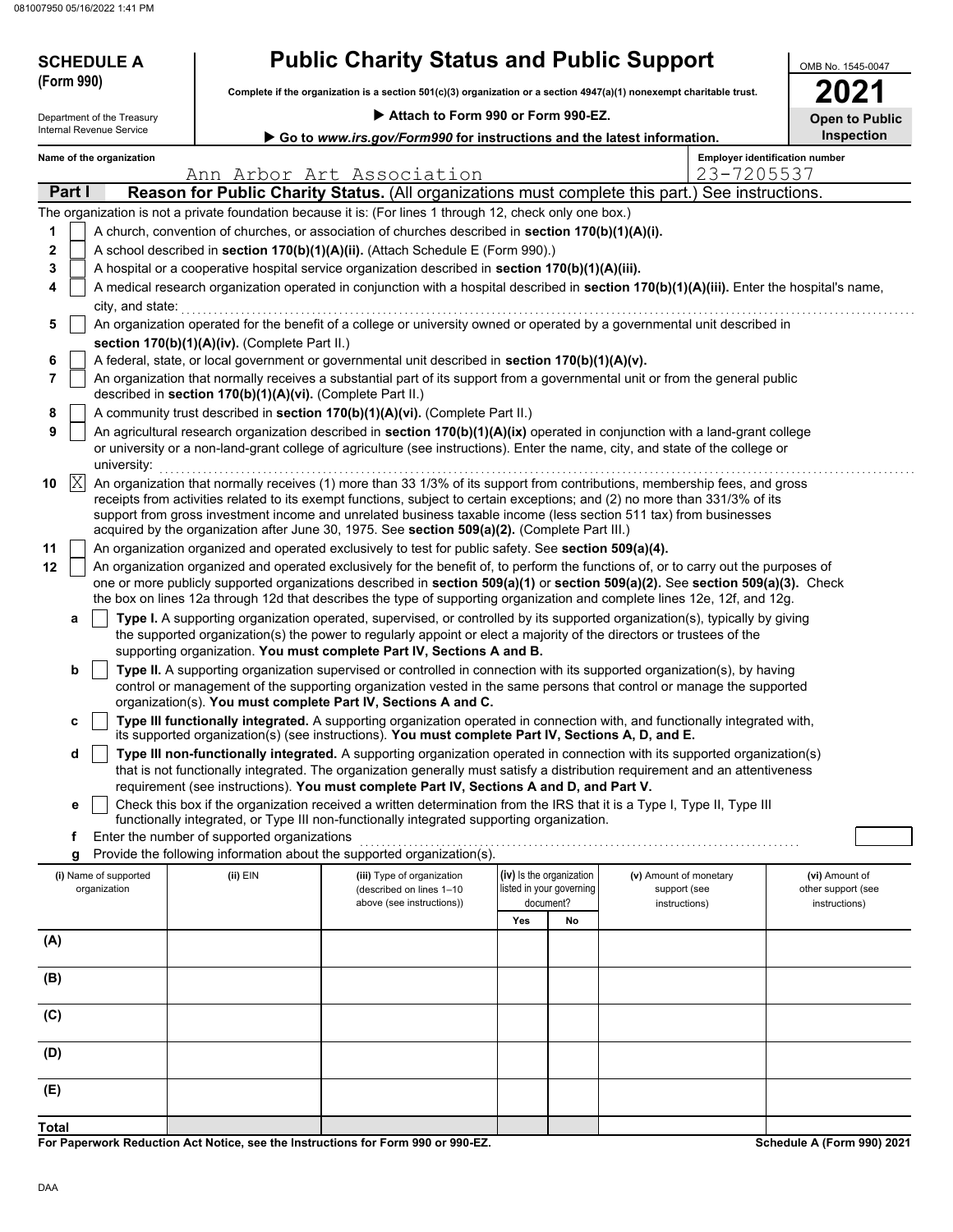|              | Schedule A (Form 990) 2021                                                                                                                                                                                                                             |          |          | Ann Arbor Art Association |            | 23-7205537 | Page 2    |
|--------------|--------------------------------------------------------------------------------------------------------------------------------------------------------------------------------------------------------------------------------------------------------|----------|----------|---------------------------|------------|------------|-----------|
|              | Support Schedule for Organizations Described in Sections 170(b)(1)(A)(iv) and 170(b)(1)(A)(vi)<br>Part II                                                                                                                                              |          |          |                           |            |            |           |
|              | (Complete only if you checked the box on line 5, 7, or 8 of Part I or if the organization failed to qualify under                                                                                                                                      |          |          |                           |            |            |           |
|              | Part III. If the organization fails to qualify under the tests listed below, please complete Part III.)                                                                                                                                                |          |          |                           |            |            |           |
|              | <b>Section A. Public Support</b>                                                                                                                                                                                                                       |          |          |                           |            |            |           |
|              | Calendar year (or fiscal year beginning in) $\blacktriangleright$                                                                                                                                                                                      | (a) 2017 | (b) 2018 | $(c)$ 2019                | $(d)$ 2020 | (e) $2021$ | (f) Total |
| 1            | Gifts, grants, contributions, and<br>membership fees received. (Do not<br>include any "unusual grants.")                                                                                                                                               |          |          |                           |            |            |           |
| $\mathbf{2}$ | Tax revenues levied for the<br>organization's benefit and either paid<br>to or expended on its behalf                                                                                                                                                  |          |          |                           |            |            |           |
| 3            | The value of services or facilities<br>furnished by a governmental unit to the<br>organization without charge<br>.                                                                                                                                     |          |          |                           |            |            |           |
| 4            | Total. Add lines 1 through 3<br>.                                                                                                                                                                                                                      |          |          |                           |            |            |           |
| 5            | The portion of total contributions by<br>each person (other than a<br>governmental unit or publicly<br>supported organization) included on<br>line 1 that exceeds 2% of the amount<br>shown on line 11, column (f)                                     |          |          |                           |            |            |           |
| 6            | Public support. Subtract line 5 from line 4                                                                                                                                                                                                            |          |          |                           |            |            |           |
|              | <b>Section B. Total Support</b>                                                                                                                                                                                                                        |          |          |                           |            |            |           |
|              | Calendar year (or fiscal year beginning in) $\blacktriangleright$                                                                                                                                                                                      | (a) 2017 | (b) 2018 | $(c)$ 2019                | $(d)$ 2020 | (e) $2021$ | (f) Total |
| 7            | Amounts from line 4                                                                                                                                                                                                                                    |          |          |                           |            |            |           |
| 8            | Gross income from interest, dividends,<br>payments received on securities loans,<br>rents, royalties, and income from<br>similar sources                                                                                                               |          |          |                           |            |            |           |
| 9            | Net income from unrelated business<br>activities, whether or not the business<br>is regularly carried on                                                                                                                                               |          |          |                           |            |            |           |
| 10           | Other income. Do not include gain or<br>loss from the sale of capital assets<br>(Explain in Part VI.)                                                                                                                                                  |          |          |                           |            |            |           |
| 11           | Total support. Add lines 7 through 10                                                                                                                                                                                                                  |          |          |                           |            |            |           |
| 12           | Gross receipts from related activities, etc. (see instructions)                                                                                                                                                                                        |          |          |                           |            | 12         |           |
| 13           | First 5 years. If the Form 990 is for the organization's first, second, third, fourth, or fifth tax year as a section 501(c)(3)                                                                                                                        |          |          |                           |            |            |           |
|              | organization, check this box and stop here                                                                                                                                                                                                             |          |          |                           |            |            |           |
|              | <b>Section C. Computation of Public Support Percentage</b>                                                                                                                                                                                             |          |          |                           |            |            |           |
| 14           |                                                                                                                                                                                                                                                        |          |          |                           |            | 14         | %         |
| 15           | Public support percentage from 2020 Schedule A, Part II, line 14                                                                                                                                                                                       |          |          |                           |            | 15         | $\%$      |
| 16a          | 33 1/3% support test-2021. If the organization did not check the box on line 13, and line 14 is 33 1/3% or more, check this                                                                                                                            |          |          |                           |            |            |           |
|              | box and stop here. The organization qualifies as a publicly supported organization                                                                                                                                                                     |          |          |                           |            |            |           |
| b            | 33 1/3% support test-2020. If the organization did not check a box on line 13 or 16a, and line 15 is 33 1/3% or more, check                                                                                                                            |          |          |                           |            |            |           |
|              | this box and stop here. The organization qualifies as a publicly supported organization                                                                                                                                                                |          |          |                           |            |            |           |
|              | 17a 10%-facts-and-circumstances test-2021. If the organization did not check a box on line 13, 16a, or 16b, and line 14 is                                                                                                                             |          |          |                           |            |            |           |
|              | 10% or more, and if the organization meets the facts-and-circumstances test, check this box and stop here. Explain in                                                                                                                                  |          |          |                           |            |            |           |
|              | Part VI how the organization meets the facts-and-circumstances test. The organization qualifies as a publicly supported                                                                                                                                |          |          |                           |            |            |           |
|              | organization                                                                                                                                                                                                                                           |          |          |                           |            |            |           |
| b            | 10%-facts-and-circumstances test-2020. If the organization did not check a box on line 13, 16a, 16b, or 17a, and line                                                                                                                                  |          |          |                           |            |            |           |
|              | 15 is 10% or more, and if the organization meets the facts-and-circumstances test, check this box and stop here. Explain<br>in Part VI how the organization meets the facts-and-circumstances test. The organization qualifies as a publicly supported |          |          |                           |            |            |           |
|              | organization                                                                                                                                                                                                                                           |          |          |                           |            |            |           |
| 18           | Private foundation. If the organization did not check a box on line 13, 16a, 16b, 17a, or 17b, check this box and see                                                                                                                                  |          |          |                           |            |            |           |
|              |                                                                                                                                                                                                                                                        |          |          |                           |            |            |           |
|              | instructions                                                                                                                                                                                                                                           |          |          |                           |            |            |           |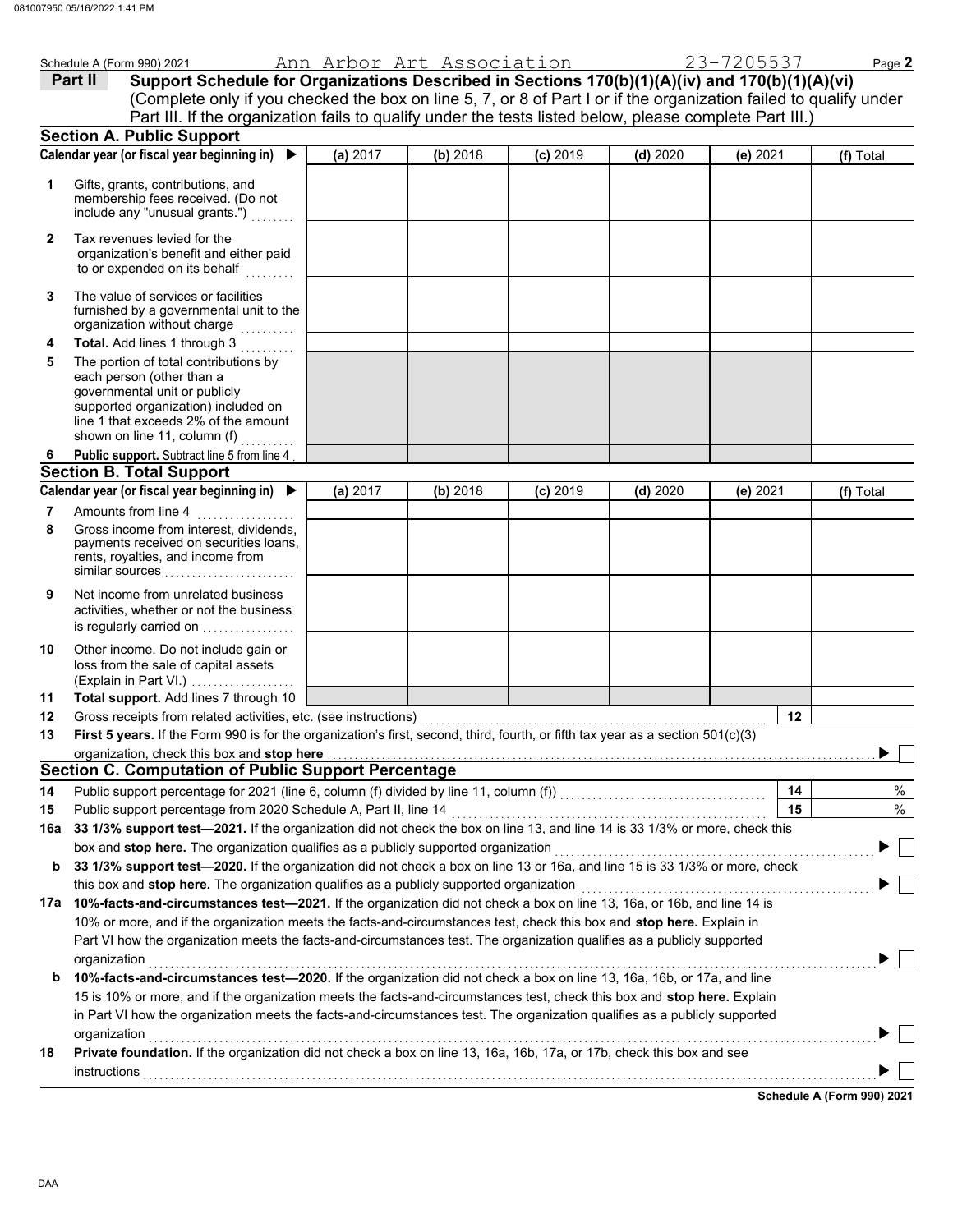|              | Schedule A (Form 990) 2021                                                                                                        | Ann Arbor Art Association |           |            |            | 23-7205537 | Page 3       |
|--------------|-----------------------------------------------------------------------------------------------------------------------------------|---------------------------|-----------|------------|------------|------------|--------------|
|              | Support Schedule for Organizations Described in Section 509(a)(2)<br>Part III                                                     |                           |           |            |            |            |              |
|              | (Complete only if you checked the box on line 10 of Part I or if the organization failed to qualify under Part II.                |                           |           |            |            |            |              |
|              | If the organization fails to qualify under the tests listed below, please complete Part II.)<br><b>Section A. Public Support</b>  |                           |           |            |            |            |              |
|              | Calendar year (or fiscal year beginning in) $\blacktriangleright$                                                                 |                           |           |            |            |            |              |
|              | Gifts, grants, contributions, and membership fees                                                                                 | (a) 2017                  | (b) 2018  | $(c)$ 2019 | $(d)$ 2020 | (e) 2021   | (f) Total    |
| 1            | received. (Do not include any "unusual grants.")                                                                                  | 715,636                   | 856,036   | 1,353,065  | 595,706    | 1,712,480  | 5, 232, 923  |
| $\mathbf{2}$ | Gross receipts from admissions, merchandise                                                                                       |                           |           |            |            |            |              |
|              | sold or services performed, or facilities                                                                                         |                           |           |            |            |            |              |
|              | furnished in any activity that is related to the                                                                                  | 770,898                   | 725,363   | 421,239    | 147,967    | 504,737    | 2,570,204    |
|              | organization's tax-exempt purpose                                                                                                 |                           |           |            |            |            |              |
| 3            | Gross receipts from activities that are not an<br>unrelated trade or business under section 513                                   | 32,376                    | 13,973    | 12,329     | 2,355      | 6,758      | 67,791       |
|              |                                                                                                                                   |                           |           |            |            |            |              |
| 4            | Tax revenues levied for the<br>organization's benefit and either paid                                                             |                           |           |            |            |            |              |
|              | to or expended on its behalf                                                                                                      |                           |           |            |            |            |              |
|              |                                                                                                                                   |                           |           |            |            |            |              |
| 5            | The value of services or facilities<br>furnished by a governmental unit to the                                                    |                           |           |            |            |            |              |
|              | organization without charge<br>.                                                                                                  |                           |           |            |            |            |              |
| 6            | Total. Add lines 1 through 5                                                                                                      | 1,518,910                 | 1,595,372 | 1,786,633  | 746,028    | 2,223,975  | 7,870,918    |
|              | 7a Amounts included on lines 1, 2, and 3                                                                                          |                           |           |            |            |            |              |
|              | received from disqualified persons                                                                                                | 161,575                   | 390,000   | 880,097    | 81,485     | 1,107,210  | 2,620,367    |
| b            | Amounts included on lines 2 and 3                                                                                                 |                           |           |            |            |            |              |
|              | received from other than disqualified                                                                                             |                           |           |            |            |            |              |
|              | persons that exceed the greater of \$5,000                                                                                        |                           |           |            |            |            |              |
|              | or 1% of the amount on line 13 for the year                                                                                       |                           |           |            |            |            |              |
|              | c Add lines 7a and 7b                                                                                                             | 161,575                   | 390,000   | 880,097    | 81,485     | 1,107,210  | 2,620,367    |
| 8            | Public support. (Subtract line 7c from                                                                                            |                           |           |            |            |            |              |
|              | line $6.$ )                                                                                                                       |                           |           |            |            |            | 5, 250, 551  |
|              | <b>Section B. Total Support</b>                                                                                                   |                           |           |            |            |            |              |
|              | Calendar year (or fiscal year beginning in)                                                                                       | (a) 2017                  | (b) 2018  | $(c)$ 2019 | $(d)$ 2020 | (e) 2021   | (f) Total    |
|              |                                                                                                                                   |                           |           |            |            |            |              |
| 9            | Amounts from line 6                                                                                                               | 1,518,910                 | 1,595,372 | 1,786,633  | 746,028    | 2,223,975  | 7,870,918    |
|              |                                                                                                                                   |                           |           |            |            |            |              |
|              | <b>10a</b> Gross income from interest, dividends,<br>payments received on securities loans, rents,                                |                           |           |            |            |            |              |
|              | royalties, and income from similar sources                                                                                        | 23,997                    | 21,331    | 19,925     | 10,455     | 33,963     | 109,671      |
|              | <b>b</b> Unrelated business taxable income (less                                                                                  |                           |           |            |            |            |              |
|              | section 511 taxes) from businesses                                                                                                |                           |           |            |            |            |              |
|              | acquired after June 30, 1975                                                                                                      |                           |           |            |            |            |              |
| c            | Add lines 10a and 10b                                                                                                             | 23,997                    | 21,331    | 19,925     | 10,455     | 33,963     | 109,671      |
|              |                                                                                                                                   |                           |           |            |            |            |              |
| 11           | Net income from unrelated business                                                                                                |                           |           |            |            |            |              |
|              | activities not included on line 10b, whether<br>or not the business is regularly carried on                                       | 9,794                     |           | 35,326     | 12,818     | 30,549     | 88,487       |
| 12           | Other income. Do not include gain or                                                                                              |                           |           |            |            |            |              |
|              | loss from the sale of capital assets                                                                                              |                           |           |            |            |            |              |
|              | (Explain in Part VI.)<br>.                                                                                                        |                           |           |            |            |            |              |
| 13           | Total support. (Add lines 9, 10c, 11,                                                                                             |                           |           |            |            |            |              |
|              | and 12.)                                                                                                                          | 1,552,701                 | 1,616,703 | 1,841,884  | 769,301    | 2,288,487  | 8,069,076    |
| 14           | First 5 years. If the Form 990 is for the organization's first, second, third, fourth, or fifth tax year as a section 501(c)(3)   |                           |           |            |            |            |              |
|              | organization, check this box and stop here                                                                                        |                           |           |            |            |            |              |
|              | <b>Section C. Computation of Public Support Percentage</b>                                                                        |                           |           |            |            |            |              |
| 15           |                                                                                                                                   |                           |           |            |            | 15         | 65.07%       |
| 16           |                                                                                                                                   |                           |           |            |            | 16         | 68.28%       |
|              | Section D. Computation of Investment Income Percentage                                                                            |                           |           |            |            |            |              |
| 17           | Investment income percentage for 2021 (line 10c, column (f), divided by line 13, column (f)) [[[[[[[[[[[[[[[[                     |                           |           |            |            | 17         | 1%           |
|              | 18 Investment income percentage from 2020 Schedule A, Part III, line 17                                                           |                           |           |            |            | 18         | 1%           |
| 19а          | 33 1/3% support tests-2021. If the organization did not check the box on line 14, and line 15 is more than 33 1/3%, and line      |                           |           |            |            |            |              |
|              | 17 is not more than 33 1/3%, check this box and stop here. The organization qualifies as a publicly supported organization        |                           |           |            |            |            | $\mathbf{X}$ |
| b            | 33 1/3% support tests-2020. If the organization did not check a box on line 14 or line 19a, and line 16 is more than 33 1/3%, and |                           |           |            |            |            |              |
|              | line 18 is not more than 33 1/3%, check this box and stop here. The organization qualifies as a publicly supported organization   |                           |           |            |            |            |              |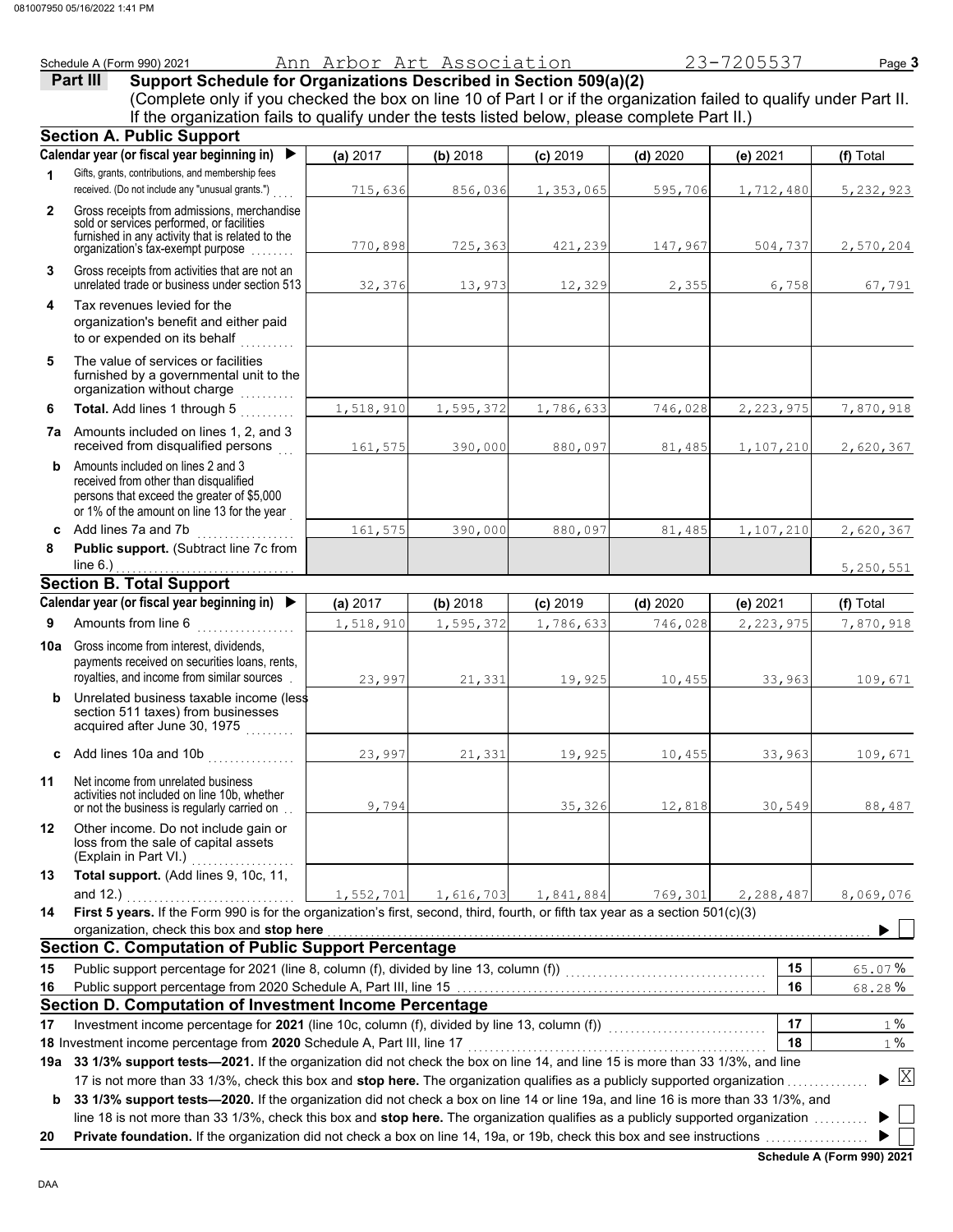|              | 23-7205537<br><u>Ann Arbor Art Association</u><br>Schedule A (Form 990) 2021                                                                                                                                                              |                 |     | Page 4 |
|--------------|-------------------------------------------------------------------------------------------------------------------------------------------------------------------------------------------------------------------------------------------|-----------------|-----|--------|
|              | <b>Supporting Organizations</b><br>Part IV                                                                                                                                                                                                |                 |     |        |
|              | (Complete only if you checked a box in line 12 on Part I. If you checked box 12a, Part I, complete Sections A                                                                                                                             |                 |     |        |
|              | and B. If you checked box 12b, Part I, complete Sections A and C. If you checked box 12c, Part I, complete                                                                                                                                |                 |     |        |
|              | Sections A, D, and E. If you checked box 12d, Part I, complete Sections A and D, and complete Part V.)                                                                                                                                    |                 |     |        |
|              | <b>Section A. All Supporting Organizations</b>                                                                                                                                                                                            |                 |     |        |
| 1            | Are all of the organization's supported organizations listed by name in the organization's governing                                                                                                                                      |                 | Yes | No     |
|              | documents? If "No," describe in Part VI how the supported organizations are designated. If designated by                                                                                                                                  |                 |     |        |
|              | class or purpose, describe the designation. If historic and continuing relationship, explain.                                                                                                                                             | 1               |     |        |
| $\mathbf{2}$ | Did the organization have any supported organization that does not have an IRS determination of status                                                                                                                                    |                 |     |        |
|              | under section 509(a)(1) or (2)? If "Yes," explain in Part VI how the organization determined that the supported                                                                                                                           |                 |     |        |
|              | organization was described in section 509(a)(1) or (2).                                                                                                                                                                                   | $\mathbf 2$     |     |        |
| За           | Did the organization have a supported organization described in section 501(c)(4), (5), or (6)? If "Yes," answer                                                                                                                          |                 |     |        |
|              | lines 3b and 3c below.                                                                                                                                                                                                                    | 3a              |     |        |
| b            | Did the organization confirm that each supported organization qualified under section 501(c)(4), (5), or (6) and                                                                                                                          |                 |     |        |
|              | satisfied the public support tests under section $509(a)(2)?$ If "Yes," describe in Part VI when and how the                                                                                                                              |                 |     |        |
|              | organization made the determination.                                                                                                                                                                                                      | 3 <sub>b</sub>  |     |        |
| c            | Did the organization ensure that all support to such organizations was used exclusively for section 170(c)(2)(B)                                                                                                                          |                 |     |        |
|              | purposes? If "Yes," explain in Part VI what controls the organization put in place to ensure such use.                                                                                                                                    | 3c              |     |        |
| 4a           | Was any supported organization not organized in the United States ("foreign supported organization")? If                                                                                                                                  |                 |     |        |
|              | "Yes," and if you checked box 12a or 12b in Part I, answer lines 4b and 4c below.                                                                                                                                                         | 4a              |     |        |
| b            | Did the organization have ultimate control and discretion in deciding whether to make grants to the foreign<br>supported organization? If "Yes," describe in Part VI how the organization had such control and discretion                 |                 |     |        |
|              | despite being controlled or supervised by or in connection with its supported organizations.                                                                                                                                              | 4b              |     |        |
| c            | Did the organization support any foreign supported organization that does not have an IRS determination                                                                                                                                   |                 |     |        |
|              | under sections $501(c)(3)$ and $509(a)(1)$ or (2)? If "Yes," explain in Part VI what controls the organization used                                                                                                                       |                 |     |        |
|              | to ensure that all support to the foreign supported organization was used exclusively for section 170(c)(2)(B)                                                                                                                            |                 |     |        |
|              | purposes.                                                                                                                                                                                                                                 | 4c              |     |        |
| 5a           | Did the organization add, substitute, or remove any supported organizations during the tax year? If "Yes,"                                                                                                                                |                 |     |        |
|              | answer lines 5b and 5c below (if applicable). Also, provide detail in Part VI, including (i) the names and EIN                                                                                                                            |                 |     |        |
|              | numbers of the supported organizations added, substituted, or removed; (ii) the reasons for each such action;                                                                                                                             |                 |     |        |
|              | (iii) the authority under the organization's organizing document authorizing such action; and (iv) how the action                                                                                                                         |                 |     |        |
|              | was accomplished (such as by amendment to the organizing document).                                                                                                                                                                       | 5a              |     |        |
| b            | Type I or Type II only. Was any added or substituted supported organization part of a class already                                                                                                                                       |                 |     |        |
|              | designated in the organization's organizing document?                                                                                                                                                                                     | 5 <sub>b</sub>  |     |        |
| c            | Substitutions only. Was the substitution the result of an event beyond the organization's control?                                                                                                                                        | 5c              |     |        |
| 6            | Did the organization provide support (whether in the form of grants or the provision of services or facilities) to<br>anyone other than (i) its supported organizations, (ii) individuals that are part of the charitable class benefited |                 |     |        |
|              | by one or more of its supported organizations, or (iii) other supporting organizations that also support or                                                                                                                               |                 |     |        |
|              | benefit one or more of the filing organization's supported organizations? If "Yes," provide detail in Part VI.                                                                                                                            | 6               |     |        |
| 7            | Did the organization provide a grant, loan, compensation, or other similar payment to a substantial contributor                                                                                                                           |                 |     |        |
|              | (as defined in section 4958(c)(3)(C)), a family member of a substantial contributor, or a 35% controlled entity                                                                                                                           |                 |     |        |
|              | with regard to a substantial contributor? If "Yes," complete Part I of Schedule L (Form 990).                                                                                                                                             | 7               |     |        |
| 8            | Did the organization make a loan to a disqualified person (as defined in section 4958) not described on line                                                                                                                              |                 |     |        |
|              | 7? If "Yes," complete Part I of Schedule L (Form 990).                                                                                                                                                                                    | 8               |     |        |
| 9а           | Was the organization controlled directly or indirectly at any time during the tax year by one or more                                                                                                                                     |                 |     |        |
|              | disqualified persons, as defined in section 4946 (other than foundation managers and organizations                                                                                                                                        |                 |     |        |
|              | described in section 509(a)(1) or (2))? If "Yes," provide detail in Part VI.                                                                                                                                                              | 9а              |     |        |
| b            | Did one or more disqualified persons (as defined on line 9a) hold a controlling interest in any entity in which                                                                                                                           |                 |     |        |
| c            | the supporting organization had an interest? If "Yes," provide detail in Part VI.<br>Did a disqualified person (as defined on line 9a) have an ownership interest in, or derive any personal benefit                                      | 9b              |     |        |
|              | from, assets in which the supporting organization also had an interest? If "Yes," provide detail in Part VI.                                                                                                                              | 9c              |     |        |
| 10a          | Was the organization subject to the excess business holdings rules of section 4943 because of section                                                                                                                                     |                 |     |        |
|              | 4943(f) (regarding certain Type II supporting organizations, and all Type III non-functionally integrated                                                                                                                                 |                 |     |        |
|              | supporting organizations)? If "Yes," answer line 10b below.                                                                                                                                                                               | 10a             |     |        |
| b            | Did the organization have any excess business holdings in the tax year? (Use Schedule C, Form 4720, to                                                                                                                                    |                 |     |        |
|              | determine whether the organization had excess business holdings.)                                                                                                                                                                         | 10 <sub>b</sub> |     |        |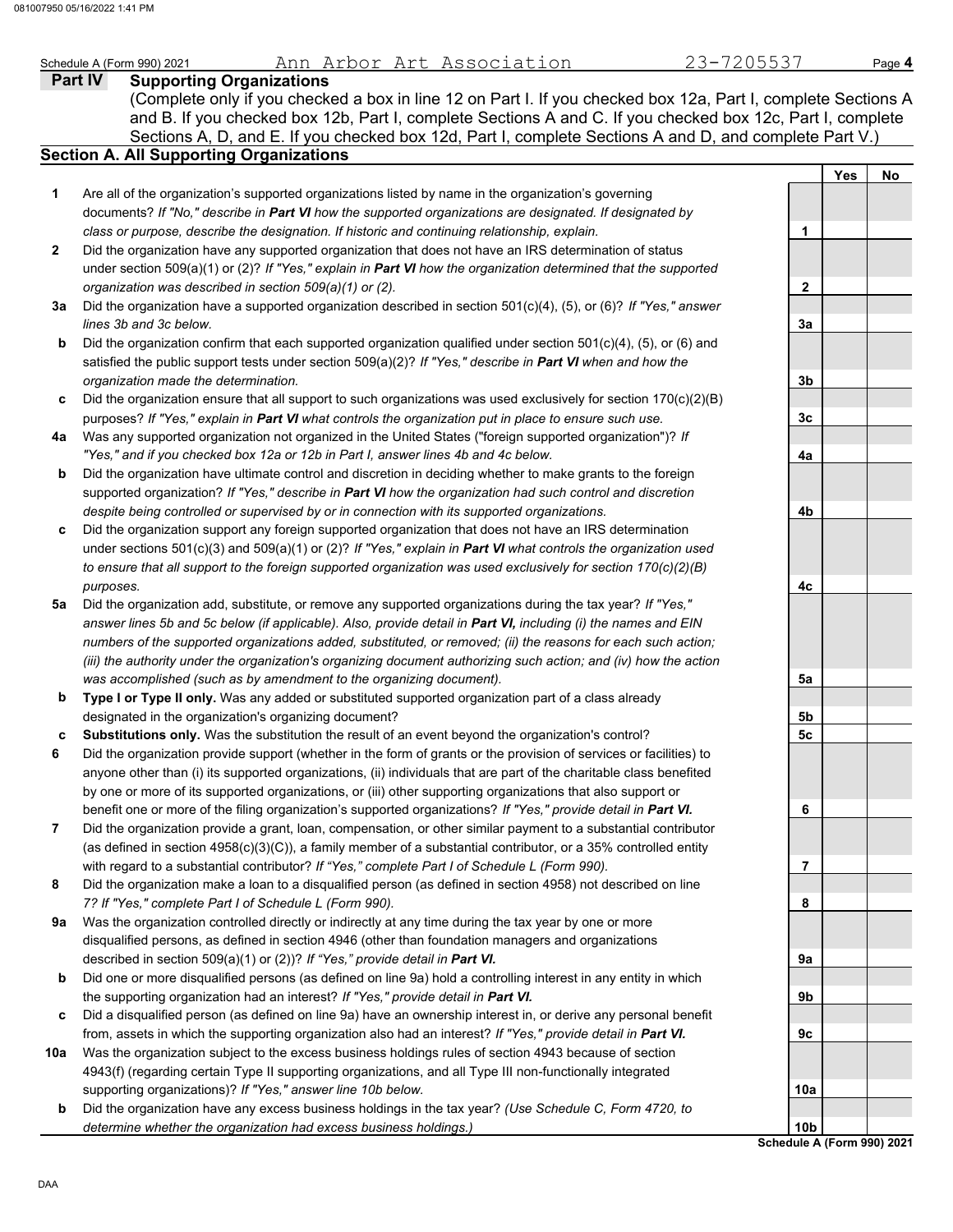|                | <u>Ann Arbor Art Association</u><br>23-7205537<br>Schedule A (Form 990) 2021                                                      |                 |            | Page 5 |
|----------------|-----------------------------------------------------------------------------------------------------------------------------------|-----------------|------------|--------|
| <b>Part IV</b> | <b>Supporting Organizations (continued)</b>                                                                                       |                 |            |        |
|                |                                                                                                                                   |                 | <b>Yes</b> | No     |
| 11             | Has the organization accepted a gift or contribution from any of the following persons?                                           |                 |            |        |
| а              | A person who directly or indirectly controls, either alone or together with persons described on lines 11b and                    |                 |            |        |
|                | 11c below, the governing body of a supported organization?                                                                        | 11a             |            |        |
|                | <b>b</b> A family member of a person described on line 11a above?                                                                 | 11 <sub>b</sub> |            |        |
| c              | A 35% controlled entity of a person described on line 11a or 11b above? If "Yes" to line 11a, 11b, or 11c,                        |                 |            |        |
|                | provide detail in Part VI.                                                                                                        | 11c             |            |        |
|                | <b>Section B. Type I Supporting Organizations</b>                                                                                 |                 |            |        |
| 1              |                                                                                                                                   |                 | <b>Yes</b> | No     |
|                | Did the governing body, members of the governing body, officers acting in their official capacity, or membership of one or        |                 |            |        |
|                | more supported organizations have the power to regularly appoint or elect at least a majority of the organization's officers,     |                 |            |        |
|                | directors, or trustees at all times during the tax year? If "No," describe in Part VI how the supported organization(s)           |                 |            |        |
|                | effectively operated, supervised, or controlled the organization's activities. If the organization had more than one supported    |                 |            |        |
|                | organization, describe how the powers to appoint and/or remove officers, directors, or trustees were allocated among the          |                 |            |        |
|                | supported organizations and what conditions or restrictions, if any, applied to such powers during the tax year.                  | 1               |            |        |
| $\mathbf{2}$   | Did the organization operate for the benefit of any supported organization other than the supported                               |                 |            |        |
|                | organization(s) that operated, supervised, or controlled the supporting organization? If "Yes," explain in Part                   |                 |            |        |
|                | VI how providing such benefit carried out the purposes of the supported organization(s) that operated,                            |                 |            |        |
|                | supervised, or controlled the supporting organization.                                                                            | $\mathbf{2}$    |            |        |
|                | <b>Section C. Type II Supporting Organizations</b>                                                                                |                 |            |        |
|                |                                                                                                                                   |                 | <b>Yes</b> | No     |
| 1              | Were a majority of the organization's directors or trustees during the tax year also a majority of the directors                  |                 |            |        |
|                | or trustees of each of the organization's supported organization(s)? If "No," describe in Part VI how control                     |                 |            |        |
|                | or management of the supporting organization was vested in the same persons that controlled or managed                            |                 |            |        |
|                | the supported organization(s).                                                                                                    | 1               |            |        |
|                | <b>Section D. All Type III Supporting Organizations</b>                                                                           |                 |            |        |
|                |                                                                                                                                   |                 | <b>Yes</b> | No     |
| 1              | Did the organization provide to each of its supported organizations, by the last day of the fifth month of the                    |                 |            |        |
|                | organization's tax year, (i) a written notice describing the type and amount of support provided during the prior tax             |                 |            |        |
|                | year, (ii) a copy of the Form 990 that was most recently filed as of the date of notification, and (iii) copies of the            |                 |            |        |
|                | organization's governing documents in effect on the date of notification, to the extent not previously provided?                  | 1               |            |        |
| $\mathbf{2}$   | Were any of the organization's officers, directors, or trustees either (i) appointed or elected by the supported                  |                 |            |        |
|                | organization(s) or (ii) serving on the governing body of a supported organization? If "No," explain in Part VI how                |                 |            |        |
|                | the organization maintained a close and continuous working relationship with the supported organization(s).                       | $\overline{2}$  |            |        |
| 3              | By reason of the relationship described on line 2, above, did the organization's supported organizations have                     |                 |            |        |
|                | a significant voice in the organization's investment policies and in directing the use of the organization's                      |                 |            |        |
|                | income or assets at all times during the tax year? If "Yes," describe in Part VI the role the organization's                      |                 |            |        |
|                | supported organizations played in this regard.                                                                                    | 3               |            |        |
|                | Section E. Type III Functionally Integrated Supporting Organizations                                                              |                 |            |        |
| 1              | Check the box next to the method that the organization used to satisfy the Integral Part Test during the year (see instructions). |                 |            |        |
| а              | The organization satisfied the Activities Test. Complete line 2 below.                                                            |                 |            |        |
| b              | The organization is the parent of each of its supported organizations. Complete line 3 below.                                     |                 |            |        |
| c              | The organization supported a governmental entity. Describe in Part VI how you supported a governmental entity (see instructions). |                 |            |        |
| 2              | Activities Test. Answer lines 2a and 2b below.                                                                                    |                 | Yes        | No     |
| а              | Did substantially all of the organization's activities during the tax year directly further the exempt purposes of                |                 |            |        |
|                | the supported organization(s) to which the organization was responsive? If "Yes," then in Part VI identify                        |                 |            |        |
|                | those supported organizations and explain how these activities directly furthered their exempt purposes,                          |                 |            |        |
|                | how the organization was responsive to those supported organizations, and how the organization determined                         |                 |            |        |
|                | that these activities constituted substantially all of its activities.                                                            | 2a              |            |        |
|                |                                                                                                                                   |                 |            |        |
|                |                                                                                                                                   |                 |            |        |
| b              | Did the activities described on line 2a, above, constitute activities that, but for the organization's                            |                 |            |        |
|                | involvement, one or more of the organization's supported organization(s) would have been engaged in? If                           |                 |            |        |
|                | "Yes," explain in Part VI the reasons for the organization's position that its supported organization(s) would                    |                 |            |        |
|                | have engaged in these activities but for the organization's involvement.                                                          | 2b              |            |        |
| 3              | Parent of Supported Organizations. Answer lines 3a and 3b below.                                                                  |                 |            |        |

**3a**

**3b**

DAA **Schedule A (Form 990) 2021 b** Did the organization exercise a substantial degree of direction over the policies, programs, and activities of each of its supported organizations? *If "Yes," describe in Part VI the role played by the organization in this regard.*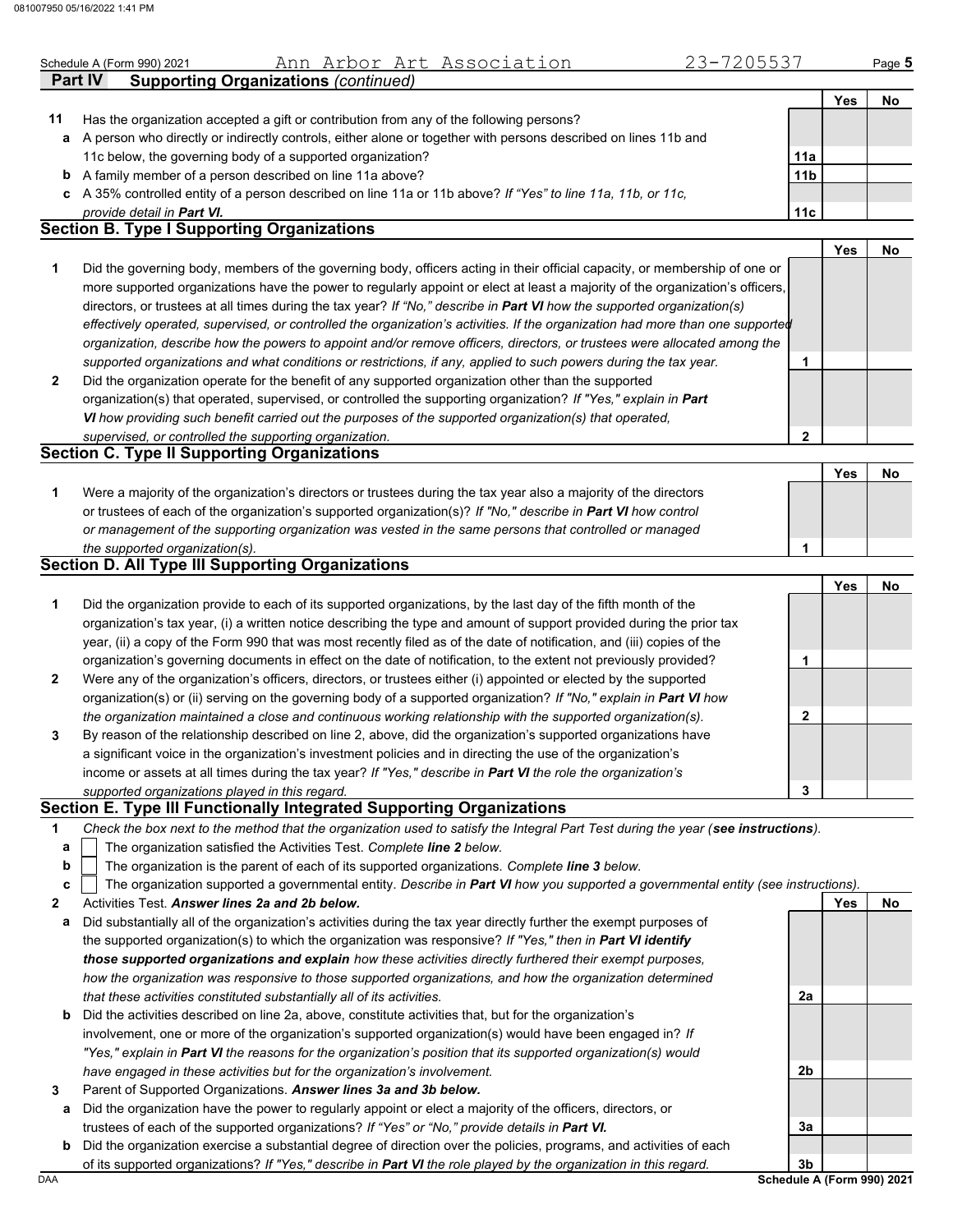|                | <u>Ann Arbor Art Association</u><br>Schedule A (Form 990) 2021                                                                   |                         | 23-7205537     | Page 6                         |
|----------------|----------------------------------------------------------------------------------------------------------------------------------|-------------------------|----------------|--------------------------------|
|                | Type III Non-Functionally Integrated 509(a)(3) Supporting Organizations<br><b>Part V</b>                                         |                         |                |                                |
| 1              | Check here if the organization satisfied the Integral Part Test as a qualifying trust on Nov. 20, 1970 (explain in Part VI). See |                         |                |                                |
|                | instructions. All other Type III non-functionally integrated supporting organizations must complete Sections A through E.        |                         |                |                                |
|                | Section A - Adjusted Net Income                                                                                                  |                         | (A) Prior Year | (B) Current Year<br>(optional) |
| 1.             | Net short-term capital gain                                                                                                      | 1                       |                |                                |
| $\mathbf{2}$   | Recoveries of prior-year distributions                                                                                           | $\mathbf 2$             |                |                                |
| 3              | Other gross income (see instructions)                                                                                            | 3                       |                |                                |
| 4              | Add lines 1 through 3.                                                                                                           | 4                       |                |                                |
| 5              | Depreciation and depletion                                                                                                       | 5                       |                |                                |
| 6              | Portion of operating expenses paid or incurred for production or collection                                                      |                         |                |                                |
|                | of gross income or for management, conservation, or maintenance of                                                               |                         |                |                                |
|                | property held for production of income (see instructions)                                                                        | 6                       |                |                                |
| $\mathbf{7}$   | Other expenses (see instructions)                                                                                                | $\overline{7}$          |                |                                |
| 8              | Adjusted Net Income (subtract lines 5, 6, and 7 from line 4)                                                                     | 8                       |                |                                |
|                | Section B - Minimum Asset Amount                                                                                                 |                         | (A) Prior Year | (B) Current Year<br>(optional) |
| 1.             | Aggregate fair market value of all non-exempt-use assets (see                                                                    |                         |                |                                |
|                | instructions for short tax year or assets held for part of year):                                                                |                         |                |                                |
|                | a Average monthly value of securities                                                                                            | 1a                      |                |                                |
|                | <b>b</b> Average monthly cash balances                                                                                           | 1b                      |                |                                |
|                | c Fair market value of other non-exempt-use assets                                                                               | 1c                      |                |                                |
|                | d Total (add lines 1a, 1b, and 1c)                                                                                               | 1d                      |                |                                |
|                | e Discount claimed for blockage or other factors                                                                                 |                         |                |                                |
|                | (explain in detail in <b>Part VI</b> ):                                                                                          |                         |                |                                |
|                | 2 Acquisition indebtedness applicable to non-exempt-use assets                                                                   | $\mathbf 2$             |                |                                |
| 3              | Subtract line 2 from line 1d.                                                                                                    | 3                       |                |                                |
| 4              | Cash deemed held for exempt use. Enter 0.015 of line 3 (for greater amount,                                                      |                         |                |                                |
|                | see instructions)                                                                                                                | 4                       |                |                                |
| 5              | Net value of non-exempt-use assets (subtract line 4 from line 3)                                                                 | 5                       |                |                                |
| 6              | Multiply line 5 by 0.035.                                                                                                        | 6                       |                |                                |
| 7              | Recoveries of prior-year distributions                                                                                           | 7                       |                |                                |
| 8              | Minimum Asset Amount (add line 7 to line 6)                                                                                      | 8                       |                |                                |
|                | Section C - Distributable Amount                                                                                                 |                         |                | <b>Current Year</b>            |
| 1.             | Adjusted net income for prior year (from Section A, line 8, column A)                                                            | 1                       |                |                                |
|                | Enter 0.85 of line 1.                                                                                                            | $\overline{\mathbf{2}}$ |                |                                |
| 3              | Minimum asset amount for prior year (from Section B, line 8, column A)                                                           | 3                       |                |                                |
| 4              | Enter greater of line 2 or line 3.                                                                                               | 4                       |                |                                |
| 5              | Income tax imposed in prior year                                                                                                 | 5                       |                |                                |
| 6              | Distributable Amount. Subtract line 5 from line 4, unless subject to                                                             |                         |                |                                |
|                | emergency temporary reduction (see instructions).                                                                                | 6                       |                |                                |
| $\overline{7}$ | Check here if the current year is the organization's first as a non-functionally integrated Type III supporting organization     |                         |                |                                |

(see instructions).

**Schedule A (Form 990) 2021**

DAA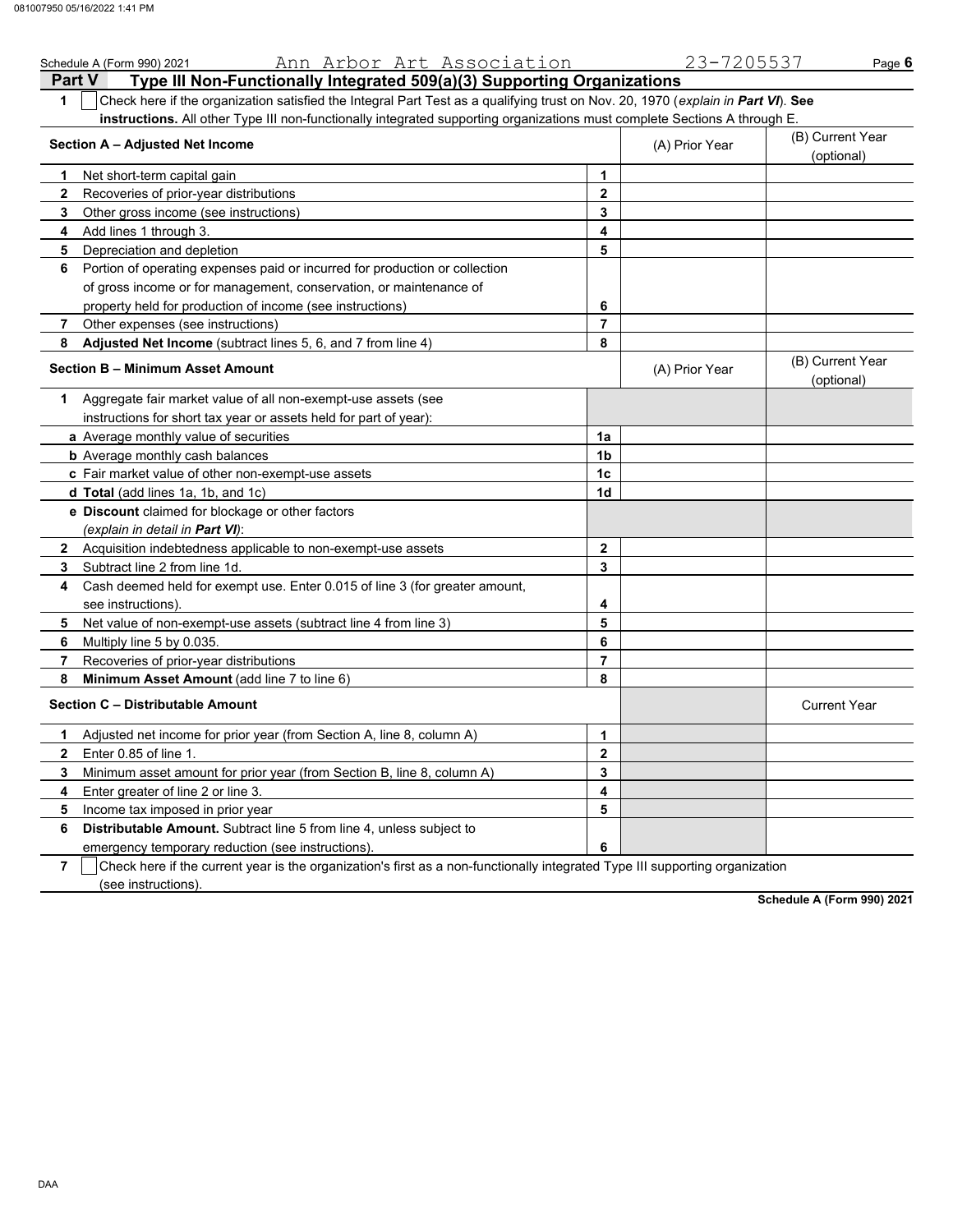| Part V | Ann Arbor Art Association<br>Schedule A (Form 990) 2021<br>Type III Non-Functionally Integrated 509(a)(3) Supporting Organizations (continued) |                             | 23-7205537                            | Page 7                                         |
|--------|------------------------------------------------------------------------------------------------------------------------------------------------|-----------------------------|---------------------------------------|------------------------------------------------|
|        | <b>Section D - Distributions</b>                                                                                                               |                             |                                       | <b>Current Year</b>                            |
| 1      | Amounts paid to supported organizations to accomplish exempt purposes                                                                          |                             |                                       |                                                |
| 2      | Amounts paid to perform activity that directly furthers exempt purposes of supported                                                           |                             |                                       |                                                |
|        | organizations, in excess of income from activity                                                                                               |                             |                                       |                                                |
| 3      |                                                                                                                                                |                             |                                       |                                                |
| 4      | Administrative expenses paid to accomplish exempt purposes of supported organizations<br>Amounts paid to acquire exempt-use assets             |                             |                                       |                                                |
| 5      | Qualified set-aside amounts (prior IRS approval required-provide details in Part VI)                                                           |                             |                                       |                                                |
| 6      | Other distributions (describe in Part VI). See instructions.                                                                                   |                             |                                       |                                                |
| 7      | Total annual distributions. Add lines 1 through 6.                                                                                             |                             |                                       |                                                |
| 8      | Distributions to attentive supported organizations to which the organization is responsive                                                     |                             |                                       |                                                |
|        | (provide details in Part VI). See instructions.                                                                                                |                             |                                       |                                                |
| 9      | Distributable amount for 2021 from Section C, line 6                                                                                           |                             |                                       |                                                |
| 10     | Line 8 amount divided by line 9 amount                                                                                                         |                             |                                       |                                                |
|        |                                                                                                                                                | (i)                         | (ii)                                  | (iii)                                          |
|        | <b>Section E - Distribution Allocations (see instructions)</b>                                                                                 | <b>Excess Distributions</b> | <b>Underdistributions</b><br>Pre-2021 | <b>Distributable</b><br><b>Amount for 2021</b> |
| 1      | Distributable amount for 2021 from Section C, line 6                                                                                           |                             |                                       |                                                |
| 2      | Underdistributions, if any, for years prior to 2021                                                                                            |                             |                                       |                                                |
|        | (reasonable cause required-explain in Part VI). See                                                                                            |                             |                                       |                                                |
|        | instructions.                                                                                                                                  |                             |                                       |                                                |
| 3      | Excess distributions carryover, if any, to 2021                                                                                                |                             |                                       |                                                |
|        | <b>a</b> From 2016                                                                                                                             |                             |                                       |                                                |
|        | <b>b</b> From 2017                                                                                                                             |                             |                                       |                                                |
|        | c From 2018                                                                                                                                    |                             |                                       |                                                |
|        | <b>d</b> From 2019                                                                                                                             |                             |                                       |                                                |
|        | e From 2020                                                                                                                                    |                             |                                       |                                                |
|        | f Total of lines 3a through 3e                                                                                                                 |                             |                                       |                                                |
|        | g Applied to underdistributions of prior years                                                                                                 |                             |                                       |                                                |
|        | h Applied to 2021 distributable amount                                                                                                         |                             |                                       |                                                |
|        | Carryover from 2016 not applied (see instructions)                                                                                             |                             |                                       |                                                |
|        | Remainder. Subtract lines 3g, 3h, and 3i from line 3f.                                                                                         |                             |                                       |                                                |
| 4      | Distributions for 2021 from                                                                                                                    |                             |                                       |                                                |
|        | Section D, line 7:<br>\$                                                                                                                       |                             |                                       |                                                |
|        | <b>a</b> Applied to underdistributions of prior years                                                                                          |                             |                                       |                                                |
|        | <b>b</b> Applied to 2021 distributable amount                                                                                                  |                             |                                       |                                                |
|        | <b>c</b> Remainder. Subtract lines 4a and 4b from line 4.                                                                                      |                             |                                       |                                                |
| 5      | Remaining underdistributions for years prior to 2021, if                                                                                       |                             |                                       |                                                |
|        | any. Subtract lines 3g and 4a from line 2. For result                                                                                          |                             |                                       |                                                |
|        | greater than zero, explain in Part VI. See instructions.                                                                                       |                             |                                       |                                                |
| 6      | Remaining underdistributions for 2021 Subtract lines 3h                                                                                        |                             |                                       |                                                |
|        | and 4b from line 1. For result greater than zero, explain in                                                                                   |                             |                                       |                                                |
|        | <b>Part VI</b> . See instructions.                                                                                                             |                             |                                       |                                                |
| 7      | Excess distributions carryover to 2022. Add lines 3j                                                                                           |                             |                                       |                                                |
|        | and 4c.                                                                                                                                        |                             |                                       |                                                |
| 8      | Breakdown of line 7:                                                                                                                           |                             |                                       |                                                |
|        | a Excess from 2017                                                                                                                             |                             |                                       |                                                |
|        | <b>b</b> Excess from 2018                                                                                                                      |                             |                                       |                                                |
|        | c Excess from 2019                                                                                                                             |                             |                                       |                                                |
|        | d Excess from 2020                                                                                                                             |                             |                                       |                                                |
|        | e Excess from 2021                                                                                                                             |                             |                                       |                                                |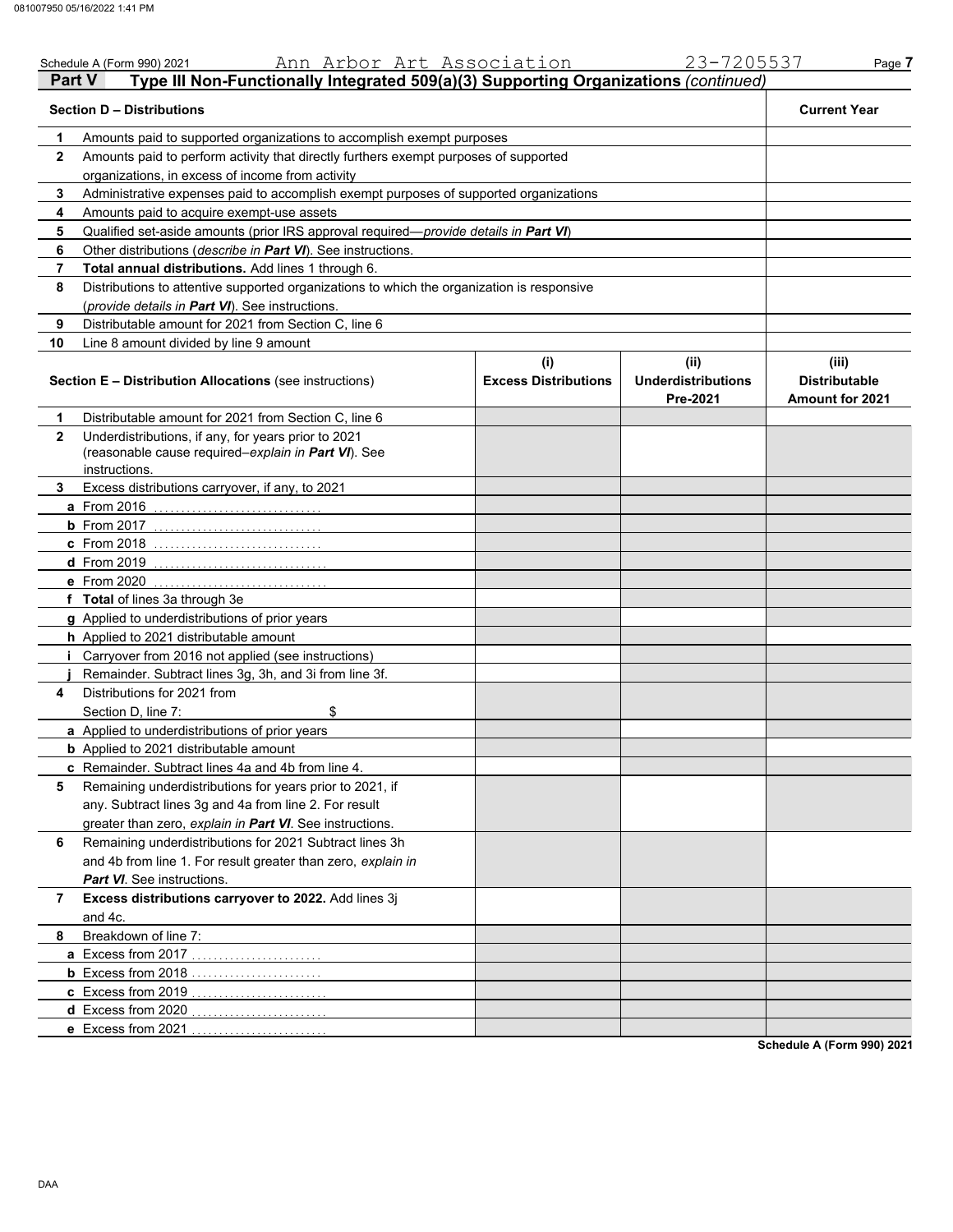| Schedule A (Form 990) 2021 |                                                                                                | Ann Arbor Art Association | 23-7205537                                                                                                                                                                                                                                                                                                                                                                                                                                                                                | Page 8 |
|----------------------------|------------------------------------------------------------------------------------------------|---------------------------|-------------------------------------------------------------------------------------------------------------------------------------------------------------------------------------------------------------------------------------------------------------------------------------------------------------------------------------------------------------------------------------------------------------------------------------------------------------------------------------------|--------|
| <b>Part VI</b>             |                                                                                                |                           | Supplemental Information. Provide the explanations required by Part II, line 10; Part II, line 17a or 17b; Part<br>III, line 12; Part IV, Section A, lines 1, 2, 3b, 3c, 4b, 4c, 5a, 6, 9a, 9b, 9c, 11a, 11b, and 11c; Part IV, Section<br>B, lines 1 and 2; Part IV, Section C, line 1; Part IV, Section D, lines 2 and 3; Part IV, Section E, lines 1c, 2a, 2b,<br>3a, and 3b; Part V, line 1; Part V, Section B, line 1e; Part V, Section D, lines 5, 6, and 8; and Part V, Section E, |        |
|                            | lines 2, 5, and 6. Also complete this part for any additional information. (See instructions.) |                           |                                                                                                                                                                                                                                                                                                                                                                                                                                                                                           |        |
|                            |                                                                                                |                           |                                                                                                                                                                                                                                                                                                                                                                                                                                                                                           |        |
|                            |                                                                                                |                           |                                                                                                                                                                                                                                                                                                                                                                                                                                                                                           |        |
|                            |                                                                                                |                           |                                                                                                                                                                                                                                                                                                                                                                                                                                                                                           |        |
|                            |                                                                                                |                           |                                                                                                                                                                                                                                                                                                                                                                                                                                                                                           |        |
|                            |                                                                                                |                           |                                                                                                                                                                                                                                                                                                                                                                                                                                                                                           |        |
|                            |                                                                                                |                           |                                                                                                                                                                                                                                                                                                                                                                                                                                                                                           |        |
|                            |                                                                                                |                           |                                                                                                                                                                                                                                                                                                                                                                                                                                                                                           |        |
|                            |                                                                                                |                           |                                                                                                                                                                                                                                                                                                                                                                                                                                                                                           |        |
|                            |                                                                                                |                           |                                                                                                                                                                                                                                                                                                                                                                                                                                                                                           |        |
|                            |                                                                                                |                           |                                                                                                                                                                                                                                                                                                                                                                                                                                                                                           |        |
|                            |                                                                                                |                           |                                                                                                                                                                                                                                                                                                                                                                                                                                                                                           |        |
|                            |                                                                                                |                           |                                                                                                                                                                                                                                                                                                                                                                                                                                                                                           |        |
|                            |                                                                                                |                           |                                                                                                                                                                                                                                                                                                                                                                                                                                                                                           |        |
|                            |                                                                                                |                           |                                                                                                                                                                                                                                                                                                                                                                                                                                                                                           |        |
|                            |                                                                                                |                           |                                                                                                                                                                                                                                                                                                                                                                                                                                                                                           |        |
|                            |                                                                                                |                           |                                                                                                                                                                                                                                                                                                                                                                                                                                                                                           |        |
|                            |                                                                                                |                           |                                                                                                                                                                                                                                                                                                                                                                                                                                                                                           |        |
|                            |                                                                                                |                           |                                                                                                                                                                                                                                                                                                                                                                                                                                                                                           |        |
|                            |                                                                                                |                           |                                                                                                                                                                                                                                                                                                                                                                                                                                                                                           |        |
|                            |                                                                                                |                           |                                                                                                                                                                                                                                                                                                                                                                                                                                                                                           |        |
|                            |                                                                                                |                           |                                                                                                                                                                                                                                                                                                                                                                                                                                                                                           |        |
|                            |                                                                                                |                           |                                                                                                                                                                                                                                                                                                                                                                                                                                                                                           |        |
|                            |                                                                                                |                           |                                                                                                                                                                                                                                                                                                                                                                                                                                                                                           |        |
|                            |                                                                                                |                           |                                                                                                                                                                                                                                                                                                                                                                                                                                                                                           |        |
|                            |                                                                                                |                           |                                                                                                                                                                                                                                                                                                                                                                                                                                                                                           |        |
|                            |                                                                                                |                           |                                                                                                                                                                                                                                                                                                                                                                                                                                                                                           |        |
|                            |                                                                                                |                           |                                                                                                                                                                                                                                                                                                                                                                                                                                                                                           |        |
|                            |                                                                                                |                           |                                                                                                                                                                                                                                                                                                                                                                                                                                                                                           |        |
|                            |                                                                                                |                           |                                                                                                                                                                                                                                                                                                                                                                                                                                                                                           |        |
|                            |                                                                                                |                           |                                                                                                                                                                                                                                                                                                                                                                                                                                                                                           |        |
|                            |                                                                                                |                           |                                                                                                                                                                                                                                                                                                                                                                                                                                                                                           |        |
|                            |                                                                                                |                           |                                                                                                                                                                                                                                                                                                                                                                                                                                                                                           |        |
|                            |                                                                                                |                           |                                                                                                                                                                                                                                                                                                                                                                                                                                                                                           |        |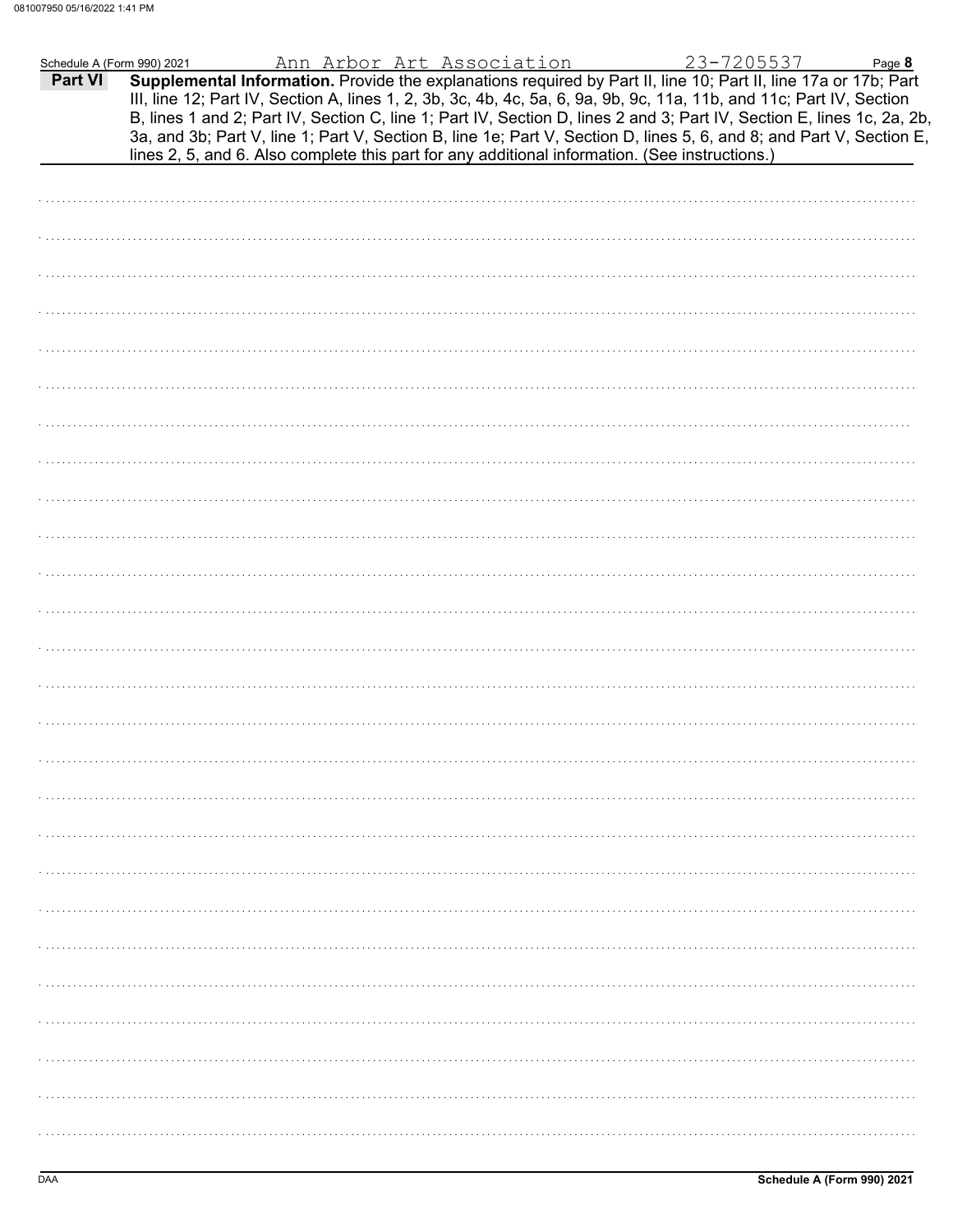Department of the Treasury Internal Revenue Service **Name of the organization**

### **SCHEDULE D Supplemental Financial Statements**

 **Attach to Form 990. (Form 990) Part IV, line 6, 7, 8, 9, 10, 11a, 11b, 11c, 11d, 11e, 11f, 12a, or 12b. Complete if the organization answered "Yes" on Form 990,**

 **Go to** *www.irs.gov/Form990* **for instructions and the latest information.**

**2021** OMB No. 1545-0047 **Open to Public Inspection**

**Employer identification number**

|              | <u>Ann Arbor Art Association</u>                                                                                                                                       |                                                    | 23-7205537                      |
|--------------|------------------------------------------------------------------------------------------------------------------------------------------------------------------------|----------------------------------------------------|---------------------------------|
|              | Organizations Maintaining Donor Advised Funds or Other Similar Funds or Accounts.<br>Part I                                                                            |                                                    |                                 |
|              | Complete if the organization answered "Yes" on Form 990, Part IV, line 6.                                                                                              |                                                    |                                 |
|              |                                                                                                                                                                        | (a) Donor advised funds                            | (b) Funds and other accounts    |
|              |                                                                                                                                                                        |                                                    |                                 |
| 1            | Total number at end of year                                                                                                                                            |                                                    |                                 |
| 2            |                                                                                                                                                                        |                                                    |                                 |
| 3            |                                                                                                                                                                        |                                                    |                                 |
| 4            | Aggregate value at end of year                                                                                                                                         |                                                    |                                 |
| 5            | Did the organization inform all donors and donor advisors in writing that the assets held in donor advised                                                             |                                                    |                                 |
|              |                                                                                                                                                                        |                                                    | Yes<br>No                       |
| 6            | Did the organization inform all grantees, donors, and donor advisors in writing that grant funds can be used                                                           |                                                    |                                 |
|              | only for charitable purposes and not for the benefit of the donor or donor advisor, or for any other purpose                                                           |                                                    |                                 |
|              | Part II<br><b>Conservation Easements.</b>                                                                                                                              |                                                    | Yes<br>No                       |
|              | Complete if the organization answered "Yes" on Form 990, Part IV, line 7.                                                                                              |                                                    |                                 |
|              |                                                                                                                                                                        |                                                    |                                 |
| 1            | Purpose(s) of conservation easements held by the organization (check all that apply).                                                                                  |                                                    |                                 |
|              | Preservation of land for public use (for example, recreation or education                                                                                              | Preservation of a historically important land area |                                 |
|              | Protection of natural habitat                                                                                                                                          | Preservation of a certified historic structure     |                                 |
|              | Preservation of open space                                                                                                                                             |                                                    |                                 |
| $\mathbf{2}$ | Complete lines 2a through 2d if the organization held a qualified conservation contribution in the form of a conservation<br>easement on the last day of the tax year. |                                                    |                                 |
|              |                                                                                                                                                                        |                                                    | Held at the End of the Tax Year |
| a            | Total number of conservation easements                                                                                                                                 |                                                    | 2a                              |
| b            |                                                                                                                                                                        |                                                    | 2 <sub>b</sub>                  |
| с            | Number of conservation easements on a certified historic structure included in (a) [11] Number of conservation                                                         |                                                    | 2c                              |
| d            | Number of conservation easements included in (c) acquired after 7/25/06, and not on a                                                                                  |                                                    |                                 |
|              | historic structure listed in the National Register                                                                                                                     |                                                    | 2d                              |
| 3            | Number of conservation easements modified, transferred, released, extinguished, or terminated by the organization during the                                           |                                                    |                                 |
|              | tax year $\blacktriangleright$                                                                                                                                         |                                                    |                                 |
|              | Number of states where property subject to conservation easement is located ▶                                                                                          |                                                    |                                 |
| 5            | Does the organization have a written policy regarding the periodic monitoring, inspection, handling of                                                                 |                                                    | Yes<br>No                       |
|              | violations, and enforcement of the conservation easements it holds?                                                                                                    |                                                    |                                 |
| 6            | Staff and volunteer hours devoted to monitoring, inspecting, handling of violations, and enforcing conservation easements during the year                              |                                                    |                                 |
|              |                                                                                                                                                                        |                                                    |                                 |
| 7            | Amount of expenses incurred in monitoring, inspecting, handling of violations, and enforcing conservation easements during the year<br>▶ \$                            |                                                    |                                 |
|              |                                                                                                                                                                        |                                                    |                                 |
|              | Does each conservation easement reported on line 2(d) above satisfy the requirements of section 170(h)(4)(B)(i)                                                        |                                                    | Yes<br>No                       |
|              | In Part XIII, describe how the organization reports conservation easements in its revenue and expense statement and                                                    |                                                    |                                 |
| 9            | balance sheet, and include, if applicable, the text of the footnote to the organization's financial statements that describes the                                      |                                                    |                                 |
|              | organization's accounting for conservation easements.                                                                                                                  |                                                    |                                 |
|              | Organizations Maintaining Collections of Art, Historical Treasures, or Other Similar Assets.<br>Part III                                                               |                                                    |                                 |
|              | Complete if the organization answered "Yes" on Form 990, Part IV, line 8.                                                                                              |                                                    |                                 |
|              | 1a If the organization elected, as permitted under FASB ASC 958, not to report in its revenue statement and balance sheet works                                        |                                                    |                                 |
|              | of art, historical treasures, or other similar assets held for public exhibition, education, or research in furtherance of public                                      |                                                    |                                 |
|              | service, provide in Part XIII the text of the footnote to its financial statements that describes these items.                                                         |                                                    |                                 |
|              | b If the organization elected, as permitted under FASB ASC 958, to report in its revenue statement and balance sheet works of                                          |                                                    |                                 |
|              | art, historical treasures, or other similar assets held for public exhibition, education, or research in furtherance of public service,                                |                                                    |                                 |
|              | provide the following amounts relating to these items:                                                                                                                 |                                                    |                                 |
|              | (i)                                                                                                                                                                    |                                                    |                                 |
|              | (ii) Assets included in Form 990, Part X                                                                                                                               |                                                    |                                 |
| $\mathbf{z}$ | If the organization received or held works of art, historical treasures, or other similar assets for financial gain, provide the                                       |                                                    |                                 |
|              | following amounts required to be reported under FASB ASC 958 relating to these items:                                                                                  |                                                    |                                 |
| a            | Revenue included on Form 990, Part VIII, line 1                                                                                                                        |                                                    | $\blacktriangleright$ \$        |
|              | b Assets included in Form 990, Part X  [ CONCORDITION CONTINUES AND ASSETS IN THE RESERVE AND THE RESERVE A                                                            |                                                    | $\blacktriangleright$ \$        |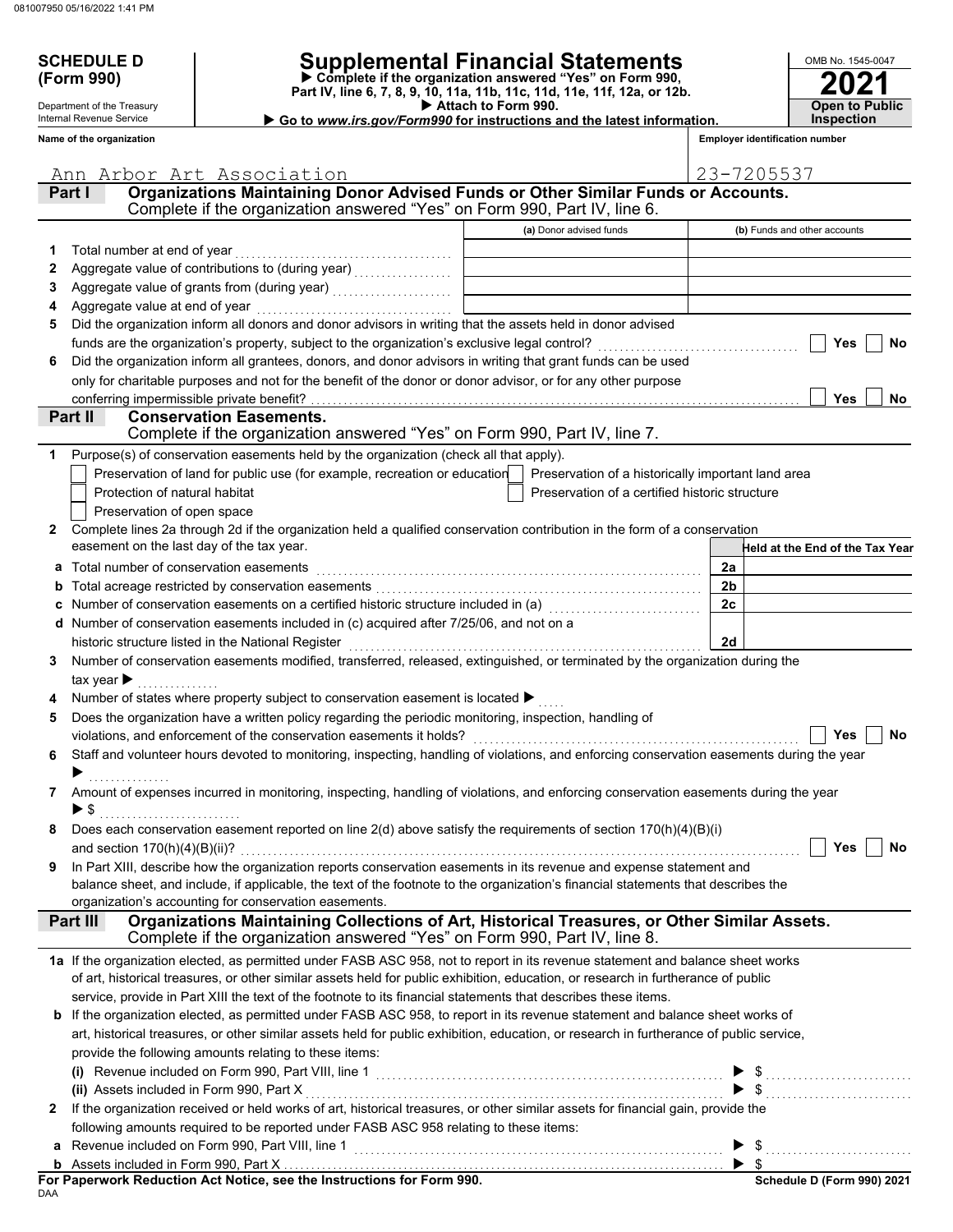|   | Schedule D (Form 990) 2021 Ann Arbor Art Association                                                                                                                        |                         |                          |                    | 23-7205537           | Page 2              |
|---|-----------------------------------------------------------------------------------------------------------------------------------------------------------------------------|-------------------------|--------------------------|--------------------|----------------------|---------------------|
|   | Organizations Maintaining Collections of Art, Historical Treasures, or Other Similar Assets (continued)<br>Part III                                                         |                         |                          |                    |                      |                     |
| 3 | Using the organization's acquisition, accession, and other records, check any of the following that make significant use of its<br>collection items (check all that apply): |                         |                          |                    |                      |                     |
| a | Public exhibition                                                                                                                                                           | d                       | Loan or exchange program |                    |                      |                     |
| b | Scholarly research                                                                                                                                                          | е                       |                          |                    |                      |                     |
| c | Preservation for future generations                                                                                                                                         |                         |                          |                    |                      |                     |
|   | Provide a description of the organization's collections and explain how they further the organization's exempt purpose in Part                                              |                         |                          |                    |                      |                     |
|   | XIII.                                                                                                                                                                       |                         |                          |                    |                      |                     |
| 5 | During the year, did the organization solicit or receive donations of art, historical treasures, or other similar                                                           |                         |                          |                    |                      |                     |
|   | assets to be sold to raise funds rather than to be maintained as part of the organization's collection?                                                                     |                         |                          |                    |                      | No<br><b>Yes</b>    |
|   | <b>Escrow and Custodial Arrangements.</b><br><b>Part IV</b>                                                                                                                 |                         |                          |                    |                      |                     |
|   | Complete if the organization answered "Yes" on Form 990, Part IV, line 9, or reported an amount on Form                                                                     |                         |                          |                    |                      |                     |
|   | 990, Part X, line 21.                                                                                                                                                       |                         |                          |                    |                      |                     |
|   | 1a Is the organization an agent, trustee, custodian or other intermediary for contributions or other assets not                                                             |                         |                          |                    |                      |                     |
|   | included on Form 990, Part X?                                                                                                                                               |                         |                          |                    |                      | Yes<br>No           |
|   | b If "Yes," explain the arrangement in Part XIII and complete the following table:                                                                                          |                         |                          |                    |                      |                     |
|   |                                                                                                                                                                             |                         |                          |                    |                      | Amount              |
|   | c Beginning balance                                                                                                                                                         |                         |                          |                    | 1 <sub>c</sub>       |                     |
|   |                                                                                                                                                                             |                         |                          |                    | 1 <sub>d</sub>       |                     |
|   | d Additions during the year<br>interaction continuous continuous continuous during the year of Additional Contract of Additions during the year                             |                         |                          |                    | 1e                   |                     |
|   | Distributions during the year [1, 1, 2010] [1, 2010] [1, 2010] [1, 2010] [1, 2010] [1, 2010] [1, 2010] [1, 2010<br>Ending balance                                           |                         |                          |                    | 1f                   |                     |
|   | 2a Did the organization include an amount on Form 990, Part X, line 21, for escrow or custodial account liability?                                                          |                         |                          |                    |                      | Yes<br>No           |
|   | <b>b</b> If "Yes," explain the arrangement in Part XIII. Check here if the explanation has been provided on Part XIII                                                       |                         |                          |                    |                      |                     |
|   | Part V<br><b>Endowment Funds.</b>                                                                                                                                           |                         |                          |                    |                      |                     |
|   | Complete if the organization answered "Yes" on Form 990, Part IV, line 10.                                                                                                  |                         |                          |                    |                      |                     |
|   |                                                                                                                                                                             | (a) Current year        | (b) Prior year           | (c) Two years back | (d) Three years back | (e) Four years back |
|   |                                                                                                                                                                             | 62,889                  | 52,434                   | 54,908             | 55,432               | 52,602              |
|   | 1a Beginning of year balance <i>minimizing</i>                                                                                                                              |                         |                          | 2,200              | 200                  | 200                 |
|   | <b>b</b> Contributions                                                                                                                                                      |                         |                          |                    |                      |                     |
|   | c Net investment earnings, gains, and                                                                                                                                       | 21,315                  | 10,455                   |                    | $-724$               | 2,630               |
|   | losses<br>d Grants or scholarships                                                                                                                                          |                         |                          | $-4,674$           |                      |                     |
|   |                                                                                                                                                                             |                         |                          |                    |                      |                     |
|   | e Other expenditures for facilities and                                                                                                                                     |                         |                          |                    |                      |                     |
|   | programs                                                                                                                                                                    |                         |                          |                    |                      |                     |
|   | f Administrative expenses                                                                                                                                                   | 84,204                  | 62,889                   | 52,434             | 54,908               | 55,432              |
|   | End of year balance<br>Provide the estimated percentage of the current year end balance (line 1g, column (a)) held as:                                                      |                         |                          |                    |                      |                     |
|   | Board designated or quasi-endowment $\blacktriangleright$ 50.24 %                                                                                                           |                         |                          |                    |                      |                     |
|   | <b>b</b> Permanent endowment $\blacktriangleright$ 49.76%                                                                                                                   |                         |                          |                    |                      |                     |
|   | c Term endowment $\blacktriangleright$<br>℅                                                                                                                                 |                         |                          |                    |                      |                     |
|   | The percentages on lines 2a, 2b, and 2c should equal 100%.                                                                                                                  |                         |                          |                    |                      |                     |
|   | 3a Are there endowment funds not in the possession of the organization that are held and administered for the                                                               |                         |                          |                    |                      |                     |
|   |                                                                                                                                                                             |                         |                          |                    |                      | <b>Yes</b><br>No    |
|   | organization by:<br>(i) Unrelated organizations                                                                                                                             |                         |                          |                    |                      | Χ<br>3a(i)          |
|   |                                                                                                                                                                             |                         |                          |                    |                      | Χ<br>3a(ii)         |
|   | (ii) Related organizations<br><b>b</b> If "Yes" on line 3a(ii), are the related organizations listed as required on Schedule R?<br><sub>1</sub>                             |                         |                          |                    |                      | 3b                  |
|   |                                                                                                                                                                             |                         |                          |                    |                      |                     |
|   | Describe in Part XIII the intended uses of the organization's endowment funds.<br><b>Part VI</b>                                                                            |                         |                          |                    |                      |                     |
|   | Land, Buildings, and Equipment.                                                                                                                                             |                         |                          |                    |                      |                     |
|   | Complete if the organization answered "Yes" on Form 990, Part IV, line 11a. See Form 990, Part X, line 10.<br>Description of property                                       | (a) Cost or other basis | (b) Cost or other basis  |                    | (c) Accumulated      | (d) Book value      |
|   |                                                                                                                                                                             | (investment)            | (other)                  |                    | depreciation         |                     |
|   |                                                                                                                                                                             |                         |                          |                    |                      |                     |
|   | 1a Land                                                                                                                                                                     |                         |                          | 187,500            |                      | 187,500             |
|   | <b>b</b> Buildings                                                                                                                                                          |                         | 1,554,                   | 754                | 241,143              | 1,313,611           |
|   |                                                                                                                                                                             |                         |                          | 90.<br>766         |                      | 90,766              |
|   | <b>d</b> Equipment                                                                                                                                                          |                         |                          | 773<br>71          | 42,423               | 29,350              |
|   | e Other                                                                                                                                                                     |                         | 1,181,                   | 754                | 597.<br>798          | 583,956             |
|   | Total. Add lines 1a through 1e. (Column (d) must equal Form 990, Part X, column (B), line 10c.)                                                                             |                         |                          |                    |                      | 2,205,183           |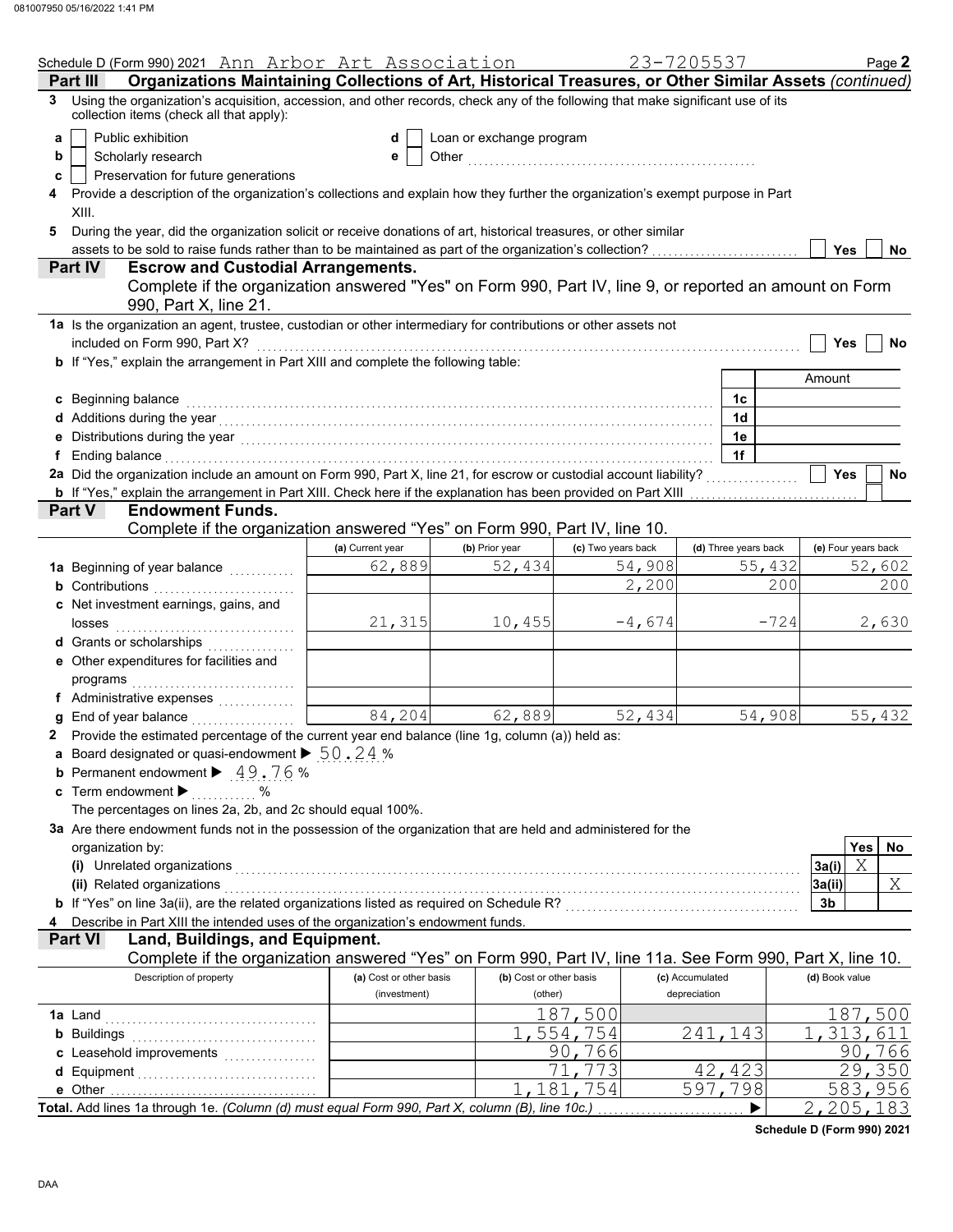|                           | Schedule D (Form 990) 2021 Ann Arbor Art Association                                                       |                | 23-7205537                                                   | Page 3         |
|---------------------------|------------------------------------------------------------------------------------------------------------|----------------|--------------------------------------------------------------|----------------|
| <b>Part VII</b>           | <b>Investments - Other Securities.</b>                                                                     |                |                                                              |                |
|                           | Complete if the organization answered "Yes" on Form 990, Part IV, line 11b. See Form 990, Part X, line 12. |                |                                                              |                |
|                           | (a) Description of security or category                                                                    | (b) Book value | (c) Method of valuation:                                     |                |
|                           | (including name of security)                                                                               |                | Cost or end-of-year market value                             |                |
| (1) Financial derivatives |                                                                                                            |                |                                                              |                |
|                           | (2) Closely held equity interests                                                                          |                |                                                              |                |
| (3) Other                 |                                                                                                            |                |                                                              |                |
| (A)                       |                                                                                                            |                |                                                              |                |
| (B)                       |                                                                                                            |                |                                                              |                |
| (C)                       |                                                                                                            |                |                                                              |                |
| (D)                       |                                                                                                            |                |                                                              |                |
| (E)                       |                                                                                                            |                |                                                              |                |
| (F)                       |                                                                                                            |                |                                                              |                |
| (G)                       |                                                                                                            |                |                                                              |                |
| (H)                       |                                                                                                            |                |                                                              |                |
|                           | Total. (Column (b) must equal Form 990, Part X, col. (B) line 12.)                                         |                |                                                              |                |
| <b>Part VIII</b>          | <b>Investments - Program Related.</b>                                                                      |                |                                                              |                |
|                           | Complete if the organization answered "Yes" on Form 990, Part IV, line 11c. See Form 990, Part X, line 13. |                |                                                              |                |
|                           | (a) Description of investment                                                                              | (b) Book value | (c) Method of valuation:<br>Cost or end-of-year market value |                |
|                           |                                                                                                            |                |                                                              |                |
| (1)                       |                                                                                                            |                |                                                              |                |
| (2)<br>(3)                |                                                                                                            |                |                                                              |                |
|                           |                                                                                                            |                |                                                              |                |
| (4)<br>(5)                |                                                                                                            |                |                                                              |                |
| (6)                       |                                                                                                            |                |                                                              |                |
| (7)                       |                                                                                                            |                |                                                              |                |
| (8)                       |                                                                                                            |                |                                                              |                |
| (9)                       |                                                                                                            |                |                                                              |                |
|                           | Total. (Column (b) must equal Form 990, Part X, col. (B) line 13.)<br>▶                                    |                |                                                              |                |
| Part IX                   | <b>Other Assets.</b>                                                                                       |                |                                                              |                |
|                           | Complete if the organization answered "Yes" on Form 990, Part IV, line 11d. See Form 990, Part X, line 15. |                |                                                              |                |
|                           | (a) Description                                                                                            |                |                                                              | (b) Book value |
| (1)                       |                                                                                                            |                |                                                              |                |
| (2)                       |                                                                                                            |                |                                                              |                |
| (3)                       |                                                                                                            |                |                                                              |                |
| (4)                       |                                                                                                            |                |                                                              |                |
| (5)                       |                                                                                                            |                |                                                              |                |
| (6)                       |                                                                                                            |                |                                                              |                |
| (7)                       |                                                                                                            |                |                                                              |                |
| (8)                       |                                                                                                            |                |                                                              |                |
| (9)                       |                                                                                                            |                |                                                              |                |
|                           | Total. (Column (b) must equal Form 990, Part X, col. (B) line 15.)                                         |                |                                                              |                |
| Part X                    | <b>Other Liabilities.</b>                                                                                  |                |                                                              |                |
|                           | Complete if the organization answered "Yes" on Form 990, Part IV, line 11e or 11f. See Form 990, Part X,   |                |                                                              |                |
|                           | line 25.                                                                                                   |                |                                                              |                |
| $\mathbf{1}$ .            | (a) Description of liability                                                                               |                |                                                              | (b) Book value |
| (1)                       | Federal income taxes                                                                                       |                |                                                              |                |
| (2)                       |                                                                                                            |                |                                                              |                |
| (3)                       |                                                                                                            |                |                                                              |                |
| (4)                       |                                                                                                            |                |                                                              |                |
| (5)                       |                                                                                                            |                |                                                              |                |
| (6)                       |                                                                                                            |                |                                                              |                |

Total. *(Column (b) must equal Form 990, Part X, col. (B) line 25.)*  $(9)$ 

Liability for uncertain tax positions. In Part XIII, provide the text of the footnote to the organization's financial statements that reports the **2.** organization's liability for uncertain tax positions under FASB ASC 740. Check here if the text of the footnote has been provided in Part XIII

 $\blacktriangleright$ 

(8)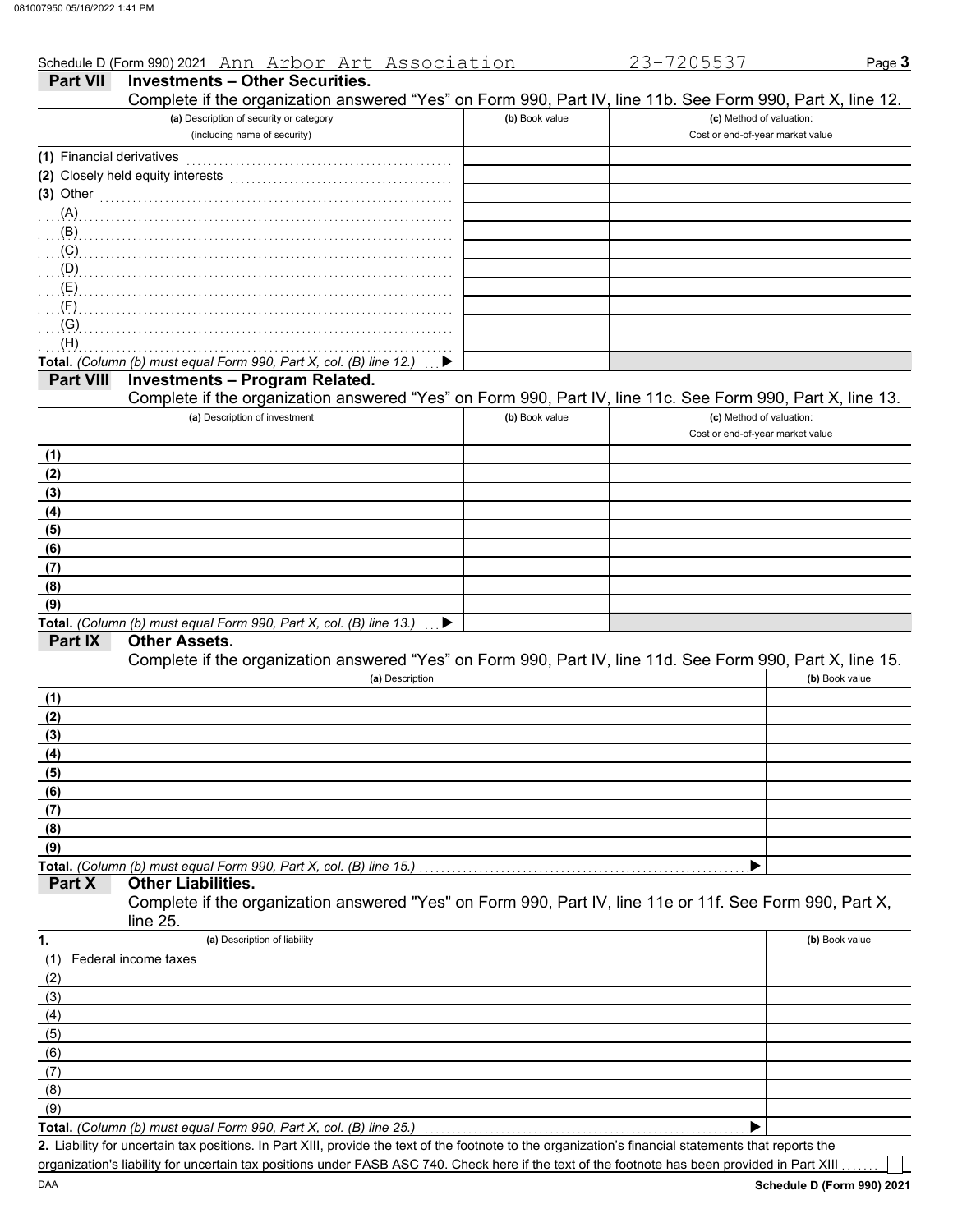| Schedule D (Form 990) 2021 Ann Arbor Art Association                                                                                               | 23-7205537           |         | Page 4                     |
|----------------------------------------------------------------------------------------------------------------------------------------------------|----------------------|---------|----------------------------|
| Reconciliation of Revenue per Audited Financial Statements With Revenue per Return.<br>Part XI                                                     |                      |         |                            |
| Complete if the organization answered "Yes" on Form 990, Part IV, line 12a.                                                                        |                      |         |                            |
| Total revenue, gains, and other support per audited financial statements<br>1                                                                      |                      | 1       | 2, 267, 462                |
| Amounts included on line 1 but not on Form 990, Part VIII, line 12:<br>2                                                                           |                      |         |                            |
| a                                                                                                                                                  | 2a                   |         |                            |
|                                                                                                                                                    | 2 <sub>b</sub><br>2c |         |                            |
|                                                                                                                                                    | 16,143<br>2d         |         |                            |
| Add lines 2a through 2d [[[[[[[[[[[[[[[[[[[[[[[]]]]]]]]]] Add lines 2a through 2d<br>е                                                             |                      | 2e      |                            |
| 3                                                                                                                                                  |                      | 3       | 16,143<br>2,251,319        |
| Amounts included on Form 990, Part VIII, line 12, but not on line 1:<br>4                                                                          |                      |         |                            |
| a Investment expenses not included on Form 990, Part VIII, line 7b [11, 11, 11, 11]                                                                | 4а                   |         |                            |
| <b>b</b> Other (Describe in Part XIII.) <b>CONSIDENT DESCRIPTION DESCRIPTION</b>                                                                   | 4b                   |         |                            |
| c Add lines 4a and 4b                                                                                                                              |                      | 4с      |                            |
|                                                                                                                                                    |                      | 5       | 2, 251, 319                |
| Part XII Reconciliation of Expenses per Audited Financial Statements With Expenses per Return.                                                     |                      |         |                            |
| Complete if the organization answered "Yes" on Form 990, Part IV, line 12a.                                                                        |                      |         | 1,340,195                  |
| Total expenses and losses per audited financial statements<br>1<br>Amounts included on line 1 but not on Form 990, Part IX, line 25:<br>2          |                      | 1       |                            |
| a                                                                                                                                                  | 2a                   |         |                            |
|                                                                                                                                                    | 2 <sub>b</sub>       |         |                            |
|                                                                                                                                                    | 2с                   |         |                            |
|                                                                                                                                                    | 16,143<br>2d         |         |                            |
| Add lines 2a through 2d [[[[[[[[[[[[[[[[[[[[[[[[[]]]]]]]]]] Add lines 2a through 2d                                                                |                      | 2e      | $\frac{16,143}{1,324,052}$ |
| 3                                                                                                                                                  |                      | 3       |                            |
| Amounts included on Form 990, Part IX, line 25, but not on line 1:<br>4                                                                            |                      |         |                            |
|                                                                                                                                                    | 4a                   |         |                            |
| <b>b</b> Other (Describe in Part XIII.) <b>CONVERGENT</b> OF OUR <b>DESCRIPTION</b>                                                                | 4b                   |         |                            |
| c Add lines 4a and 4b                                                                                                                              |                      | 4c<br>5 | 1,324,052                  |
| Part XIII Supplemental Information.                                                                                                                |                      |         |                            |
| Provide the descriptions required for Part II, lines 3, 5, and 9; Part III, lines 1a and 4; Part IV, lines 1b and 2b; Part V, line 4; Part X, line |                      |         |                            |
| 2; Part XI, lines 2d and 4b; and Part XII, lines 2d and 4b. Also complete this part to provide any additional information.                         |                      |         |                            |
| Part V, Line 4 - Intended Uses for Endowment Funds                                                                                                 |                      |         |                            |
|                                                                                                                                                    |                      |         |                            |
| Support of art and art education in Ann Arbor.                                                                                                     |                      |         |                            |
|                                                                                                                                                    |                      |         |                            |
|                                                                                                                                                    |                      |         |                            |
|                                                                                                                                                    |                      |         |                            |
| Part XI, Line 2d - Revenue Amounts Included in Financials - Other                                                                                  |                      |         |                            |
|                                                                                                                                                    |                      |         | 10,913                     |
|                                                                                                                                                    |                      |         |                            |
| $\ddot{\text{S}}$<br>Rental Expenses                                                                                                               |                      |         | 5,230                      |
|                                                                                                                                                    |                      |         |                            |
|                                                                                                                                                    |                      |         |                            |
|                                                                                                                                                    |                      |         |                            |
| Part XII, Line 2d - Expense Amounts Included in Financials - Other                                                                                 |                      |         |                            |
|                                                                                                                                                    |                      |         |                            |
| Special Event Expenses                                                                                                                             |                      |         | 10,913                     |
|                                                                                                                                                    |                      |         |                            |
| Rental Expenses                                                                                                                                    |                      |         | 5,230                      |
|                                                                                                                                                    |                      |         |                            |
|                                                                                                                                                    |                      |         |                            |
| Part XII, Line 4b - Expense Amounts Included on Return - Other                                                                                     |                      |         |                            |
|                                                                                                                                                    |                      |         |                            |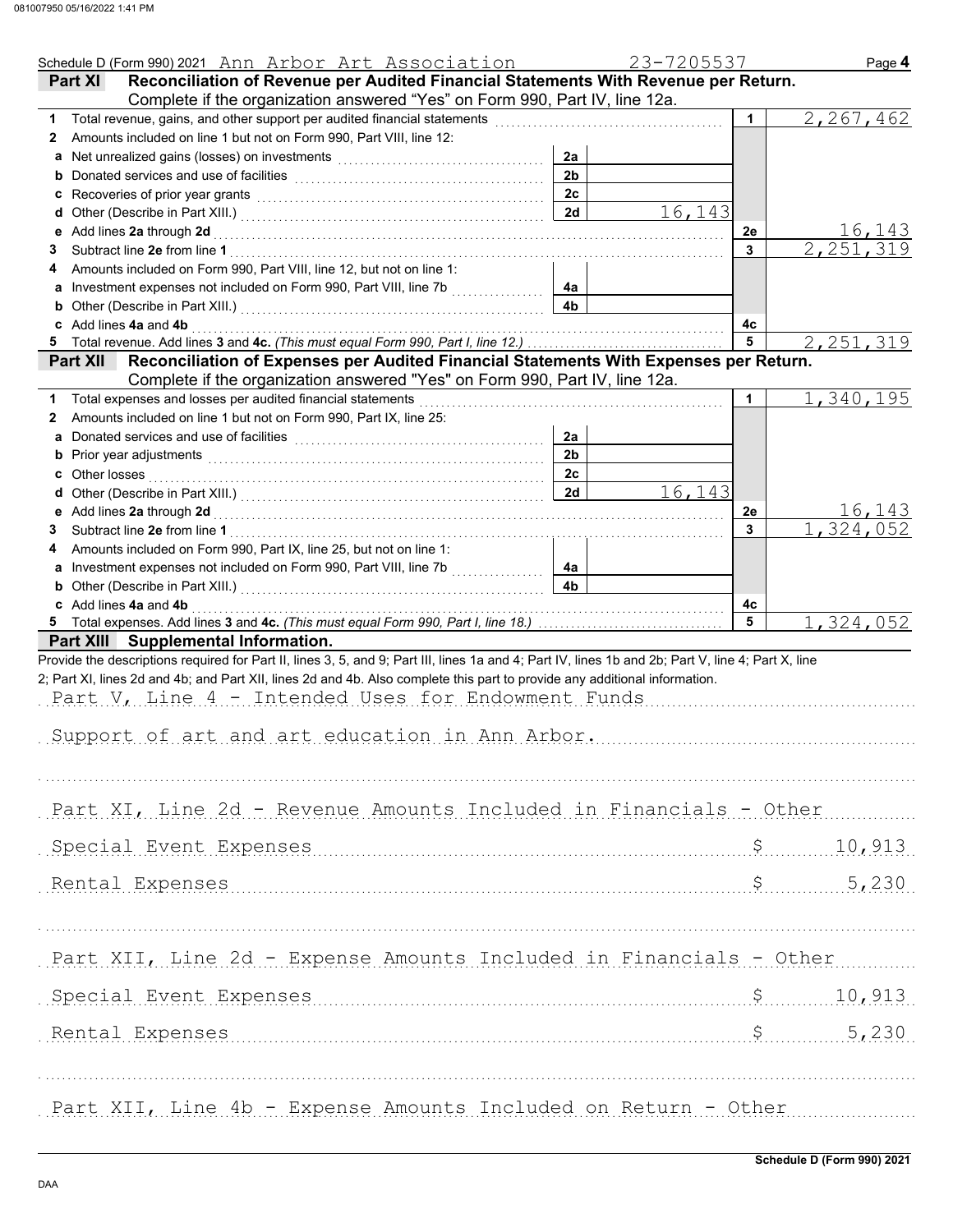| Schedule D (Form 990) 2021 Ann Arbor Art Association<br><b>Part XIII Supplemental Information</b> (continued) | 23-7205537     | Page 5   |
|---------------------------------------------------------------------------------------------------------------|----------------|----------|
|                                                                                                               |                |          |
|                                                                                                               | $\mathfrak{S}$ | $-3,354$ |
| Book / Tax Depreciation Difference                                                                            | \$             | 3,354    |
|                                                                                                               |                |          |
|                                                                                                               |                |          |
|                                                                                                               |                |          |
|                                                                                                               |                |          |
|                                                                                                               |                |          |
|                                                                                                               |                |          |
|                                                                                                               |                |          |
|                                                                                                               |                |          |
|                                                                                                               |                |          |
|                                                                                                               |                |          |
|                                                                                                               |                |          |
|                                                                                                               |                |          |
|                                                                                                               |                |          |
|                                                                                                               |                |          |
|                                                                                                               |                |          |
|                                                                                                               |                |          |
|                                                                                                               |                |          |
|                                                                                                               |                |          |
|                                                                                                               |                |          |
|                                                                                                               |                |          |
|                                                                                                               |                |          |
|                                                                                                               |                |          |
|                                                                                                               |                |          |
|                                                                                                               |                |          |
|                                                                                                               |                |          |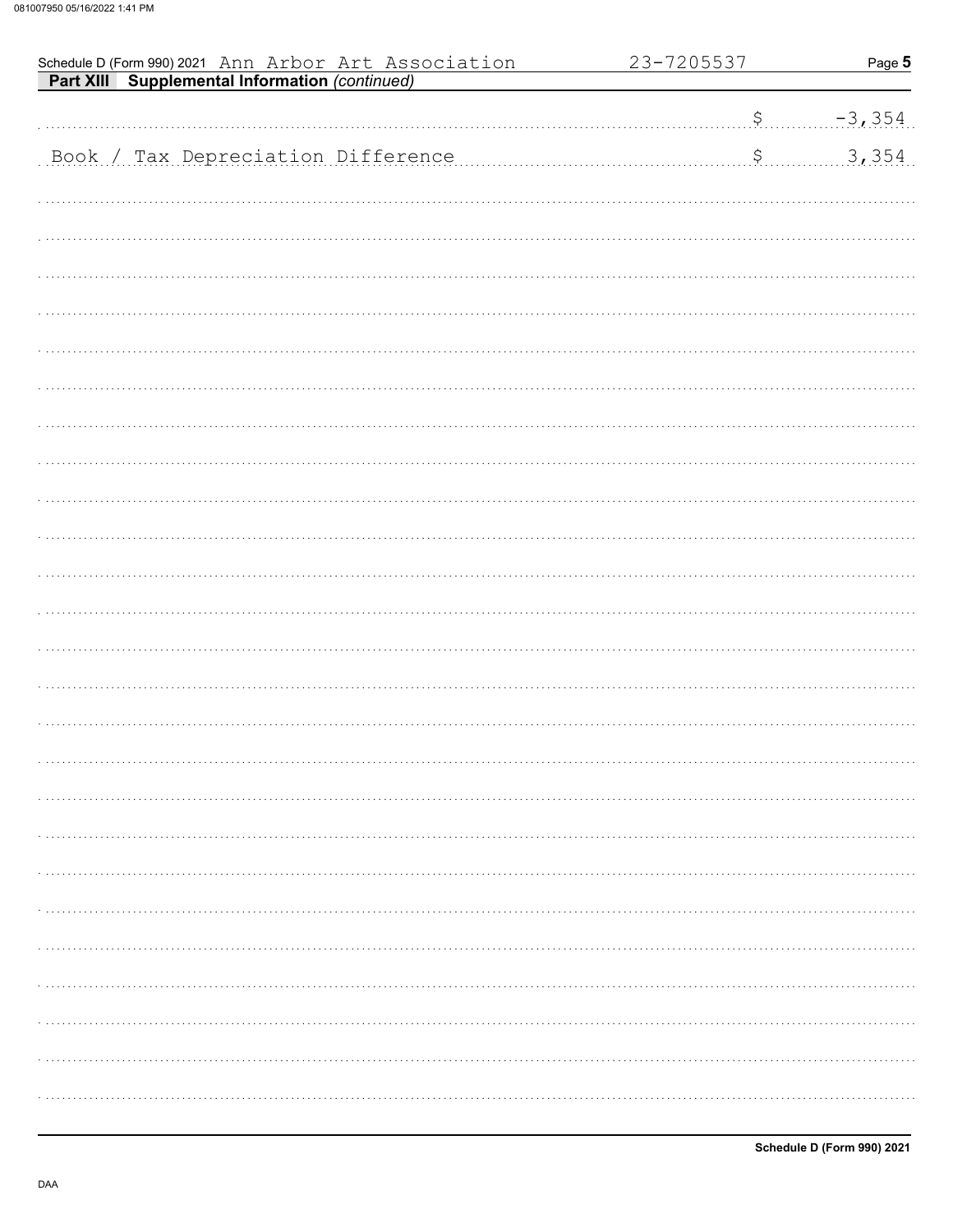| <b>SCHEDULE G</b><br>(Form 990)                        |                                                                                                                                                                                                                                                                |                                 |                                                                                                              | <b>Supplemental Information Regarding Fundraising or Gaming Activities</b><br>Complete if the organization answered "Yes" on Form 990, Part IV, line 17, 18, or 19, or if the<br>organization entered more than \$15,000 on Form 990-EZ, line 6a. |                                       | OMB No. 1545-0047                      |                                         |  |
|--------------------------------------------------------|----------------------------------------------------------------------------------------------------------------------------------------------------------------------------------------------------------------------------------------------------------------|---------------------------------|--------------------------------------------------------------------------------------------------------------|---------------------------------------------------------------------------------------------------------------------------------------------------------------------------------------------------------------------------------------------------|---------------------------------------|----------------------------------------|-----------------------------------------|--|
| Department of the Treasury<br>Internal Revenue Service |                                                                                                                                                                                                                                                                |                                 | Attach to Form 990 or Form 990-EZ.<br>Go to www.irs.gov/Form990 for instructions and the latest information. |                                                                                                                                                                                                                                                   |                                       |                                        |                                         |  |
| Name of the organization                               |                                                                                                                                                                                                                                                                |                                 |                                                                                                              |                                                                                                                                                                                                                                                   |                                       | <b>Employer identification number</b>  | Inspection                              |  |
|                                                        | Ann Arbor Art Association                                                                                                                                                                                                                                      |                                 |                                                                                                              |                                                                                                                                                                                                                                                   |                                       | 23-7205537                             |                                         |  |
| Part I                                                 | Fundraising Activities. Complete if the organization answered "Yes" on Form 990, Part IV, line 17.<br>Form 990-EZ filers are not required to complete this part.                                                                                               |                                 |                                                                                                              |                                                                                                                                                                                                                                                   |                                       |                                        |                                         |  |
| 1                                                      | Indicate whether the organization raised funds through any of the following activities. Check all that apply.                                                                                                                                                  |                                 |                                                                                                              |                                                                                                                                                                                                                                                   |                                       |                                        |                                         |  |
| Mail solicitations<br>a                                |                                                                                                                                                                                                                                                                |                                 |                                                                                                              |                                                                                                                                                                                                                                                   | Solicitation of non-government grants |                                        |                                         |  |
| Internet and email solicitations<br>b                  | f                                                                                                                                                                                                                                                              |                                 |                                                                                                              |                                                                                                                                                                                                                                                   | Solicitation of government grants     |                                        |                                         |  |
| Phone solicitations<br>c                               |                                                                                                                                                                                                                                                                | Special fundraising events<br>g |                                                                                                              |                                                                                                                                                                                                                                                   |                                       |                                        |                                         |  |
| In-person solicitations<br>d                           |                                                                                                                                                                                                                                                                |                                 |                                                                                                              |                                                                                                                                                                                                                                                   |                                       |                                        |                                         |  |
|                                                        | 2a Did the organization have a written or oral agreement with any individual (including officers, directors, trustees,                                                                                                                                         |                                 |                                                                                                              |                                                                                                                                                                                                                                                   |                                       |                                        |                                         |  |
|                                                        | or key employees listed in Form 990, Part VII) or entity in connection with professional fundraising services?<br><b>b</b> If "Yes," list the 10 highest paid individuals or entities (fundraisers) pursuant to agreements under which the fundraiser is to be |                                 |                                                                                                              |                                                                                                                                                                                                                                                   |                                       |                                        | <b>No</b><br>Yes                        |  |
|                                                        | compensated at least \$5,000 by the organization.                                                                                                                                                                                                              |                                 |                                                                                                              |                                                                                                                                                                                                                                                   |                                       |                                        |                                         |  |
|                                                        | (i) Name and address of individual                                                                                                                                                                                                                             |                                 |                                                                                                              | (iii) Did fund-<br>raiser have                                                                                                                                                                                                                    | (iv) Gross receipts                   | (v) Amount paid to<br>(or retained by) | (vi) Amount paid to<br>(or retained by) |  |
|                                                        | or entity (fundraiser)                                                                                                                                                                                                                                         | (ii) Activity                   |                                                                                                              | custody or<br>control of                                                                                                                                                                                                                          | from activity                         | fundraiser listed in                   | organization                            |  |
|                                                        |                                                                                                                                                                                                                                                                |                                 |                                                                                                              | contributions?<br>Yes No                                                                                                                                                                                                                          |                                       | col. (i)                               |                                         |  |
| 1                                                      |                                                                                                                                                                                                                                                                |                                 |                                                                                                              |                                                                                                                                                                                                                                                   |                                       |                                        |                                         |  |
|                                                        |                                                                                                                                                                                                                                                                |                                 |                                                                                                              |                                                                                                                                                                                                                                                   |                                       |                                        |                                         |  |
| $\mathbf{2}$                                           |                                                                                                                                                                                                                                                                |                                 |                                                                                                              |                                                                                                                                                                                                                                                   |                                       |                                        |                                         |  |
|                                                        |                                                                                                                                                                                                                                                                |                                 |                                                                                                              |                                                                                                                                                                                                                                                   |                                       |                                        |                                         |  |
| 3                                                      |                                                                                                                                                                                                                                                                |                                 |                                                                                                              |                                                                                                                                                                                                                                                   |                                       |                                        |                                         |  |
|                                                        |                                                                                                                                                                                                                                                                |                                 |                                                                                                              |                                                                                                                                                                                                                                                   |                                       |                                        |                                         |  |
| 4                                                      |                                                                                                                                                                                                                                                                |                                 |                                                                                                              |                                                                                                                                                                                                                                                   |                                       |                                        |                                         |  |
|                                                        |                                                                                                                                                                                                                                                                |                                 |                                                                                                              |                                                                                                                                                                                                                                                   |                                       |                                        |                                         |  |
| 5                                                      |                                                                                                                                                                                                                                                                |                                 |                                                                                                              |                                                                                                                                                                                                                                                   |                                       |                                        |                                         |  |
|                                                        |                                                                                                                                                                                                                                                                |                                 |                                                                                                              |                                                                                                                                                                                                                                                   |                                       |                                        |                                         |  |
|                                                        |                                                                                                                                                                                                                                                                |                                 |                                                                                                              |                                                                                                                                                                                                                                                   |                                       |                                        |                                         |  |
| 6                                                      |                                                                                                                                                                                                                                                                |                                 |                                                                                                              |                                                                                                                                                                                                                                                   |                                       |                                        |                                         |  |
|                                                        |                                                                                                                                                                                                                                                                |                                 |                                                                                                              |                                                                                                                                                                                                                                                   |                                       |                                        |                                         |  |
| 7                                                      |                                                                                                                                                                                                                                                                |                                 |                                                                                                              |                                                                                                                                                                                                                                                   |                                       |                                        |                                         |  |
|                                                        |                                                                                                                                                                                                                                                                |                                 |                                                                                                              |                                                                                                                                                                                                                                                   |                                       |                                        |                                         |  |
| 8                                                      |                                                                                                                                                                                                                                                                |                                 |                                                                                                              |                                                                                                                                                                                                                                                   |                                       |                                        |                                         |  |
|                                                        |                                                                                                                                                                                                                                                                |                                 |                                                                                                              |                                                                                                                                                                                                                                                   |                                       |                                        |                                         |  |
| 9                                                      |                                                                                                                                                                                                                                                                |                                 |                                                                                                              |                                                                                                                                                                                                                                                   |                                       |                                        |                                         |  |
|                                                        |                                                                                                                                                                                                                                                                |                                 |                                                                                                              |                                                                                                                                                                                                                                                   |                                       |                                        |                                         |  |
|                                                        |                                                                                                                                                                                                                                                                |                                 |                                                                                                              |                                                                                                                                                                                                                                                   |                                       |                                        |                                         |  |
| 10                                                     |                                                                                                                                                                                                                                                                |                                 |                                                                                                              |                                                                                                                                                                                                                                                   |                                       |                                        |                                         |  |
|                                                        |                                                                                                                                                                                                                                                                |                                 |                                                                                                              |                                                                                                                                                                                                                                                   |                                       |                                        |                                         |  |
| Total                                                  |                                                                                                                                                                                                                                                                |                                 |                                                                                                              |                                                                                                                                                                                                                                                   |                                       |                                        |                                         |  |
| 3<br>registration or licensing.                        | List all states in which the organization is registered or licensed to solicit contributions or has been notified it is exempt from                                                                                                                            |                                 |                                                                                                              |                                                                                                                                                                                                                                                   |                                       |                                        |                                         |  |
|                                                        |                                                                                                                                                                                                                                                                |                                 |                                                                                                              |                                                                                                                                                                                                                                                   |                                       |                                        |                                         |  |
|                                                        |                                                                                                                                                                                                                                                                |                                 |                                                                                                              |                                                                                                                                                                                                                                                   |                                       |                                        |                                         |  |
|                                                        |                                                                                                                                                                                                                                                                |                                 |                                                                                                              |                                                                                                                                                                                                                                                   |                                       |                                        |                                         |  |
|                                                        |                                                                                                                                                                                                                                                                |                                 |                                                                                                              |                                                                                                                                                                                                                                                   |                                       |                                        |                                         |  |
|                                                        |                                                                                                                                                                                                                                                                |                                 |                                                                                                              |                                                                                                                                                                                                                                                   |                                       |                                        |                                         |  |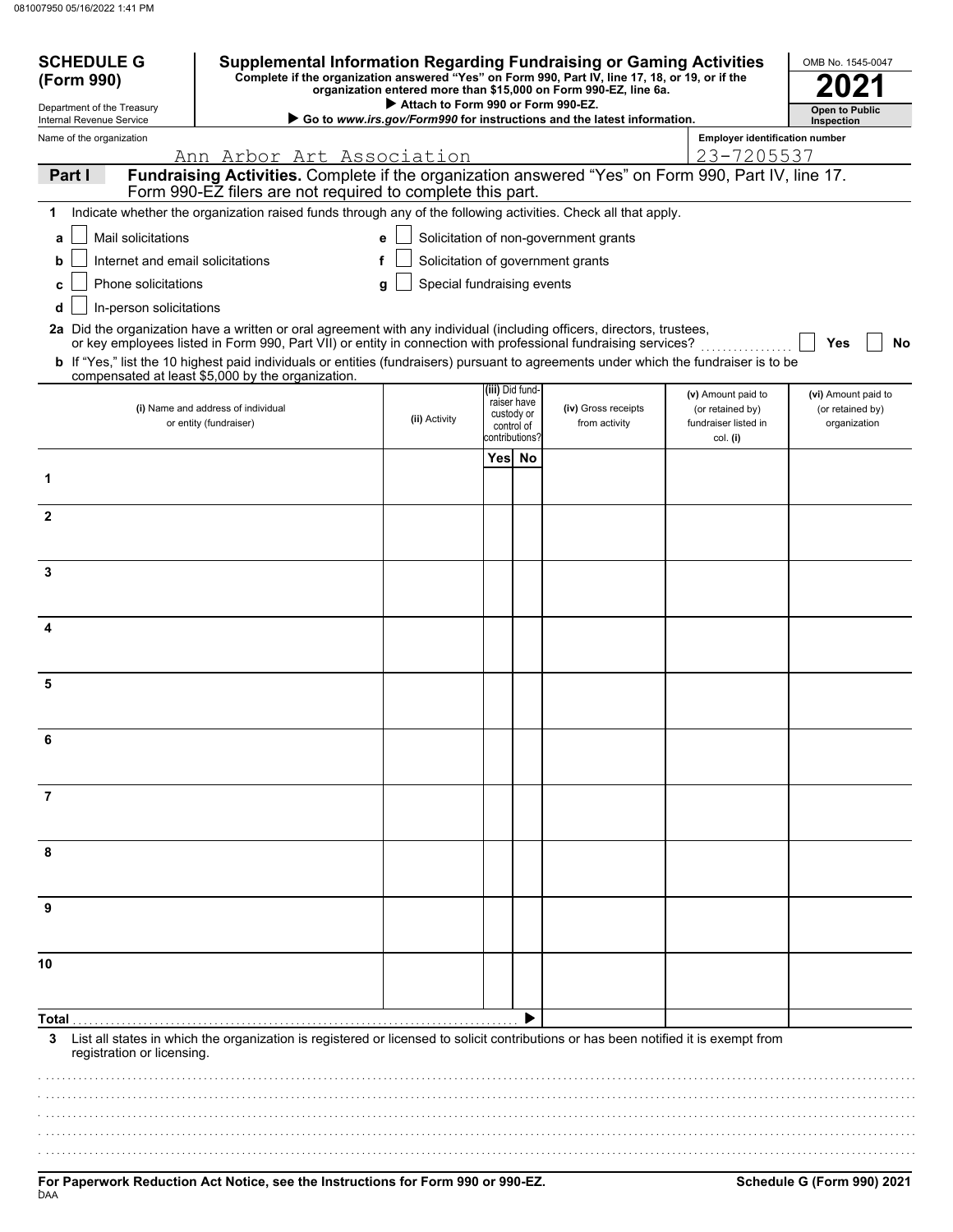|                        |                                                       | gross receipts greater than \$5,000.                                     | Schedule G (Form 990) 2021 Ann Arbor Art Association 23-7205537 Page 2<br><b>Part II</b> Fundraising Events. Complete if the organization answered "Yes" on Form 990, Part IV, line 18, or reported more<br>than \$15,000 of fundraising event contributions and gross income on Form 990-EZ, lines 1 and 6b. List events with                              |                                            |                                                       |
|------------------------|-------------------------------------------------------|--------------------------------------------------------------------------|-------------------------------------------------------------------------------------------------------------------------------------------------------------------------------------------------------------------------------------------------------------------------------------------------------------------------------------------------------------|--------------------------------------------|-------------------------------------------------------|
|                        |                                                       | (a) Event $#1$<br>Artini<br>(event type)                                 | (b) Event $#2$<br>Vine and Dine<br>(event type)                                                                                                                                                                                                                                                                                                             | (c) Other events<br>None<br>(total number) | (d) Total events<br>(add col. (a) through<br>col. (c) |
| Revenue                | 1 Gross receipts                                      | 31,676                                                                   | 27,791                                                                                                                                                                                                                                                                                                                                                      |                                            | 59,467                                                |
|                        | 2 Less: Contributions<br>3 Gross income (line 1 minus | 24,493                                                                   | 25,336                                                                                                                                                                                                                                                                                                                                                      |                                            | 49,829                                                |
|                        |                                                       | 7,183                                                                    | 2,455                                                                                                                                                                                                                                                                                                                                                       |                                            | 9,638                                                 |
|                        | 4 Cash prizes                                         |                                                                          |                                                                                                                                                                                                                                                                                                                                                             |                                            |                                                       |
| <b>Direct Expenses</b> | 5 Noncash prizes                                      |                                                                          |                                                                                                                                                                                                                                                                                                                                                             |                                            |                                                       |
|                        | 6 Rent/facility costs                                 |                                                                          |                                                                                                                                                                                                                                                                                                                                                             |                                            |                                                       |
|                        | 7 Food and beverages                                  | the contract of the contract of the contract of                          |                                                                                                                                                                                                                                                                                                                                                             |                                            |                                                       |
|                        | 8 Entertainment                                       |                                                                          |                                                                                                                                                                                                                                                                                                                                                             |                                            |                                                       |
|                        | <b>9</b> Other direct expenses                        | 4,461                                                                    | 6,452                                                                                                                                                                                                                                                                                                                                                       |                                            | 10,913                                                |
|                        | Part III                                              | \$15,000 on Form 990-EZ, line 6a.                                        |                                                                                                                                                                                                                                                                                                                                                             | $\blacktriangleright$                      | $\frac{10,913}{-1,275}$                               |
| Revenue                |                                                       | (a) Bingo                                                                | (b) Pull tabs/instant<br>bingo/progressive bingo                                                                                                                                                                                                                                                                                                            | (c) Other gaming                           | (d) Total gaming (add<br>col. (a) through col. (c))   |
|                        | 1 Gross revenue                                       |                                                                          |                                                                                                                                                                                                                                                                                                                                                             |                                            |                                                       |
|                        | 2 Cash prizes                                         |                                                                          |                                                                                                                                                                                                                                                                                                                                                             |                                            |                                                       |
| Direct Expenses        | 3 Noncash prizes                                      |                                                                          |                                                                                                                                                                                                                                                                                                                                                             |                                            |                                                       |
|                        | 4 Rent/facility costs                                 |                                                                          |                                                                                                                                                                                                                                                                                                                                                             |                                            |                                                       |
|                        | 5 Other direct expenses                               |                                                                          |                                                                                                                                                                                                                                                                                                                                                             |                                            |                                                       |
|                        | 6 Volunteer labor                                     | %<br>Yes<br>No.                                                          | Yes<br>%<br>No.                                                                                                                                                                                                                                                                                                                                             | Yes<br>%<br>No.                            |                                                       |
|                        |                                                       |                                                                          |                                                                                                                                                                                                                                                                                                                                                             |                                            |                                                       |
|                        |                                                       | 7 Direct expense summary. Add lines 2 through 5 in column (d)            |                                                                                                                                                                                                                                                                                                                                                             |                                            |                                                       |
|                        |                                                       |                                                                          |                                                                                                                                                                                                                                                                                                                                                             |                                            |                                                       |
| 9                      |                                                       | Enter the state(s) in which the organization conducts gaming activities: | a Is the organization licensed to conduct gaming activities in each of these states? [[[[[[[[[[[[[[[[[[[[[[[[[<br><b>b</b> If "No," explain: <b>All any constant of the Constant of the Constant of the Constant of the Constant of the Constant of the Constant of the Constant of the Constant of the Constant of the Constant of the Constant of the</b> |                                            | Yes<br>No                                             |
|                        | <b>b</b> If "Yes," explain:                           |                                                                          | 10a Were any of the organization's gaming licenses revoked, suspended, or terminated during the tax year?                                                                                                                                                                                                                                                   |                                            | Yes<br>No                                             |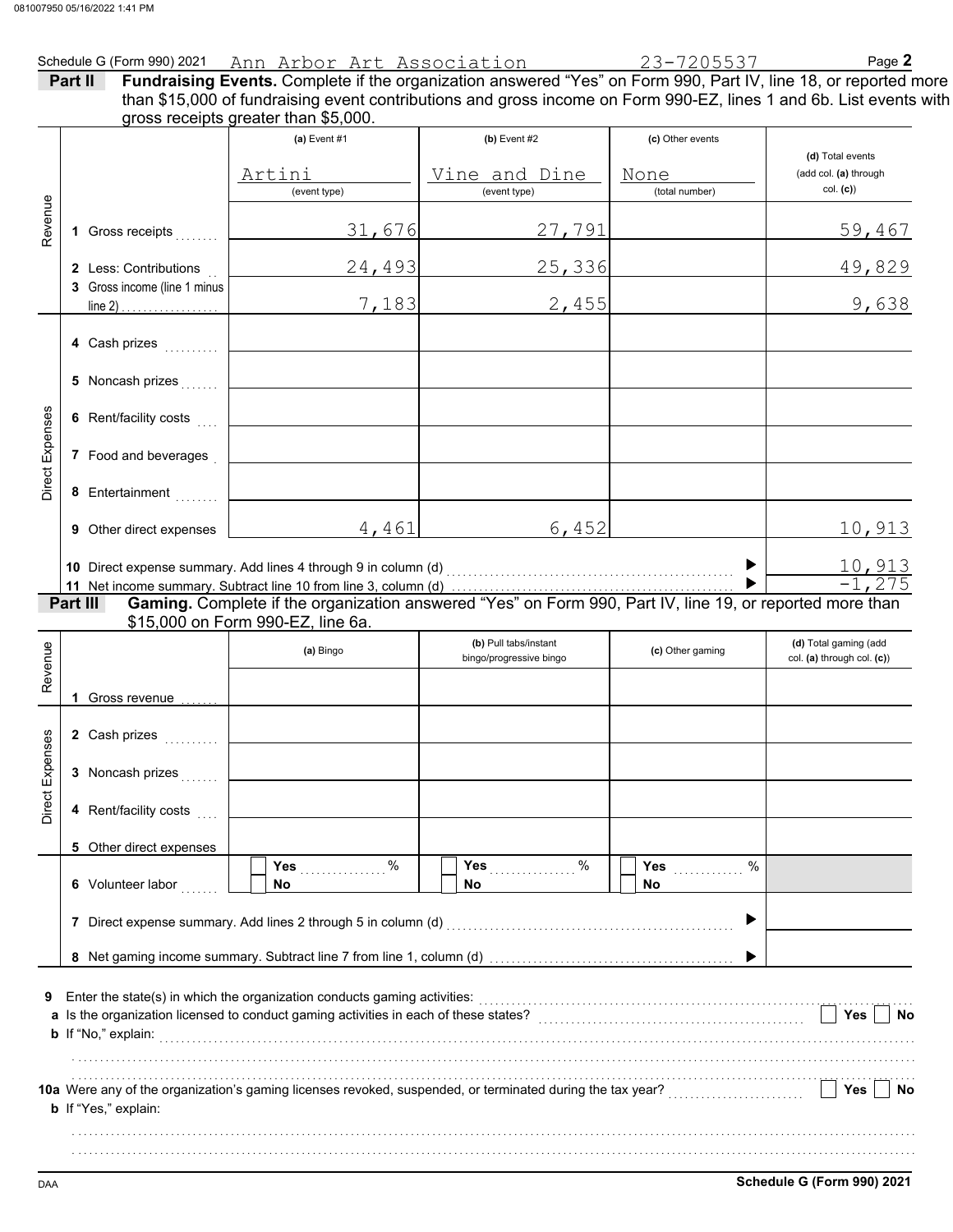|    | Schedule G (Form 990) 2021 Ann Arbor Art Association 23-7205537                                                                                                                                                                            |                 |            | Page 3        |
|----|--------------------------------------------------------------------------------------------------------------------------------------------------------------------------------------------------------------------------------------------|-----------------|------------|---------------|
| 11 |                                                                                                                                                                                                                                            |                 | <b>Yes</b> | <b>No</b>     |
| 12 | Is the organization a grantor, beneficiary or trustee of a trust, or a member of a partnership or other entity                                                                                                                             |                 |            |               |
|    |                                                                                                                                                                                                                                            |                 | <b>Yes</b> | <b>No</b>     |
| 13 | Indicate the percentage of gaming activity conducted in:                                                                                                                                                                                   |                 |            |               |
| a  | The organization's facility encourance and contained a state of the organization's facility entries and contained a state of the organization's facility                                                                                   | 13a             |            | %             |
| b  | An outside facility with an account of the set of a control of the set of the set of the set of the set of the                                                                                                                             | 13 <sub>b</sub> |            | $\frac{0}{0}$ |
| 14 | Enter the name and address of the person who prepares the organization's gaming/special events books and<br>records:                                                                                                                       |                 |            |               |
|    |                                                                                                                                                                                                                                            |                 |            |               |
|    | Address $\blacktriangleright$                                                                                                                                                                                                              |                 |            |               |
|    | 15a Does the organization have a contract with a third party from whom the organization receives gaming                                                                                                                                    |                 |            |               |
|    | If "Yes," enter the amount of gaming revenue received by the organization ▶ (\\times\) \\times," enter the amount of gaming revenue received by the organization ▶ (\\times\)                                                              |                 | Yes        | No            |
| b  | amount of gaming revenue retained by the third party ▶ \$                                                                                                                                                                                  |                 |            |               |
| c  | If "Yes," enter name and address of the third party:                                                                                                                                                                                       |                 |            |               |
|    |                                                                                                                                                                                                                                            |                 |            |               |
|    |                                                                                                                                                                                                                                            |                 |            |               |
|    | Address $\blacktriangleright$                                                                                                                                                                                                              |                 |            |               |
| 16 | Gaming manager information:                                                                                                                                                                                                                |                 |            |               |
|    | Name $\blacktriangleright$                                                                                                                                                                                                                 |                 |            |               |
|    |                                                                                                                                                                                                                                            |                 |            |               |
|    |                                                                                                                                                                                                                                            |                 |            |               |
|    | Director/officer<br>Employee<br>Independent contractor                                                                                                                                                                                     |                 |            |               |
| 17 | Mandatory distributions:                                                                                                                                                                                                                   |                 |            |               |
|    | Is the organization required under state law to make charitable distributions from the gaming proceeds to                                                                                                                                  |                 |            |               |
|    |                                                                                                                                                                                                                                            |                 | Yes        | No            |
| b  | Enter the amount of distributions required under state law to be distributed to other exempt organizations or                                                                                                                              |                 |            |               |
|    | spent in the organization's own exempt activities during the tax year $\blacktriangleright$                                                                                                                                                |                 |            |               |
|    | Supplemental Information. Provide the explanations required by Part I, line 2b, columns (iii) and (v); and<br><b>Part IV</b><br>Part III, lines 9, 9b, 10b, 15b, 15c, 16, and 17b, as applicable. Also provide any additional information. |                 |            |               |
|    | See instructions.                                                                                                                                                                                                                          |                 |            |               |
|    |                                                                                                                                                                                                                                            |                 |            |               |
|    |                                                                                                                                                                                                                                            |                 |            |               |
|    |                                                                                                                                                                                                                                            |                 |            |               |
|    |                                                                                                                                                                                                                                            |                 |            |               |
|    |                                                                                                                                                                                                                                            |                 |            |               |
|    |                                                                                                                                                                                                                                            |                 |            |               |
|    |                                                                                                                                                                                                                                            |                 |            |               |
|    |                                                                                                                                                                                                                                            |                 |            |               |
|    |                                                                                                                                                                                                                                            |                 |            |               |
|    |                                                                                                                                                                                                                                            |                 |            |               |
|    |                                                                                                                                                                                                                                            |                 |            |               |
|    |                                                                                                                                                                                                                                            |                 |            |               |
|    | Schedule G (Form 990) 2021                                                                                                                                                                                                                 |                 |            |               |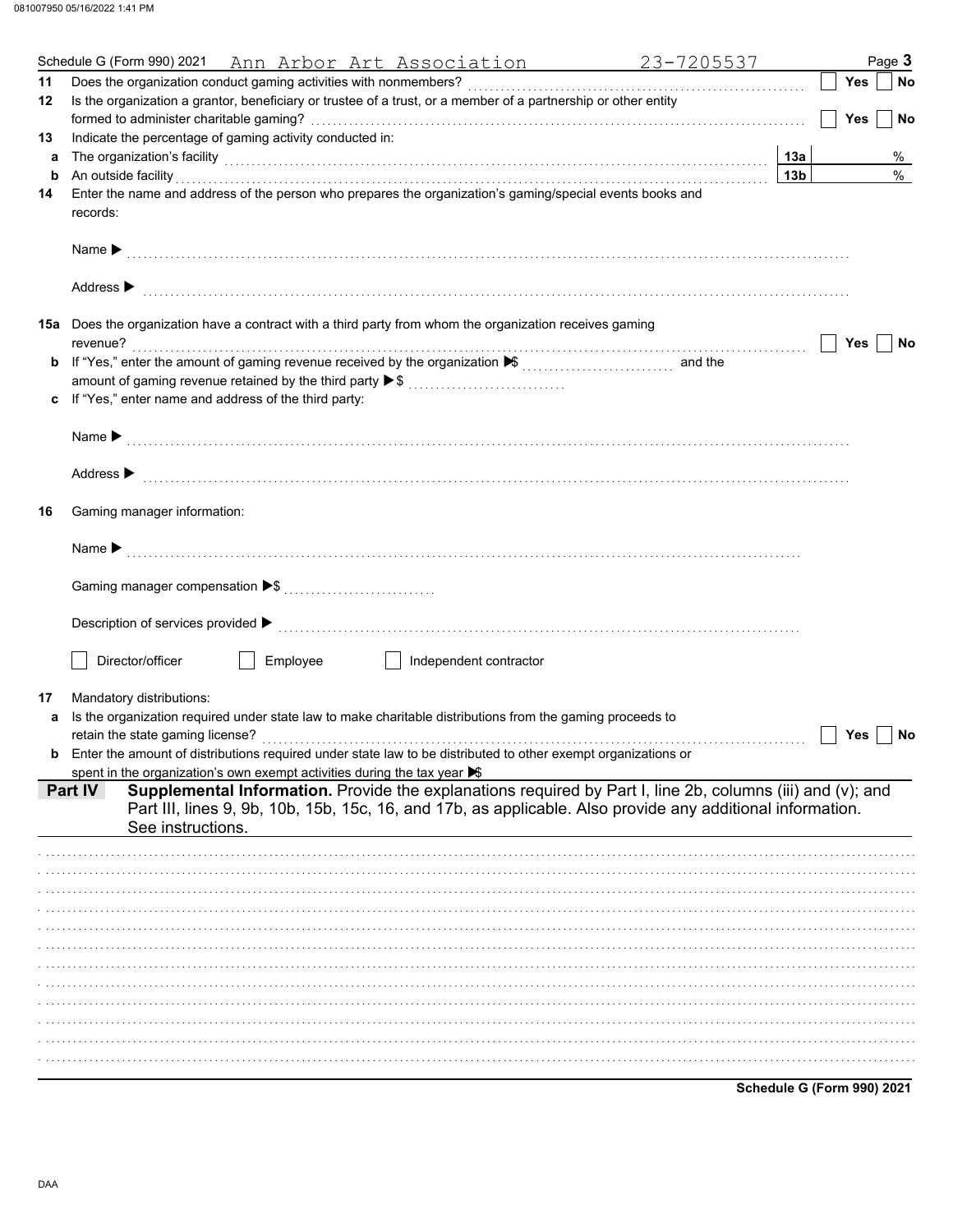| <b>SCHEDULE I</b>                                      |                                                                                                                                                                                                                                                                           |           | <b>Grants and Other Assistance to Organizations,</b>                                                                                  |                                                                              |                                     |                                                             |                                          | OMB No. 1545-0047                     |                                            |  |
|--------------------------------------------------------|---------------------------------------------------------------------------------------------------------------------------------------------------------------------------------------------------------------------------------------------------------------------------|-----------|---------------------------------------------------------------------------------------------------------------------------------------|------------------------------------------------------------------------------|-------------------------------------|-------------------------------------------------------------|------------------------------------------|---------------------------------------|--------------------------------------------|--|
| (Form 990)                                             |                                                                                                                                                                                                                                                                           |           | Governments, and Individuals in the United States<br>Complete if the organization answered "Yes" on Form 990, Part IV, line 21 or 22. |                                                                              |                                     |                                                             |                                          |                                       |                                            |  |
| Department of the Treasury<br>Internal Revenue Service |                                                                                                                                                                                                                                                                           |           |                                                                                                                                       | Attach to Form 990.<br>Go to www.irs.gov/Form990 for the latest information. |                                     |                                                             |                                          |                                       | <b>Open to Public</b><br><b>Inspection</b> |  |
| Name of the organization                               |                                                                                                                                                                                                                                                                           |           |                                                                                                                                       |                                                                              |                                     |                                                             |                                          | <b>Employer identification number</b> |                                            |  |
|                                                        | <u>Ann Arbor Art Association</u>                                                                                                                                                                                                                                          |           |                                                                                                                                       |                                                                              |                                     |                                                             |                                          | 23-7205537                            |                                            |  |
| Part I                                                 | <b>General Information on Grants and Assistance</b><br>Does the organization maintain records to substantiate the amount of the grants or assistance, the grantees' eligibility for the grants or assistance, and                                                         |           |                                                                                                                                       |                                                                              |                                     |                                                             |                                          |                                       |                                            |  |
| $\mathbf 1$                                            | the selection criteria used to award the grants or assistance?                                                                                                                                                                                                            |           |                                                                                                                                       |                                                                              |                                     |                                                             |                                          |                                       | $ X $ No<br>Yes                            |  |
|                                                        | 2 Describe in Part IV the organization's procedures for monitoring the use of grant funds in the United States.                                                                                                                                                           |           |                                                                                                                                       |                                                                              |                                     |                                                             |                                          |                                       |                                            |  |
| Part II                                                | Grants and Other Assistance to Domestic Organizations and Domestic Governments. Complete if the organization answered "Yes" on Form 990,<br>Part IV, line 21, for any recipient that received more than \$5,000. Part II can be duplicated if additional space is needed. |           |                                                                                                                                       |                                                                              |                                     |                                                             |                                          |                                       |                                            |  |
| 1                                                      | (a) Name and address of organization<br>or government                                                                                                                                                                                                                     | $(b)$ EIN | $(c)$ IRC<br>section<br>(if applicable)                                                                                               | (d) Amount of cash<br>grant                                                  | (e) Amount of<br>noncash assistance | (f) Method of valuation<br>(book, FMV, appraisal,<br>other) | (g) Description of<br>noncash assistance |                                       | (h) Purpose of grant<br>or assistance      |  |
| (1)                                                    |                                                                                                                                                                                                                                                                           |           |                                                                                                                                       |                                                                              |                                     |                                                             |                                          |                                       |                                            |  |
|                                                        |                                                                                                                                                                                                                                                                           |           |                                                                                                                                       |                                                                              |                                     |                                                             |                                          |                                       |                                            |  |
| (2)                                                    |                                                                                                                                                                                                                                                                           |           |                                                                                                                                       |                                                                              |                                     |                                                             |                                          |                                       |                                            |  |
|                                                        |                                                                                                                                                                                                                                                                           |           |                                                                                                                                       |                                                                              |                                     |                                                             |                                          |                                       |                                            |  |
| (3)                                                    |                                                                                                                                                                                                                                                                           |           |                                                                                                                                       |                                                                              |                                     |                                                             |                                          |                                       |                                            |  |
|                                                        |                                                                                                                                                                                                                                                                           |           |                                                                                                                                       |                                                                              |                                     |                                                             |                                          |                                       |                                            |  |
| (4)                                                    |                                                                                                                                                                                                                                                                           |           |                                                                                                                                       |                                                                              |                                     |                                                             |                                          |                                       |                                            |  |
|                                                        |                                                                                                                                                                                                                                                                           |           |                                                                                                                                       |                                                                              |                                     |                                                             |                                          |                                       |                                            |  |
| (5)                                                    |                                                                                                                                                                                                                                                                           |           |                                                                                                                                       |                                                                              |                                     |                                                             |                                          |                                       |                                            |  |
|                                                        |                                                                                                                                                                                                                                                                           |           |                                                                                                                                       |                                                                              |                                     |                                                             |                                          |                                       |                                            |  |
| (6)                                                    |                                                                                                                                                                                                                                                                           |           |                                                                                                                                       |                                                                              |                                     |                                                             |                                          |                                       |                                            |  |
|                                                        |                                                                                                                                                                                                                                                                           |           |                                                                                                                                       |                                                                              |                                     |                                                             |                                          |                                       |                                            |  |
| (7)                                                    |                                                                                                                                                                                                                                                                           |           |                                                                                                                                       |                                                                              |                                     |                                                             |                                          |                                       |                                            |  |
|                                                        |                                                                                                                                                                                                                                                                           |           |                                                                                                                                       |                                                                              |                                     |                                                             |                                          |                                       |                                            |  |
| (8)                                                    |                                                                                                                                                                                                                                                                           |           |                                                                                                                                       |                                                                              |                                     |                                                             |                                          |                                       |                                            |  |
|                                                        |                                                                                                                                                                                                                                                                           |           |                                                                                                                                       |                                                                              |                                     |                                                             |                                          |                                       |                                            |  |
| (9)                                                    |                                                                                                                                                                                                                                                                           |           |                                                                                                                                       |                                                                              |                                     |                                                             |                                          |                                       |                                            |  |
|                                                        |                                                                                                                                                                                                                                                                           |           |                                                                                                                                       |                                                                              |                                     |                                                             |                                          |                                       |                                            |  |
|                                                        | Enter total number of section 501(c)(3) and government organizations listed in the line 1 table                                                                                                                                                                           |           |                                                                                                                                       |                                                                              |                                     |                                                             |                                          |                                       |                                            |  |
| 3                                                      | Enter total number of other organizations listed in the line 1 table<br>For Paperwork Reduction Act Notice, see the Instructions for Form 990.                                                                                                                            |           |                                                                                                                                       |                                                                              |                                     |                                                             |                                          |                                       | Schedule I (Form 990) (2021)               |  |

DAA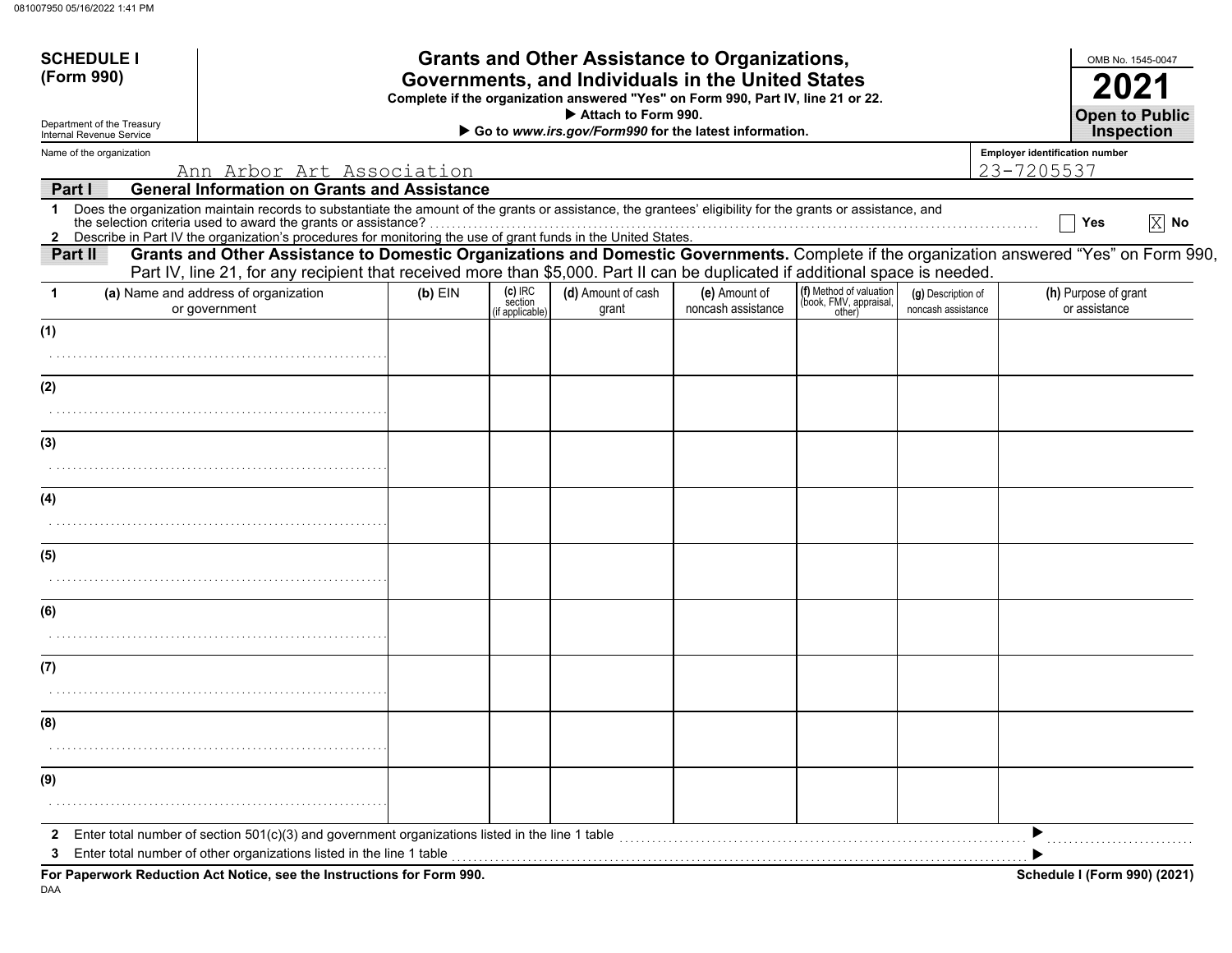|                         | Schedule I (Form 990) (2021) Ann Arbor Art Association                                                                                                                                       |                             |                             | 23-7205537                          |                        | Page 2                                                                               |  |  |
|-------------------------|----------------------------------------------------------------------------------------------------------------------------------------------------------------------------------------------|-----------------------------|-----------------------------|-------------------------------------|------------------------|--------------------------------------------------------------------------------------|--|--|
| Part III                | Grants and Other Assistance to Domestic Individuals. Complete if the organization answered "Yes" on Form 990, Part IV, line 22.<br>Part III can be duplicated if additional space is needed. |                             |                             |                                     |                        |                                                                                      |  |  |
|                         | (a) Type of grant or assistance                                                                                                                                                              | (b) Number of<br>recipients | (c) Amount of<br>cash grant | (d) Amount of<br>noncash assistance | FMV, appraisal, other) | $\vert$ (e) Method of valuation (book, $\vert$ (f) Description of noncash assistance |  |  |
|                         | 1 Scholarship                                                                                                                                                                                | 27                          | 238,950                     |                                     |                        |                                                                                      |  |  |
| $\overline{\mathbf{2}}$ |                                                                                                                                                                                              |                             |                             |                                     |                        |                                                                                      |  |  |
| $\mathbf{3}$            |                                                                                                                                                                                              |                             |                             |                                     |                        |                                                                                      |  |  |
|                         |                                                                                                                                                                                              |                             |                             |                                     |                        |                                                                                      |  |  |
| 5                       |                                                                                                                                                                                              |                             |                             |                                     |                        |                                                                                      |  |  |
| 6                       |                                                                                                                                                                                              |                             |                             |                                     |                        |                                                                                      |  |  |
|                         |                                                                                                                                                                                              |                             |                             |                                     |                        |                                                                                      |  |  |
| Part IV                 | Supplemental Information. Provide the information required in Part I, line 2; Part III, column (b); and any other additional information.                                                    |                             |                             |                                     |                        |                                                                                      |  |  |
|                         |                                                                                                                                                                                              |                             |                             |                                     |                        |                                                                                      |  |  |
|                         |                                                                                                                                                                                              |                             |                             |                                     |                        |                                                                                      |  |  |
|                         |                                                                                                                                                                                              |                             |                             |                                     |                        |                                                                                      |  |  |
|                         |                                                                                                                                                                                              |                             |                             |                                     |                        |                                                                                      |  |  |
|                         |                                                                                                                                                                                              |                             |                             |                                     |                        |                                                                                      |  |  |
|                         |                                                                                                                                                                                              |                             |                             |                                     |                        |                                                                                      |  |  |
|                         |                                                                                                                                                                                              |                             |                             |                                     |                        |                                                                                      |  |  |
|                         |                                                                                                                                                                                              |                             |                             |                                     |                        |                                                                                      |  |  |
|                         |                                                                                                                                                                                              |                             |                             |                                     |                        |                                                                                      |  |  |
|                         |                                                                                                                                                                                              |                             |                             |                                     |                        |                                                                                      |  |  |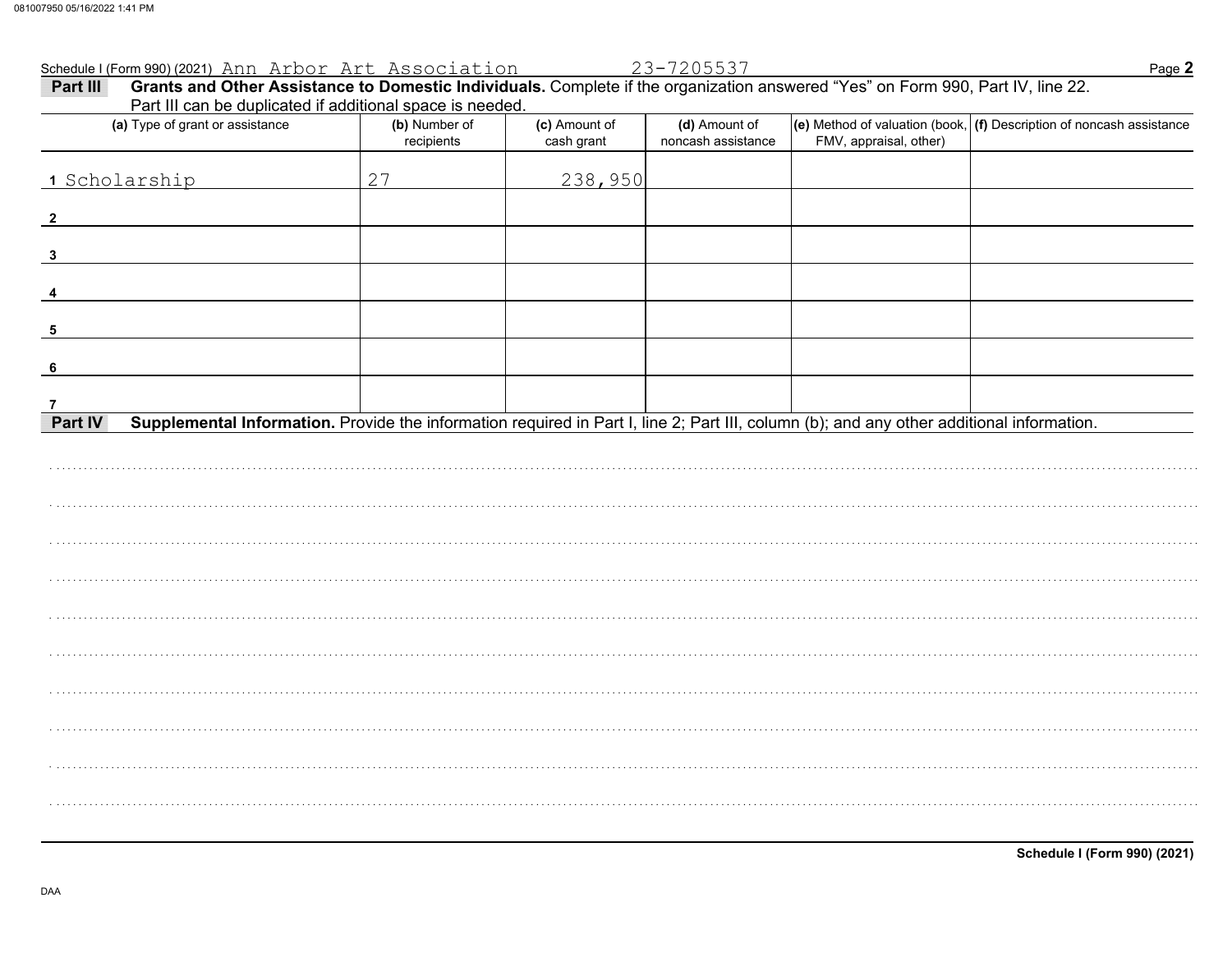**SCHEDULE O** (Form 990)

Department of the Treasury Internal Revenue Service

Name of the organization

#### Supplemental Information to Form 990 or 990-EZ

Complete to provide information for responses to specific questions on Form 990 or 990-EZ or to provide any additional information.

> Attach to Form 990 or Form 990-EZ. Go to www.irs.gov/Form990 for the latest information.

**Open to Public Inspection** 

**Employer identification number** 23-7205537

Form 990 - Organization's Mission

To be a contemporary forum for the visual arts through education,

exploration, collaboration and exhibition, and to engage minds, expand perspectives and inspire growth in students of all ages, teachers, artists, 

Form 990, Part III, Line 4a - First Accomplishment

Ann Arbor Art Association

Art Education: Our portfolio of education programs encompasses activities for people of all ages, backgrounds, and skill levels. Our instructors drive the quality of our classes. Some instructors are university or pre professional program faculty who enjoy teaching at community arts centers; most instructors have MFA, BFA, or art education degrees. A2AC staff, as educators and artists, support instructors through coaching to improve performance in real time. Class options include Introduction to Watercolor, Creative Collage, Botanical Illustration, Date Night Painted Bowls, Block Printing, Graphic Novel Academy, and many others. At the start of 2021, students began to express interest in returning to in-person programming, as well as parents inquiring about in-person Summer Art Camp. Our team identified best practices to mitigate COVID exposure and risk, and planned seven consecutive weeks of Summer Art Camp,

Form 990, Part III, Line 4b - Second Accomplishment

Art Presentation: Our art exhibition program is designed to elevate, challenge, and inspire our community. The selection of artists, curators, and jurors for exhibitions broadens our reach and provides valuable time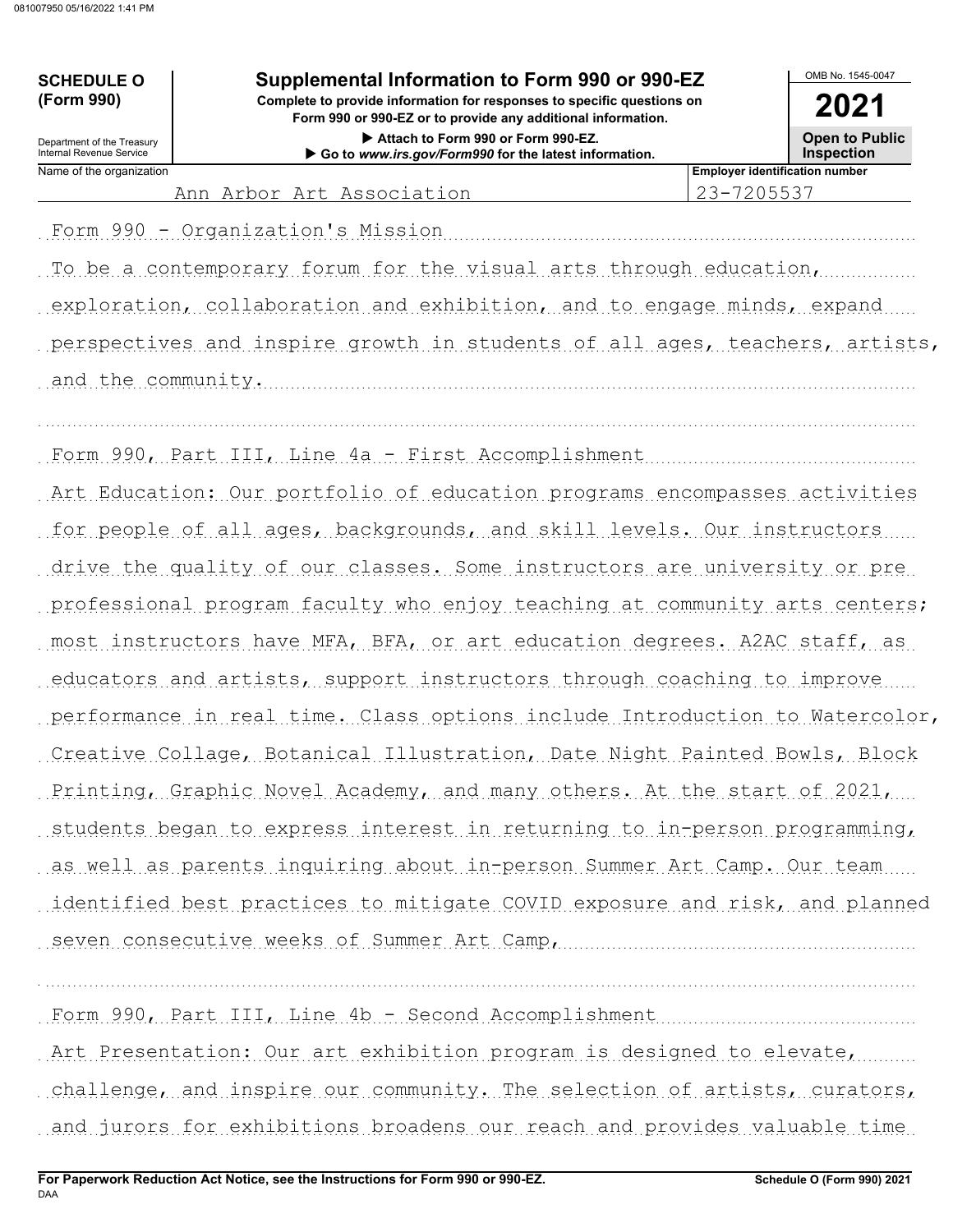081007950 05/16/2022 1:41 PM

| ว (Form 990) 2021<br>3chedule (               | Page                                  |
|-----------------------------------------------|---------------------------------------|
| Name of the organization                      | <b>Employer identification number</b> |
| ASSOC1<br>on<br>Art<br>rati<br>Arhor<br>AIIII | <u>_ _</u><br>. —<br>--               |

and space for the creative community to expand their practice in exciting new ways at every stage of their creative journey. Governed by a talented and creative artist committee, The A2AC hosts four distinct galleries for artists to showcase their art: the A2AC Gallery, the Aquarium Gallery, the A2AC Spotlight Gallery, and the retail A2AC Shop. Artists are selected via invitation from the Exhibition committee or through individual application through our website. Over the past 24 months the 117 Gallery hosted 10 exhibitions; 3 juried (Art Now: Photography was virtual), 5 curated, and 2 community partnership exhibitions.

Form 990, Part III, Line 4c - Third Accomplishment

Community Engagement and Outreach: In addition to formal instruction and indoor galleries, the A2AC offers a variety of hands-on, off-site, and accessible community engagement opportunities such as our online Art Resources for families (created in response to the Shelter-in-Place order in April 2020), and MLK Day 2021. New initiatives launched during the summer of 2020 in response to the global pandemic include: Our Art in Public Program (AiP) launched A2AC Murals 2020 which represents culmination of pairing downtown building and business owners with local, regional, and national artists who transformed the building walls into spectacular expressions of their skill-providing the community and visitors the opportunity to experience and enjoy these large, vibrant works of public art. We were overwhelmed by the community's expression of joy by having this opportunity to emerge from their homes, walk around downtown, and while safely socially distanced, explore and enjoy the new murals. ArtBox: Outreach, another brand-new initiative launched during the pandemic, was designed specifically to reach underserved populations

Page 1 of 3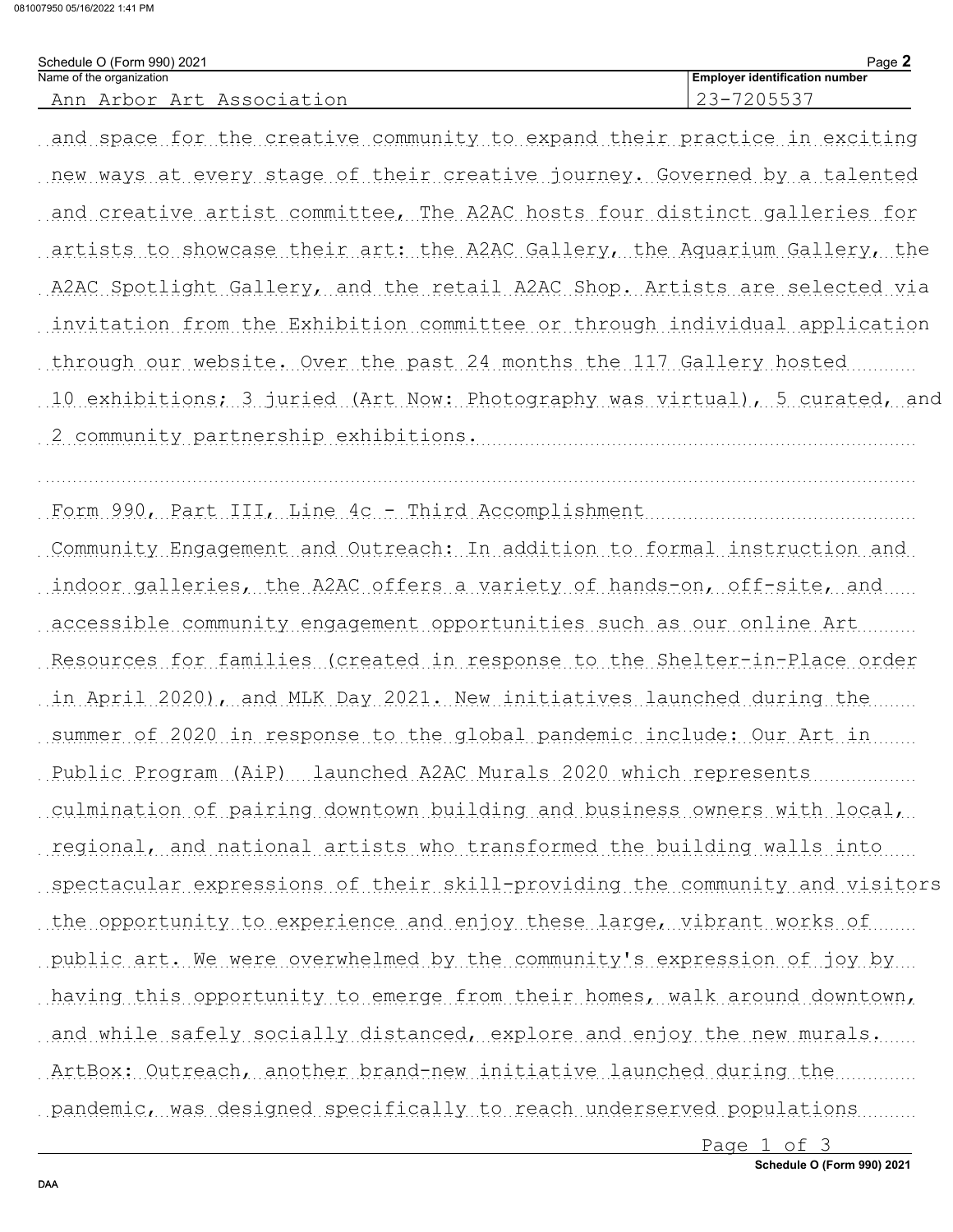081007950 05/16/2022 1:41 PM

| Schedule O (Form 990) 2021                                                   | Page 2                                              |
|------------------------------------------------------------------------------|-----------------------------------------------------|
| Name of the organization<br><u>Ann Arbor Art Association</u>                 | <b>Employer identification number</b><br>23-7205537 |
| throughout SE Michigan, helping, healing, and enabling youth to be inspired  |                                                     |
| by creative works of art with supplies they may not have access to while     |                                                     |
| out of school. Since April 2020, the A2AC has partnered with over 35         |                                                     |
| organizations throughout SE Michigan to distribute ArtBoxes to over 4,000    |                                                     |
| individuals and families.                                                    |                                                     |
|                                                                              |                                                     |
| Form 990, Part VI, Line 11b - Organization's Process to Review Form 990      |                                                     |
| The 990 will be reviewed and approved by the Finance Committee of the Board  |                                                     |
| of Directors before filing.                                                  |                                                     |
|                                                                              |                                                     |
| Form 990, Part VI, Line 12c - Enforcement of Conflicts Policy                |                                                     |
| An operating principal of the organization is that all vendors of \$5,000 or |                                                     |
| more must acknowledge any potential conflicts in relationships with the      |                                                     |
| organization. Board of Directors must acknowledge any conflict of interest   |                                                     |
| they may have in discussions and voting on any business with their           |                                                     |
| companies.                                                                   |                                                     |
|                                                                              |                                                     |
| Form 990, Part VI, Line 15a - Compensation Process for Top Official          |                                                     |
| Yes - The Human Resources Committee of the Board of Directors does periodic  |                                                     |
| reviews comparing the Art Association's compensation levels to that of       |                                                     |
| similar organizations. Compensation is based on salary ranges for each       |                                                     |
| position and periodic performance reviews.                                   |                                                     |
|                                                                              |                                                     |
| Form 990, Part VI, Line 15b - Compensation Process for Officers              |                                                     |
| Yes - The Human Resources Committee of the Board of Directors does periodic  |                                                     |
| reviews comparing the Art Association's compensation levels to that of       |                                                     |
| similar organizations. Compensation is based on salary ranges for each       |                                                     |
|                                                                              | Page 2 of 3                                         |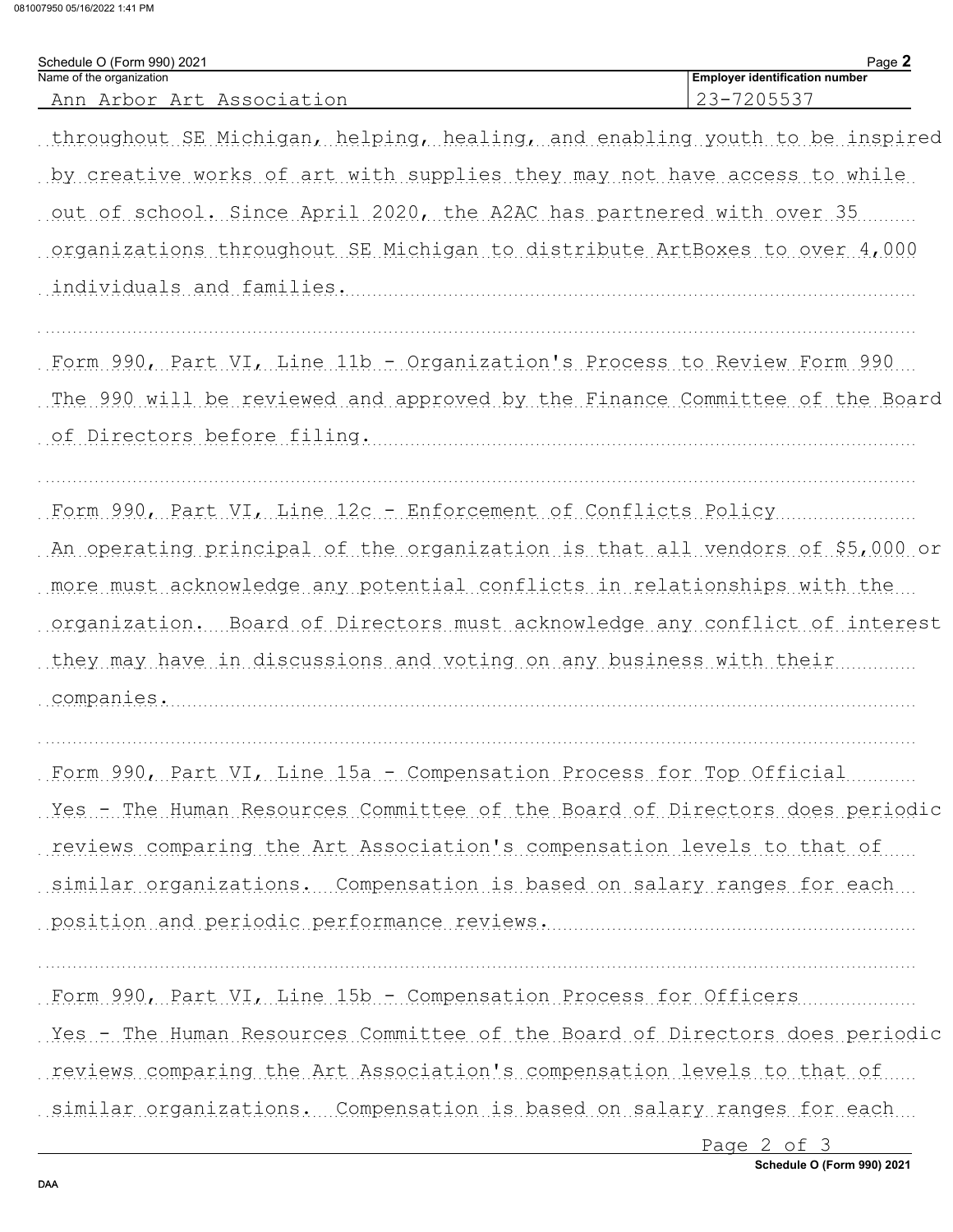| Schedule O (Form 990) 2021<br>Name of the organization                  | Page 2<br><b>Employer identification number</b> |
|-------------------------------------------------------------------------|-------------------------------------------------|
| Ann Arbor Art Association                                               | 23-7205537                                      |
| position and periodic performance reviews.                              |                                                 |
| Form 990, Part VI, Line 19 - Governing Documents Disclosure Explanation |                                                 |
| All documents are available upon request at the organization's office.  |                                                 |
| Form 990, Part XI, Line 9 - Other Changes in Net Assets Explanation     |                                                 |
| Special Event Expenses                                                  | 10,913<br>5.                                    |
| Rental Expenses                                                         | $\mathsf{S}$<br>5,230                           |
| Special Event Expenses                                                  | $\mathsf{S}$<br>$-10,913$                       |
| Rental Expenses                                                         | $\varsigma$<br>$-5,230$                         |
|                                                                         | $\varsigma$<br>$-3,354$                         |
| Book / Tax Depreciation Difference                                      | $\mathsf{S}$<br>3,354                           |
|                                                                         |                                                 |
|                                                                         |                                                 |
|                                                                         |                                                 |
|                                                                         |                                                 |
|                                                                         |                                                 |
|                                                                         |                                                 |
|                                                                         |                                                 |
|                                                                         |                                                 |
|                                                                         |                                                 |
|                                                                         |                                                 |
|                                                                         |                                                 |
|                                                                         |                                                 |
|                                                                         |                                                 |
|                                                                         |                                                 |
|                                                                         |                                                 |
|                                                                         |                                                 |

Page 3 of 3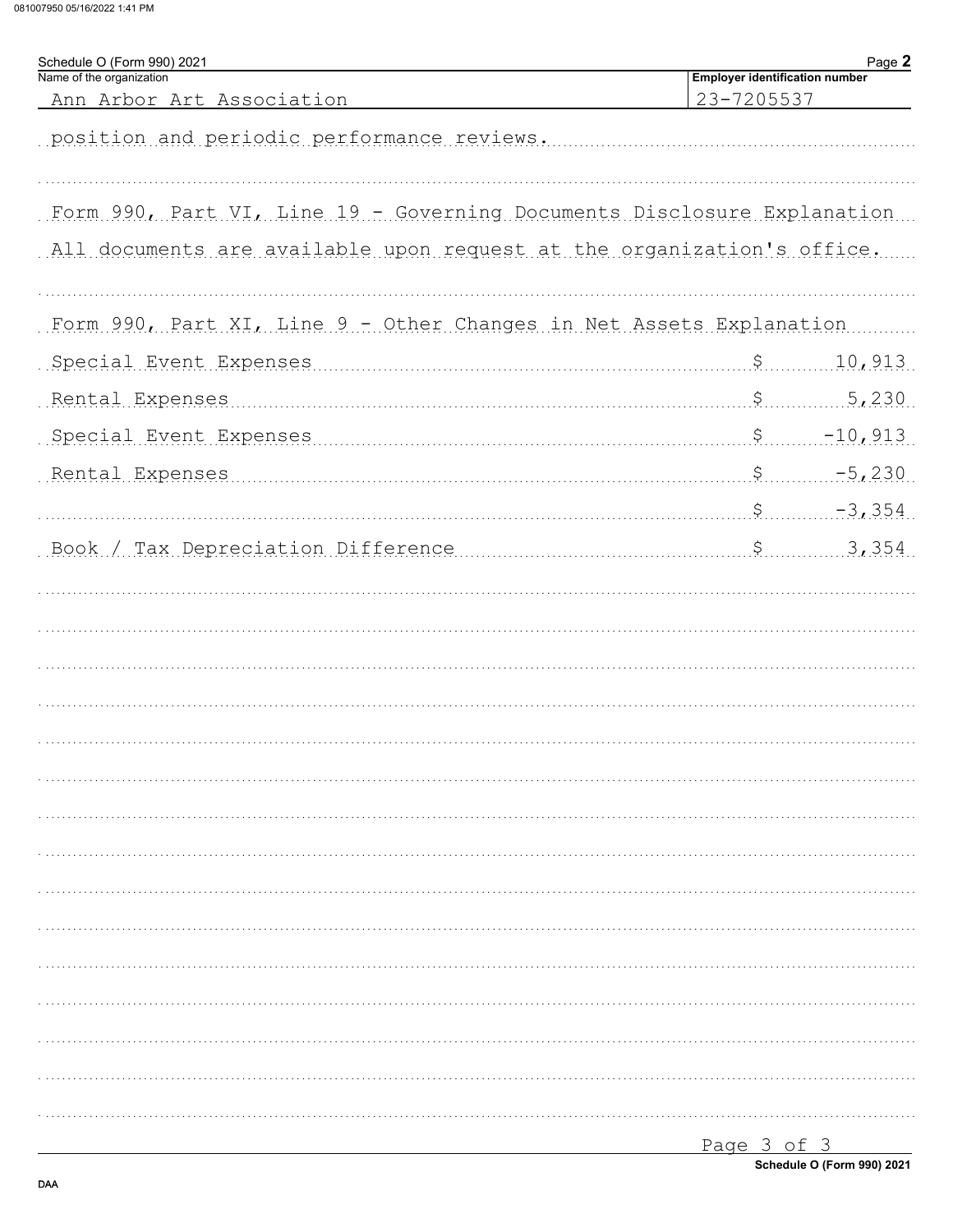

#### **Filing Instructions**

#### **Ann Arbor Art Association**

#### **Exempt Organization Business Tax Return**

#### **Taxable Year Ended December 31, 2021**

- **Date Due:** November 15, 2022
- **Remittance:** None is required. Your Form 990-T for the tax year ended  $12/31/21$  shows no balance due.
- **Signature:** You are using a Personal Identification Number (PIN) for signing your return electronically. Form 8879-EO, IRS *e-file* Signature Authorization for an Exempt Organization should be signed and dated by an authorized officer of the organization and returned to:

Yeo & Yeo, P.C. 1450 Eisenhower Place Ann Arbor, MI 48108-3283

*Important:* **Your return will not be filed with the IRS until the signed Form 8879-EO has been received by this office.**

**Other:** Your return is being filed electronically with the IRS and is not required to be mailed. If you Mail a paper copy of your return to the IRS it will delay the processing of your return.

> 1450 Eisenhower Place | Ann Arbor, MI 48108-3283 | 734-769-1331 | Fax 734-996-3777 Offices Throughout Michigan | yeoandyeo.com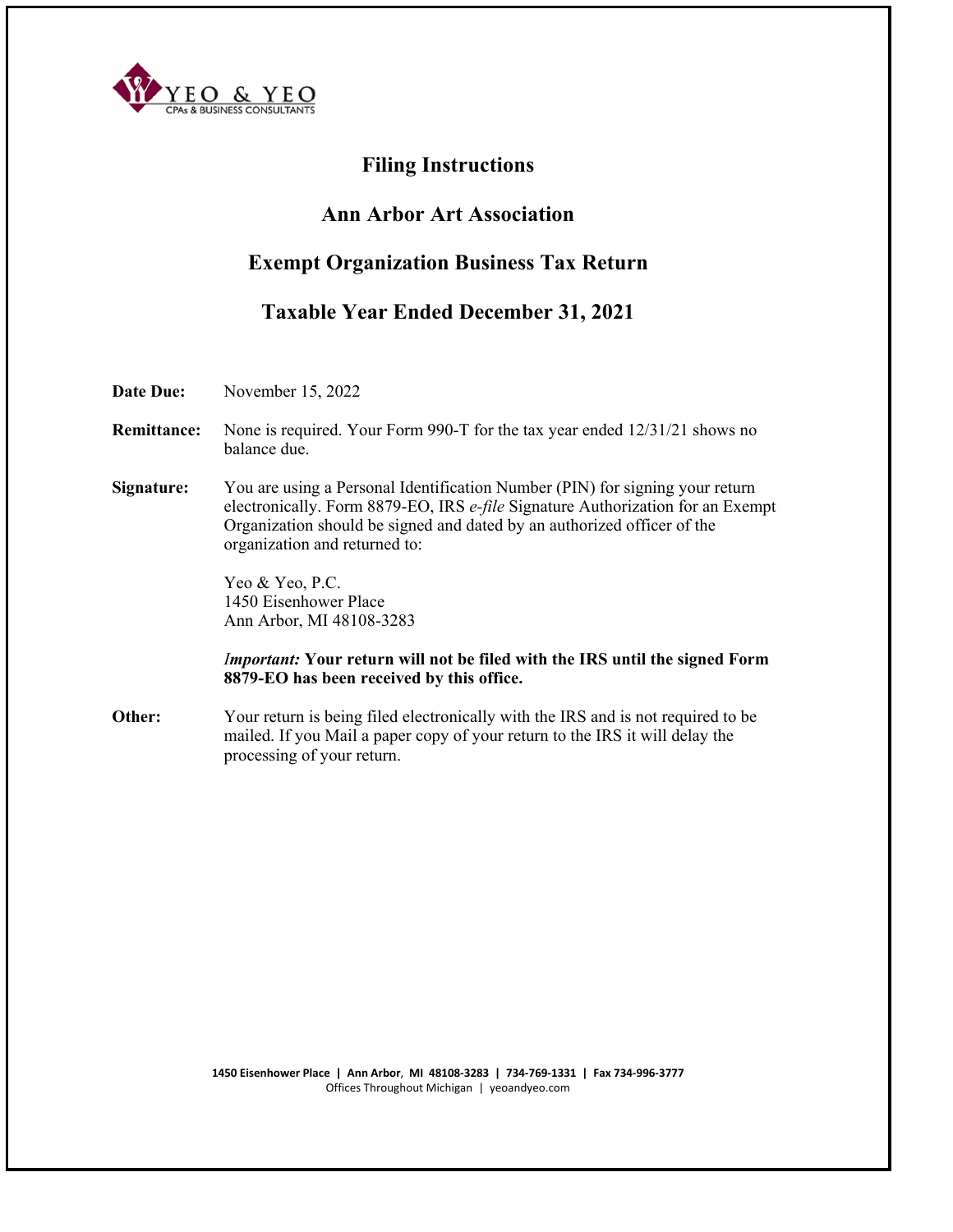|              |                                                       |              | OMB No. 1545-0047                                                                                                                                                                                                              |                          |                                                |
|--------------|-------------------------------------------------------|--------------|--------------------------------------------------------------------------------------------------------------------------------------------------------------------------------------------------------------------------------|--------------------------|------------------------------------------------|
|              | Form 990-T                                            |              | 2021                                                                                                                                                                                                                           |                          |                                                |
|              |                                                       |              | For calendar year 2021 or other tax year beginning [1] [1] The calending [1] [1] and ending [1] [1] The calendary parameter and the calendary parameter and the calendary parameter and the calendary parameter and the calend |                          | <b>Open to Public Inspection</b>               |
|              | Department of the Treasury                            |              | Go to www.irs.gov/Form990T for instructions and the latest information.                                                                                                                                                        |                          | for $501(c)(3)$                                |
|              | Internal Revenue Service                              |              | Do not enter SSN numbers on this form as it may be made public if your organization is a 501(c)(3).                                                                                                                            |                          | <b>Organizations Only</b>                      |
| A            | Check box if<br>address changed.                      |              | Check box if name changed and see instructions.)<br>Name of organization                                                                                                                                                       |                          | D Employer identification number               |
| в            | Exempt under section                                  | <b>Print</b> | Ann Arbor Art Association                                                                                                                                                                                                      | 23-7205537               |                                                |
|              | $ \mathrm{X} $<br>3 <sub>1</sub><br>501( $\circ$ )(   | or           | Number, street, and room or suite no. If a P.O. box, see instructions.                                                                                                                                                         | E Group exemption number |                                                |
|              | 220(e)<br>408(e)                                      | <b>Type</b>  | 117 West Liberty Street                                                                                                                                                                                                        | (see instructions)       |                                                |
|              |                                                       |              | City or town, state or province, country, and ZIP or foreign postal code                                                                                                                                                       |                          |                                                |
|              | 408A<br>530(a)                                        |              | MI 48104<br>Ann Arbor                                                                                                                                                                                                          | F.                       | Check box if                                   |
|              | 529(a)<br>529A                                        | C.           | 3,961,108<br>Book value of all assets at end of year <i></i> ▶                                                                                                                                                                 |                          | an amended return.                             |
| G            | Check organization type >                             |              | $ \overline{X} $ 501(c) corporation  <br>501(c) trust<br>401(a) trust<br>Other trust                                                                                                                                           |                          |                                                |
| н.           | Check if filing only to ▶                             |              | and the property<br>Claim credit from Form 8941<br>Claim a refund shown on Form 2439                                                                                                                                           |                          |                                                |
|              |                                                       |              | Check if a 501(c)(3) organization filing a consolidated return with a 501(c)(2) titleholding corporation $\Box$ $\Box$                                                                                                         |                          |                                                |
| J            |                                                       |              |                                                                                                                                                                                                                                |                          |                                                |
| Κ            |                                                       |              | During the tax year, was the corporation a subsidiary in an affiliated group or a parent-subsidiary controlled group?                                                                                                          |                          | Yes $X$<br>▶<br>No                             |
|              |                                                       |              | If "Yes," enter the name and identifying number of the parent corporation                                                                                                                                                      |                          |                                                |
|              |                                                       |              |                                                                                                                                                                                                                                |                          |                                                |
|              | The books are in care of ▶ Marie Klopf                |              |                                                                                                                                                                                                                                |                          | Telephone number $\triangleright$ 734-994-8004 |
|              | Part I                                                |              | <b>Total Unrelated Business Taxable income</b>                                                                                                                                                                                 |                          |                                                |
| 1            |                                                       |              | Total of unrelated business taxable income computed from all unrelated trades or businesses (see                                                                                                                               |                          |                                                |
|              |                                                       |              |                                                                                                                                                                                                                                | $\mathbf{1}$             | <u>10,441</u>                                  |
| 2            | Reserved                                              |              |                                                                                                                                                                                                                                | $\mathbf{2}$             |                                                |
| 3            |                                                       |              |                                                                                                                                                                                                                                | 3                        | 10,441                                         |
| 4            |                                                       |              | Charitable contributions (see instructions for limitation rules) [11] content to contract the contributions (see instructions for limitation rules) [11] content to content the content of the content of the content of the c | 4                        |                                                |
| 5            |                                                       |              | Total unrelated business taxable income before net operating losses. Subtract line 4 from line 3                                                                                                                               | 5                        | 10,441                                         |
| 6            | Deduction for net operating loss. See instructions    |              |                                                                                                                                                                                                                                | 6                        | 10,441                                         |
| 7            |                                                       |              | Total of unrelated business taxable income before specific deduction and section 199A deduction.                                                                                                                               |                          |                                                |
|              | Subtract line 6 from line 5                           |              |                                                                                                                                                                                                                                | 7<br>8                   | 1,000                                          |
| 8            |                                                       |              | Specific deduction (generally \$1,000, but see instructions for exceptions) [[[[[[[[[[[[[[[[[[[[[[[[[[[[[[[[[[                                                                                                                 | 9                        |                                                |
| 9            |                                                       |              |                                                                                                                                                                                                                                | 10                       | 1,000                                          |
| 10<br>11     | Total deductions. Add lines 8 and 9                   |              | Unrelated business taxable income. Subtract line 10 from line 7. If line 10 is greater than line 7.                                                                                                                            |                          |                                                |
|              |                                                       |              |                                                                                                                                                                                                                                | 11                       |                                                |
|              | enter zero<br>Part II<br><b>Tax Computation</b>       |              |                                                                                                                                                                                                                                |                          |                                                |
| 1            |                                                       |              | Organizations taxable as corporations. Multiply Part I, line 11 by 21% (0.21)                                                                                                                                                  | ▶<br>1                   | 0                                              |
| $\mathbf{2}$ |                                                       |              | Trusts taxable at trust rates. See instructions for tax computation. Income tax on the amount on                                                                                                                               |                          |                                                |
|              | Part I, line 11 from: $\vert \ \vert$                 |              | Tax rate schedule or                                                                                                                                                                                                           | 2                        |                                                |
| 3            | Proxy tax. See instructions                           |              |                                                                                                                                                                                                                                | 3                        |                                                |
| 4            |                                                       |              |                                                                                                                                                                                                                                | 4                        |                                                |
| 5            | Alternative minimum tax (trusts only)                 |              |                                                                                                                                                                                                                                | 5                        |                                                |
| 6            |                                                       |              |                                                                                                                                                                                                                                | 6                        |                                                |
| 7            |                                                       |              |                                                                                                                                                                                                                                | $\overline{7}$           |                                                |
|              | For Paperwork Reduction Act Notice, see instructions. |              |                                                                                                                                                                                                                                |                          | Form 990-T (2021)                              |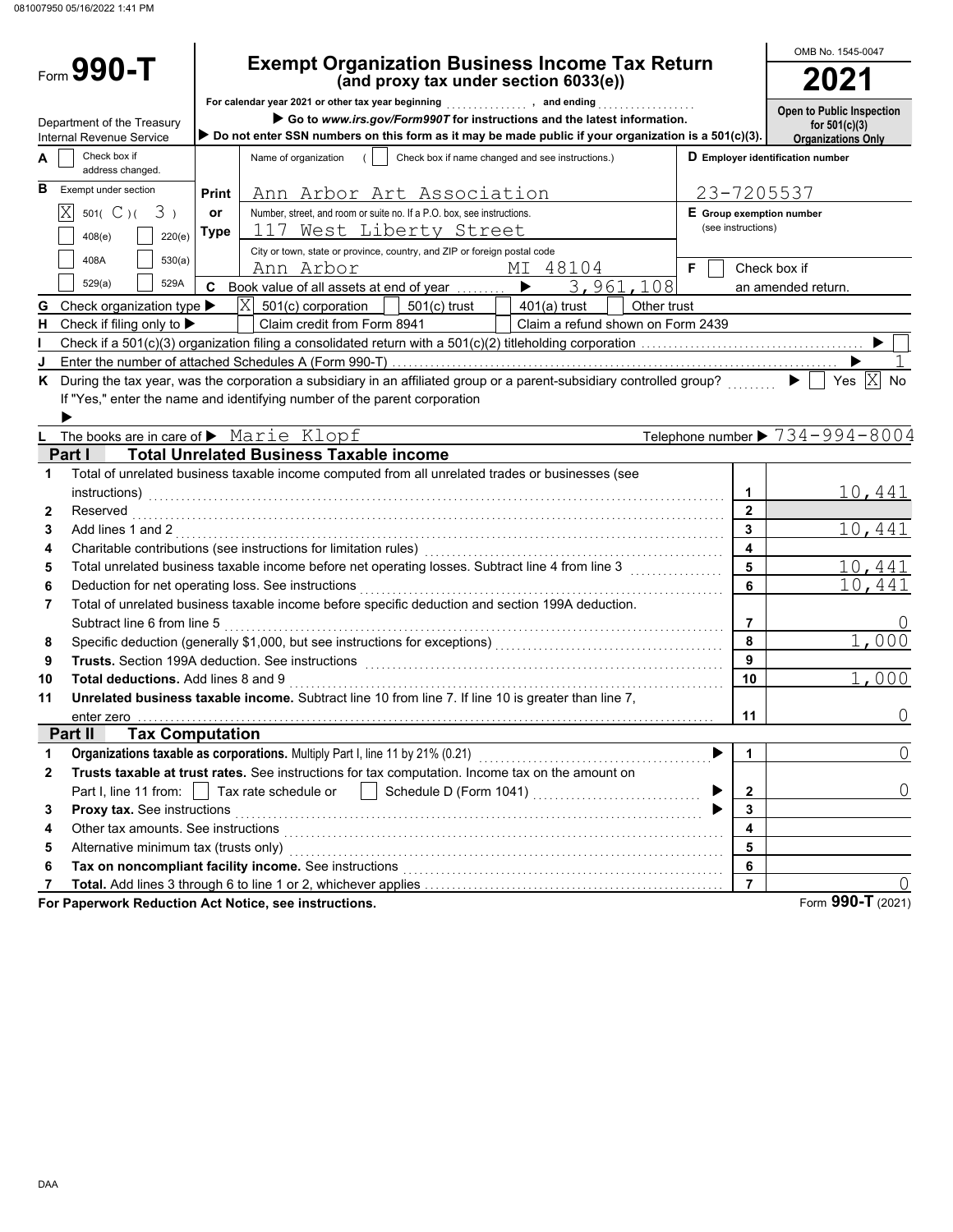| Form 990-T (2021) Ann Arbor Art Association                                                                                                                                                                                                                                                          | 23-7205537                                              | Page 2           |
|------------------------------------------------------------------------------------------------------------------------------------------------------------------------------------------------------------------------------------------------------------------------------------------------------|---------------------------------------------------------|------------------|
| <b>Tax and Payments</b><br>Part III                                                                                                                                                                                                                                                                  |                                                         |                  |
| Foreign tax credit (corporations attach Form 1118; trusts attach Form 1116)<br>1a                                                                                                                                                                                                                    | 1a                                                      |                  |
| Other credits (see instructions)<br>b                                                                                                                                                                                                                                                                | 1 <sub>b</sub>                                          |                  |
| General business credit. Attach Form 3800 (see instructions) [[[[[[[[[[[[[[[[[[[[[[]]]]]]]]]<br>c                                                                                                                                                                                                    | 1 <sub>c</sub>                                          |                  |
| d                                                                                                                                                                                                                                                                                                    | 1 <sub>d</sub>                                          |                  |
| Total credits. Add lines 1a through 1d<br>е                                                                                                                                                                                                                                                          |                                                         | 1е               |
| Subtract line 1e from Part II, line 7<br>2                                                                                                                                                                                                                                                           |                                                         | $\mathbf{2}$     |
| Form 8697<br>Form 8611<br>Other amounts due. Check if fro Form 4255<br>3<br>Other (attach statement)                                                                                                                                                                                                 | Form 8866                                               | 3                |
| Total tax. Add lines 2 and 3 (see instructions) Check if includes tax previously deferred under<br>4                                                                                                                                                                                                 |                                                         |                  |
| section 1294. Enter tax amount here                                                                                                                                                                                                                                                                  |                                                         | 4                |
| 5                                                                                                                                                                                                                                                                                                    |                                                         | 5                |
| Payments: A 2020 overpayment credited to 2021<br>6a                                                                                                                                                                                                                                                  | 6a                                                      |                  |
| 2021 estimated tax payments. Check if section 643(g) election applies                                                                                                                                                                                                                                | 6b                                                      |                  |
| Tax deposited with Form 8868                                                                                                                                                                                                                                                                         | 6c                                                      |                  |
| Foreign organizations: Tax paid or withheld at source (see instructions)<br>d                                                                                                                                                                                                                        | 6d                                                      |                  |
| Backup withholding (see instructions)                                                                                                                                                                                                                                                                | 6e                                                      |                  |
| Credit for small employer health insurance premiums (attach Form 8941)                                                                                                                                                                                                                               | 6f                                                      |                  |
| Other credits, adjustments, and payments:<br>g                                                                                                                                                                                                                                                       |                                                         |                  |
| $\overline{\text{Total}}$<br>Other<br>Form 4136                                                                                                                                                                                                                                                      | 6g                                                      |                  |
| Total payments. Add lines 6a through 6g<br>7                                                                                                                                                                                                                                                         |                                                         | 7                |
| Estimated tax penalty (see instructions). Check if Form 2220 is attached<br>8                                                                                                                                                                                                                        |                                                         | 8                |
| Tax due. If line 7 is smaller than the total of lines 4, 5, and 8, enter amount owed<br>9                                                                                                                                                                                                            |                                                         | 9<br>O           |
| 10                                                                                                                                                                                                                                                                                                   |                                                         | 10               |
| Enter the amount of line 10 you want: Credited to 2022 estimated tax ><br>11                                                                                                                                                                                                                         | <b>Refunded</b> ▶                                       | 11               |
| Statements Regarding Certain Activities and Other Information (see instructions)<br><b>Part IV</b>                                                                                                                                                                                                   |                                                         |                  |
|                                                                                                                                                                                                                                                                                                      |                                                         | No<br><b>Yes</b> |
| At any time during the 2021 calendar year, did the organization have an interest in or a signature or other authority<br>1                                                                                                                                                                           |                                                         |                  |
| over a financial account (bank, securities, or other) in a foreign country? If "Yes," the organization may have to file                                                                                                                                                                              |                                                         |                  |
| FinCEN Form 114, Report of Foreign Bank and Financial Accounts. If "Yes," enter the name of the foreign country                                                                                                                                                                                      |                                                         |                  |
| here $\blacktriangleright$                                                                                                                                                                                                                                                                           |                                                         | Χ                |
| During the tax year, did the organization receive a distribution from, or was it the grantor of, or transferor to, a<br>$\mathbf{2}$                                                                                                                                                                 |                                                         |                  |
| foreign trust?                                                                                                                                                                                                                                                                                       |                                                         | Χ                |
| If "Yes," see instructions for other forms the organization may have to file.                                                                                                                                                                                                                        |                                                         |                  |
| Enter the amount of tax-exempt interest received or accrued during the tax year<br>3                                                                                                                                                                                                                 |                                                         |                  |
| Enter available pre-2018 NOL carryovers here ▶<br>Enter available pre-2018 NOL carryovers here $\bullet$ $-25$ , $573$ . Do not include any post-2017 NOL carryover shown on Schedule A (Form 990-T). Don't reduce the NOL carryover shown here by any deduction reported on<br>4<br>Part I, line 6. | $-25$ , 573. Do not include any post-2017 NOL carryover |                  |
| Post-2017 NOL carryovers. Enter available Business Activity Code and post-2017 NOL carryovers. Don't reduce<br>5<br>the amounts shown below by any NOL claimed on any Schedule A, Part II, line 17 for the tax year. See instructions.                                                               |                                                         |                  |
| <b>Business Activity Code</b>                                                                                                                                                                                                                                                                        | Available post-2017 NOL carryover                       |                  |
| 531120                                                                                                                                                                                                                                                                                               |                                                         | 14,526           |
|                                                                                                                                                                                                                                                                                                      |                                                         |                  |
|                                                                                                                                                                                                                                                                                                      |                                                         |                  |
|                                                                                                                                                                                                                                                                                                      |                                                         |                  |
| Did the organization change its method of accounting? (see instructions)<br>6a<br>If 6a is "Yes," has the organization described the change on Form 990, 990-EZ, 990-PF, or Form 1128? If "No,"<br>explain in Part V<br>b                                                                            |                                                         | Χ                |
| <b>Part V</b><br><b>Supplemental Information</b>                                                                                                                                                                                                                                                     |                                                         |                  |

Provide the explanation required by Part IV, line 6b. Also, provide any other additional information. See instructions.

| Sign<br><b>Here</b> |                                      |                       |      | Under penalties of perjury, I declare that I have examined this return, including accompanying schedules and statements, and to the best of my knowledge and belief, it<br>true, correct, and complete. Declaration of preparer (other than taxpayer) is based on all information of which preparer has any knowledge.<br>President & CEO |      |              |                          | (see instructions)?<br>ΙX<br>Yes | May the IRS discuss this returb<br>with the preparer shown below<br>No                                                                                                                                                                                                                                                                                                               |
|---------------------|--------------------------------------|-----------------------|------|-------------------------------------------------------------------------------------------------------------------------------------------------------------------------------------------------------------------------------------------------------------------------------------------------------------------------------------------|------|--------------|--------------------------|----------------------------------|--------------------------------------------------------------------------------------------------------------------------------------------------------------------------------------------------------------------------------------------------------------------------------------------------------------------------------------------------------------------------------------|
|                     | Signature of officer                 |                       | Date | Title                                                                                                                                                                                                                                                                                                                                     |      |              |                          |                                  |                                                                                                                                                                                                                                                                                                                                                                                      |
|                     | Print/Type preparer's name           |                       |      | Preparer's signature                                                                                                                                                                                                                                                                                                                      | Date |              | Check                    | PTIN                             |                                                                                                                                                                                                                                                                                                                                                                                      |
| Paid                | Thomas A O'Sullivan                  |                       |      |                                                                                                                                                                                                                                                                                                                                           |      |              | $05/16/22$ self-employed | P01321877                        |                                                                                                                                                                                                                                                                                                                                                                                      |
| <b>Preparer</b>     | Firm's name                          | Yeo & Yeo, P.C.       |      |                                                                                                                                                                                                                                                                                                                                           |      | Firm's $EIN$ |                          |                                  | 38-2706146                                                                                                                                                                                                                                                                                                                                                                           |
| <b>Use Only</b>     |                                      | 1450 Eisenhower Place |      |                                                                                                                                                                                                                                                                                                                                           |      |              |                          |                                  |                                                                                                                                                                                                                                                                                                                                                                                      |
|                     | Firm's address $\blacktriangleright$ |                       |      | Ann Arbor, MI 48108-3283                                                                                                                                                                                                                                                                                                                  |      | Phone no.    |                          |                                  | 734-769-1331                                                                                                                                                                                                                                                                                                                                                                         |
|                     |                                      |                       |      |                                                                                                                                                                                                                                                                                                                                           |      |              |                          |                                  | $\overline{a}$ $\overline{a}$ $\overline{b}$ $\overline{c}$ $\overline{c}$ $\overline{c}$ $\overline{c}$ $\overline{c}$ $\overline{c}$ $\overline{c}$ $\overline{c}$ $\overline{c}$ $\overline{c}$ $\overline{c}$ $\overline{c}$ $\overline{c}$ $\overline{c}$ $\overline{c}$ $\overline{c}$ $\overline{c}$ $\overline{c}$ $\overline{c}$ $\overline{c}$ $\overline{c}$ $\overline{$ |

Form **990-T** (2021)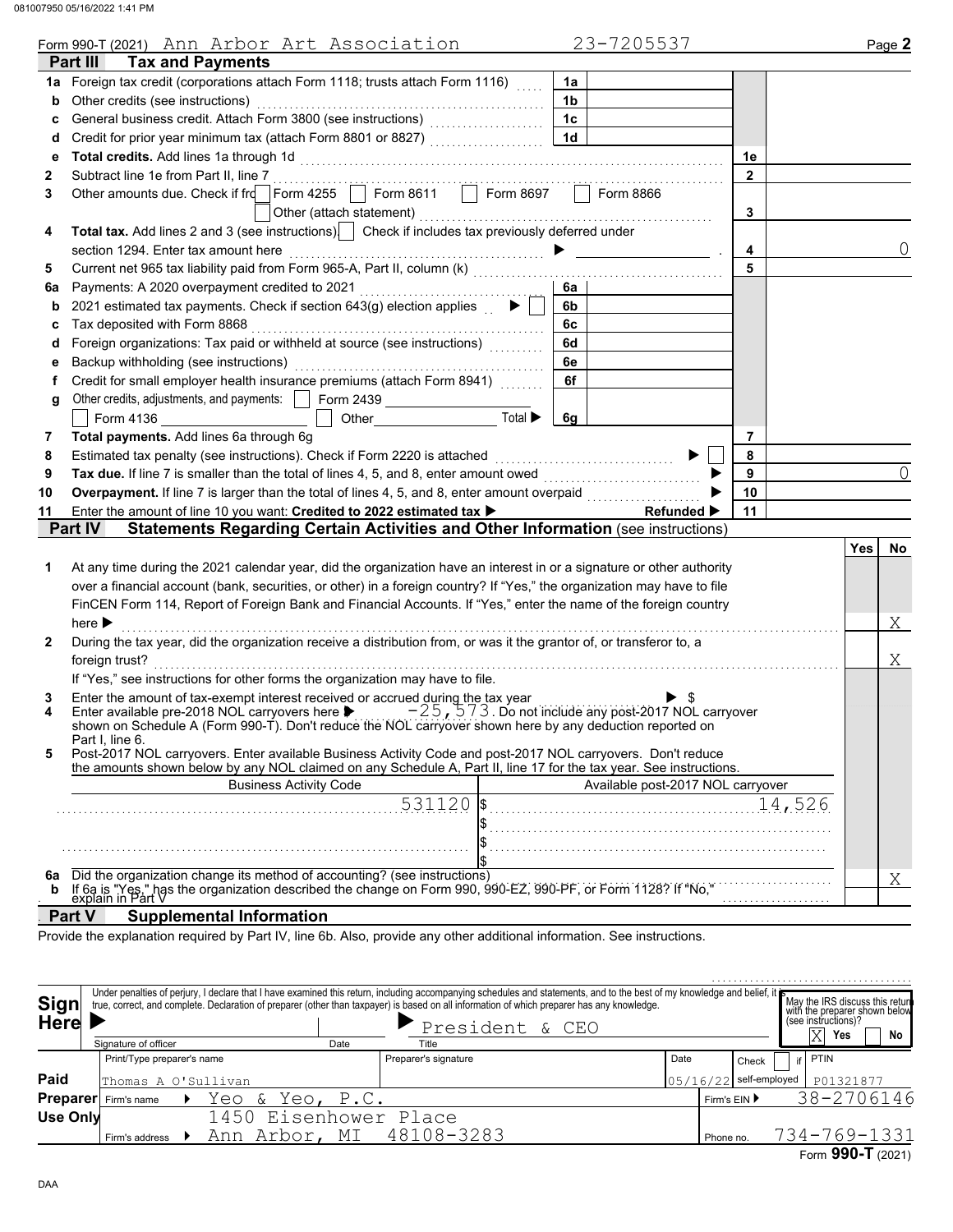# **(Form 990-T)**

#### **SCHEDULE A CONTRES ASSESS TO A CONTRES INCOMP AND A CONSUM ROLL OMB No. 1545-0047 From an Unrelated Trade or Business**

**Go to** *www.irs.gov/Form990T* **for instructions and the latest information.**

| 7<br>۰.<br>$\frac{1}{2}$ |  |
|--------------------------|--|
|--------------------------|--|

| Department of the Treasury<br>Internal Revenue Service | <b>P</b> GO to <i>www.irs.gov/Formasol</i> for instructions and the latest imormation.<br>Do not enter SSN numbers on this form as it may be made public if your organization is a 501(c)(3). |    |                                       | Open to Public Inspection for<br>501(c)(3) Organizations Only |    |  |
|--------------------------------------------------------|-----------------------------------------------------------------------------------------------------------------------------------------------------------------------------------------------|----|---------------------------------------|---------------------------------------------------------------|----|--|
| <b>A</b> Name of the organization                      |                                                                                                                                                                                               | в. | <b>Employer identification number</b> |                                                               |    |  |
| Ann Arbor Art Association                              |                                                                                                                                                                                               |    | 23-7205537                            |                                                               |    |  |
|                                                        | <b>C</b> Unrelated business activity code (see instructions) $\triangleright$ 531120                                                                                                          |    | Sequence:                             |                                                               | nf |  |

Unrelated business activity code (see instructions) **C**

#### **E** Describe the unrelated trade or business ▶ Rental Income

|              | Part I<br><b>Unrelated Trade or Business Income</b>                                                                                                                                                                            |                         | (A) Income                                                                                                             | (B) Expenses |                         | (C) Net                      |
|--------------|--------------------------------------------------------------------------------------------------------------------------------------------------------------------------------------------------------------------------------|-------------------------|------------------------------------------------------------------------------------------------------------------------|--------------|-------------------------|------------------------------|
| 1a           | Gross receipts or sales                                                                                                                                                                                                        |                         |                                                                                                                        |              |                         |                              |
| b            |                                                                                                                                                                                                                                | 1 <sub>c</sub>          |                                                                                                                        |              |                         |                              |
| 2            |                                                                                                                                                                                                                                | $\overline{2}$          |                                                                                                                        |              |                         |                              |
| 3            |                                                                                                                                                                                                                                | $\overline{\mathbf{3}}$ |                                                                                                                        |              |                         |                              |
| 4a           | Capital gain net income (attach Sch D (Form 1041 or Form                                                                                                                                                                       |                         |                                                                                                                        |              |                         |                              |
|              | 1120)). See instructions                                                                                                                                                                                                       | 4a                      |                                                                                                                        |              |                         |                              |
| b            | Net gain (loss) (Form 4797) (attach Form 4797). See                                                                                                                                                                            |                         |                                                                                                                        |              |                         |                              |
|              | instructions                                                                                                                                                                                                                   | 4b                      |                                                                                                                        |              |                         |                              |
| c            | Capital loss deduction for trusts                                                                                                                                                                                              | 4c                      |                                                                                                                        |              |                         |                              |
| 5            | Income (loss) from a partnership or an S corporation (attach                                                                                                                                                                   |                         |                                                                                                                        |              |                         |                              |
|              | statement)                                                                                                                                                                                                                     | 5                       |                                                                                                                        |              |                         |                              |
| 6            | Rent income (Part IV)                                                                                                                                                                                                          | $6\phantom{a}$          |                                                                                                                        |              |                         |                              |
| 7            |                                                                                                                                                                                                                                | $\overline{7}$          | 31,403                                                                                                                 |              | 5,230                   | 26,173                       |
| 8            | Interest, annuities, royalties, and rents from a controlled                                                                                                                                                                    |                         |                                                                                                                        |              |                         |                              |
|              | organization (Part VI)                                                                                                                                                                                                         | 8                       |                                                                                                                        |              |                         |                              |
| 9            | Investment income of section $501(c)(7)$ , (9), or (17)                                                                                                                                                                        |                         |                                                                                                                        |              |                         |                              |
|              | organizations (Part VII)                                                                                                                                                                                                       | 9                       |                                                                                                                        |              |                         |                              |
| 10           |                                                                                                                                                                                                                                | 10                      |                                                                                                                        |              |                         |                              |
| 11           | Advertising income (Part IX)                                                                                                                                                                                                   | $\overline{11}$         |                                                                                                                        |              |                         |                              |
| 12           | Other income (see instructions; attach statement)                                                                                                                                                                              | $\overline{12}$         |                                                                                                                        |              |                         |                              |
| 13           |                                                                                                                                                                                                                                | $\overline{13}$         | 31,403                                                                                                                 |              | 5,230                   | 26,173                       |
|              | Deductions Not Taken Elsewhere See instructions for limitations on deductions. Deductions must be<br>Part II                                                                                                                   |                         |                                                                                                                        |              |                         |                              |
|              | directly connected with the unrelated business income                                                                                                                                                                          |                         | <u> 1989 - Johann John Stone, mars et al. 1989 - John Stone, mars et al. 1989 - John Stone, mars et al. 1989 - Joh</u> |              |                         |                              |
| 1            | Compensation of officers, directors, and trustees (Part X) [11] Compensation of officers, directors, and trustees (Part X) [11] Compensation of officers, directors and trustees (Part X) [11] Compensation of the state of th |                         |                                                                                                                        |              | $\mathbf{1}$            | 1,206                        |
| $\mathbf{2}$ | Salaries and wages                                                                                                                                                                                                             |                         |                                                                                                                        |              | $\overline{2}$          |                              |
| 3            | Repairs and maintenance <i>communications</i> and maintenance and maintenance and maintenance and maintenance and maintenance                                                                                                  |                         |                                                                                                                        |              | $\overline{3}$          |                              |
| 4            | Bad debts                                                                                                                                                                                                                      |                         |                                                                                                                        |              | $\overline{\mathbf{4}}$ |                              |
| 5            | Interest (attach statement). See instructions [11] material content of the statement of the statement of the statement of the statement of the statement of the statement of the statement of the statement of the statement o |                         |                                                                                                                        |              | 5                       |                              |
| 6            | Taxes and licenses                                                                                                                                                                                                             |                         |                                                                                                                        |              | 6                       |                              |
| 7            |                                                                                                                                                                                                                                |                         |                                                                                                                        | 3,354        |                         |                              |
| 8            |                                                                                                                                                                                                                                |                         |                                                                                                                        | 3,354        | 8b                      | 0                            |
| 9            | Depletion                                                                                                                                                                                                                      |                         |                                                                                                                        |              | 9                       |                              |
| 10           | Contributions to deferred compensation plans entertainment control of the contributions to deferred compensation plans                                                                                                         |                         |                                                                                                                        |              | 10                      |                              |
| 11           | Employee benefit programs                                                                                                                                                                                                      |                         |                                                                                                                        |              | 11                      |                              |
| 12           | Excess exempt expenses (Part VIII) Mathematic and Constant and Constant and Constant and Constant and Constant and Constant and Constant and Constant and Constant and Constant and Constant and Constant and Constant and Con |                         |                                                                                                                        |              | 12                      |                              |
| 13           | Excess readership costs (Part IX)                                                                                                                                                                                              |                         |                                                                                                                        |              | 13                      |                              |
| 14           | Other deductions (attach statement)                                                                                                                                                                                            |                         |                                                                                                                        |              | 14                      |                              |
| 15           | Total deductions. Add lines 1 through 14                                                                                                                                                                                       |                         |                                                                                                                        |              | 15                      | 1,206                        |
| 16           | Unrelated business income before net operating loss deduction. Subtract line 15 from Part I, line 13,                                                                                                                          |                         |                                                                                                                        |              |                         |                              |
|              | column (C)                                                                                                                                                                                                                     |                         |                                                                                                                        |              | 16                      | 24,967                       |
| 17           | Deduction for net operating loss. See instructions                                                                                                                                                                             |                         |                                                                                                                        |              | 17                      | 14,526                       |
| 18           | Unrelated business taxable income. Subtract line 17 from line 16                                                                                                                                                               |                         |                                                                                                                        |              | 18                      | 10,441                       |
|              | For Paperwork Reduction Act Notice, see instructions.                                                                                                                                                                          |                         |                                                                                                                        |              |                         | Schedule A (Form 990-T) 2021 |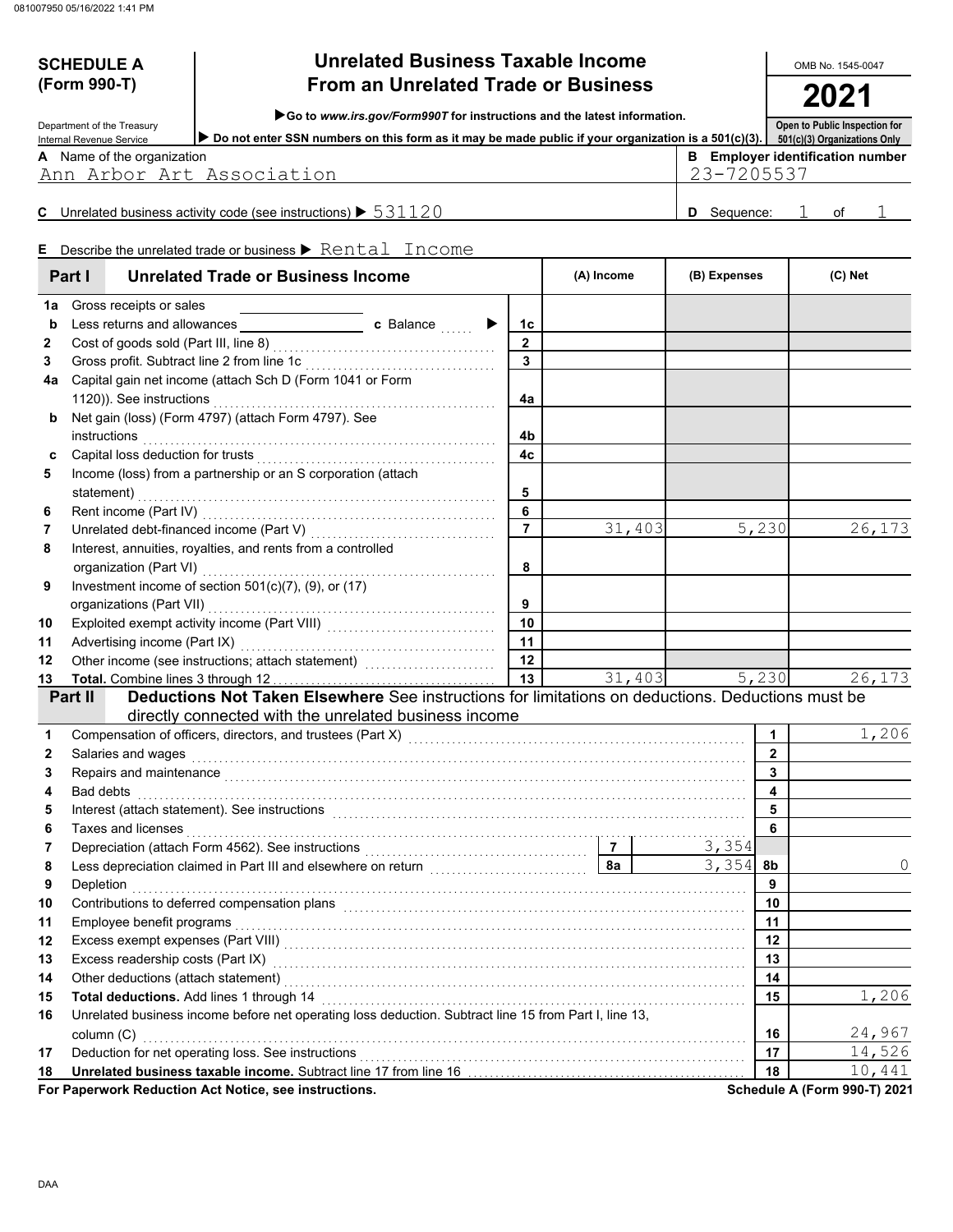081007950 05/16/2022 1:41 PM

|              | Schedule A (Form 990-T) 2021 Ann Arbor Art Association                                                                                                                                                                         |                    |                                                           | 23-7205537              | Page 2                         |
|--------------|--------------------------------------------------------------------------------------------------------------------------------------------------------------------------------------------------------------------------------|--------------------|-----------------------------------------------------------|-------------------------|--------------------------------|
|              | <b>Cost of Goods Sold Cost of Goods Sold</b><br>Part III                                                                                                                                                                       |                    | Enter method of inventory valuation $\blacktriangleright$ |                         |                                |
| 1            | Inventory at beginning of year with the control of the control of the control of the control of the control of                                                                                                                 |                    |                                                           | 1                       |                                |
| 2            | Purchases                                                                                                                                                                                                                      |                    |                                                           | $\overline{2}$          |                                |
| 3            | Cost of labor with a series of the contract of the cost of labor with the cost of labor with the cost of labor with the cost of labor with the cost of labor with the cost of labor with the cost of labor with the cost of la |                    |                                                           | 3                       |                                |
| 4            | Additional section 263A costs (attach statement) [11] Additional section of the section of the section 263A costs (attach statement) [11] Additional section 263A costs (attach statement) [11] Additional section of the sect |                    |                                                           | $\overline{\mathbf{4}}$ |                                |
| 5            |                                                                                                                                                                                                                                |                    |                                                           | 5                       |                                |
| 6            | Total. Add lines 1 through 5 <b>Manual</b> Manual Manual Manual Manual Manual Manual Manual Manual Manual Manual Manual                                                                                                        |                    |                                                           | 6                       |                                |
| 7            | Inventory at end of year                                                                                                                                                                                                       |                    |                                                           | $\overline{7}$          |                                |
| 8            | Cost of goods sold. Subtract line 7 from line 6. Enter here and in Part I, line 2                                                                                                                                              |                    |                                                           | 8                       |                                |
| 9            | Do the rules of section 263A (with respect to property produced or acquired for resale) apply to the organization?                                                                                                             |                    |                                                           |                         | <b>Yes</b><br>No.              |
|              | Rent Income (From Real Property and Personal Property Leased with Real Property)<br><b>Part IV</b>                                                                                                                             |                    |                                                           |                         |                                |
| 1            | Description of property (property street address, city, state, ZIP code). Check if a dual-use. See instructions.                                                                                                               |                    |                                                           |                         |                                |
|              | A                                                                                                                                                                                                                              |                    |                                                           |                         |                                |
|              | в                                                                                                                                                                                                                              |                    |                                                           |                         |                                |
|              | C<br>D                                                                                                                                                                                                                         |                    |                                                           |                         |                                |
|              |                                                                                                                                                                                                                                | $\mathbf{A}$       | в                                                         | C                       | D                              |
| 2            | Rent received or accrued                                                                                                                                                                                                       |                    |                                                           |                         |                                |
| a            | From personal property (if the percentage of                                                                                                                                                                                   |                    |                                                           |                         |                                |
|              | rent for personal property is more than 10%                                                                                                                                                                                    |                    |                                                           |                         |                                |
|              | but not more than 50%)                                                                                                                                                                                                         |                    |                                                           |                         |                                |
|              | <b>b</b> From real and personal property (if the                                                                                                                                                                               |                    |                                                           |                         |                                |
|              | percentage of rent for personal property exceeds                                                                                                                                                                               |                    |                                                           |                         |                                |
|              | 50% or if the rent is based on profit or income)                                                                                                                                                                               |                    |                                                           |                         |                                |
|              | c Total rents received or accrued by property.                                                                                                                                                                                 |                    |                                                           |                         |                                |
|              | Add lines 2a and 2b, columns A through D                                                                                                                                                                                       |                    |                                                           |                         |                                |
|              |                                                                                                                                                                                                                                |                    |                                                           |                         |                                |
| 3            | Total rents received or accrued. Add line 2c columns A through D. Enter here and on Part I, line 6, column (A)                                                                                                                 |                    |                                                           |                         |                                |
| 4            | Deductions directly connected with the income                                                                                                                                                                                  |                    |                                                           |                         |                                |
|              | in lines 2(a) and 2(b) (attach statement)                                                                                                                                                                                      |                    |                                                           |                         |                                |
| 5            | Total deductions. Add line 4 columns A through D. Enter here and on Part I, line 6, column (B)                                                                                                                                 |                    |                                                           |                         |                                |
|              |                                                                                                                                                                                                                                |                    |                                                           |                         |                                |
|              | <b>Unrelated Debt-Financed Income (see instructions)</b><br><b>Part V</b>                                                                                                                                                      |                    |                                                           |                         |                                |
| 1            | Description of debt-financed property (street address, city, state, ZIP code). Check if a dual-use. See instructions.                                                                                                          |                    |                                                           |                         |                                |
|              | X<br>115 W. Liberty St.<br>A                                                                                                                                                                                                   | ann Arbor          |                                                           | МI                      | 48104                          |
|              | в                                                                                                                                                                                                                              |                    |                                                           |                         |                                |
|              | C                                                                                                                                                                                                                              |                    |                                                           |                         |                                |
|              | D                                                                                                                                                                                                                              |                    |                                                           |                         |                                |
|              | Stmt 1                                                                                                                                                                                                                         | A                  | B                                                         | C                       | D                              |
| $\mathbf{2}$ | Gross income from or allocable to debt-                                                                                                                                                                                        |                    |                                                           |                         |                                |
|              | financed property                                                                                                                                                                                                              | 31,403             |                                                           |                         |                                |
| 3            | Deductions directly connected with or allocable                                                                                                                                                                                |                    |                                                           |                         |                                |
|              | to debt-financed property<br>a Straight line depreciation (attach statement)                                                                                                                                                   | 3,354              |                                                           |                         |                                |
| b            | Other deductions (attach statement)                                                                                                                                                                                            | 1,876              |                                                           |                         |                                |
| c            | Total deductions (add lines 3a and 3b,                                                                                                                                                                                         |                    |                                                           |                         |                                |
|              | columns A through D)                                                                                                                                                                                                           | 5,230              |                                                           |                         |                                |
| 4            | Amount of average acquisition debt on or allocable                                                                                                                                                                             | Statement 2<br>See |                                                           |                         |                                |
|              | to debt-financed property (attach statement)                                                                                                                                                                                   | 29,167             |                                                           |                         |                                |
| 5            | Average adjusted basis of or allocable to debt-                                                                                                                                                                                |                    |                                                           |                         |                                |
|              | financed property (attach statement)                                                                                                                                                                                           | 17,500             |                                                           |                         |                                |
| 6            | Divide line 4 by line 5                                                                                                                                                                                                        | 100.00%            |                                                           | $\frac{0}{0}$           | $\frac{0}{0}$<br>$\frac{0}{0}$ |
| 7            | Gross income reportable. Multiply line 2 by line 6                                                                                                                                                                             | 31<br>,403         |                                                           |                         |                                |
|              |                                                                                                                                                                                                                                |                    |                                                           |                         |                                |
| 8            | Total gross income (add line 7, columns A through D). Enter here and on Part I, line 7, column (A)                                                                                                                             |                    |                                                           |                         | 31,403                         |
| 9            | Allocable deductions. Multiply line 3c by line 6                                                                                                                                                                               | 5,230              |                                                           |                         |                                |
|              |                                                                                                                                                                                                                                |                    |                                                           |                         |                                |
| 10           | Total allocable deductions. Add line 9, columns A through D. Enter here and on Part I, line 7, column (B)                                                                                                                      |                    |                                                           |                         | 5,230                          |
| 11           | Total dividends-received deductions included in line 10                                                                                                                                                                        |                    |                                                           |                         |                                |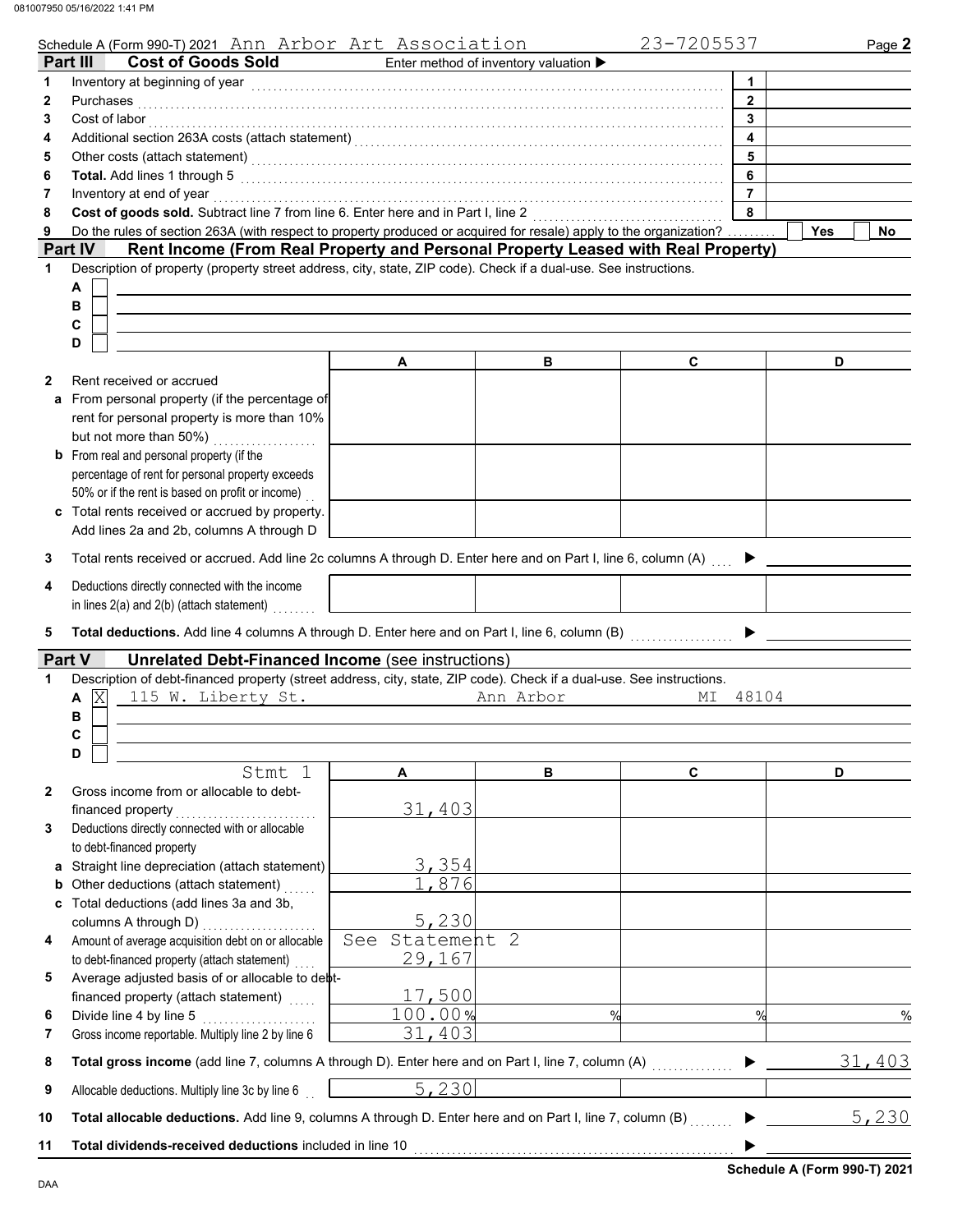|        | Schedule A (Form 990-T) 2021 Ann Arbor Art Association                                                                                                                    |                                                                                            |                                         |                                    |                                                         |                                        |                                            | 23-7205537                                                                                   |                | Page 3                                                         |
|--------|---------------------------------------------------------------------------------------------------------------------------------------------------------------------------|--------------------------------------------------------------------------------------------|-----------------------------------------|------------------------------------|---------------------------------------------------------|----------------------------------------|--------------------------------------------|----------------------------------------------------------------------------------------------|----------------|----------------------------------------------------------------|
|        | <b>Part VI</b>                                                                                                                                                            | Interest, Annuities, Royalties, and Rents from Controlled Organizations (see instructions) |                                         |                                    |                                                         |                                        |                                            |                                                                                              |                |                                                                |
|        |                                                                                                                                                                           |                                                                                            |                                         |                                    |                                                         |                                        |                                            | <b>Exempt Controlled Organization</b>                                                        |                |                                                                |
|        | 1. Name of controlled<br>organization                                                                                                                                     |                                                                                            | 2. Employer<br>identification<br>number |                                    | 3. Net unrelated<br>income (loss)<br>(see instructions) | 4. Total of specified<br>payments made |                                            | 5. Part of column 4<br>that is included in the<br>controlling organization's<br>gross income |                | 6. Deductions directly<br>connected with<br>income in column 5 |
| (1)    |                                                                                                                                                                           |                                                                                            |                                         |                                    |                                                         |                                        |                                            |                                                                                              |                |                                                                |
| (2)    |                                                                                                                                                                           |                                                                                            |                                         |                                    |                                                         |                                        |                                            |                                                                                              |                |                                                                |
| (3)    |                                                                                                                                                                           |                                                                                            |                                         |                                    |                                                         |                                        |                                            |                                                                                              |                |                                                                |
| (4)    |                                                                                                                                                                           |                                                                                            |                                         |                                    |                                                         |                                        |                                            |                                                                                              |                |                                                                |
|        |                                                                                                                                                                           |                                                                                            |                                         | Nonexempt Controlled Organizations |                                                         |                                        |                                            |                                                                                              |                |                                                                |
|        | 7. Taxable income                                                                                                                                                         | 8. Net unrelated                                                                           |                                         |                                    | 9. Total of specified                                   |                                        | 10. Part of column 9                       |                                                                                              |                | 11. Deductions directly                                        |
|        |                                                                                                                                                                           | income (loss)                                                                              |                                         |                                    | payments made                                           |                                        | that is included in the                    |                                                                                              |                | connected with                                                 |
|        |                                                                                                                                                                           | (see instructions)                                                                         |                                         |                                    |                                                         |                                        | controlling organization's<br>gross income |                                                                                              |                | income in column 10                                            |
| (1)    |                                                                                                                                                                           |                                                                                            |                                         |                                    |                                                         |                                        |                                            |                                                                                              |                |                                                                |
| (2)    |                                                                                                                                                                           |                                                                                            |                                         |                                    |                                                         |                                        |                                            |                                                                                              |                |                                                                |
| (3)    |                                                                                                                                                                           |                                                                                            |                                         |                                    |                                                         |                                        |                                            |                                                                                              |                |                                                                |
| (4)    |                                                                                                                                                                           |                                                                                            |                                         |                                    |                                                         |                                        |                                            |                                                                                              |                |                                                                |
|        |                                                                                                                                                                           |                                                                                            |                                         |                                    |                                                         |                                        | Add columns 5 and 10.                      |                                                                                              |                | Add columns 6 and 11.                                          |
|        |                                                                                                                                                                           |                                                                                            |                                         |                                    |                                                         |                                        | Enter here and on Part I,                  |                                                                                              |                | Enter here and on Part I,                                      |
|        |                                                                                                                                                                           |                                                                                            |                                         |                                    |                                                         |                                        | line 8, column (A)                         |                                                                                              |                | line $8$ , column $(B)$                                        |
| Totals |                                                                                                                                                                           |                                                                                            |                                         |                                    |                                                         |                                        |                                            |                                                                                              |                |                                                                |
|        | <b>Part VII</b>                                                                                                                                                           | Investment Income of a Section 501(c)(7), (9),                                             |                                         |                                    | or (17)                                                 | Organization (see instructions)        |                                            |                                                                                              |                |                                                                |
|        | 1. Description of income                                                                                                                                                  |                                                                                            |                                         | 2. Amount of income                |                                                         | 3. Deductions                          |                                            | 4. Set-asides                                                                                |                | 5. Total deductions                                            |
|        |                                                                                                                                                                           |                                                                                            |                                         |                                    |                                                         | directly connected                     |                                            | (attach statement)                                                                           |                | and set-asides                                                 |
|        |                                                                                                                                                                           |                                                                                            |                                         |                                    |                                                         | (attach statement)                     |                                            |                                                                                              |                | (add columns 3 and 4)                                          |
| (1)    |                                                                                                                                                                           |                                                                                            |                                         |                                    |                                                         |                                        |                                            |                                                                                              |                |                                                                |
| (2)    |                                                                                                                                                                           |                                                                                            |                                         |                                    |                                                         |                                        |                                            |                                                                                              |                |                                                                |
| (3)    |                                                                                                                                                                           |                                                                                            |                                         |                                    |                                                         |                                        |                                            |                                                                                              |                |                                                                |
| (4)    |                                                                                                                                                                           |                                                                                            |                                         |                                    |                                                         |                                        |                                            |                                                                                              |                |                                                                |
|        |                                                                                                                                                                           |                                                                                            |                                         | Add amounts in column 2.           |                                                         |                                        |                                            |                                                                                              |                | Add amounts in column 5.                                       |
|        |                                                                                                                                                                           |                                                                                            |                                         | Enter here and on Part I,          |                                                         |                                        |                                            |                                                                                              |                | Enter here and on Part I.                                      |
|        |                                                                                                                                                                           |                                                                                            |                                         | line $9$ , column $(A)$            |                                                         |                                        |                                            |                                                                                              |                | line 9, column (B)                                             |
| Totals |                                                                                                                                                                           |                                                                                            |                                         |                                    |                                                         |                                        |                                            |                                                                                              |                |                                                                |
|        | <b>Part VIII</b>                                                                                                                                                          | Exploited Exempt Activity Income, Other Than Advertising Income (see instructions)         |                                         |                                    |                                                         |                                        |                                            |                                                                                              |                |                                                                |
| 1      | Description of exploited activity:                                                                                                                                        |                                                                                            |                                         |                                    |                                                         |                                        |                                            |                                                                                              |                |                                                                |
| 2      | Gross unrelated business income from trade or business. Enter here and on Part I, line 10, column (A)                                                                     |                                                                                            |                                         |                                    |                                                         |                                        |                                            |                                                                                              | $\mathbf{2}$   |                                                                |
| 3      | Expenses directly connected with production of unrelated business income. Enter here and on Part I,                                                                       |                                                                                            |                                         |                                    |                                                         |                                        |                                            |                                                                                              |                |                                                                |
|        | line 10, column (B)                                                                                                                                                       |                                                                                            |                                         |                                    |                                                         |                                        |                                            |                                                                                              | 3              |                                                                |
| 4      | Net income (loss) from unrelated trade or business. Subtract line 3 from line 2. If a gain, complete                                                                      |                                                                                            |                                         |                                    |                                                         |                                        |                                            |                                                                                              |                |                                                                |
|        | lines 5 through 7                                                                                                                                                         |                                                                                            |                                         |                                    |                                                         |                                        |                                            |                                                                                              | 4              |                                                                |
| 5      | Gross income from activity that is not unrelated business income [[11][11] Cross income [11] Cross income from activity that is not unrelated business income [11] $\sim$ |                                                                                            |                                         |                                    |                                                         |                                        |                                            |                                                                                              | 5              |                                                                |
| 6      | Expenses attributable to income entered on line 5                                                                                                                         |                                                                                            |                                         |                                    |                                                         |                                        |                                            |                                                                                              | 6              |                                                                |
| 7      | Excess exempt expenses. Subtract line 5 from line 6, but do not enter more than the amount on line                                                                        |                                                                                            |                                         |                                    |                                                         |                                        |                                            |                                                                                              |                |                                                                |
|        |                                                                                                                                                                           |                                                                                            |                                         |                                    |                                                         |                                        |                                            |                                                                                              | $\overline{7}$ |                                                                |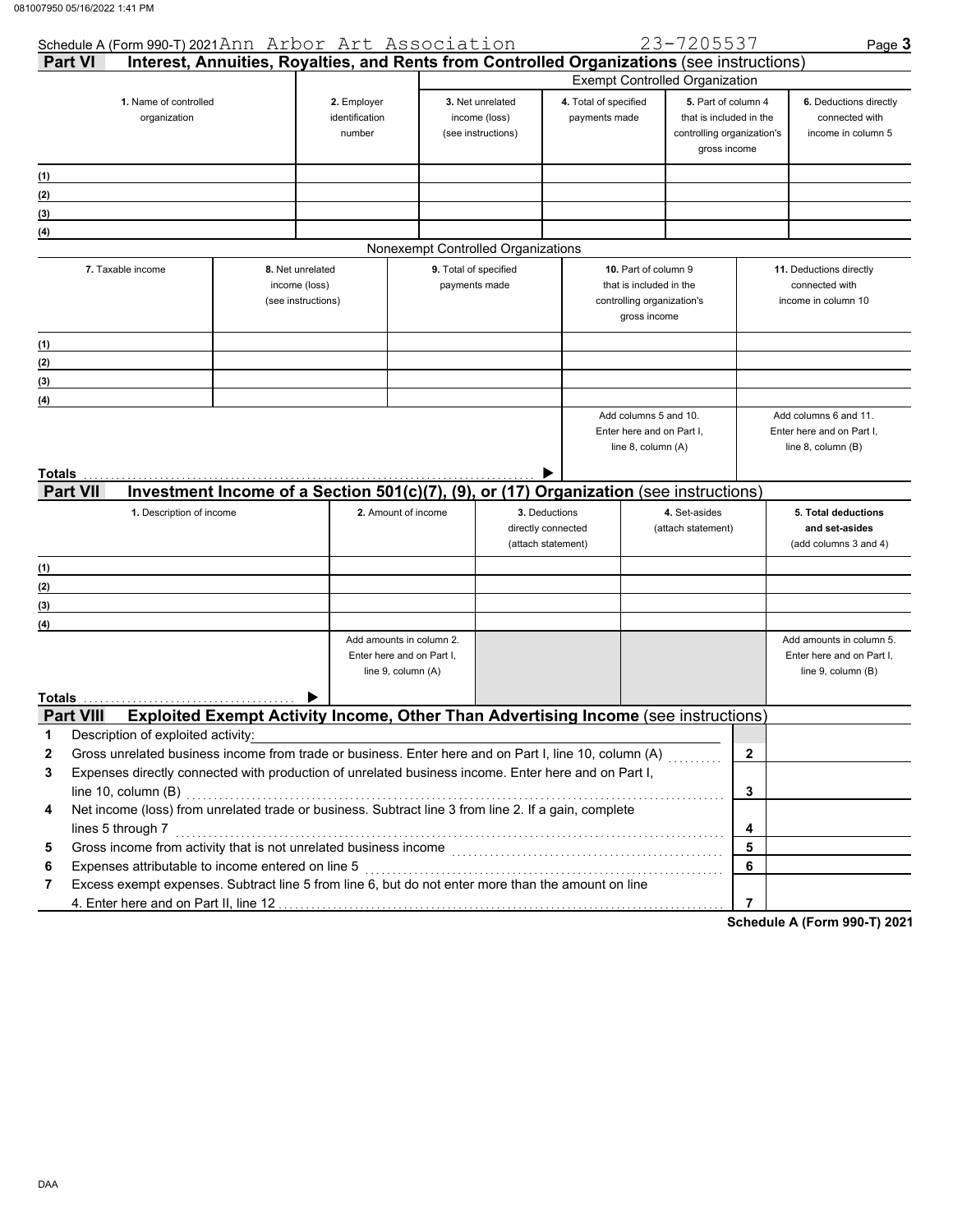| Schedule A (Form 990-T) 2021 Ann Arbor Art Association                                                                                                 |                 | 23-7205537                     | Page 4                                |
|--------------------------------------------------------------------------------------------------------------------------------------------------------|-----------------|--------------------------------|---------------------------------------|
| Part IX<br><b>Advertising Income</b>                                                                                                                   |                 |                                |                                       |
| Name(s) of periodical(s). Check box if reporting two or more periodicals on a consolidated basis.<br>1                                                 |                 |                                |                                       |
| A<br>в                                                                                                                                                 |                 |                                |                                       |
| C                                                                                                                                                      |                 |                                |                                       |
| D                                                                                                                                                      |                 |                                |                                       |
| Enter amounts for each periodical listed above in the corresponding column.                                                                            |                 |                                |                                       |
|                                                                                                                                                        | в               | C                              | D                                     |
| $\mathbf{2}$                                                                                                                                           |                 |                                |                                       |
|                                                                                                                                                        |                 |                                |                                       |
| Direct advertising costs by periodical<br>3                                                                                                            |                 |                                |                                       |
|                                                                                                                                                        |                 |                                |                                       |
|                                                                                                                                                        |                 |                                |                                       |
| Advertising gain (loss). Subtract line 3 from line<br>4                                                                                                |                 |                                |                                       |
| 2. For any column in line 4 showing a gain,                                                                                                            |                 |                                |                                       |
| complete lines 5 through 8. For any column in<br>line 4 showing a loss or zero, do not complete                                                        |                 |                                |                                       |
| lines 5 through 7, and enter zero on line $8$                                                                                                          |                 |                                |                                       |
| 5                                                                                                                                                      |                 |                                |                                       |
| 6<br>Circulation income                                                                                                                                |                 |                                |                                       |
| 7<br>Excess readership costs. If line 6 is less than                                                                                                   |                 |                                |                                       |
| line 5, subtract line 6 from line 5. If line 5 is less                                                                                                 |                 |                                |                                       |
| than line 6, enter zero                                                                                                                                |                 |                                |                                       |
| Excess readership costs allowed as a<br>8                                                                                                              |                 |                                |                                       |
| deduction. For each column showing a gain on                                                                                                           |                 |                                |                                       |
| line 4, enter the lesser of line 4 or line 7<br>a Add line 8, columns A through D. Enter the greater of the line 8a, columns total or zero here and on |                 |                                |                                       |
| Part II, line 13 <b>Part II, line 13</b>                                                                                                               |                 |                                |                                       |
| Part X                                                                                                                                                 |                 |                                |                                       |
| <b>Compensation of Officers, Directors, and Trustees (see instructions)</b>                                                                            |                 | 3. Percentage                  | 4. Compensation                       |
| 1. Name                                                                                                                                                | 2. Title        | of time devoted<br>to business | attributable to<br>unrelated business |
| (1) Marie Klopf                                                                                                                                        | President & CEO | 1.00%                          | 1,206                                 |
| (2)                                                                                                                                                    |                 |                                | $\%$                                  |
| (3)                                                                                                                                                    |                 |                                | $\%$                                  |
| (4)                                                                                                                                                    |                 |                                | %                                     |
| Total. Enter here and on Part II, line 1                                                                                                               |                 |                                | 1,206                                 |
| <b>Supplemental Information (see instructions)</b><br>Part XI                                                                                          |                 |                                |                                       |
|                                                                                                                                                        |                 |                                |                                       |
|                                                                                                                                                        |                 |                                |                                       |
|                                                                                                                                                        |                 |                                |                                       |
|                                                                                                                                                        |                 |                                |                                       |
|                                                                                                                                                        |                 |                                |                                       |
|                                                                                                                                                        |                 |                                |                                       |
|                                                                                                                                                        |                 |                                |                                       |
|                                                                                                                                                        |                 |                                |                                       |
|                                                                                                                                                        |                 |                                |                                       |
|                                                                                                                                                        |                 |                                |                                       |
|                                                                                                                                                        |                 |                                |                                       |
|                                                                                                                                                        |                 |                                |                                       |
|                                                                                                                                                        |                 |                                |                                       |
|                                                                                                                                                        |                 |                                |                                       |
|                                                                                                                                                        |                 |                                |                                       |
|                                                                                                                                                        |                 |                                |                                       |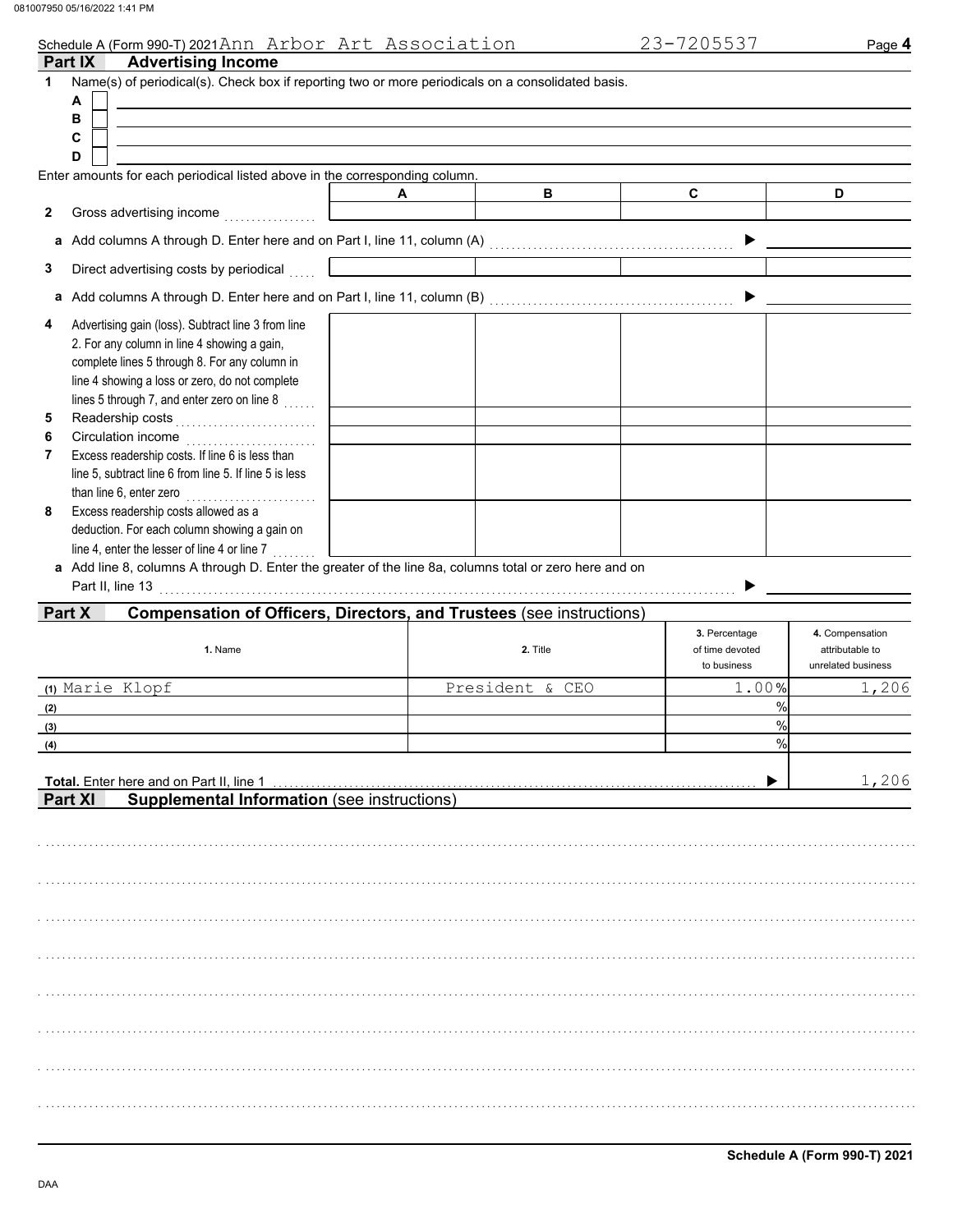Form 4562

(99)

## **Depreciation and Amortization**  $4562$  Depreciation and Amortization<br>(Including Information on Listed Property)  $\overline{\hspace{1cm}}$  2021<br>**2021**

**(Including Information on Listed Property)**

 **Attach to your tax return.**

Department of the Treasury (99) **Department of the Treasury Properties of the Section Conduct Conduct Conduct Conductions and the latest information.** 

OMB No. 1545-0172

**179**

|     | Name(s) shown on return                                                                                                                                                               |                                            |                                                                                                   |                              |                |                  |          | Identifying number                                                                                       |
|-----|---------------------------------------------------------------------------------------------------------------------------------------------------------------------------------------|--------------------------------------------|---------------------------------------------------------------------------------------------------|------------------------------|----------------|------------------|----------|----------------------------------------------------------------------------------------------------------|
|     |                                                                                                                                                                                       | Ann Arbor Art Association                  |                                                                                                   |                              |                |                  |          | 23-7205537                                                                                               |
|     | Business or activity to which this form relates                                                                                                                                       |                                            |                                                                                                   |                              |                |                  |          |                                                                                                          |
|     | Vine and Dine                                                                                                                                                                         |                                            |                                                                                                   |                              |                |                  |          |                                                                                                          |
|     | Part I                                                                                                                                                                                |                                            | <b>Election To Expense Certain Property Under Section 179</b>                                     |                              |                |                  |          |                                                                                                          |
|     |                                                                                                                                                                                       |                                            | Note: If you have any listed property, complete Part V before you complete Part I.                |                              |                |                  |          |                                                                                                          |
| 1   | Maximum amount (see instructions)                                                                                                                                                     |                                            |                                                                                                   |                              |                |                  | 1        | 1,050,000                                                                                                |
| 2   | Total cost of section 179 property placed in service (see instructions)                                                                                                               |                                            |                                                                                                   |                              |                |                  | 2        |                                                                                                          |
| 3   |                                                                                                                                                                                       |                                            |                                                                                                   |                              |                |                  | 3        | 2,620,000                                                                                                |
| 4   | Reduction in limitation. Subtract line 3 from line 2. If zero or less, enter -0-                                                                                                      |                                            |                                                                                                   |                              |                |                  | 4        |                                                                                                          |
| 5   | Dollar limitation for tax year. Subtract line 4 from line 1. If zero or less, enter -0-. If married filing separately, see instructions                                               |                                            |                                                                                                   |                              |                |                  | 5        |                                                                                                          |
| 6   |                                                                                                                                                                                       | (a) Description of property                |                                                                                                   | (b) Cost (business use only) |                | (c) Elected cost |          |                                                                                                          |
|     |                                                                                                                                                                                       |                                            |                                                                                                   |                              |                |                  |          |                                                                                                          |
|     |                                                                                                                                                                                       |                                            |                                                                                                   |                              |                |                  |          |                                                                                                          |
| 7   | Listed property. Enter the amount from line 29                                                                                                                                        |                                            |                                                                                                   |                              | $\overline{7}$ |                  |          |                                                                                                          |
| 8   | Total elected cost of section 179 property. Add amounts in column (c), lines 6 and 7 [[[[[[[[[[[[[[[[[[[[[[[[                                                                         |                                            |                                                                                                   |                              |                |                  | 8        |                                                                                                          |
| 9   | Tentative deduction. Enter the smaller of line 5 or line 8                                                                                                                            |                                            |                                                                                                   |                              |                |                  | 9        |                                                                                                          |
| 10  | Carryover of disallowed deduction from line 13 of your 2020 Form 4562                                                                                                                 |                                            |                                                                                                   |                              |                |                  | 10       |                                                                                                          |
| 11  | Business income limitation. Enter the smaller of business income (not less than zero) or line 5. See instructions                                                                     |                                            |                                                                                                   |                              |                |                  | 11       |                                                                                                          |
| 12  |                                                                                                                                                                                       |                                            |                                                                                                   |                              |                |                  | 12       |                                                                                                          |
| 13  | Carryover of disallowed deduction to 2022. Add lines 9 and 10, less line 12<br>Note: Don't use Part II or Part III below for listed property. Instead, use Part V.                    |                                            |                                                                                                   | ▶                            | 13             |                  |          |                                                                                                          |
|     | Part II                                                                                                                                                                               |                                            |                                                                                                   |                              |                |                  |          | Special Depreciation Allowance and Other Depreciation (Don't include listed property. See instructions.) |
|     | Special depreciation allowance for qualified property (other than listed property) placed in service                                                                                  |                                            |                                                                                                   |                              |                |                  |          |                                                                                                          |
| 14  | during the tax year. See instructions                                                                                                                                                 |                                            |                                                                                                   |                              |                |                  |          |                                                                                                          |
|     | Property subject to section 168(f)(1) election                                                                                                                                        |                                            |                                                                                                   |                              |                |                  | 14<br>15 |                                                                                                          |
| 15  |                                                                                                                                                                                       |                                            |                                                                                                   |                              |                |                  | 16       | 41,993                                                                                                   |
| 16  | Part III                                                                                                                                                                              |                                            | <b>MACRS Depreciation (Don't include listed property. See instructions.)</b>                      |                              |                |                  |          |                                                                                                          |
|     |                                                                                                                                                                                       |                                            | <b>Section A</b>                                                                                  |                              |                |                  |          |                                                                                                          |
| 17  | MACRS deductions for assets placed in service in tax years beginning before 2021                                                                                                      |                                            |                                                                                                   |                              |                |                  | 17       | 2,063                                                                                                    |
| 18  | If you are electing to group any assets placed in service during the tax year into one or more general asset accounts, check here                                                     |                                            |                                                                                                   |                              |                |                  |          |                                                                                                          |
|     |                                                                                                                                                                                       |                                            | Section B-Assets Placed in Service During 2021 Tax Year Using the General Depreciation System     |                              |                |                  |          |                                                                                                          |
|     | (a) Classification of property                                                                                                                                                        | (b) Month and year<br>placed in<br>service | (c) Basis for depreciation<br>(business/investment use<br>only-see instructions)                  | (d) Recovery<br>period       | (e) Convention | (f) Method       |          | (g) Depreciation deduction                                                                               |
| 19a | 3-year property                                                                                                                                                                       |                                            |                                                                                                   |                              |                |                  |          |                                                                                                          |
| b   | 5-year property                                                                                                                                                                       |                                            |                                                                                                   |                              |                |                  |          |                                                                                                          |
| c   | 7-year property                                                                                                                                                                       |                                            |                                                                                                   |                              |                |                  |          |                                                                                                          |
| d   | 10-year property                                                                                                                                                                      |                                            |                                                                                                   |                              |                |                  |          |                                                                                                          |
|     | e 15-year property                                                                                                                                                                    |                                            |                                                                                                   |                              |                |                  |          |                                                                                                          |
| f   | 20-year property                                                                                                                                                                      |                                            |                                                                                                   |                              |                |                  |          |                                                                                                          |
| g   | 25-year property                                                                                                                                                                      |                                            |                                                                                                   | 25 yrs.                      |                | S/L              |          |                                                                                                          |
| h.  | <b>Residential rental</b>                                                                                                                                                             |                                            |                                                                                                   | 27.5 yrs.                    | MM             | S/L              |          |                                                                                                          |
|     | property                                                                                                                                                                              |                                            |                                                                                                   | 27.5 yrs.                    | <b>MM</b>      | S/L              |          |                                                                                                          |
|     | <i>i</i> Nonresidential real                                                                                                                                                          |                                            |                                                                                                   | 39 yrs.                      | МM             | S/L              |          |                                                                                                          |
|     | property                                                                                                                                                                              |                                            |                                                                                                   |                              | <b>MM</b>      | S/L              |          |                                                                                                          |
|     |                                                                                                                                                                                       |                                            | Section C-Assets Placed in Service During 2021 Tax Year Using the Alternative Depreciation System |                              |                |                  |          |                                                                                                          |
| 20a | Class life                                                                                                                                                                            |                                            |                                                                                                   |                              |                | S/L              |          |                                                                                                          |
| b   | 12-year                                                                                                                                                                               |                                            |                                                                                                   | 12 yrs.                      |                | S/L              |          |                                                                                                          |
|     | c 30-year                                                                                                                                                                             |                                            |                                                                                                   | 30 yrs.                      | МM             | S/L              |          |                                                                                                          |
| d   | 40-year                                                                                                                                                                               |                                            |                                                                                                   | 40 yrs.                      | МM             | S/L              |          |                                                                                                          |
|     | <b>Part IV</b><br><b>Summary</b> (See instructions.)                                                                                                                                  |                                            |                                                                                                   |                              |                |                  |          |                                                                                                          |
| 21  | Listed property. Enter amount from line 28                                                                                                                                            |                                            |                                                                                                   |                              |                |                  | 21       |                                                                                                          |
| 22  | Total. Add amounts from line 12, lines 14 through 17, lines 19 and 20 in column (g), and line 21. Enter                                                                               |                                            |                                                                                                   |                              |                |                  |          |                                                                                                          |
| 23  | here and on the appropriate lines of your return. Partnerships and S corporations—see instructions<br>For assets shown above and placed in service during the current year, enter the |                                            |                                                                                                   |                              |                |                  | 22       | 44,056                                                                                                   |
|     |                                                                                                                                                                                       |                                            |                                                                                                   |                              |                |                  |          |                                                                                                          |

portion of the basis attributable to section 263A costs

**23**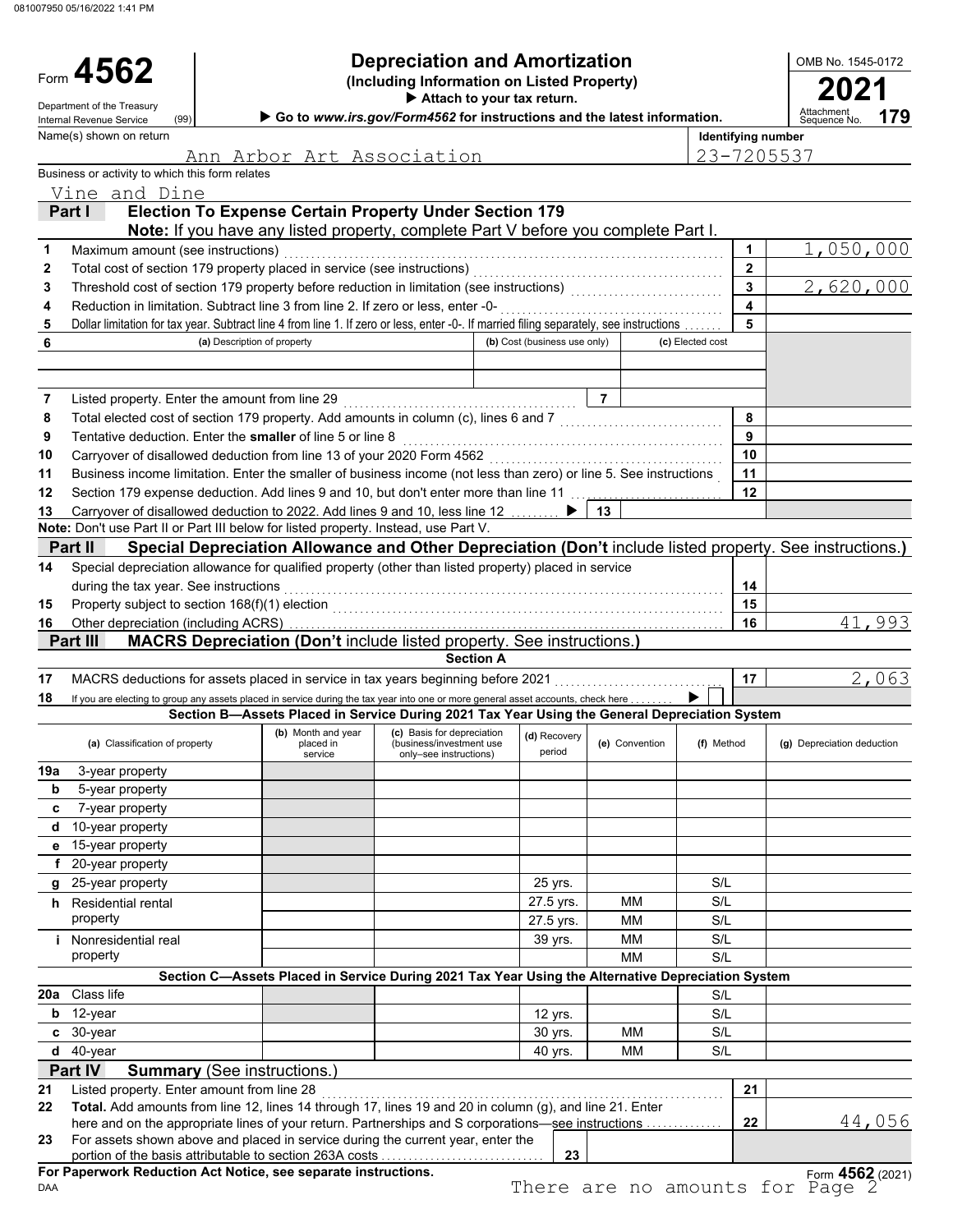Form 4562

## **Depreciation and Amortization**  $4562$  Depreciation and Amortization<br>(Including Information on Listed Property)  $\overline{\hspace{1cm}}$  2021<br>**2021**

**(Including Information on Listed Property)**

 **Attach to your tax return.**

Department of the Treasury (99) **Department of the Treasury Properties of the Section Conduct Conduct Conduct Conductions and the latest information.** 

**179**

OMB No. 1545-0172

|     | (99)<br>Internal Revenue Service                                                                                                                                                                              |                                                                                                   | Go to www.irs.gov/Form4562 for instructions and the latest information.          |                              |                |                  |             | Allachment<br>179<br>Sequence No.                                                                        |
|-----|---------------------------------------------------------------------------------------------------------------------------------------------------------------------------------------------------------------|---------------------------------------------------------------------------------------------------|----------------------------------------------------------------------------------|------------------------------|----------------|------------------|-------------|----------------------------------------------------------------------------------------------------------|
|     | Name(s) shown on return                                                                                                                                                                                       |                                                                                                   |                                                                                  |                              |                |                  |             | <b>Identifying number</b>                                                                                |
|     |                                                                                                                                                                                                               | Ann Arbor Art Association                                                                         |                                                                                  |                              |                |                  |             | 23-7205537                                                                                               |
|     | Business or activity to which this form relates                                                                                                                                                               |                                                                                                   |                                                                                  |                              |                |                  |             |                                                                                                          |
|     | Rental                                                                                                                                                                                                        |                                                                                                   |                                                                                  |                              |                |                  |             |                                                                                                          |
|     | Part I                                                                                                                                                                                                        | <b>Election To Expense Certain Property Under Section 179</b>                                     |                                                                                  |                              |                |                  |             |                                                                                                          |
|     |                                                                                                                                                                                                               | Note: If you have any listed property, complete Part V before you complete Part I.                |                                                                                  |                              |                |                  |             |                                                                                                          |
| 1   | Maximum amount (see instructions)                                                                                                                                                                             |                                                                                                   |                                                                                  |                              |                |                  | 1           | 1,050,000                                                                                                |
| 2   | Total cost of section 179 property placed in service (see instructions)                                                                                                                                       |                                                                                                   |                                                                                  |                              |                |                  | $\mathbf 2$ |                                                                                                          |
| 3   |                                                                                                                                                                                                               |                                                                                                   |                                                                                  |                              |                |                  | 3           | 2,620,000                                                                                                |
| 4   | Reduction in limitation. Subtract line 3 from line 2. If zero or less, enter -0-                                                                                                                              |                                                                                                   |                                                                                  |                              |                |                  | 4           |                                                                                                          |
| 5   | Dollar limitation for tax year. Subtract line 4 from line 1. If zero or less, enter -0-. If married filing separately, see instructions                                                                       |                                                                                                   |                                                                                  |                              |                |                  | 5           |                                                                                                          |
| 6   |                                                                                                                                                                                                               | (a) Description of property                                                                       |                                                                                  | (b) Cost (business use only) |                | (c) Elected cost |             |                                                                                                          |
|     |                                                                                                                                                                                                               |                                                                                                   |                                                                                  |                              |                |                  |             |                                                                                                          |
|     |                                                                                                                                                                                                               |                                                                                                   |                                                                                  |                              |                |                  |             |                                                                                                          |
| 7   | Listed property. Enter the amount from line 29                                                                                                                                                                |                                                                                                   |                                                                                  |                              | $\overline{7}$ |                  |             |                                                                                                          |
| 8   | Total elected cost of section 179 property. Add amounts in column (c), lines 6 and 7 [[[[[[[[[[[[[[[[[[[[[[[[                                                                                                 |                                                                                                   |                                                                                  |                              |                |                  | 8           |                                                                                                          |
| 9   | Tentative deduction. Enter the smaller of line 5 or line 8                                                                                                                                                    |                                                                                                   |                                                                                  |                              |                |                  | 9           |                                                                                                          |
| 10  | Carryover of disallowed deduction from line 13 of your 2020 Form 4562                                                                                                                                         |                                                                                                   |                                                                                  |                              |                |                  | 10          |                                                                                                          |
| 11  | Business income limitation. Enter the smaller of business income (not less than zero) or line 5. See instructions                                                                                             |                                                                                                   |                                                                                  |                              |                |                  | 11          |                                                                                                          |
| 12  | Section 179 expense deduction. Add lines 9 and 10, but don't enter more than line 11                                                                                                                          |                                                                                                   |                                                                                  |                              |                |                  | 12          |                                                                                                          |
| 13  | Carryover of disallowed deduction to 2022. Add lines 9 and 10, less line 12<br>Note: Don't use Part II or Part III below for listed property. Instead, use Part V.                                            |                                                                                                   |                                                                                  |                              | 13             |                  |             |                                                                                                          |
|     | Part II                                                                                                                                                                                                       |                                                                                                   |                                                                                  |                              |                |                  |             | Special Depreciation Allowance and Other Depreciation (Don't include listed property. See instructions.) |
| 14  | Special depreciation allowance for qualified property (other than listed property) placed in service                                                                                                          |                                                                                                   |                                                                                  |                              |                |                  |             |                                                                                                          |
|     | during the tax year. See instructions                                                                                                                                                                         |                                                                                                   |                                                                                  |                              |                |                  | 14          |                                                                                                          |
| 15  |                                                                                                                                                                                                               |                                                                                                   |                                                                                  |                              |                |                  | 15          |                                                                                                          |
| 16  |                                                                                                                                                                                                               |                                                                                                   |                                                                                  |                              |                |                  | 16          | 38,605                                                                                                   |
|     | Part III                                                                                                                                                                                                      | MACRS Depreciation (Don't include listed property. See instructions.)                             |                                                                                  |                              |                |                  |             |                                                                                                          |
|     |                                                                                                                                                                                                               |                                                                                                   | <b>Section A</b>                                                                 |                              |                |                  |             |                                                                                                          |
| 17  | MACRS deductions for assets placed in service in tax years beginning before 2021                                                                                                                              |                                                                                                   |                                                                                  |                              |                |                  | 17          | 0                                                                                                        |
| 18  | If you are electing to group any assets placed in service during the tax year into one or more general asset accounts, check here                                                                             |                                                                                                   |                                                                                  |                              |                |                  |             |                                                                                                          |
|     |                                                                                                                                                                                                               | Section B-Assets Placed in Service During 2021 Tax Year Using the General Depreciation System     |                                                                                  |                              |                |                  |             |                                                                                                          |
|     | (a) Classification of property                                                                                                                                                                                | (b) Month and year<br>placed in<br>service                                                        | (c) Basis for depreciation<br>(business/investment use<br>only-see instructions) | (d) Recovery<br>period       | (e) Convention | (f) Method       |             | (g) Depreciation deduction                                                                               |
| 19a | 3-year property                                                                                                                                                                                               |                                                                                                   |                                                                                  |                              |                |                  |             |                                                                                                          |
| b   | 5-year property                                                                                                                                                                                               |                                                                                                   |                                                                                  |                              |                |                  |             |                                                                                                          |
|     | 7-year property                                                                                                                                                                                               |                                                                                                   |                                                                                  |                              |                |                  |             |                                                                                                          |
| d   | 10-year property                                                                                                                                                                                              |                                                                                                   |                                                                                  |                              |                |                  |             |                                                                                                          |
| е   | 15-year property                                                                                                                                                                                              |                                                                                                   |                                                                                  |                              |                |                  |             |                                                                                                          |
| f   | 20-year property                                                                                                                                                                                              |                                                                                                   |                                                                                  |                              |                |                  |             |                                                                                                          |
| g   | 25-year property                                                                                                                                                                                              |                                                                                                   |                                                                                  | 25 yrs.                      |                | S/L              |             |                                                                                                          |
|     | h Residential rental                                                                                                                                                                                          |                                                                                                   |                                                                                  | 27.5 yrs.                    | <b>MM</b>      | S/L              |             |                                                                                                          |
|     | property                                                                                                                                                                                                      |                                                                                                   |                                                                                  | 27.5 yrs.                    | MМ             | S/L              |             |                                                                                                          |
| i.  | Nonresidential real                                                                                                                                                                                           |                                                                                                   |                                                                                  | 39 yrs.                      | MM             | S/L              |             |                                                                                                          |
|     | property                                                                                                                                                                                                      |                                                                                                   |                                                                                  |                              | <b>MM</b>      | S/L              |             |                                                                                                          |
|     |                                                                                                                                                                                                               | Section C-Assets Placed in Service During 2021 Tax Year Using the Alternative Depreciation System |                                                                                  |                              |                |                  |             |                                                                                                          |
| 20a | Class life                                                                                                                                                                                                    |                                                                                                   |                                                                                  |                              |                | S/L              |             |                                                                                                          |
| b   | 12-year                                                                                                                                                                                                       |                                                                                                   |                                                                                  | 12 yrs.                      |                | S/L              |             |                                                                                                          |
| c   | 30-year                                                                                                                                                                                                       |                                                                                                   |                                                                                  | 30 yrs.                      | МM             | S/L              |             |                                                                                                          |
|     | d 40-year                                                                                                                                                                                                     |                                                                                                   |                                                                                  | 40 yrs.                      | МM             | S/L              |             |                                                                                                          |
|     | Part IV<br><b>Summary (See instructions.)</b>                                                                                                                                                                 |                                                                                                   |                                                                                  |                              |                |                  |             |                                                                                                          |
| 21  | Listed property. Enter amount from line 28                                                                                                                                                                    |                                                                                                   |                                                                                  |                              |                |                  | 21          |                                                                                                          |
| 22  | Total. Add amounts from line 12, lines 14 through 17, lines 19 and 20 in column (g), and line 21. Enter<br>here and on the appropriate lines of your return. Partnerships and S corporations-see instructions |                                                                                                   |                                                                                  |                              |                |                  | 22          | 38,605                                                                                                   |
| 23  | For assets shown above and placed in service during the current year, enter the                                                                                                                               |                                                                                                   |                                                                                  |                              |                |                  |             |                                                                                                          |
|     | portion of the basis attributable to section 263A costs                                                                                                                                                       |                                                                                                   |                                                                                  | 23                           |                |                  |             |                                                                                                          |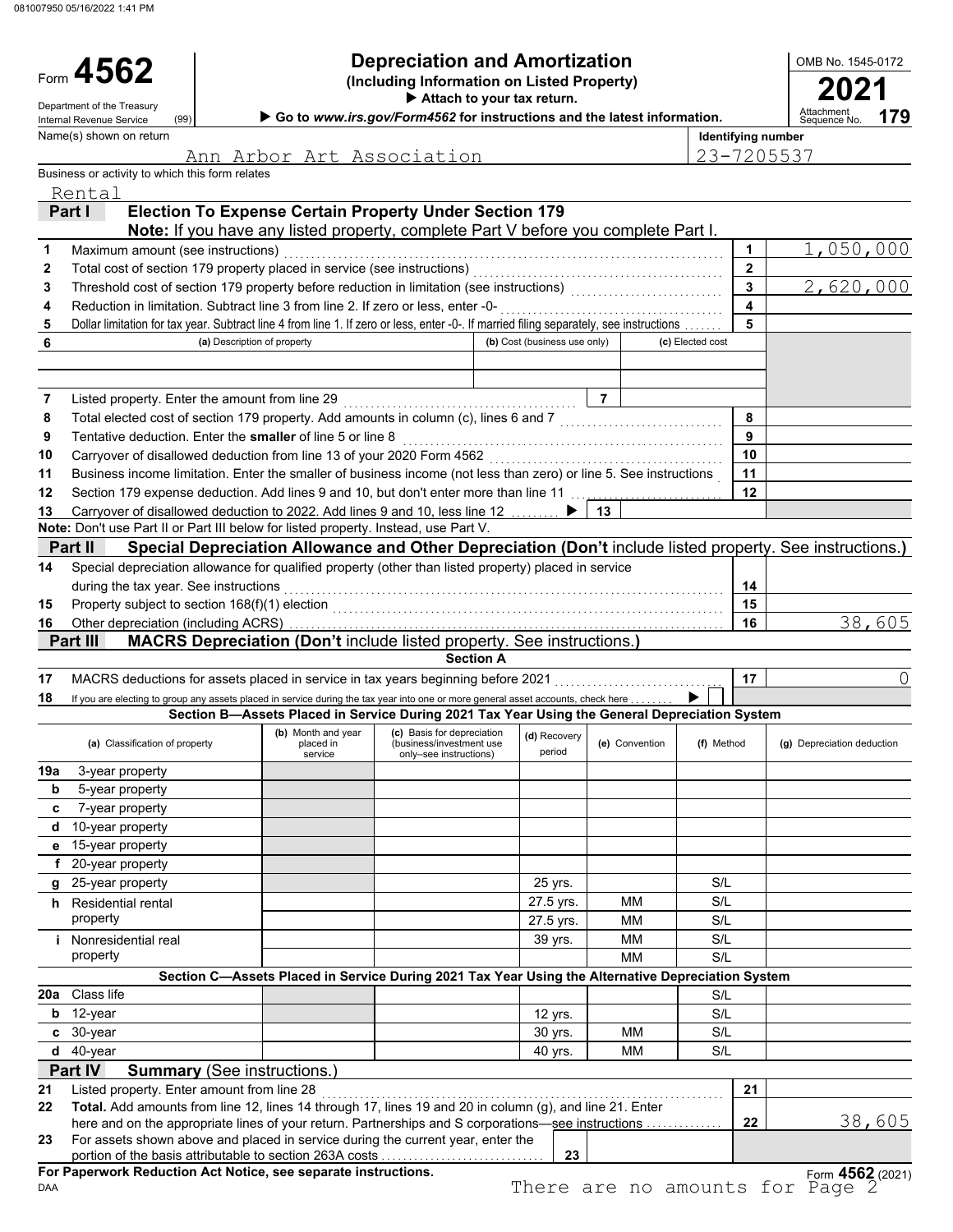| Name<br>Ann Arbor Art Association                                                                                                              | 23-7205537<br>buildi | <b>Taxpayer Identification Number</b> |
|------------------------------------------------------------------------------------------------------------------------------------------------|----------------------|---------------------------------------|
|                                                                                                                                                |                      |                                       |
|                                                                                                                                                |                      |                                       |
| Unincorporated Business Income Tax Code: $531120$<br>Activity: Lessors of nonresidential                                                       |                      |                                       |
| Each activity may carryforward losses after 2018                                                                                               |                      |                                       |
|                                                                                                                                                |                      |                                       |
| Activity income                                                                                                                                |                      | 26,173                                |
| Activity deductions<br>2                                                                                                                       | $\overline{2}$       | 1,206                                 |
| Activities income or loss, after deductions<br>3                                                                                               | 3                    | 24,967                                |
| Enter losses carried over to this year (no amounts prior to 2018) plus any carried-back amounts<br>4                                           | 4                    | 14,526                                |
| Enter 100% of the amount on Line 3, if both lines 3 and 4 are positive.<br>5                                                                   | 5                    | 24,967                                |
| Take the lesser of Line 4 or Line 5. E <mark>nter here and on Line 17 of Form 990-T, Sch A, Part II</mark> [ <i>[[[[[[[[[[[[[[[[[]]]]</i><br>6 | 6                    | 14,526                                |
| Remaining losses to be carried forward to 2022 (Subtract Line 6 from line 4) [11] content content content content                              |                      |                                       |
| 8                                                                                                                                              | 8                    | 0                                     |
| 9                                                                                                                                              | 9                    |                                       |
|                                                                                                                                                |                      |                                       |
| Electronic Filing includes the report of additional amounts for this activity                                                                  |                      |                                       |
| Post-2017 loss amounts from 2020, indefinite carryover (Reported with Form 990-T, Pt IV, with above UBIT code) E1<br>E1.                       |                      | 14,526                                |
| <b>E2</b> Prior year activity losses included on Schedule A, Line 17                                                                           | E <sub>2</sub>       | 14,526                                |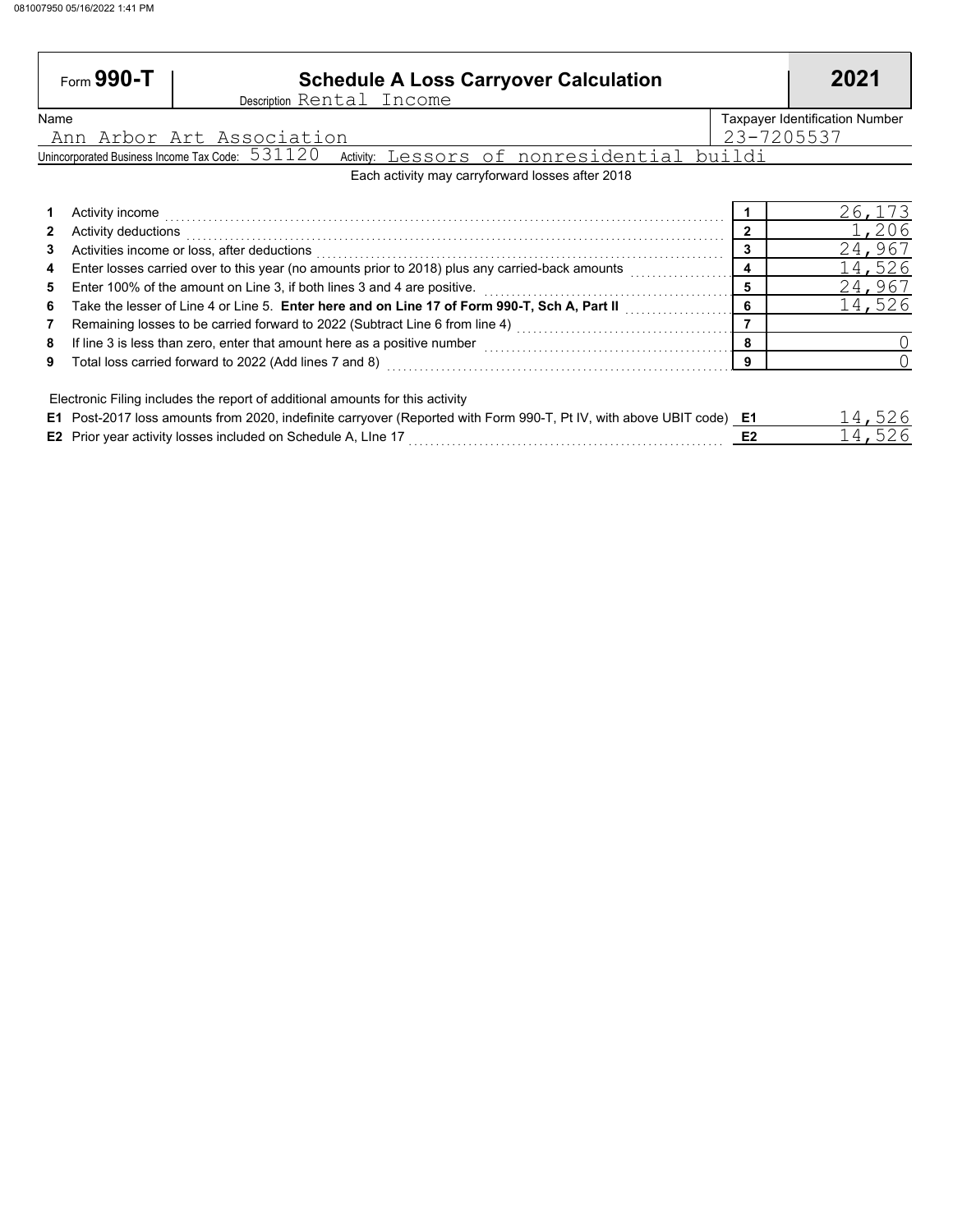#### **Form 990-T, Part IV, Line 5 - Post 2017 NOL Carryover Amounts**

| Activity<br><b>Description</b> | UBIT Num | Available<br>Carryover |
|--------------------------------|----------|------------------------|
| Rental Income                  | 531120   | 14,526                 |
| Total                          |          | 14,526                 |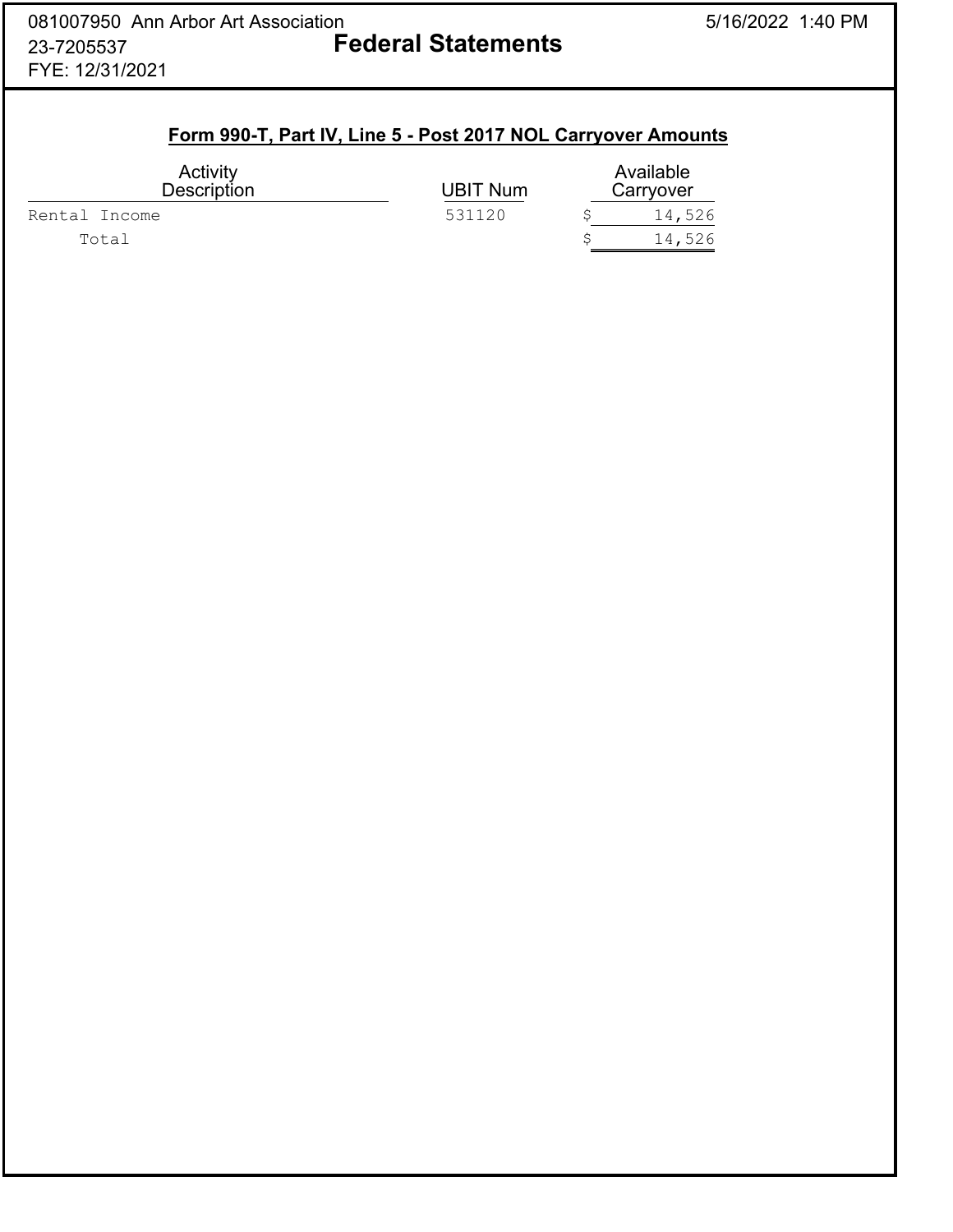#### **Rental Income**

#### **Statement 1 - Schedule A (990T), Part V, Line 3b - Other Debt Finance Expense Information**

| <b>Description</b>             |  | <b>Deduction</b> |              |  |  |  |
|--------------------------------|--|------------------|--------------|--|--|--|
| Rental<br>Repairs<br>Utilities |  |                  | 1,308<br>568 |  |  |  |
| Total                          |  |                  | 1,876        |  |  |  |

#### **Rental Income**

#### **Statement 2 - Schedule A (990T), Part V, Line 4 - Amount of Average Acquisition debt on or Allocable to Debt Financed Property**

| <b>Description</b>                                                                                          | Deduction |
|-------------------------------------------------------------------------------------------------------------|-----------|
| Rental<br>Sum of Debt Outstanding at First of Each Month<br>Divided by Total Number of Months Property Held | 7,000,000 |
| Average Acquisition Debt                                                                                    | 583,333   |
| Unrelated Activity Percentage                                                                               |           |
| Allocated Acquisition Debt                                                                                  | 29,167    |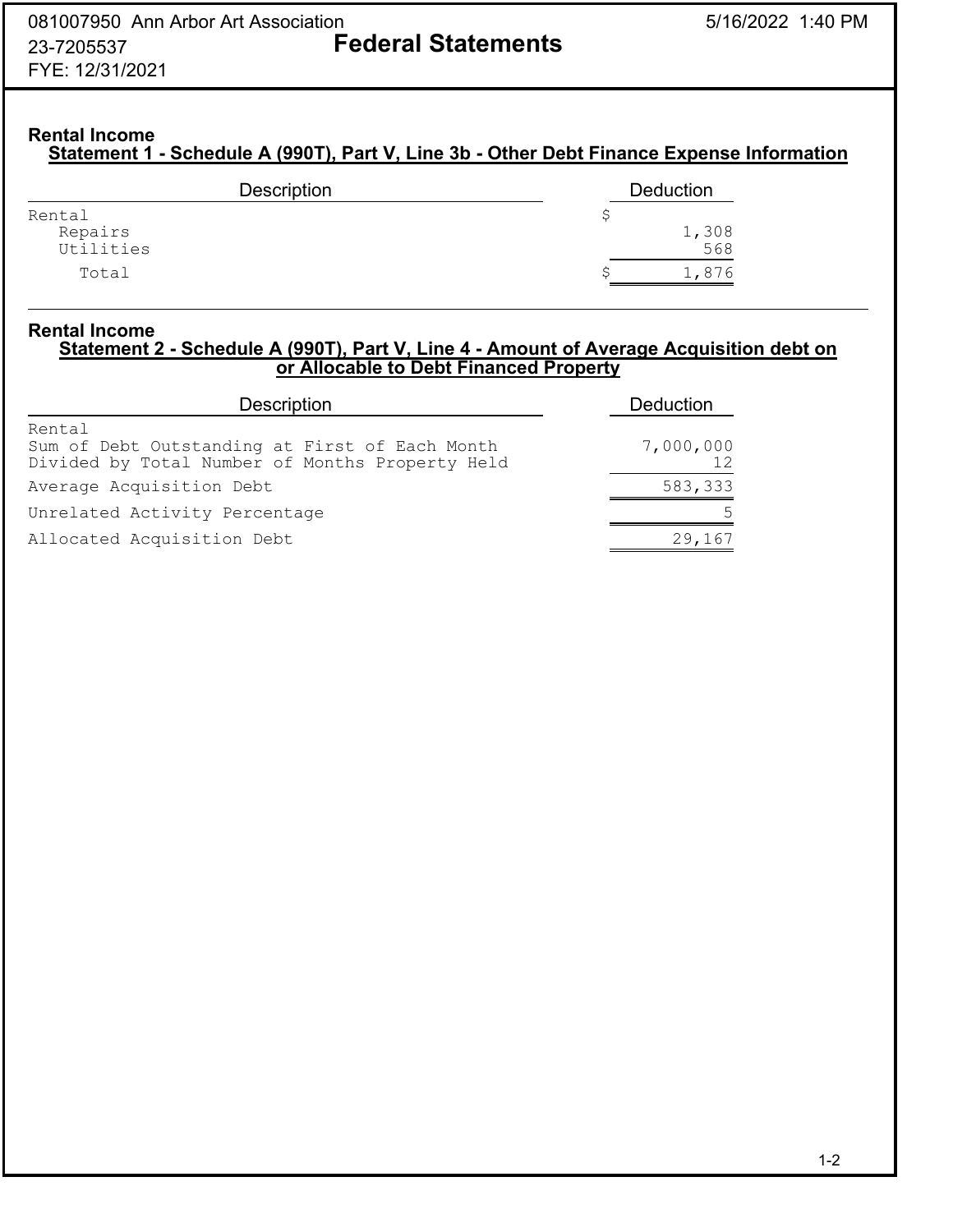### 081007950 Ann Arbor Art Association 06/16/2022 1:40 PM 23-7205537 **Federal Asset Report**<br>FYE: 12/31/2021 **FYE: 12/31/2021** FYE: 12/31/2021

| Asset      | Description                                                     | Date<br>In Service  | Cost             | Bus Sec<br>%<br>179 Bonus  | Basis<br>for Depr | PerConv Meth                                 | Prior            | Current                              |
|------------|-----------------------------------------------------------------|---------------------|------------------|----------------------------|-------------------|----------------------------------------------|------------------|--------------------------------------|
|            | <b>Prior MACRS:</b>                                             |                     |                  |                            |                   |                                              |                  |                                      |
| 47         | 10 ME-6 Easels                                                  | 10/30/97            | 1,281            |                            | 1,281             | 5 HY 200DB                                   | 1,281            | $\bf{0}$                             |
| 48         | Sold/Scrapped: 12/31/21<br>Kiln Purchase                        | 4/30/98             | 1,381            |                            | 1,381             | 5 HY 200DB                                   | 1,381            | $\boldsymbol{0}$                     |
|            | Sold/Scrapped: 12/31/21                                         |                     |                  |                            |                   |                                              |                  |                                      |
| 49<br>50   | Electrical Improvements - Liberty<br>Office Equipment for Felch | 6/15/99<br>9/15/98  | 2,790<br>450     |                            | 2,790<br>450      | 7 MQ200DB<br>3 MQ200DB                       | 2,790<br>450     | $\boldsymbol{0}$<br>$\boldsymbol{0}$ |
|            | Sold/Scrapped: 12/31/21                                         |                     |                  |                            |                   |                                              |                  |                                      |
| 51         | Kiln $# 1$ at Felch Street                                      | 4/15/99             | 3,506            |                            | 3,506             | 5 MQ200DB                                    | 3,506            | $\boldsymbol{0}$                     |
| 52         | Sold/Scrapped: 12/31/21<br>Kiln $# 2$ - Highwater Kiln          | 5/15/99             | 1,324            |                            | 1,324             | 5 MQ200DB                                    | 1,324            | $\boldsymbol{0}$                     |
|            | Sold/Scrapped: 12/31/21                                         |                     |                  |                            |                   |                                              |                  |                                      |
| 53         | Kiln # 3 - Ramsen Kiln<br>Sold/Scrapped: 12/31/21               | 6/15/99             | 1,217            |                            | 1,217             | 5 MQ200DB                                    | 1,217            | $\boldsymbol{0}$                     |
| 54         | iMac Computer (Marsha)                                          | 8/15/99             | 1,200            |                            | 1,200             | 3 MQ200DB                                    | 1,200            | $\boldsymbol{0}$                     |
|            | Sold/Scrapped: 12/31/21                                         | 7/31/00             | 3,150            |                            | 3,150             | 7 HY 200DB                                   | 3,150            |                                      |
| 62<br>65   | Guardrailing Installation<br>Voice Mail Computer Module         | 4/06/00             | 2,499            |                            | 2,499             | 5 HY 200DB                                   | 2,499            | $\boldsymbol{0}$<br>$\boldsymbol{0}$ |
|            | Sold/Scrapped: 12/31/21                                         |                     |                  |                            |                   |                                              |                  |                                      |
| 70<br>71   | $A/C-Robertson Morrison-Floors 2 & 3$<br>Roof replacement       | 5/31/00<br>6/26/01  | 4,550<br>13,956  |                            | 4,550<br>13,956   | 7 HY 200DB<br>39 MMS/L                       | 4,550<br>6,993   | $\mathbf{0}$<br>358                  |
| 72         | Jewelery Press                                                  | 10/17/00            | 683              |                            | 683               | 7 HY 200DB                                   | 683              | $\theta$                             |
|            | Sold/Scrapped: 12/31/21                                         |                     |                  |                            |                   |                                              |                  |                                      |
| 73         | Potter's Wheel<br>Sold/Scrapped: 12/31/21                       | 2/22/01             | 925              |                            | 925               | 7 HY 200DB                                   | 925              | $\mathbf{0}$                         |
| 74         | Pug Mill                                                        | 4/17/01             | 500              |                            | 500               | 7 HY 200DB                                   | 500              | $\boldsymbol{0}$                     |
| 77         | Sold/Scrapped: 12/31/21<br>Mail Server                          | 12/01/00            | 1,000            |                            | 1,000             | 5 HY 200DB                                   | 1,000            | $\boldsymbol{0}$                     |
|            | Sold/Scrapped: 12/31/21                                         |                     |                  |                            |                   |                                              |                  |                                      |
| 117        | Server/Computer Upgrades                                        | 5/31/13             | 3,610            | Χ                          | 1,805             | 5 MQ200DB                                    | 3,610            | $\boldsymbol{0}$                     |
| 118<br>123 | Furnace - 2nd Floor<br>Back Door - 117 Gallery                  | 6/11/13<br>11/10/14 | 8,900<br>3,650   | $\mathbf X$<br>$\mathbf X$ | 4,450<br>1,825    | 5<br>MQ200DB<br>7 HY 200DB                   | 8,900<br>3,460   | $\bf{0}$<br>163                      |
| 124        | 3rd Floor Renovations                                           | 4/07/15             | 38,100           |                            | 38,100            | 39 MM S/L                                    | 5,577            | 977                                  |
| 125        | Luxor Presentation Cart                                         | 2/28/15             | 141              | X                          | 70                | <b>HY 200DB</b><br>7                         | 134              | 6                                    |
| 126<br>127 | Laptop Presentation Cart<br>Routers                             | 2/28/15<br>2/28/15  | 144<br>229       | $\mathbf X$<br>$\mathbf X$ | 72<br>114         | 7<br><b>HY 200DB</b><br>5 HY 200DB           | 137<br>229       | 6<br>$\boldsymbol{0}$                |
| 128        | Portable Hard Drive                                             | 2/28/15             | 140              | $\mathbf X$                | 70                | 5<br><b>HY 200DB</b>                         | 140              | $\boldsymbol{0}$                     |
| 129        | Epson Scanner                                                   | 2/28/15             | 200              | $\mathbf X$                | 100               | 5<br><b>HY 200DB</b>                         | 200              | $\boldsymbol{0}$                     |
| 130        | Wacaom Tablets & Protection Plans                               | 2/28/15             | 984              | $\mathbf X$                | 492               | 5<br><b>HY 200DB</b>                         | 984              | $\boldsymbol{0}$                     |
| 131<br>132 | Printer<br>Projector                                            | 2/28/15<br>3/12/15  | 220<br>2,173     | $\mathbf X$<br>$\mathbf X$ | 110<br>1,087      | 5<br><b>HY 200DB</b><br>7<br><b>HY 200DB</b> | 220<br>2,059     | $\boldsymbol{0}$<br>97               |
| 133        | Kiln                                                            | 3/17/15             | 3,718            | $\mathbf X$                | 1,859             | 7 HY 200DB                                   | 3,524            | 166                                  |
| 134        | Vent for Kiln                                                   | 3/19/15             | 452              |                            | 452               | 39 MM S/L                                    | 67               | 12                                   |
| 136<br>137 | 4x6 markerboard                                                 | 3/31/15<br>3/31/15  | 518<br>547       | X<br>$\mathbf X$           | 259<br>273        | 7 HY 200DB<br>7<br><b>HY 200DB</b>           | 491<br>519       | 23<br>24                             |
| 139        | 72x30 Table for RHB Art<br>Tables & Chairs                      | 4/30/15             | 3,102            | X                          | 1,551             | 7 HY 200DB                                   | 2,941            | 138                                  |
| 140        | Da-Lite Projector                                               | 4/30/15             | 250              | X                          | 125               | 7<br><b>HY 200DB</b>                         | 237              | 11                                   |
| 141        | Promaster Copy Stands                                           | 5/31/15             | 1,100            | $\mathbf X$                | 550               | 7<br><b>HY 200DB</b>                         | 1,043            | 49                                   |
| 142<br>143 | <b>Stainless Steel Cabinet</b><br>Webcams                       | 5/31/15<br>6/15/15  | 752<br>620       | $\mathbf X$<br>$\mathbf X$ | 376<br>310        | 7<br><b>HY 200DB</b><br>5 HY 200DB           | 713<br>620       | 33<br>$\boldsymbol{0}$               |
| 152        | Roof Replacement - 117 W Liberty                                | 12/31/18            | 33,995           | $\mathbf X$                | $\bf{0}$          | 20 HY 150DB                                  | 33,995           | $\boldsymbol{0}$                     |
|            |                                                                 |                     | 143,957          |                            | 94,462            |                                              | 103,249          | 2,063                                |
|            |                                                                 |                     |                  |                            |                   |                                              |                  |                                      |
|            | <b>Other Depreciation:</b>                                      |                     |                  |                            |                   |                                              |                  |                                      |
|            | <b>Building</b>                                                 | 9/01/97             | 62,354           |                            | 62,354            | 40 MO S/L                                    | 62,354           | $\boldsymbol{0}$                     |
| 2<br>4     | <b>Building</b><br><b>Building Improvements</b>                 | 9/01/97<br>9/01/97  | 29,900<br>86,682 |                            | 86,682            | 29,900 40 MO S/L<br>$30$ MO S/L              | 24,917<br>86,682 | 747<br>$\boldsymbol{0}$              |
| 5          | <b>Building Improvements</b>                                    | 9/01/97             | 24,277           |                            | 24,277            | 30 MO S/L                                    | 24,277           | $\boldsymbol{0}$                     |
| 6          | <b>Building Improvements</b>                                    | 9/01/97             | 9,115            |                            |                   | 9,115 30 MO S/L                              | 9,115            | $\boldsymbol{0}$                     |
| 7<br>8     | <b>Building Improvements</b>                                    | 9/01/97<br>9/01/97  | 43,834           |                            |                   | 43,834 30 MO S/L<br>53,707 30 MO S/L         | 43,834<br>53,707 | $\boldsymbol{0}$<br>$\boldsymbol{0}$ |
| 9          | <b>Building Improvements</b><br><b>Building Improvements</b>    | 9/01/97             | 53,707<br>10,453 |                            | 10,453            | $30$ MO S/L                                  | 10,453           | $\boldsymbol{0}$                     |
| 10         | <b>Building Improvements</b>                                    | 9/01/97             | 24,917           |                            |                   | 24,917 30 MO S/L                             | 24,917           | $\boldsymbol{0}$                     |
| 11         | <b>Building Improvements</b>                                    | 9/01/97             | 31,808           |                            |                   | 31,808 30 MO S/L                             | 31,101           | 707                                  |
| 12<br>13   | <b>Building Improvements</b><br><b>Building Improvements</b>    | 9/01/97<br>9/01/97  | 13,358<br>14,334 |                            |                   | 13,358 30 MO S/L<br>14,334 30 MO S/L         | 12,172<br>11,149 | 445<br>477                           |
| 14         | <b>Building Improvements</b>                                    | 9/01/97             | 10,578           |                            |                   | 10,578 30 MO S/L                             | 8,933            | 352                                  |
| 15         | Building Improvements                                           | 9/01/97             | 31,550           |                            |                   | 31,550 30 MO S/L                             | 25,591           | 1,051                                |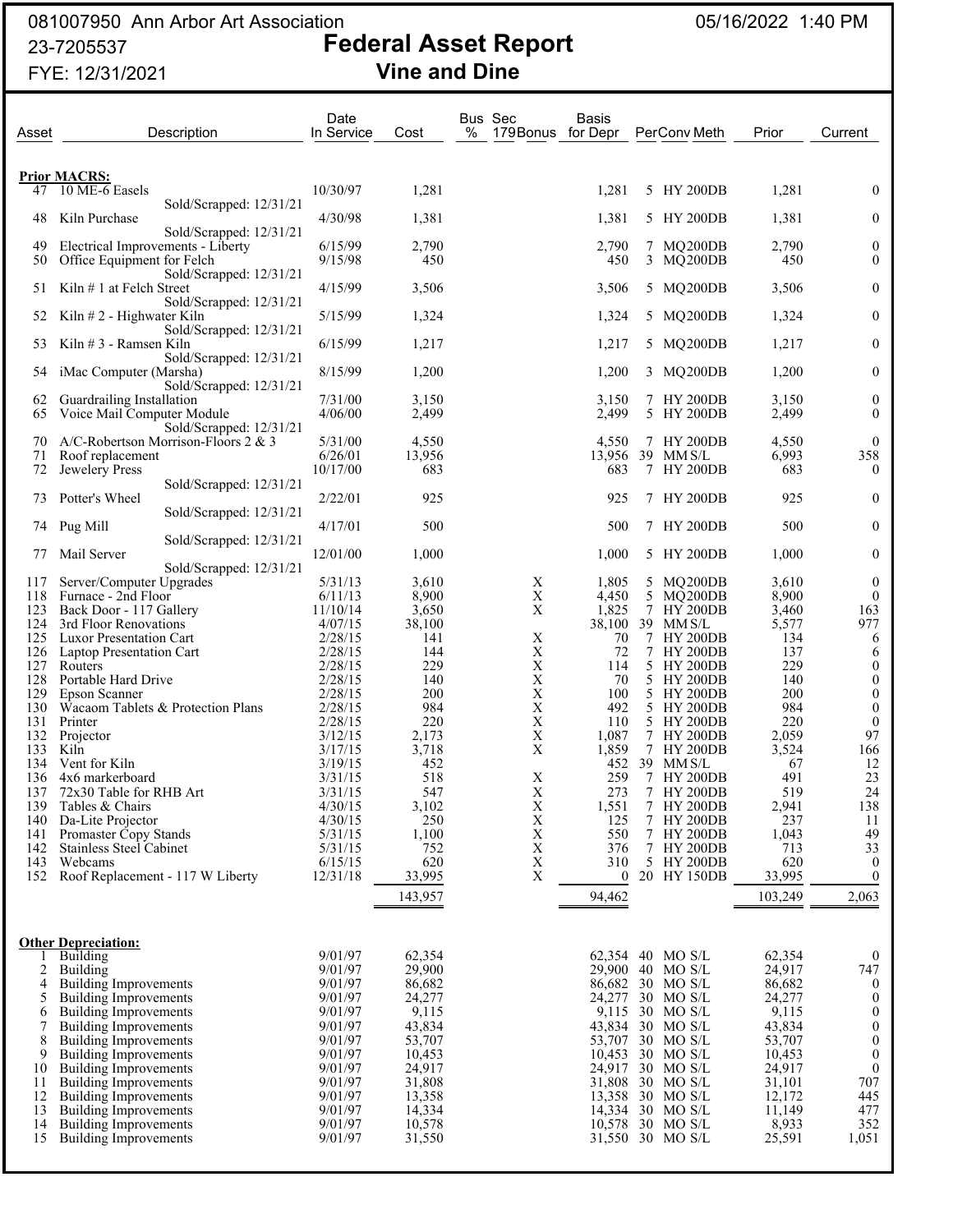### 081007950 Ann Arbor Art Association **05/16/2022** 1:40 PM 23-7205537 **Federal Asset Report**<br>FYE: 12/31/2021 **FYE: 12/31/2021** FYE: 12/31/2021

| Asset    | <b>Description</b>                                                      | Date<br>In Service | Cost            | Bus Sec<br>179Bonus for Depr<br>% | Basis  | PerConv Meth                    | Prior                 | Current                            |
|----------|-------------------------------------------------------------------------|--------------------|-----------------|-----------------------------------|--------|---------------------------------|-----------------------|------------------------------------|
| 19       | 18 Land<br>Kiln ED                                                      | 9/01/97<br>9/01/97 | 25,000<br>1,260 |                                   | 25,000 | $0 -$ Land<br>$1,260$ 10 MO S/L | $\mathbf{0}$<br>1,260 | $\overline{0}$<br>$\overline{0}$   |
| 20       | Sold/Scrapped: 12/31/21<br>Kiln ED                                      | 9/01/97            | 1,200           |                                   |        | 1,200 10 MO S/L                 | 1,200                 | $\mathbf{0}$                       |
| 21       | Sold/Scrapped: 12/31/21<br>Loom                                         | 9/01/97            | 1,315           |                                   |        | 1,315 10 MO S/L                 | 1,315                 | $\theta$                           |
| 22       | Sold/Scrapped: 12/31/21<br>Computer Performa                            | 9/01/97            | 1,415           |                                   | 1,415  | 5 MO S/L                        | 1,415                 | $\overline{0}$                     |
| 23       | Sold/Scrapped: 12/31/21<br>Computer Performa                            | 9/01/97            | 1,415           |                                   | 1,415  | 5 MO S/L                        | 1,415                 | $\theta$                           |
| 24       | Sold/Scrapped: 12/31/21<br>Computer Performa                            | 9/01/97            | 1,415           |                                   | 1,415  | 5 MO S/L                        | 1,415                 | $\overline{0}$                     |
| 25       | Sold/Scrapped: 12/31/21<br>Computer Performa<br>Sold/Scrapped: 12/31/21 | 9/01/97            | 1,415           |                                   | 1,415  | 5 MO S/L                        | 1,415                 | $\overline{0}$                     |
| 26       | Computer Performa                                                       | 9/01/97            | 1,415           |                                   | 1,415  | 5 MO S/L                        | 1,415                 | $\overline{0}$                     |
| 27       | Sold/Scrapped: 12/31/21<br>Tent SW                                      | 9/01/97            | 2,018           |                                   | 2,018  | 5 MO S/L                        | 2,018                 | $\overline{0}$                     |
| 28       | Sold/Scrapped: 12/31/21<br>Tent SW                                      | 9/01/97            | 2,018           |                                   | 2,018  | 5 MO S/L                        | 2,018                 | $\overline{0}$                     |
| 29       | Sold/Scrapped: 12/31/21<br>Phone System<br>Sold/Scrapped: 12/31/21      | 9/01/97            | 8,178           |                                   | 8,178  | 5 MO S/L                        | 8,178                 | $\overline{0}$                     |
| 30       | Computer Performa<br>Sold/Scrapped: 12/31/21                            | 9/01/97            | 1,199           |                                   | 1,199  | 5 MO S/L                        | 1,199                 | $\overline{0}$                     |
| 31       | Laserwriter<br>Sold/Scrapped: 12/31/21                                  | 9/01/97            | 1,910           |                                   | 1,910  | 5 MO S/L                        | 1,910                 | $\overline{0}$                     |
| 33       | Kiln FOC<br>Sold/Scrapped: 12/31/21                                     | 9/01/97            | 2,590           |                                   |        | 2,590 10 MO S/L                 | 2,590                 | $\overline{0}$                     |
| 34       | Kiln FOC<br>Sold/Scrapped: 12/31/21                                     | 9/01/97            | 2,590           |                                   |        | 2,590 10 MO S/L                 | 2,590                 | $\overline{0}$                     |
| 35       | Computer Performa 96/7<br>Sold/Scrapped: 12/31/21                       | 9/01/97            | 2,140           |                                   | 2,140  | 5 MO S/L                        | 2,140                 | $\overline{0}$                     |
| 36       | Feat of Clay Furniture<br>Sold/Scrapped: 12/31/21                       | 9/01/97            | 2,624           |                                   |        | 2,624 10 MO S/L                 | 2,624                 | $\overline{0}$                     |
| 37       | Feat of Clay Display<br>Sold/Scrapped: 12/31/21                         | 9/01/97            | 1,054           |                                   |        | 1,054 10 MO S/L                 | 1,054                 | $\overline{0}$                     |
| 38       | Computer 95/6<br>Sold/Scrapped: 12/31/21                                | 9/01/97            | 1,677           |                                   | 1,677  | 5 MO S/L                        | 1,677                 | $\overline{0}$                     |
| 39       | Shop Display & Sales Desk<br>Sold/Scrapped: 12/31/21                    | 9/01/97            | 9,965           |                                   |        | 9,965 10 MO S/L                 | 9,965                 | $\overline{0}$                     |
| 40       | ArtVentures Furniture<br>Sold/Scrapped: 12/31/21                        | 9/01/97            | 2,541           |                                   |        | 2,541 10 MO S/L                 | 2,541                 | $\overline{0}$                     |
| 41       | <b>Weaving Benches</b><br>Sold/Scrapped: 12/31/21                       | 9/01/97            | 1,080           |                                   |        | 1,080 10 MO S/L                 | 1,080                 | $\overline{0}$                     |
| 42<br>43 | <b>Brent Wheel</b><br><b>Brent Wheel</b>                                | 9/01/97<br>9/01/97 | 615<br>615      |                                   | 615    | $10$ MO S/L<br>615 10 MO S/L    | 615<br>615            | $\boldsymbol{0}$<br>$\overline{0}$ |
| 44       | <b>Brent Wheel</b>                                                      | 9/01/97            | 615             |                                   |        | 615 10 MO S/L                   | 615                   | $\boldsymbol{0}$                   |
| 45       | Artventures Sign<br>Sold/Scrapped: 12/31/21                             | 9/01/97            | 3,000           |                                   |        | 3,000 10 MO S/L                 | 3,000                 | $\overline{0}$                     |
| 46       | <b>Education Chairs</b><br>Sold/Scrapped: 12/31/21                      | 9/01/97            | 6,220           |                                   |        | 6,220 10 MO S/L                 | 6,220                 | $\boldsymbol{0}$                   |
| 67       | MIP Software<br>Sold/Scrapped: 12/31/21                                 | 9/07/99            | 7,362           |                                   | 7,362  | 3 MO S/L                        | 7,362                 | $\boldsymbol{0}$                   |
| 68       | <b>MIP Professional Services</b><br>Sold/Scrapped: 12/31/21             | 2/28/00            | 2,693           |                                   | 2,693  | $3$ MO S/L                      | 2,693                 | $\boldsymbol{0}$                   |
| 76       | Microsoft Windows 2000<br>Sold/Scrapped: 12/31/21                       | 1/09/01            | 1,938           |                                   | 1,938  | $3$ MO S/L                      | 1,938                 | $\boldsymbol{0}$                   |
| 79       | Felch Equipment<br>Sold/Scrapped: 12/31/21                              | 4/18/02            | 13,680          |                                   | 13,680 | 5 MO S/L                        | 13,680                | $\bf{0}$                           |
| 80       | Liberty Equipment<br>Sold/Scrapped: 12/31/21                            | 7/31/02            | 4,782           |                                   | 4,782  | 7 MO S/L                        | 4,782                 | $\boldsymbol{0}$                   |
| 82       | Felch Cabinets<br>Sold/Scrapped: 12/31/21                               | 4/15/03            | 2,516           |                                   | 2,516  | 7 MO S/L                        | 2,516                 | $\bf{0}$                           |
| 85       | Projector & Screen<br>Sold/Scrapped: 12/31/21                           | 8/08/04            | 1,199           |                                   | 1,199  | 7 MO S/L                        | 1,199                 | $\boldsymbol{0}$                   |
| 86       | Marsha's Dell Computer<br>Sold/Scrapped: 12/31/21                       | 9/27/04            | 1,982           |                                   | 1,982  | $3$ MO S/L                      | 1,982                 | $\bf{0}$                           |
| 87       | Lap top<br>Sold/Scrapped: 12/31/21                                      | 12/14/04           | 1,200           |                                   | 1,200  | $3$ MO S/L                      | 1,200                 | $\boldsymbol{0}$                   |
| 88       | Filemaker / MIP accounting software upgrac 2/25/05                      |                    | 2,839           |                                   | 2,839  | $3$ MO S/L                      | 2,839                 | $\overline{0}$                     |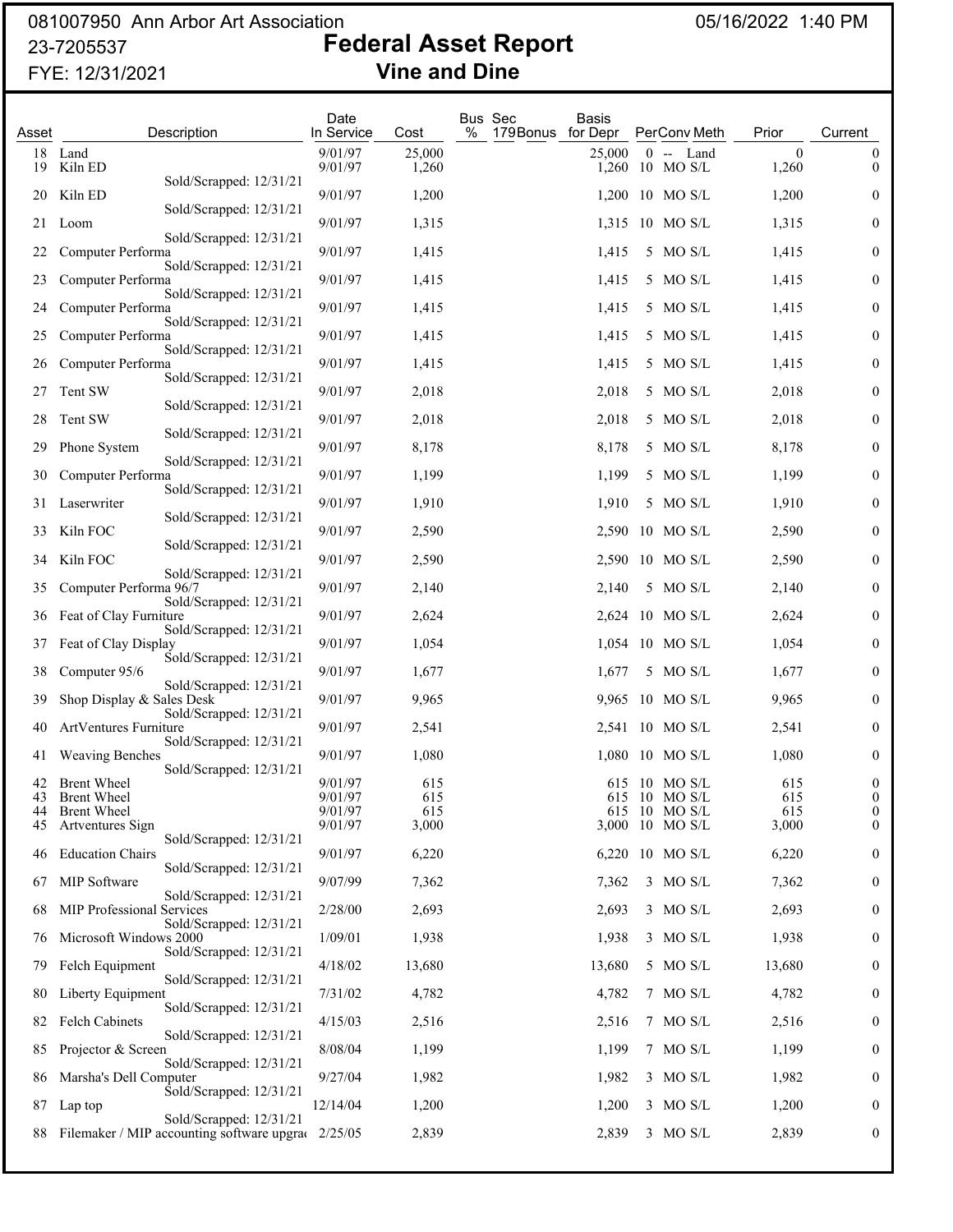#### 081007950 Ann Arbor Art Association 05/16/2022 1:40 PM 23-7205537 **Federal Asset Report** FYE: 12/31/2021 **Vine and Dine**

| Asset      | Description                                    | Date<br>In Service   | Cost              | <b>Bus Sec</b><br>% | 179Bonus for Depr | Basis             |                 | PerConv Meth                 | Prior            | Current              |
|------------|------------------------------------------------|----------------------|-------------------|---------------------|-------------------|-------------------|-----------------|------------------------------|------------------|----------------------|
|            | Sold/Scrapped: 12/31/21                        |                      |                   |                     |                   |                   |                 |                              |                  |                      |
| 91         | Furnace<br>Sold/Scrapped: 12/31/21             | 3/24/06              | 3,500             |                     |                   | 3,500             |                 | $10$ MO S/L                  | 3,500            | $\boldsymbol{0}$     |
| 93         | Furnance replacement                           | 3/03/07              | 5,400             |                     |                   | 5,400             |                 | 15 MO S/L                    | 4,950            | 360                  |
| 94         | Bryant A/C Condenser                           | 6/20/07              | 3,951             |                     |                   | 3,951             | 15              | MO S/L                       | 3,556            | 263                  |
| 95         | 1st floor bathroom improvements                | 3/15/09              | 885               |                     |                   | 885               | -15             | MO S/L                       | 699              | 59                   |
| 96         | L/I Space planning                             | 3/31/09              | 5,497             |                     |                   | 5,497             |                 | $15$ MO S/L                  | 4,306            | 366                  |
| 97<br>98   | Remodeling<br>Remodeling                       | 4/30/09<br>5/15/09   | 20,935<br>7,067   |                     |                   | 20,935            |                 | 15 MO S/L<br>7,067 15 MO S/L | 16,283           | 1,396<br>472         |
| 99         | REmodeling                                     | 6/15/09              | 63,346            |                     |                   | 63,346            |                 | 15 MO S/L                    | 5,496<br>48,917  | 4,223                |
| 100        | remodeling                                     | 7/15/09              | 2,618             |                     |                   | 2,618             |                 | 15 MO S/L                    | 2,007            | 175                  |
| 101        | Remodeling                                     | 8/15/09              | 2,042             |                     |                   | 2,042 15          |                 | MO S/L                       | 1,554            | 136                  |
| 102        | Remodeling                                     | 9/15/09              | 13,353            |                     |                   | 13,353            |                 | 15 MO S/L                    | 10,089           | 890                  |
| 103        | Remodeling                                     | 11/15/09             | 1,357             |                     |                   |                   |                 | 1,357 15 MO S/L              | 1,011            | 90                   |
| 104        | Remodeling                                     | 1/01/10              | 1,300             |                     |                   |                   |                 | 1,300 15 MO S/L              | 953              | 87                   |
| 105        | Remodeling                                     | 2/19/10              | 5,000             |                     |                   | 5,000             | 15              | MO S/L                       | 3,611            | 333                  |
| 106        | Metal Sandwich Board                           | 12/01/09             | 1,220             |                     |                   | 1,220             |                 | 7 MO S/L                     | 1,220            | $\overline{0}$       |
|            | Sold/Scrapped: 12/31/21                        |                      |                   |                     |                   |                   |                 |                              |                  |                      |
| 107<br>108 | Kiln<br>Pottery Wheel                          | 3/22/10<br>7/21/10   | 2,595<br>1,161    |                     |                   | 2,595<br>1,161    | 7<br>$\tau$     | MO S/L<br>MO S/L             | 2,595<br>1,161   | $\theta$<br>$\bf{0}$ |
| 109        | Kiln for Ceramic Studio                        | 7/06/11              | 2,492             |                     |                   | 2,492             |                 | 5 MO S/L                     | 2,492            | $\overline{0}$       |
| 110        | Remodeling                                     | 3/10/11              | 9,923             |                     |                   | 9,923             |                 | 15 MO S/L                    | 6,505            | 662                  |
| 111        | <b>Emergency Lighting</b>                      | 12/31/11             | 2,993             |                     |                   | 2,993             |                 | 15 MO S/L                    | 1,796            | 199                  |
| 112        | Building Improvements                          | 6/29/12              | 7,500             |                     |                   |                   |                 | 7,500 15 MO S/L              | 4,250            | 500                  |
| 113        | Pottery Wheel                                  | 1/05/12              | 1,104             |                     |                   | 1,104             | 7               | MO S/L                       | 1,104            | $\overline{0}$       |
| 114        | <b>Building Improvements</b>                   | 5/09/13              | 6,916             |                     |                   | 6,916             | 15              | MO S/L                       | 3,535            | 461                  |
| 115        | New Awning                                     | 5/21/13              | 1,938             |                     |                   | 1,938 15          |                 | MO S/L                       | 980              | 129                  |
| 116        | QuickBooks Software                            | 5/17/13              | 1,700             |                     | X                 | 850               |                 | 3 MOAmort                    | 1,700            | $\mathbf{0}$         |
| 119        | New Windows S of Building                      | 9/26/13              | 18,260            |                     |                   | 18,260<br>1,743   |                 | 15 MO S/L<br>15 MO S/L       | 8,826            | 1,217                |
| 120<br>121 | Doorlocks/Drywall 3rd Floor<br>Electrical Work | 10/31/13<br>10/31/13 | 1,743<br>2,469    |                     |                   | 2,469             |                 | 15 MO S/L                    | 833<br>1,180     | 116<br>164           |
| 122        | Women's Toilets - 3rd Floor                    | 10/31/13             | 1,353             |                     |                   | 1,353             |                 | 15 MO S/L                    | 646              | 91                   |
| 135        | iStop Motion licenses (6)                      | 3/31/15              | 288               |                     | X                 | 144               | 3               | MOAmort                      | 288              | $\mathbf{0}$         |
| 138        | Art Labs Software                              | 4/30/15              | 368               |                     | X                 | 184               |                 | 3 MOAmort                    | 368              | $\overline{0}$       |
| 144        | Jewerly Studio Remodel                         | 5/01/16              | 36,176            |                     |                   | 36,176            | 15              | MO S/L                       | 10,451           | 2,412                |
| 145        | Office Equipment 2016                          | 7/01/16              | 4,819             |                     |                   | 4,819             | $7\phantom{.0}$ | MO S/L                       | 2,983            | 689                  |
| 146        | Elevator Update Project                        | 9/30/17              | 91,562            |                     |                   | 91,562            |                 | $15$ MO S/L                  | 19,838           | 6,105                |
| 149        | QB POS V18                                     | 5/13/18              | 2,033             |                     | X                 | $\mathbf{0}$      | $\mathfrak{Z}$  | MOAmort                      | 2,033            | $\overline{0}$       |
|            | Sold/Scrapped: 12/31/21                        |                      |                   |                     |                   |                   |                 |                              |                  |                      |
| 150<br>153 | Ceramic Studio Remodel<br>Facade Renovation    | 10/07/18<br>1/31/19  | 140,083<br>71,292 |                     |                   | 140,083<br>71,292 |                 | $20$ MO S/L<br>$20$ MO S/L   | 15,759<br>6,832  | 7,004<br>3,565       |
| 154        | New Server                                     | 2/28/19              | 2,352             |                     |                   | 2,352             |                 | 5 MO S/L                     | 863              | 470                  |
| 156        | Uline Tables for Education                     | 10/30/19             | 1,689             |                     |                   | 1,689             |                 | $10$ MO S/L                  | 197              | 169                  |
| 157        | Shimpro RK-Whisper Throwing Wheel              | 2/05/20              | 1,148             |                     |                   | 1,148             |                 | $10$ MO S/L                  | 105              | 115                  |
| 158        | Education office remodel                       | 2/01/20              | 3,539             |                     |                   | 3,539             | 20              | MO S/L                       | 162              | 177                  |
| 159        | Electric service upgrade                       | 6/16/20              | 28,403            |                     |                   | 28,403            |                 | $20$ MO S/L                  | 710              | 1,420                |
| 160        | 115 W Liberty Building Remodel Educaitor       | 1/01/20              | 147,950           |                     |                   |                   |                 | 147,950 40 MO S/L            | 3,699            | 3,699                |
|            | 161 AAA Center Renovations 2021                | 12/31/21             | 90,768            |                     |                   | 90,768            |                 | $0 - -$<br>Memo              | $\boldsymbol{0}$ | $\boldsymbol{0}$     |
|            | <b>Total Other Depreciation</b>                |                      | 1,397,645         |                     |                   | 1,394,434         |                 |                              | 742,935          | 41,993               |
|            | <b>Total ACRS and Other Depreciation</b>       |                      | 1,397,645         |                     |                   | 1,394,434         |                 |                              | 742,935          | 41,993               |
|            |                                                |                      |                   |                     |                   |                   |                 |                              |                  |                      |
|            | <b>Grand Totals</b>                            |                      | 1,541,602         |                     |                   | 1,488,896         |                 |                              | 846,184          | 44,056               |
|            | <b>Less: Dispositions and Transfers</b>        |                      | 124,564           |                     |                   | 122,531           |                 |                              | 124,564          | $\bf{0}$             |
|            | Less: Start-up/Org Expense                     |                      | $\bf{0}$          |                     |                   | $\boldsymbol{0}$  |                 |                              | $\theta$         | $\bf{0}$             |
|            | <b>Net Grand Totals</b>                        |                      | 1,417,038         |                     |                   | 1,366,365         |                 |                              | 721,620          | 44,056               |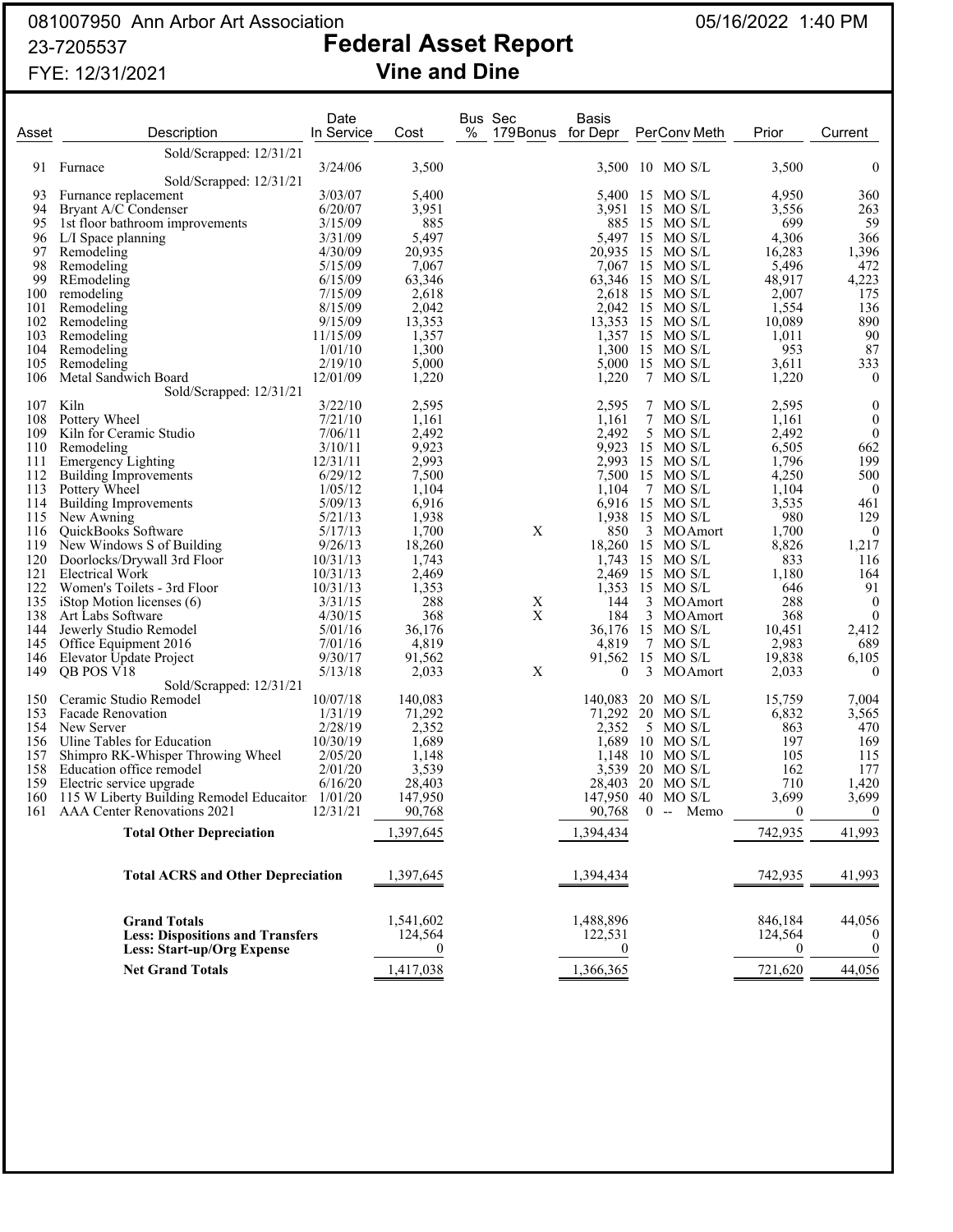#### 081007950 Ann Arbor Art Association **05/16/2022** 1:40 PM 23-7205537 **Federal Asset Report** FYE: 12/31/2021 **Rental**

| $23 - (20553)$ |
|----------------|
| 101010         |

| Asset                                                | Description                                                                                                                                                                                                                                                                                                                                             | Date<br>In Service                                                                   | Cost                                                                           | $\%$ | <b>Bus Sec</b><br>179Bonus           | Basis<br>for Depr                           | PerConv Meth                                                                                                                                               | Prior                                                                          | Current                    |
|------------------------------------------------------|---------------------------------------------------------------------------------------------------------------------------------------------------------------------------------------------------------------------------------------------------------------------------------------------------------------------------------------------------------|--------------------------------------------------------------------------------------|--------------------------------------------------------------------------------|------|--------------------------------------|---------------------------------------------|------------------------------------------------------------------------------------------------------------------------------------------------------------|--------------------------------------------------------------------------------|----------------------------|
| 161<br>162<br>163<br>164<br>165<br>166<br>167<br>168 | <b>Prior MACRS:</b><br>Bonny Doon 3" Deep-Draw Kit<br>Bonny Doon 20-Ton Mark III Electric Hydr<br>Durston 158mm Double Combination Rollin<br>Fretz Forming DVD/Tool Master Set<br>Bonny Doon Steel 6" Master Deep-Draw Kt<br>Bonny Doon Steel 6" Re-Draw Kit<br>VIC 12 Tabletop Solid and perforated-flask<br>Kiln X-LG Prog Electric 220V Safety Switc | 1/01/20<br>1/01/20<br>1/01/20<br>1/01/20<br>1/01/20<br>1/01/20<br>1/01/20<br>1/01/20 | 1,985<br>5,818<br>2,850<br>1,725<br>3,277<br>1,781<br>1,850<br>3,125<br>22,411 |      | X<br>X<br>X<br>X<br>X<br>X<br>X<br>X | $\theta$<br>0<br>0<br>$\theta$<br>$\theta$  | <b>HY 200DB</b><br><b>HY 200DB</b><br><b>HY 200DB</b><br><b>HY 200DB</b><br><b>HY 200DB</b><br><b>HY 200DB</b><br><b>HY 200DB</b><br><b>HY 200DB</b><br>5. | 1,985<br>5,818<br>2,850<br>1.725<br>3,277<br>1,781<br>1,850<br>3,125<br>22,411 |                            |
| 147<br>148<br>151                                    | <b>Other Depreciation:</b><br>115 W. Liberty Land<br>115. W Liberty Building<br>Roof Replacement - 115 W Liberty<br><b>Total Other Depreciation</b>                                                                                                                                                                                                     | 12/15/17<br>12/15/17<br>12/31/18                                                     | 162,500<br>1,462,500<br>22,097<br>1,647,097                                    |      |                                      | 162,500<br>1,462,500<br>22,097<br>1,647,097 | Land<br>$\Omega$<br>$\overline{\phantom{a}}$<br>39 MO S/L<br>20 MO S/L                                                                                     | $\theta$<br>115,625<br>2,210<br>117,835                                        | 37,500<br>1,105<br>38,605  |
|                                                      | <b>Total ACRS and Other Depreciation</b><br><b>Grand Totals</b><br><b>Less: Dispositions and Transfers</b><br><b>Less: Start-up/Org Expense</b><br><b>Net Grand Totals</b>                                                                                                                                                                              |                                                                                      | 1,647,097<br>1,669,508<br>1,669,508                                            |      |                                      | 1,647,097<br>1,647,097<br>1,647,097         |                                                                                                                                                            | 117,835<br>140,246<br>140,246                                                  | 38,605<br>38,605<br>38,605 |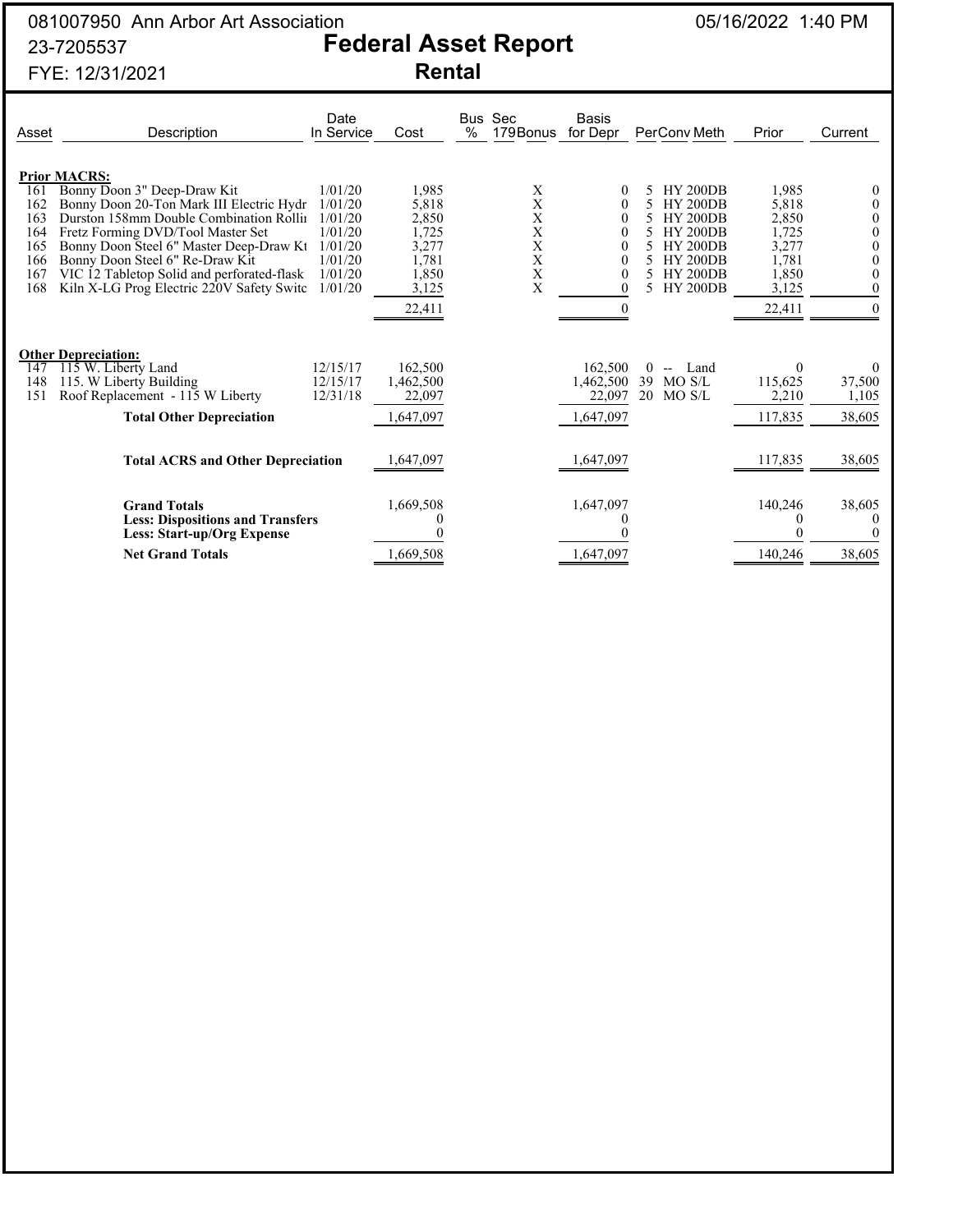# 081007950 Ann Arbor Art Association **05/16/2022** 1:40 PM 23-7205537 **Future Depreciation Report FYE: 12/31/22**

FYE: 12/31/2021 **Vine and Dine**

Date In

| Asset                         | Description                                     | Service            | Cost             | Tax                              | AMT                                  |
|-------------------------------|-------------------------------------------------|--------------------|------------------|----------------------------------|--------------------------------------|
|                               |                                                 |                    |                  |                                  |                                      |
|                               | <b>Prior MACRS:</b>                             |                    |                  |                                  |                                      |
| 49                            | Electrical Improvements - Liberty               | 6/15/99            | 2,790            | $\bf{0}$                         | $\bf{0}$                             |
| 62                            | Guardrailing Installation                       | 7/31/00            | 3,150            | $\mathbf{0}$                     | $\boldsymbol{0}$                     |
| 70                            | A/C-Robertson Morrison-Floors 2 & 3             | 5/31/00            | 4,550            | $\overline{0}$                   | $\boldsymbol{0}$                     |
| 71<br>117                     | Roof replacement                                | 6/26/01<br>5/31/13 | 13,956           | 358                              | $\boldsymbol{0}$<br>$\boldsymbol{0}$ |
| 118                           | Server/Computer Upgrades<br>Furnace - 2nd Floor | 6/11/13            | 3,610<br>8,900   | $\bf{0}$<br>$\boldsymbol{0}$     | $\boldsymbol{0}$                     |
| 123                           | Back Door - 117 Gallery                         | 11/10/14           | 3,650            | 27                               | $\boldsymbol{0}$                     |
| 124                           | 3rd Floor Renovations                           | 4/07/15            | 38,100           | 976                              | $\boldsymbol{0}$                     |
| 125                           | <b>Luxor Presentation Cart</b>                  | 2/28/15            | 141              | 1                                | $\boldsymbol{0}$                     |
| 126                           | Laptop Presentation Cart                        | 2/28/15            | 144              | 1                                | $\boldsymbol{0}$                     |
| 127                           | Routers                                         | 2/28/15            | 229              | 0                                | $\boldsymbol{0}$                     |
| 128<br>129                    | Portable Hard Drive<br>Epson Scanner            | 2/28/15<br>2/28/15 | 140<br>200       | $\boldsymbol{0}$<br>$\mathbf{0}$ | $\boldsymbol{0}$<br>$\boldsymbol{0}$ |
| 130                           | Wacaom Tablets & Protection Plans               | 2/28/15            | 984              | $\boldsymbol{0}$                 | $\boldsymbol{0}$                     |
| 131                           | Printer                                         | 2/28/15            | 220              | $\mathbf{0}$                     | $\boldsymbol{0}$                     |
| 132                           | Projector                                       | 3/12/15            | 2,173            | 17                               | $\boldsymbol{0}$                     |
| 133                           | Kiln                                            | 3/17/15            | 3,718            | 28                               | $\boldsymbol{0}$                     |
| 134                           | Vent for Kiln                                   | 3/19/15            | 452              | 11                               | $\boldsymbol{0}$                     |
| 136                           | 4x6 markerboard                                 | 3/31/15            | 518              | 4                                | $\boldsymbol{0}$                     |
| 137<br>139                    | 72x30 Table for RHB Art<br>Tables & Chairs      | 3/31/15<br>4/30/15 | 547<br>3,102     | 4<br>23                          | $\boldsymbol{0}$<br>$\boldsymbol{0}$ |
| 140                           | Da-Lite Projector                               | 4/30/15            | 250              | 2                                | $\boldsymbol{0}$                     |
| 141                           | Promaster Copy Stands                           | 5/31/15            | 1,100            | 8                                | $\boldsymbol{0}$                     |
| 142                           | Stainless Steel Cabinet                         | 5/31/15            | 752              | 6                                | $\boldsymbol{0}$                     |
| 143                           | Webcams                                         | 6/15/15            | 620              | $\boldsymbol{0}$                 | $\boldsymbol{0}$                     |
| 152                           | Roof Replacement - 117 W Liberty                | 12/31/18           | 33,995           | $\boldsymbol{0}$                 | $\theta$                             |
|                               |                                                 |                    | 127,991          | 1,466                            | $\boldsymbol{0}$                     |
|                               |                                                 |                    |                  |                                  |                                      |
|                               | <b>Other Depreciation:</b>                      |                    |                  |                                  |                                      |
| 1                             | <b>Building</b>                                 | 9/01/97            | 62,354           | $\overline{0}$                   | $\boldsymbol{0}$                     |
| 2<br>$\overline{\mathcal{L}}$ | Building<br><b>Building Improvements</b>        | 9/01/97<br>9/01/97 | 29,900<br>86,682 | 748<br>$\overline{0}$            | $\boldsymbol{0}$<br>$\boldsymbol{0}$ |
| 5                             | <b>Building Improvements</b>                    | 9/01/97            | 24,277           | $\boldsymbol{0}$                 | 0                                    |
| 6                             | Building Improvements                           | 9/01/97            | 9,115            | 0                                | $\boldsymbol{0}$                     |
| 7                             | Building Improvements                           | 9/01/97            | 43,834           | $\overline{0}$                   | $\boldsymbol{0}$                     |
| 8                             | Building Improvements                           | 9/01/97            | 53,707           | $\mathbf{0}$                     | $\boldsymbol{0}$                     |
| 9                             | <b>Building Improvements</b>                    | 9/01/97            | 10,453           | $\overline{0}$                   | $\boldsymbol{0}$                     |
| 10                            | Building Improvements                           | 9/01/97            | 24,917           | $\mathbf{0}$                     | 0                                    |
| 11<br>12                      | Building Improvements<br>Building Improvements  | 9/01/97<br>9/01/97 | 31,808<br>13,358 | $\mathbf{0}$<br>445              | $\theta$<br>0                        |
| 13                            | Building Improvements                           | 9/01/97            | 14,334           | 478                              | $\mathbf{0}$                         |
| 14                            | Building Improvements                           | 9/01/97            | 10,578           | 353                              | $\theta$                             |
| 15                            | <b>Building Improvements</b>                    | 9/01/97            | 31,550           | 1,052                            | $\boldsymbol{0}$                     |
| 18                            | Land                                            | 9/01/97            | 25,000           | $\bf{0}$                         | $\boldsymbol{0}$                     |
| 42                            | <b>Brent Wheel</b>                              | 9/01/97            | 615              | $\overline{0}$                   | $\boldsymbol{0}$                     |
| 43<br>44                      | <b>Brent Wheel</b><br><b>Brent Wheel</b>        | 9/01/97<br>9/01/97 | 615<br>615       | $\overline{0}$<br>$\overline{0}$ | $\boldsymbol{0}$<br>$\boldsymbol{0}$ |
| 93                            | Furnance replacement                            | 3/03/07            | 5,400            | 90                               | $\boldsymbol{0}$                     |
| 94                            | Bryant A/C Condenser                            | 6/20/07            | 3,951            | 132                              | $\boldsymbol{0}$                     |
| 95                            | 1st floor bathroom improvements                 | 3/15/09            | 885              | 59                               | $\boldsymbol{0}$                     |
| 96                            | L/I Space planning                              | 3/31/09            | 5,497            | 367                              | $\boldsymbol{0}$                     |
| 97                            | Remodeling                                      | 4/30/09            | 20,935           | 1,395                            | 0                                    |
| 98                            | Remodeling                                      | 5/15/09            | 7,067            | 471                              | $\boldsymbol{0}$                     |
| 99<br>100                     | REmodeling<br>remodeling                        | 6/15/09<br>7/15/09 | 63,346<br>2,618  | 4,223<br>174                     | $\boldsymbol{0}$<br>$\boldsymbol{0}$ |
| 101                           | Remodeling                                      | 8/15/09            | 2,042            | 136                              | 0                                    |
| 102                           | Remodeling                                      | 9/15/09            | 13,353           | 890                              | $\boldsymbol{0}$                     |
| 103                           | Remodeling                                      | 11/15/09           | 1,357            | 91                               | $\boldsymbol{0}$                     |
| 104                           | Remodeling                                      | 1/01/10            | 1,300            | 87                               | $\boldsymbol{0}$                     |
| 105                           | Remodeling                                      | 2/19/10            | 5,000            | 334                              | $\boldsymbol{0}$                     |
| 107                           | Kiln                                            | 3/22/10            | 2,595            | $\bf{0}$                         | $\boldsymbol{0}$                     |
| 108                           | Pottery Wheel                                   | 7/21/10            | 1,161            | $\overline{0}$<br>$\overline{0}$ | $\boldsymbol{0}$<br>$\mathbf{0}$     |
| 109<br>110                    | Kiln for Ceramic Studio<br>Remodeling           | 7/06/11<br>3/10/11 | 2,492<br>9,923   | 661                              | $\overline{0}$                       |
|                               |                                                 |                    |                  |                                  |                                      |
|                               |                                                 |                    |                  |                                  |                                      |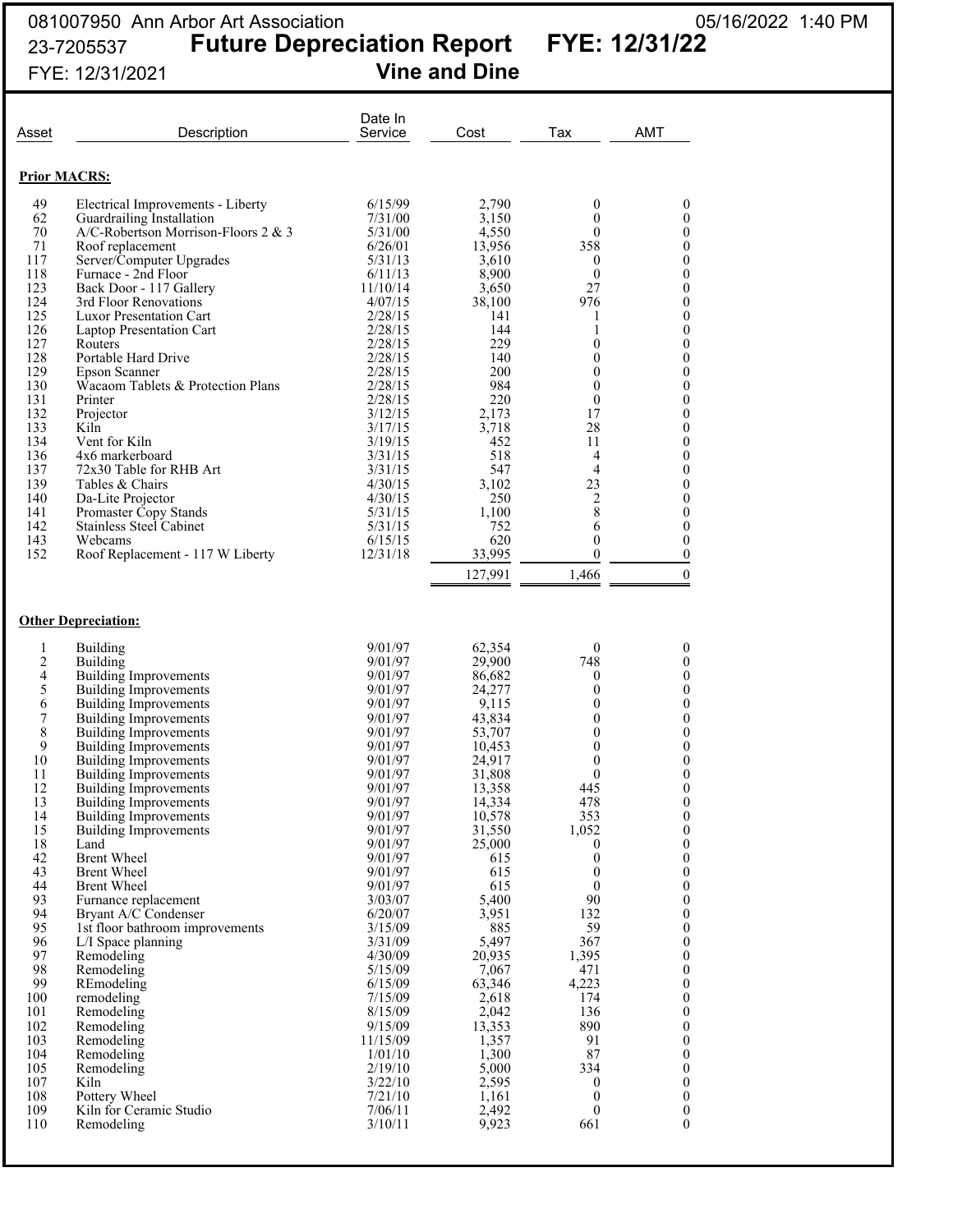#### 081007950 Ann Arbor Art Association<br>23-7205537 **Future Depreciation Report FYE: 12/31/22** 23-7205537 **Future Depreciation Report FYE: 12/31/22** FYE: 12/31/2021 **Vine and Dine**

|  | FYE: 12/31/2021 |
|--|-----------------|
|--|-----------------|

| Asset | Description                              | Date In<br>Service | Cost      | Tax      | <b>AMT</b>       |
|-------|------------------------------------------|--------------------|-----------|----------|------------------|
| 111   | <b>Emergency Lighting</b>                | 12/31/11           | 2,993     | 200      | $\theta$         |
| 112   | <b>Building Improvements</b>             | 6/29/12            | 7,500     | 500      | $\mathbf{0}$     |
| 113   | Pottery Wheel                            | 1/05/12            | 1,104     | $\theta$ | $\boldsymbol{0}$ |
| 114   | <b>Building Improvements</b>             | 5/09/13            | 6,916     | 461      | $\boldsymbol{0}$ |
| 115   | New Awning                               | 5/21/13            | 1,938     | 129      | $\boldsymbol{0}$ |
| 116   | QuickBooks Software                      | 5/17/13            | 1,700     | $\theta$ | $\boldsymbol{0}$ |
| 119   | New Windows S of Building                | 9/26/13            | 18,260    | 1,218    | $\boldsymbol{0}$ |
| 120   | Doorlocks/Drywall 3rd Floor              | 10/31/13           | 1.743     | 116      | $\boldsymbol{0}$ |
| 121   | <b>Electrical Work</b>                   | 10/31/13           | 2,469     | 165      | $\boldsymbol{0}$ |
| 122   | Women's Toilets - 3rd Floor              | 10/31/13           | 1,353     | 90       | $\boldsymbol{0}$ |
| 135   | iStop Motion licenses (6)                | 3/31/15            | 288       | 0        | $\boldsymbol{0}$ |
| 138   | Art Labs Software                        | 4/30/15            | 368       | $\Omega$ | $\boldsymbol{0}$ |
| 144   | Jewerly Studio Remodel                   | 5/01/16            | 36,176    | 2,411    | $\boldsymbol{0}$ |
| 145   | Office Equipment 2016                    | 7/01/16            | 4.819     | 688      | $\boldsymbol{0}$ |
| 146   | Elevator Update Project                  | 9/30/17            | 91,562    | 6,104    | $\boldsymbol{0}$ |
| 150   | Ceramic Studio Remodel                   | 10/07/18           | 140,083   | 7,005    | $\boldsymbol{0}$ |
| 153   | <b>Facade Renovation</b>                 | 1/31/19            | 71,292    | 3,564    | $\boldsymbol{0}$ |
| 154   | New Server                               | 2/28/19            | 2,352     | 470      | $\boldsymbol{0}$ |
| 156   | Uline Tables for Education               | 10/30/19           | 1,689     | 169      | $\boldsymbol{0}$ |
| 157   | Shimpro RK-Whisper Throwing Wheel        | 2/05/20            | 1,148     | 115      | $\boldsymbol{0}$ |
| 158   | Education office remodel                 | 2/01/20            | 3,539     | 177      | $\boldsymbol{0}$ |
| 159   | Electric service upgrade                 | 6/16/20            | 28,403    | 1,420    | $\boldsymbol{0}$ |
| 160   | 115 W Liberty Building Remodel Educaiton | 1/01/20            | 147,950   | 3,698    | $\boldsymbol{0}$ |
| 161   | <b>AAA Center Renovations 2021</b>       | 12/31/21           | 90,768    | $\theta$ | $\mathbf{0}$     |
|       | <b>Total Other Depreciation</b>          |                    | 1,289,047 | 40,886   | $\mathbf{0}$     |
|       | <b>Total ACRS and Other Depreciation</b> |                    | 1,289,047 | 40,886   | $\mathbf{0}$     |
|       | <b>Grand Totals</b>                      |                    | 1,417,038 | 42,352   | $\theta$         |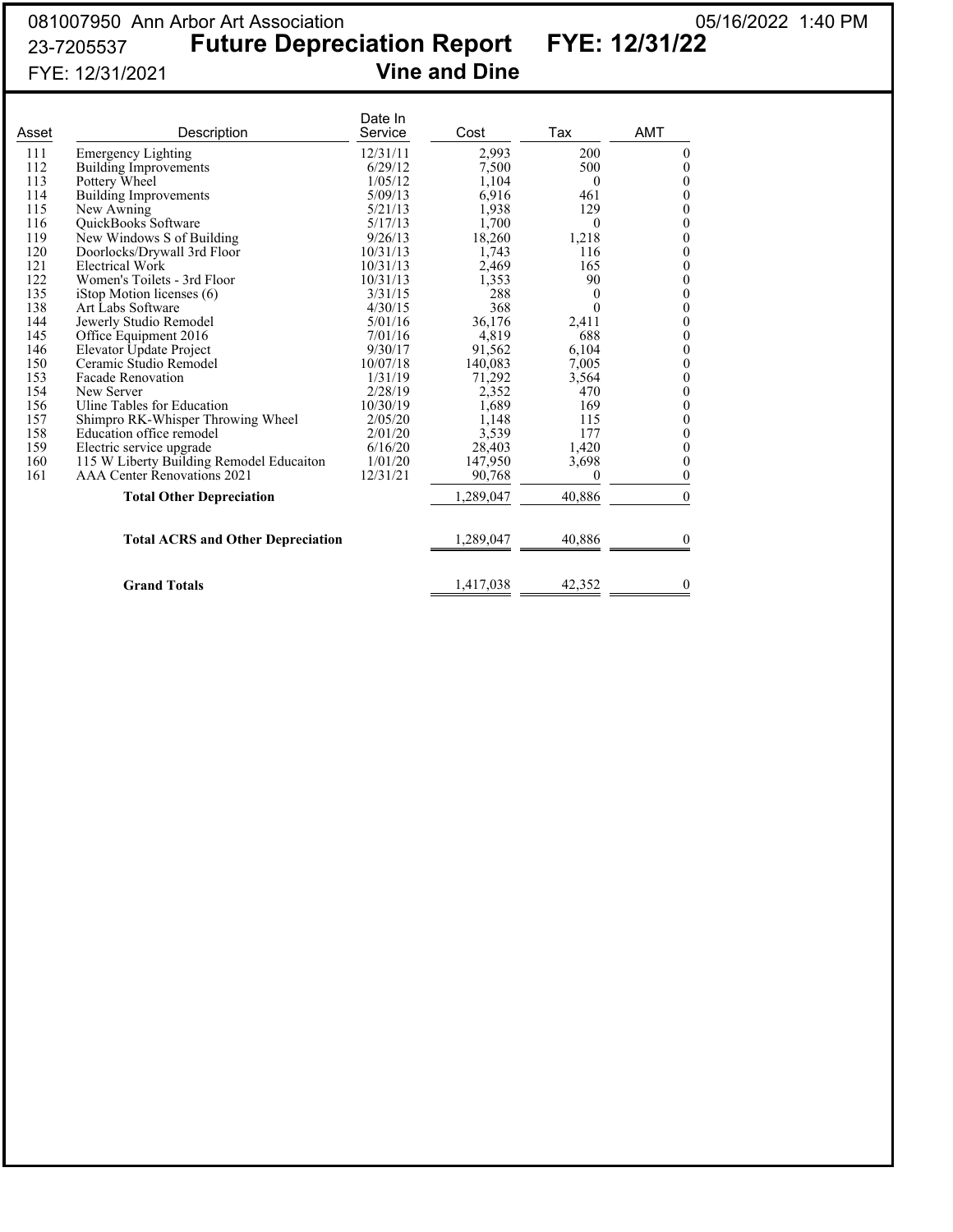### 081007950 Ann Arbor Art Association **05/16/2022** 1:40 PM 23-7205537 **Future Depreciation Report FYE: 12/31/22**<br>FYE: 12/31/2021 **Rental** FYE: 12/31/2021

| Asset                                                | Description                                                                                                                                                                                                                                                                                                                               | Date In<br>Service                                                                   | Cost                                                                           | Tax                                                           | AMT                                                |
|------------------------------------------------------|-------------------------------------------------------------------------------------------------------------------------------------------------------------------------------------------------------------------------------------------------------------------------------------------------------------------------------------------|--------------------------------------------------------------------------------------|--------------------------------------------------------------------------------|---------------------------------------------------------------|----------------------------------------------------|
|                                                      | <b>Prior MACRS:</b>                                                                                                                                                                                                                                                                                                                       |                                                                                      |                                                                                |                                                               |                                                    |
| 161<br>162<br>163<br>164<br>165<br>166<br>167<br>168 | Bonny Doon 3" Deep-Draw Kit<br>Bonny Doon 20-Ton Mark III Electric Hydraulic<br>Durston 158mm Double Combination Rolling M<br>Fretz Forming DVD/Tool Master Set<br>Bonny Doon Steel 6" Master Deep-Draw Kt<br>Bonny Doon Steel 6" Re-Draw Kit<br>VIC 12 Tabletop Solid and perforated-flask<br>Kiln X-LG Prog Electric 220V Safety Switch | 1/01/20<br>1/01/20<br>1/01/20<br>1/01/20<br>1/01/20<br>1/01/20<br>1/01/20<br>1/01/20 | 1,985<br>5,818<br>2,850<br>1,725<br>3,277<br>1,781<br>1,850<br>3,125<br>22,411 | 0<br>0<br>$\theta$<br>0<br>$\theta$<br>0<br>$\mathbf{\Omega}$ | 0<br>$\theta$<br>0<br>$\theta$<br>0<br>0<br>0<br>0 |
|                                                      | <b>Other Depreciation:</b>                                                                                                                                                                                                                                                                                                                |                                                                                      |                                                                                |                                                               |                                                    |
| 147<br>148<br>151                                    | 115 W. Liberty Land<br>115. W Liberty Building<br>Roof Replacement - 115 W Liberty                                                                                                                                                                                                                                                        | 12/15/17<br>12/15/17<br>12/31/18                                                     | 162,500<br>1,462,500<br>22,097                                                 | $\theta$<br>37,500<br>1,104                                   | $_{0}$<br>0<br>0                                   |
|                                                      | <b>Total Other Depreciation</b>                                                                                                                                                                                                                                                                                                           |                                                                                      | 1,647,097                                                                      | 38,604                                                        | $\Omega$                                           |
|                                                      | <b>Total ACRS and Other Depreciation</b>                                                                                                                                                                                                                                                                                                  |                                                                                      | 1,647,097                                                                      | 38,604                                                        | 0                                                  |
|                                                      | <b>Grand Totals</b>                                                                                                                                                                                                                                                                                                                       |                                                                                      | 1,669,508                                                                      | 38,604                                                        | $\mathbf{0}$                                       |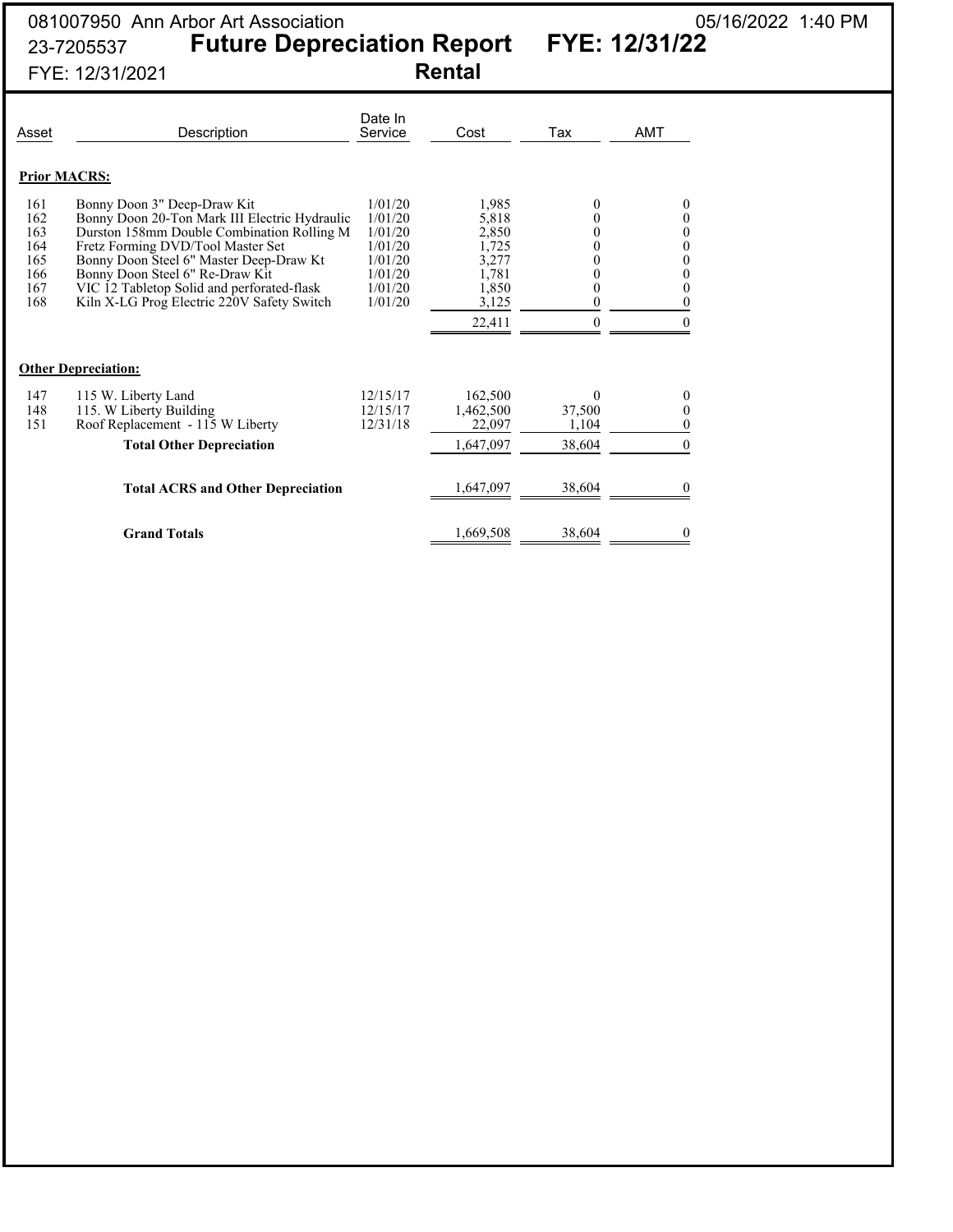| Form $990 - T$           |                                                                                                                                                                                                                                                                                                                                | <b>Business Income Activity Summary</b> |     |                                                                                                                       |            | 2021                                                             |
|--------------------------|--------------------------------------------------------------------------------------------------------------------------------------------------------------------------------------------------------------------------------------------------------------------------------------------------------------------------------|-----------------------------------------|-----|-----------------------------------------------------------------------------------------------------------------------|------------|------------------------------------------------------------------|
| Name                     |                                                                                                                                                                                                                                                                                                                                |                                         |     |                                                                                                                       |            | <b>Taxpayer Identification Number</b>                            |
|                          | Ann Arbor Art Association                                                                                                                                                                                                                                                                                                      |                                         |     |                                                                                                                       | 23-7205537 |                                                                  |
|                          | <b>Business Activity Income (and allocation of Prior-2018 NOL)</b>                                                                                                                                                                                                                                                             |                                         |     |                                                                                                                       |            |                                                                  |
|                          | A. Total Pre-2018 Net Operating Losses Carried Forward                                                                                                                                                                                                                                                                         |                                         |     |                                                                                                                       |            | 25,573                                                           |
|                          | B. Total Pre-2018 Net Operating Loss allocated to Sch A activities                                                                                                                                                                                                                                                             |                                         |     |                                                                                                                       |            | B.                                                               |
|                          |                                                                                                                                                                                                                                                                                                                                |                                         |     |                                                                                                                       |            | 10,441<br>c.                                                     |
|                          | $D.$ $D.$ $10,441$<br>D. Pre-2018 Applied (Sum of B and C)                                                                                                                                                                                                                                                                     |                                         |     |                                                                                                                       |            |                                                                  |
|                          |                                                                                                                                                                                                                                                                                                                                |                                         |     |                                                                                                                       |            | 15,132                                                           |
|                          | F. Pre-2018 Net Operating Losses Expiring this Year [11] [12] Martin Martin Martin Martin Martin Martin Martin Martin Martin Martin Martin Martin Martin Martin Martin Martin Martin Martin Martin Martin Martin Martin Martin                                                                                                 |                                         |     |                                                                                                                       |            | 15,132                                                           |
|                          | G. Pre-2018 Net Operating Losses Carried Forward [11] Content Content Content Content Content Content Content Content Content Content Content Content Content Content Content Content Content Content Content Content Content                                                                                                  |                                         |     |                                                                                                                       |            |                                                                  |
|                          | <b>Unrelated Business Income Activity with Income</b>                                                                                                                                                                                                                                                                          | Code                                    |     | <b>Net Income</b>                                                                                                     |            | <b>Allocated Pre2018 NOL</b>                                     |
| 1. Rental Income         |                                                                                                                                                                                                                                                                                                                                |                                         |     |                                                                                                                       |            | $531120$ 1. $10,441$ 2. $200$                                    |
|                          |                                                                                                                                                                                                                                                                                                                                |                                         |     | 2. $\qquad \qquad$                                                                                                    |            |                                                                  |
|                          |                                                                                                                                                                                                                                                                                                                                |                                         |     |                                                                                                                       |            |                                                                  |
|                          | $\overline{a}$ , and the contract of the contract of the contract of $\overline{a}$ , $\overline{a}$ , $\overline{a}$ , $\overline{a}$ , $\overline{a}$ , $\overline{a}$ , $\overline{a}$ , $\overline{a}$ , $\overline{a}$ , $\overline{a}$ , $\overline{a}$ , $\overline{a}$ , $\overline{a}$ , $\overline{a}$ , $\overline$ |                                         |     | <u> 1980 - Jan James James, politik eta politik eta politik eta politik eta politik eta politik eta politik eta p</u> |            |                                                                  |
|                          |                                                                                                                                                                                                                                                                                                                                |                                         |     |                                                                                                                       |            |                                                                  |
|                          |                                                                                                                                                                                                                                                                                                                                |                                         |     |                                                                                                                       |            |                                                                  |
|                          |                                                                                                                                                                                                                                                                                                                                |                                         |     |                                                                                                                       |            |                                                                  |
| 9.                       |                                                                                                                                                                                                                                                                                                                                |                                         | 9.  |                                                                                                                       |            |                                                                  |
| 10.                      | <u> 1980 - Jan James James Jan James James James James James James James James James James James James James Jam</u><br><u> 1989 - Johann John Stone, Amerikaansk politiker (* 1905)</u>                                                                                                                                       |                                         | 10. |                                                                                                                       |            | <u> 1980 - Jan James James, politik eta idazleari (h. 1908).</u> |
| 11.                      | <u> 1989 - Johann Barn, amerikan bernama (j. 1989)</u>                                                                                                                                                                                                                                                                         |                                         |     |                                                                                                                       |            |                                                                  |
| 12.                      | <u> 1980 - Jan James James Barnett, amerikan bahasa dan berasal dan berasal dalam berasal dalam berasal dalam ber</u>                                                                                                                                                                                                          |                                         |     |                                                                                                                       |            | 12. $\qquad \qquad$                                              |
| 13.                      | <u> 1980 - Jan James James James James James James James James James James James James James James James James J</u>                                                                                                                                                                                                           |                                         | 13. |                                                                                                                       |            |                                                                  |
| 14.                      |                                                                                                                                                                                                                                                                                                                                |                                         |     |                                                                                                                       |            |                                                                  |
| All other revenue<br>15. | <u> 1980 - Jan Barat de Barbara, marca de la contrada de la contrada de la contrada de la contrada de la contrada</u>                                                                                                                                                                                                          |                                         |     |                                                                                                                       |            |                                                                  |
|                          |                                                                                                                                                                                                                                                                                                                                |                                         |     |                                                                                                                       |            |                                                                  |

#### **Business Activity Losses**

|        | <b>Unrelated Business Income Activity with Losses</b> | Code | <b>Current Year Loss</b> |  |
|--------|-------------------------------------------------------|------|--------------------------|--|
|        |                                                       |      |                          |  |
| כי<br> |                                                       |      | .                        |  |
| 3.     |                                                       |      |                          |  |
| -4.    |                                                       |      |                          |  |
|        | <b>5.</b> All other activities<br>.                   |      | .                        |  |
| 6.     | Totals<br>.                                           |      |                          |  |
|        |                                                       |      |                          |  |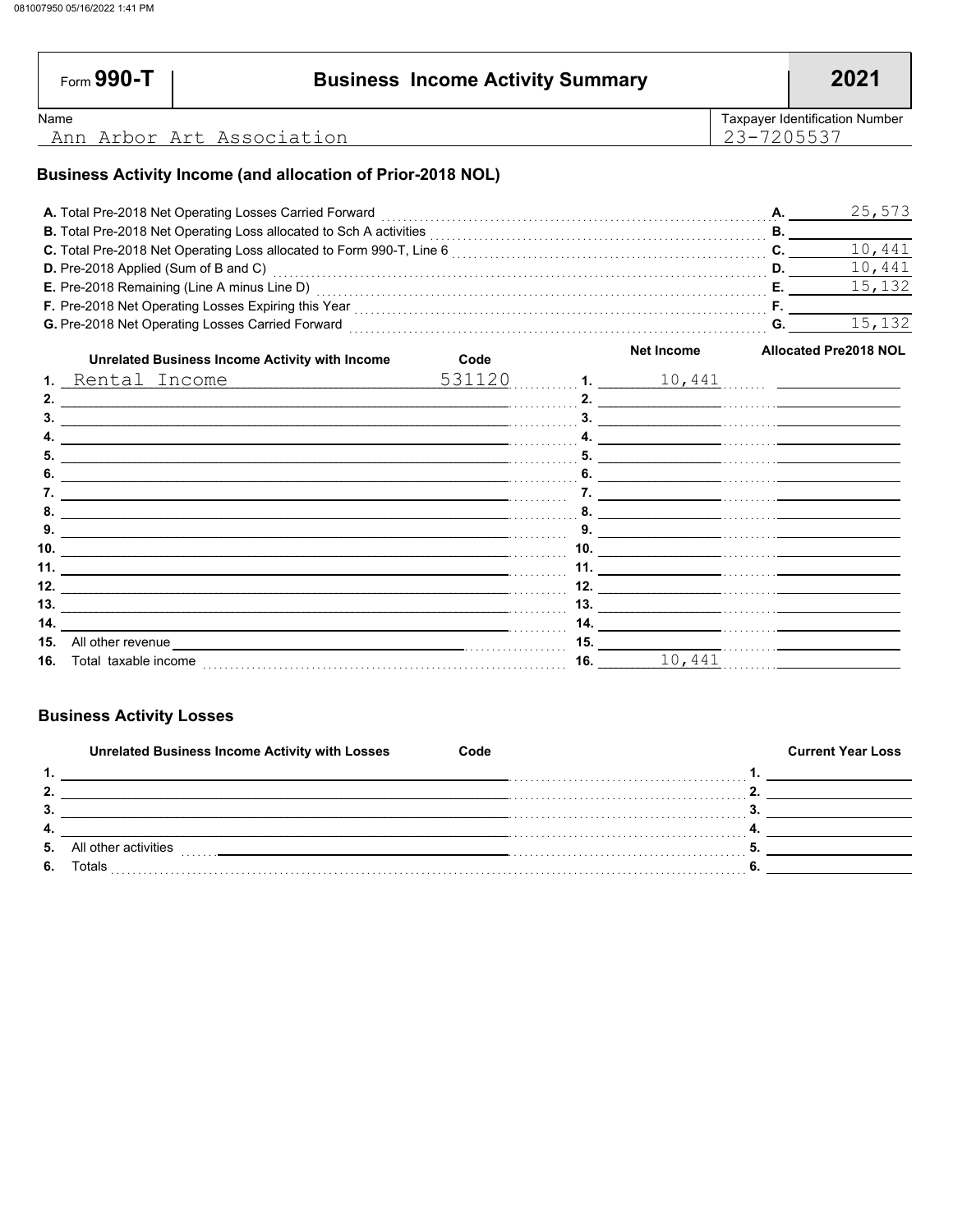#### **Net Operating Loss Carryover Worksheet for Pre-2018 Losses** Form 990-T

For calendar year 2021, or tax year beginning

, ending

**2021**

Employer Identification Number<br> $23 - 7205537$ 

Name

Ann Arbor Art Association

|                                         |                                      | <b>Prior Year</b>                      |                                             | <b>Current Year</b>                               |                               |
|-----------------------------------------|--------------------------------------|----------------------------------------|---------------------------------------------|---------------------------------------------------|-------------------------------|
| Preceding<br><b>Taxable Year</b>        | Adj. To NOL<br>Inc/(Loss) After Adj. | <b>NOL Utilized</b><br>(Income Offset) | <b>Carryovers to</b><br><b>Current Year</b> | <b>Income Offset By</b><br><b>Prior Carryover</b> | <b>Next Year</b><br>Carryover |
| $17th$ $12/31/01$                       |                                      |                                        |                                             |                                                   |                               |
| 16th 12/31/02                           |                                      |                                        |                                             |                                                   |                               |
| 15th 12/31/03                           |                                      |                                        |                                             |                                                   |                               |
| $14th$ $12/31/04$                       |                                      |                                        |                                             |                                                   |                               |
| 13th 12/31/05                           |                                      |                                        |                                             |                                                   |                               |
| 12th 12/31/06                           |                                      |                                        |                                             |                                                   |                               |
| $11th$ $12/31/07$                       |                                      |                                        |                                             |                                                   |                               |
| 10th 12/31/08                           |                                      |                                        |                                             |                                                   |                               |
| 12/31/09<br>9th                         |                                      |                                        |                                             |                                                   |                               |
| 12/31/10<br>8th                         |                                      |                                        |                                             |                                                   |                               |
| <u>12/31/11</u><br>7th                  |                                      |                                        |                                             |                                                   |                               |
| 12/31/12<br>6th                         |                                      |                                        |                                             |                                                   |                               |
| 12/31/13<br>5th                         |                                      |                                        |                                             |                                                   |                               |
| <u>12/31/14</u><br>4th                  |                                      |                                        |                                             |                                                   |                               |
| <u> 12/31/15</u><br>3rd                 |                                      |                                        |                                             |                                                   |                               |
| $2nd \t 12/31/16$                       |                                      |                                        |                                             |                                                   |                               |
| 12/31/17<br>$1st$                       | $-25,573$                            |                                        | 25,573                                      | 10,441                                            | 15,132                        |
| NOL carryover available to current year |                                      |                                        | 25,573                                      |                                                   |                               |
| Current year                            | 10,441                               |                                        |                                             | 10,441                                            |                               |
| NOL carryover available to next year    |                                      |                                        |                                             |                                                   | 15, 132                       |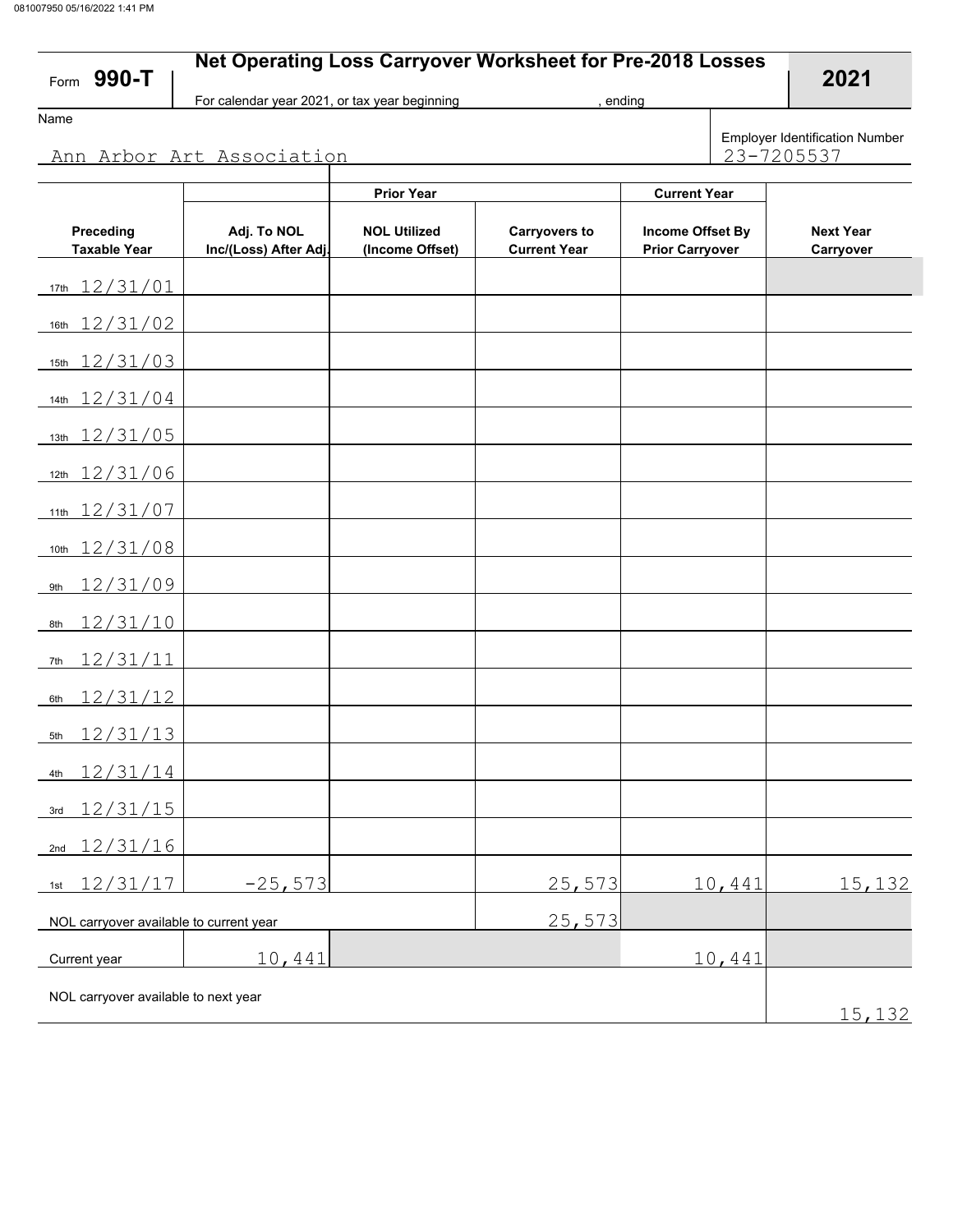| 081007950 05/16/2022 1:41 PM |  |  |
|------------------------------|--|--|
|                              |  |  |

Form 990

# **990 Tax Return History 2021**

NameEmployer Identification Number

Ann Arbor Art Association

|                                                                                                                      | 2017      | 2018      | 2019 | 2020      | 2021        | 2022 |
|----------------------------------------------------------------------------------------------------------------------|-----------|-----------|------|-----------|-------------|------|
| Contributions, gifts, grants                                                                                         | 706,128   |           |      | 595,706   | ,704,276    |      |
| Membership dues                                                                                                      | 9,510     |           |      |           | 8,204       |      |
| Program service revenue                                                                                              | 555,936   |           |      | 93,818    | 366,736     |      |
| Capital gain or loss                                                                                                 |           |           |      |           |             |      |
| Investment income                                                                                                    | 23,997    |           |      | 10,455    | 33,963      |      |
|                                                                                                                      | 3,678     |           |      |           | $-1,275$    |      |
| Gaming revenue (income/loss)                                                                                         |           |           |      |           |             |      |
|                                                                                                                      | 64,396    |           |      | 62,422    | 139,415     |      |
| Total revenue manual contracts and the contracts of the contracts of the contracts of the contracts of the contracts | 1,363,645 |           |      | 762,401   | 2, 251, 319 |      |
| Grants and similar amounts paid [11] _________                                                                       | 11,611    |           |      |           | 238,950     |      |
| Benefits paid to or for members  __                                                                                  |           |           |      |           |             |      |
| Compensation of officers, etc.                                                                                       | 100,000   |           |      | 42,767    | 120,587     |      |
|                                                                                                                      | 577,432   |           |      | 132,612   | 389,144     |      |
| Professional fees<br><br><br><br><br><br><br><br><br><br><br><br><br><br><br><br><br><br><br><br><br><br>            | 40,742    |           |      | 24,682    | 67,924      |      |
|                                                                                                                      | 82,324    |           |      | 9,807     | 47,224      |      |
|                                                                                                                      | 34,476    |           |      | 28,626    | 85,370      |      |
| Other expenses                                                                                                       | 203, 214  |           |      | 334,033   | 374,853     |      |
|                                                                                                                      | 1,049,799 |           |      | 572,527   | 1,324,052   |      |
|                                                                                                                      | 313,846   |           |      | 189,874   | 927,267     |      |
|                                                                                                                      |           |           |      |           |             |      |
| Total exempt revenue                                                                                                 | 1,363,645 |           |      | 762,401   | 2, 251, 319 |      |
| Total unrelated revenue                                                                                              | $-25,573$ |           |      | 13,818    | 26,173      |      |
| Total excludable revenue                                                                                             | 669,902   |           |      | 152,877   | 513,941     |      |
|                                                                                                                      | 3,828,244 |           |      | 3,570,259 | 3, 961, 108 |      |
|                                                                                                                      | 2,402,827 |           |      | 945,100   | 408,682     |      |
| Net Fund Balances                                                                                                    | 1,425,417 | 1,425,417 |      | 2,625,159 | 3,552,426   |      |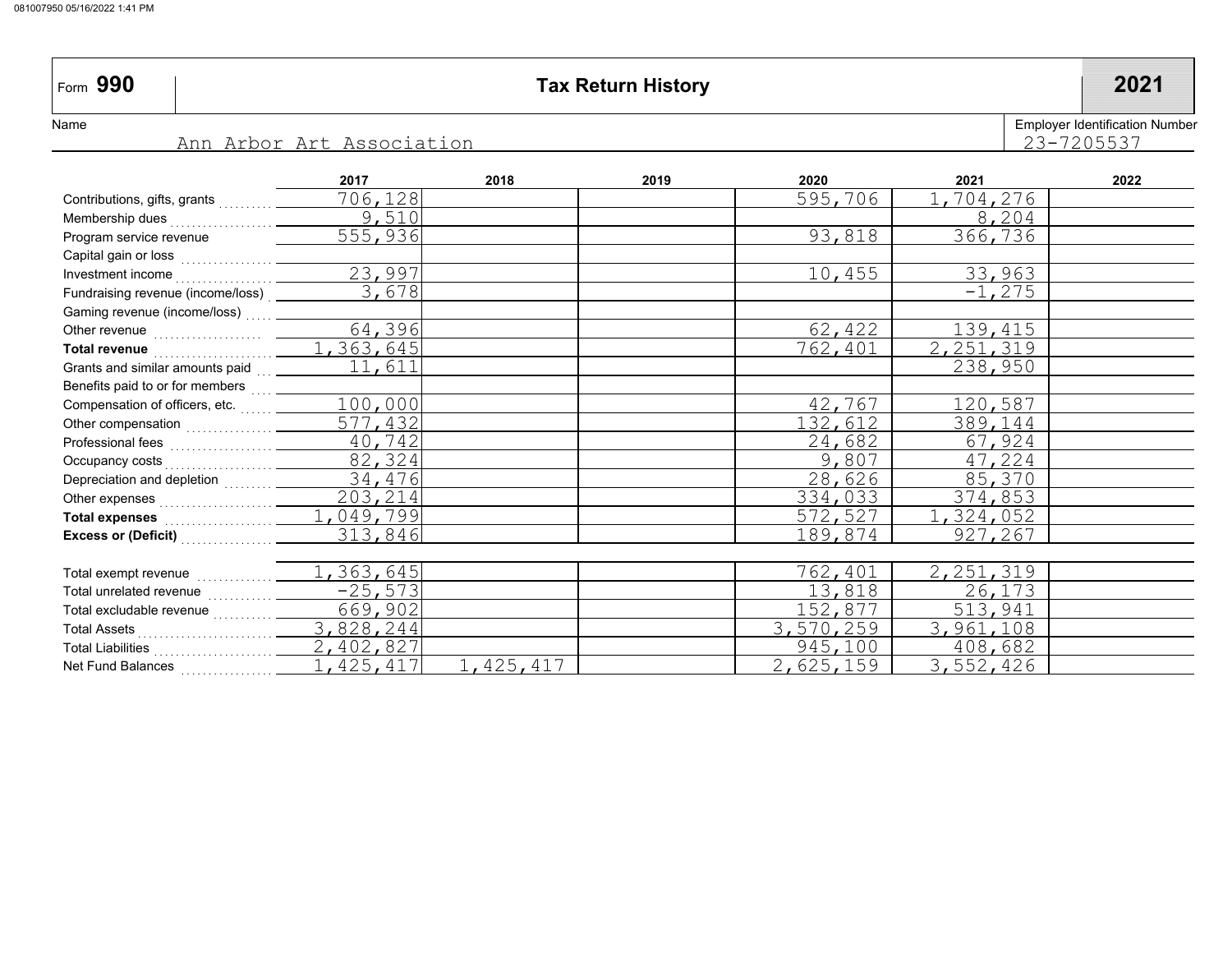| Form $990T$                                                                                                                                                                                                                        | <b>Tax Return History</b> |      |      |      |        |                                       |  |
|------------------------------------------------------------------------------------------------------------------------------------------------------------------------------------------------------------------------------------|---------------------------|------|------|------|--------|---------------------------------------|--|
| Name                                                                                                                                                                                                                               |                           |      |      |      |        | <b>Employer Identification Number</b> |  |
|                                                                                                                                                                                                                                    | Ann Arbor Art Association |      |      |      |        | 23-7205537                            |  |
| * Income shown net of expenses                                                                                                                                                                                                     |                           |      |      |      |        |                                       |  |
|                                                                                                                                                                                                                                    | 2017                      | 2018 | 2019 | 2020 | 2021   | 2022                                  |  |
| Business activity profit/loss  _____________                                                                                                                                                                                       |                           |      |      |      |        |                                       |  |
|                                                                                                                                                                                                                                    |                           |      |      |      |        |                                       |  |
|                                                                                                                                                                                                                                    |                           |      |      |      |        |                                       |  |
|                                                                                                                                                                                                                                    |                           |      |      |      |        |                                       |  |
| Debt-financed income*                                                                                                                                                                                                              |                           |      |      |      |        |                                       |  |
|                                                                                                                                                                                                                                    |                           |      |      |      |        |                                       |  |
| Investment income, specific organizations*                                                                                                                                                                                         |                           |      |      |      |        |                                       |  |
| Exploited exempt activity income*  _______                                                                                                                                                                                         |                           |      |      |      |        |                                       |  |
|                                                                                                                                                                                                                                    | 147, 252                  |      |      |      |        |                                       |  |
| Total trade or business income. $147,252$                                                                                                                                                                                          |                           |      |      |      | 10,441 |                                       |  |
|                                                                                                                                                                                                                                    |                           |      |      |      |        |                                       |  |
| Other salaries and wages<br>Management and the contract of the sales of the sales of the sales of the sales of the sales of the sales of the sales of the sales of the sales of the sales of the sales of the sales of the sale    |                           |      |      |      |        |                                       |  |
|                                                                                                                                                                                                                                    |                           |      |      |      |        |                                       |  |
|                                                                                                                                                                                                                                    |                           |      |      |      |        |                                       |  |
|                                                                                                                                                                                                                                    |                           |      |      |      |        |                                       |  |
| Taxes and licenses <b>contained contained the contract of the contract of the contract of the contract of the contract of the contract of the contract of the contract of the contract of the contract of the contract of the </b> |                           |      |      |      |        |                                       |  |
|                                                                                                                                                                                                                                    |                           |      |      |      |        |                                       |  |
|                                                                                                                                                                                                                                    |                           |      |      |      |        |                                       |  |
|                                                                                                                                                                                                                                    |                           |      |      |      |        |                                       |  |
| Employee benefit programs<br><br><u> </u>                                                                                                                                                                                          |                           |      |      |      |        |                                       |  |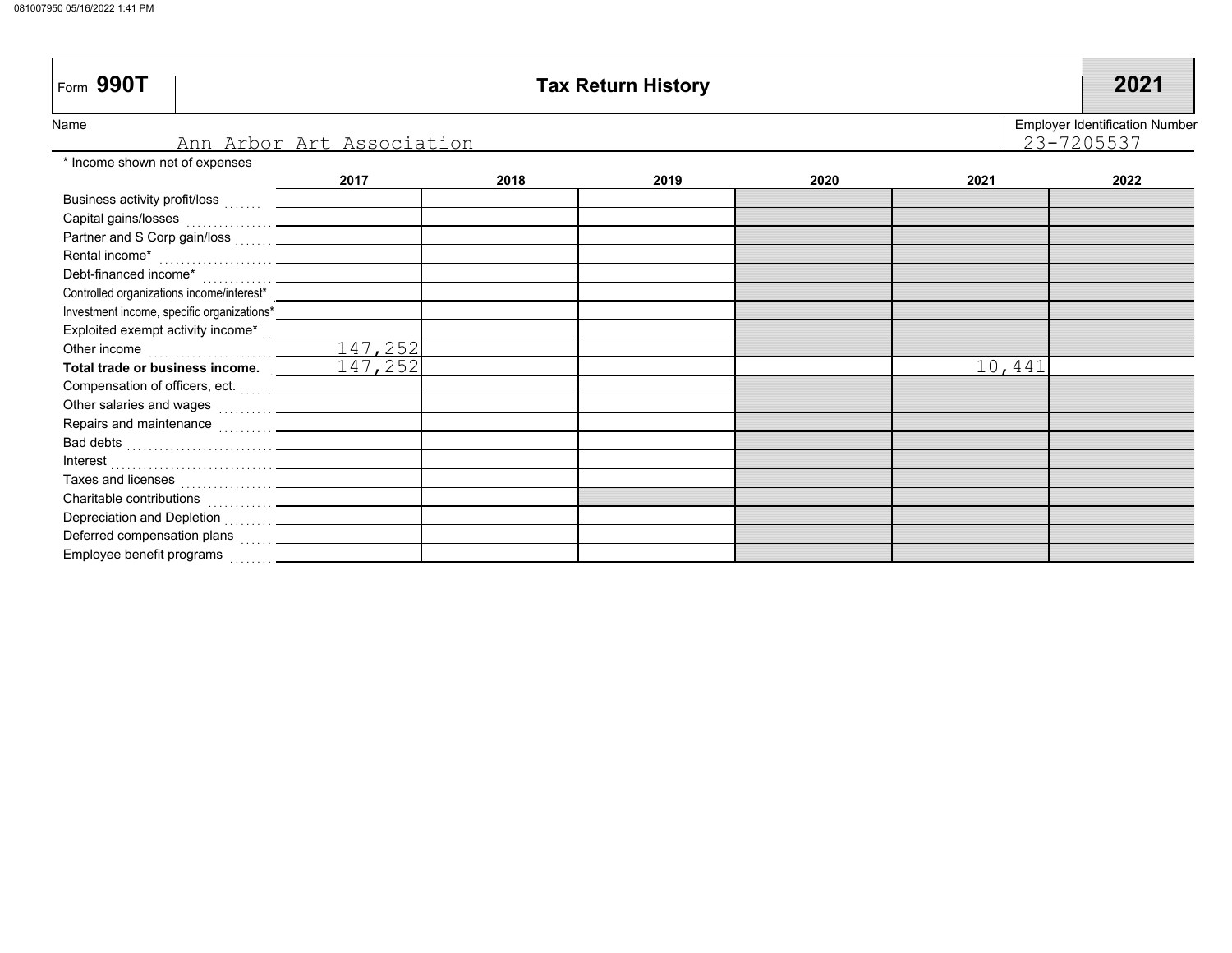| 081007950 05/16/2022 1:41 PM |  |
|------------------------------|--|
|                              |  |

**Balance due/Overpayment** . . . . . . . .

Estimated tax payments  $\begin{smallmatrix} \dots & \dots & \dots \end{smallmatrix}$ Other payments . . . . . . . . . . . . . . . . . . . . .

**Net tax after credits** . . . . . . . . . . . . . . . Other credits . . . . . . . . . . . . . . . . . . . . . . . . General business credit  $\begin{smallmatrix} \dots & \dots & \dots \end{smallmatrix}$ 

Other taxes . . . . . . . . . . . . . . . . . . . . . . . . .

**Total taxes** . . . . . . . . . . . . . . . . . . . . . . . . . -3,575

| Form 990T                                      |                           |      | <b>Tax Return History</b> |       |        | 2021                                  |
|------------------------------------------------|---------------------------|------|---------------------------|-------|--------|---------------------------------------|
| Name                                           |                           |      |                           |       |        | <b>Employer Identification Number</b> |
|                                                | Ann Arbor Art Association |      |                           |       |        | 23-7205537                            |
|                                                | 2017                      | 2018 | 2019                      | 2020  | 2021   | 2022                                  |
| Other deductions                               | 172,825                   |      |                           |       |        |                                       |
| Net income (first activity, year 2019 & prior) | $-25,573$                 |      |                           |       | 10,441 |                                       |
| UBTI from all trades                           |                           |      |                           |       | 10,441 |                                       |
| Charitable contributions<br>.                  |                           |      |                           |       |        |                                       |
| Net operating loss deduction <i>www</i>        |                           |      |                           |       | 10,441 |                                       |
|                                                |                           |      |                           | 1,000 | 1,000  |                                       |
| Section 199A deduction (trusts) [111]          |                           |      |                           |       |        |                                       |
| Income after deductions<br>.                   |                           |      |                           |       |        |                                       |
| Income tax (corporate or trust)                | $-3,575$                  |      |                           |       |        |                                       |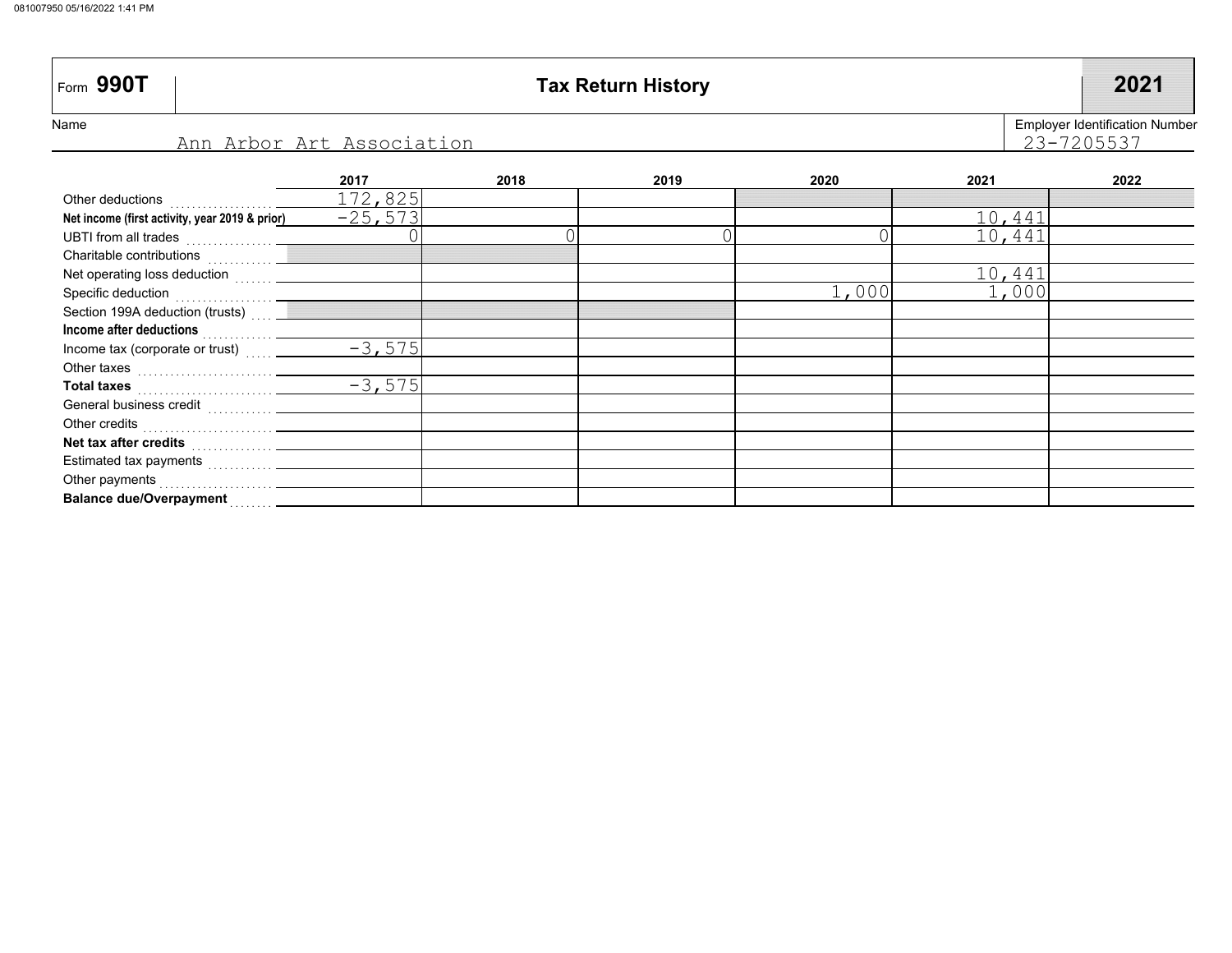|                    | Amount |    | Business Code Code 6/30/75 | Muni (\$ or %) |
|--------------------|--------|----|----------------------------|----------------|
| Endowment Earnings |        |    |                            |                |
|                    | 33,963 | 14 |                            |                |
| Total              | 33,963 |    |                            |                |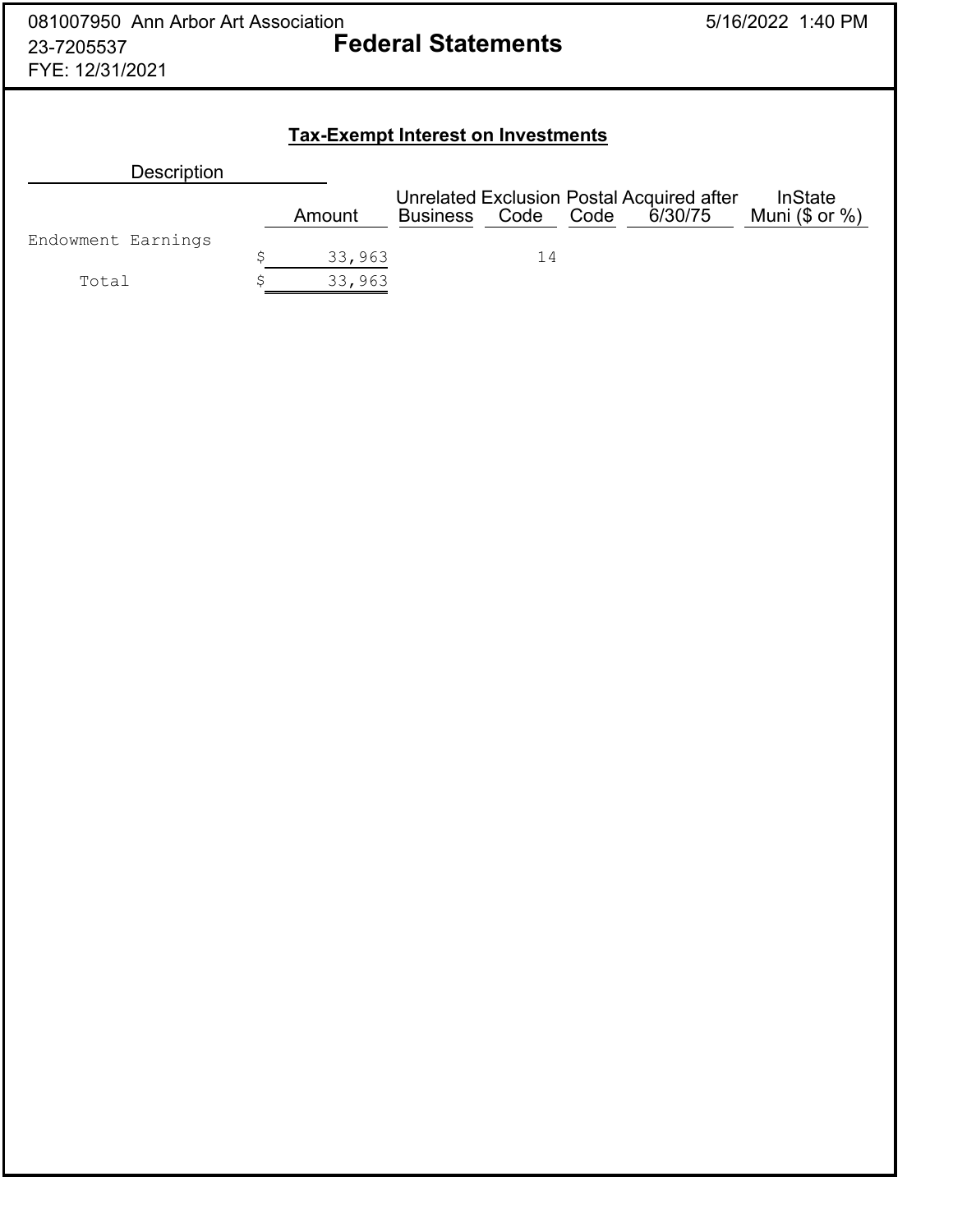# **Federal Statements**

| Description                                           |                    | Total<br><b>Expenses</b>        | Program<br>Service |    | Management &<br>General | Fund<br>Raising |  |
|-------------------------------------------------------|--------------------|---------------------------------|--------------------|----|-------------------------|-----------------|--|
| Other professional fees                               | \$                 | 14,124                          | \$<br>525          |    | 13,599                  | \$              |  |
| Total                                                 | Ś                  | 14,124                          | 525                | Ś. | 13,599                  | Ś               |  |
|                                                       |                    | Schedule A, Part III, Line 1(e) |                    |    |                         |                 |  |
|                                                       | <b>Description</b> |                                 |                    |    | Amount                  |                 |  |
|                                                       |                    |                                 |                    | \$ | 8,204<br>60,000         |                 |  |
| Contributions                                         |                    |                                 |                    |    | 1,594,447               |                 |  |
| Vine and Dine<br>Cash Contribution                    |                    |                                 |                    |    | 25,336                  |                 |  |
| Artini<br>Cash Contribution                           |                    |                                 |                    |    |                         |                 |  |
| Total                                                 |                    |                                 |                    |    | 24,493<br>1,712,480     |                 |  |
|                                                       |                    |                                 |                    |    |                         |                 |  |
|                                                       |                    | Schedule A, Part III, Line 2(e) |                    |    |                         |                 |  |
|                                                       | <b>Description</b> |                                 |                    |    | Amount                  |                 |  |
| Class Fees                                            |                    |                                 |                    | \$ | 336,560                 |                 |  |
| Gallery Space Rental Income<br>Art Placement Services |                    |                                 |                    |    | 30,176                  |                 |  |
| Vine and Dine                                         |                    |                                 |                    |    | 2,455                   |                 |  |
| Gallery Sales<br>Artini                               |                    |                                 |                    |    | 128,363<br>7,183        |                 |  |
| Art & Brew                                            |                    |                                 |                    |    |                         |                 |  |
| Total                                                 |                    |                                 |                    |    | 504,737                 |                 |  |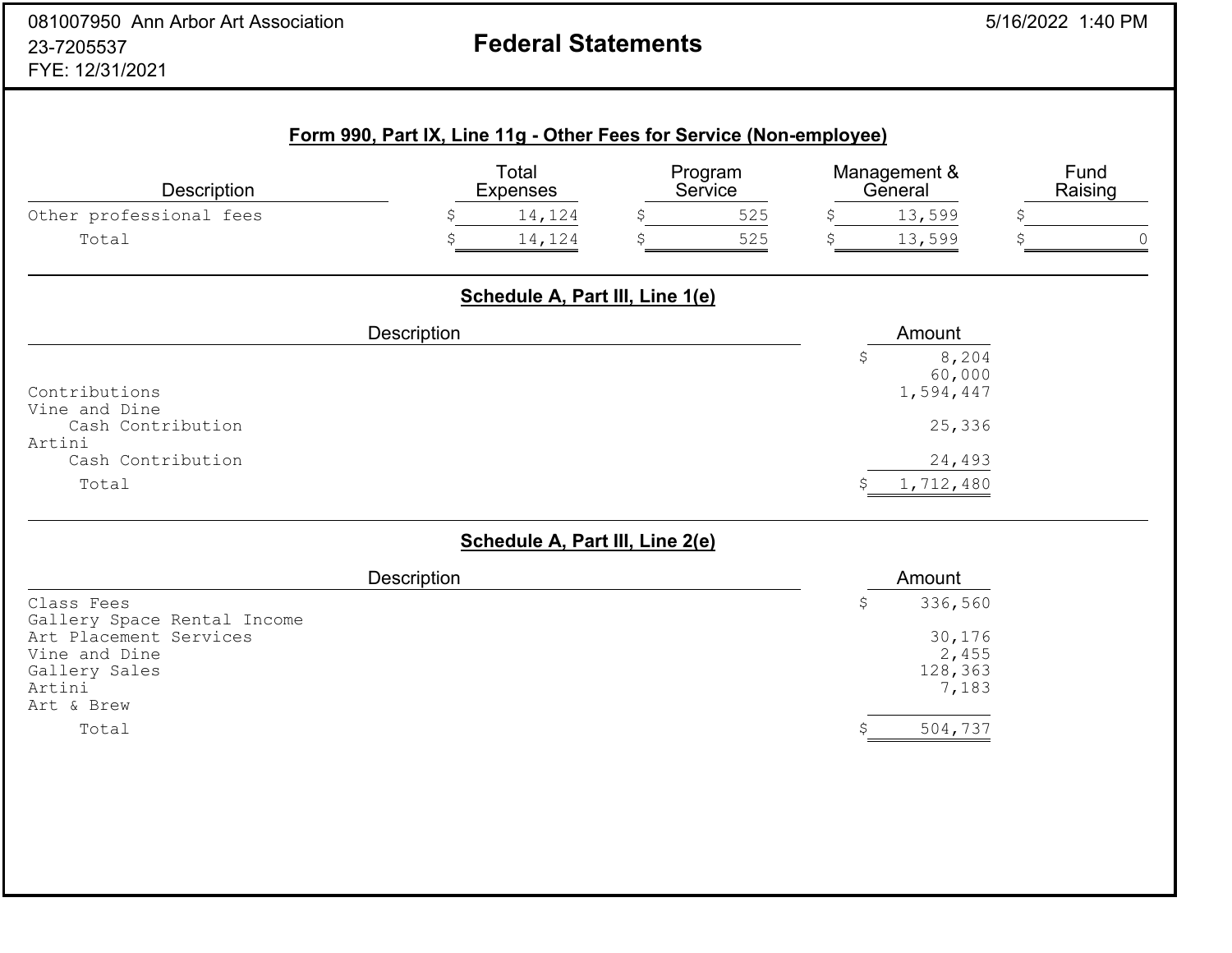| 081007950 Ann Arbor Art Association<br>23-7205537<br>FYE: 12/31/2021 | <b>Federal Statements</b>                                         | 5/16/2022 1:40 PM                        |
|----------------------------------------------------------------------|-------------------------------------------------------------------|------------------------------------------|
|                                                                      | Schedule A, Part III, Line 3(e)                                   |                                          |
|                                                                      | <b>Description</b>                                                | Amount                                   |
| Other Income                                                         |                                                                   | 6,758<br>\$                              |
| Total                                                                |                                                                   | 6,758<br>\$                              |
|                                                                      | Schedule A, Part III, Line 7a - Support from Disqualified Persons |                                          |
| Donor Name                                                           | 2017<br>2018<br>2019                                              | 2020<br>2021                             |
|                                                                      | 161,575<br>390,000<br>880,097<br>$\varsigma$<br>\$<br>\$          | 81,485<br>1,107,210<br>\$<br>$\varsigma$ |
| Total                                                                | \$<br>161,575<br>\$<br>\$<br>390,000<br>880,097                   | \$<br>81,485<br>1,107,210<br>\$          |
|                                                                      | Schedule A, Part III, Line 10a(e)                                 |                                          |
|                                                                      | <b>Description</b>                                                | Amount                                   |
| Endowment Earnings                                                   |                                                                   | 33,963<br>\$                             |
| Total                                                                |                                                                   | 33,963<br>Ŝ                              |
|                                                                      | <b>Schedule A, Part III, Line 11</b>                              |                                          |
|                                                                      | Description                                                       | Amount                                   |
| Other Special Events<br>Rental<br>Less: Deductions                   |                                                                   | 5,376<br>\$<br>26,173<br>$-1,000$        |
| Total                                                                |                                                                   | 30,549<br>Ŝ                              |
|                                                                      |                                                                   |                                          |
|                                                                      |                                                                   |                                          |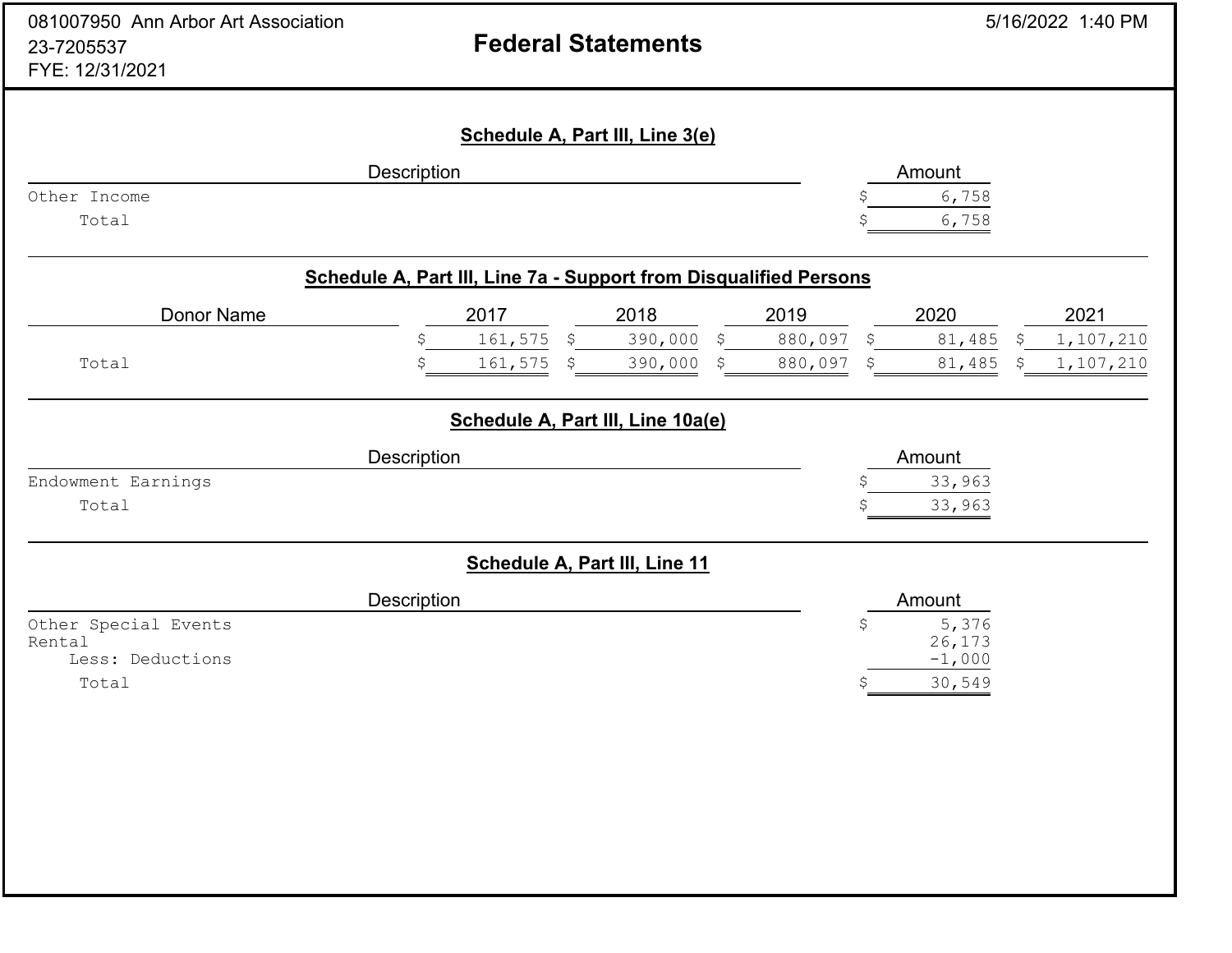#### **Vine and Dine**

#### **Other Direct Fundraising or Gaming Expenses**

| Description               | Amount |
|---------------------------|--------|
| Artist honorarium         | 525    |
| Supplies & materials      | 4,276  |
| Merchant fees             | 633    |
| Dues, fees, subscriptions | 800    |
| Ad purchases              | 160    |
| Postage                   | 58     |
| Total                     | 6,452  |

#### **Artini**

#### **Other Direct Fundraising or Gaming Expenses**

| <b>Description</b>                                      | Amount             |
|---------------------------------------------------------|--------------------|
| Supplies and materials<br>Merchant fees<br>Ad purchases | 3,524<br>877<br>60 |
| Total                                                   | 4.461              |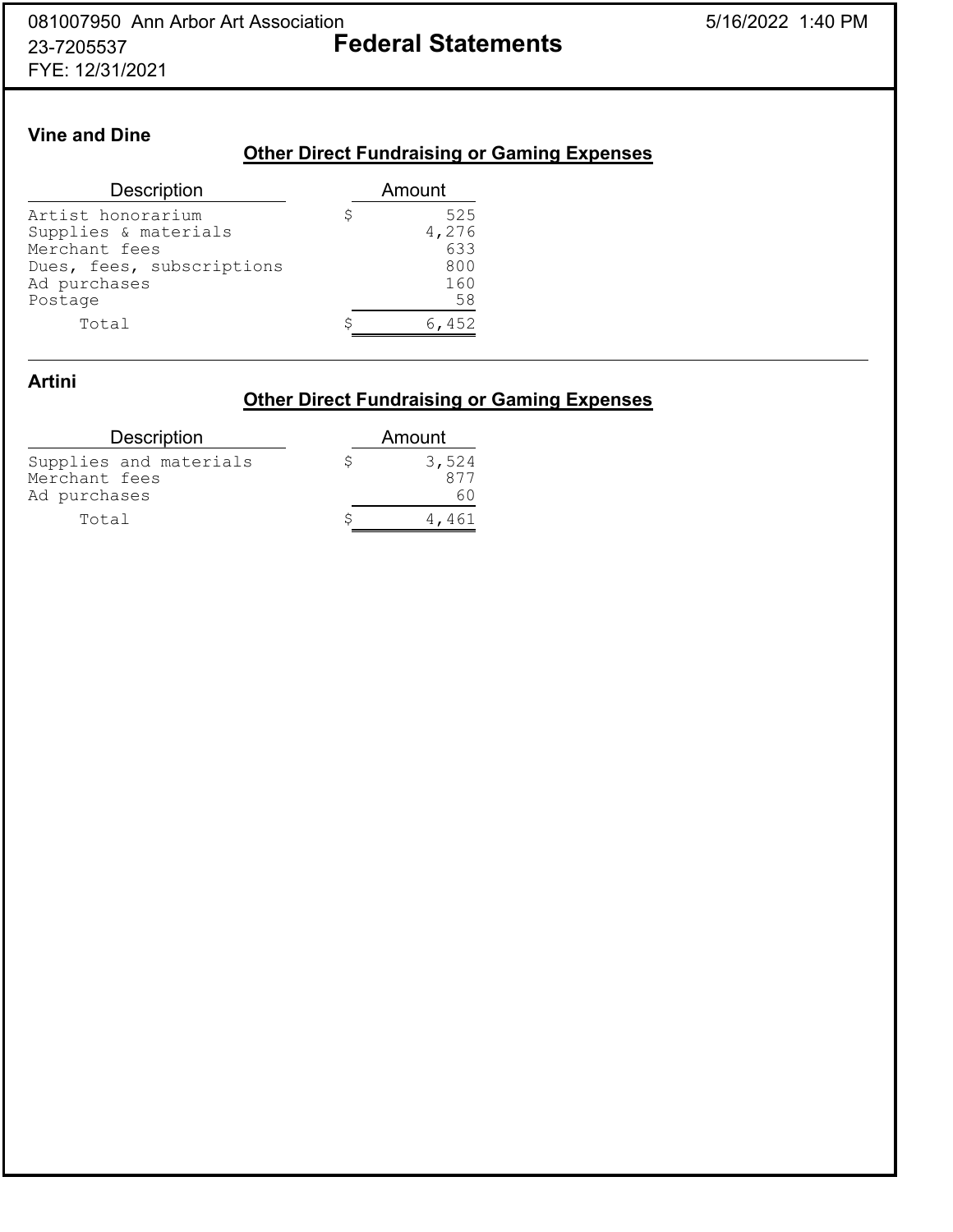| Ann Arbor Art Association<br>Net Asset / Fund Balance at Beginning of Year<br>Revenue<br>Contributions<br>Program service revenue<br>Investment income<br>Capital gain / loss<br>Fundraising / Gaming:<br>9,638<br>Gross revenue<br>10,913<br>Direct expenses<br>Net income | 1,712,480<br>366, 736<br>33,96 | 23-7205537                                                                   | 2,625,159  |
|-----------------------------------------------------------------------------------------------------------------------------------------------------------------------------------------------------------------------------------------------------------------------------|--------------------------------|------------------------------------------------------------------------------|------------|
|                                                                                                                                                                                                                                                                             |                                |                                                                              |            |
|                                                                                                                                                                                                                                                                             |                                |                                                                              |            |
|                                                                                                                                                                                                                                                                             |                                |                                                                              |            |
|                                                                                                                                                                                                                                                                             |                                |                                                                              |            |
|                                                                                                                                                                                                                                                                             |                                |                                                                              |            |
|                                                                                                                                                                                                                                                                             |                                |                                                                              |            |
|                                                                                                                                                                                                                                                                             |                                |                                                                              |            |
|                                                                                                                                                                                                                                                                             |                                |                                                                              |            |
|                                                                                                                                                                                                                                                                             |                                |                                                                              |            |
|                                                                                                                                                                                                                                                                             |                                |                                                                              |            |
|                                                                                                                                                                                                                                                                             |                                |                                                                              |            |
|                                                                                                                                                                                                                                                                             |                                |                                                                              |            |
| Other income                                                                                                                                                                                                                                                                | 139<br>-5<br>41                |                                                                              |            |
| <b>Total revenue</b>                                                                                                                                                                                                                                                        |                                | 2, 251, 319                                                                  |            |
| <b>Expenses</b>                                                                                                                                                                                                                                                             |                                |                                                                              |            |
| Program services                                                                                                                                                                                                                                                            | 809,274                        |                                                                              |            |
| Management and general                                                                                                                                                                                                                                                      | 125, 363                       |                                                                              |            |
| Fundraising                                                                                                                                                                                                                                                                 | 389,415                        |                                                                              |            |
| <b>Total expenses</b>                                                                                                                                                                                                                                                       |                                | 1,324,052                                                                    |            |
| Excess / (deficit)                                                                                                                                                                                                                                                          |                                |                                                                              | 927, 267   |
| Changes                                                                                                                                                                                                                                                                     |                                |                                                                              |            |
| Net Asset / Fund Balance at End of Year                                                                                                                                                                                                                                     |                                |                                                                              | 3,552,426  |
|                                                                                                                                                                                                                                                                             |                                |                                                                              |            |
|                                                                                                                                                                                                                                                                             |                                |                                                                              |            |
| <b>Reconciliation of Revenue</b><br>2,267,462<br>Total revenue per financial statements                                                                                                                                                                                     |                                | <b>Reconciliation of Expenses</b><br>Total expenses per financial statements | 1,340,195  |
| Less:                                                                                                                                                                                                                                                                       | Less:                          |                                                                              |            |
| Unrealized gains                                                                                                                                                                                                                                                            |                                | Donated services                                                             |            |
| Donated services                                                                                                                                                                                                                                                            |                                | Prior year adjustments                                                       |            |
| Recoveries                                                                                                                                                                                                                                                                  |                                | Losses                                                                       |            |
| 16,143<br>Other                                                                                                                                                                                                                                                             |                                | Other                                                                        | 16,143     |
| Plus:                                                                                                                                                                                                                                                                       | Plus:                          |                                                                              |            |
|                                                                                                                                                                                                                                                                             |                                |                                                                              |            |
| Investment expenses<br>Other                                                                                                                                                                                                                                                |                                | Investment expenses<br>Other                                                 | $-3,354$   |
|                                                                                                                                                                                                                                                                             |                                |                                                                              | , 324, 052 |
| 2, 251, 319<br>Total revenue per return                                                                                                                                                                                                                                     |                                | Total expenses per return                                                    |            |

|             | <b>Beginning</b> | <b>Ending</b> | <b>Differences</b> |
|-------------|------------------|---------------|--------------------|
| Assets      | :59<br>┕         |               |                    |
| Liabilities | 945              |               |                    |
| Net assets  | 159              | につ<br>ᄃ       | $\kappa$           |

#### **Miscellaneous Information**

 $\overline{\phantom{a}}$ 

Amended return

Return / extended due date Failure to file penalty

11/15/22